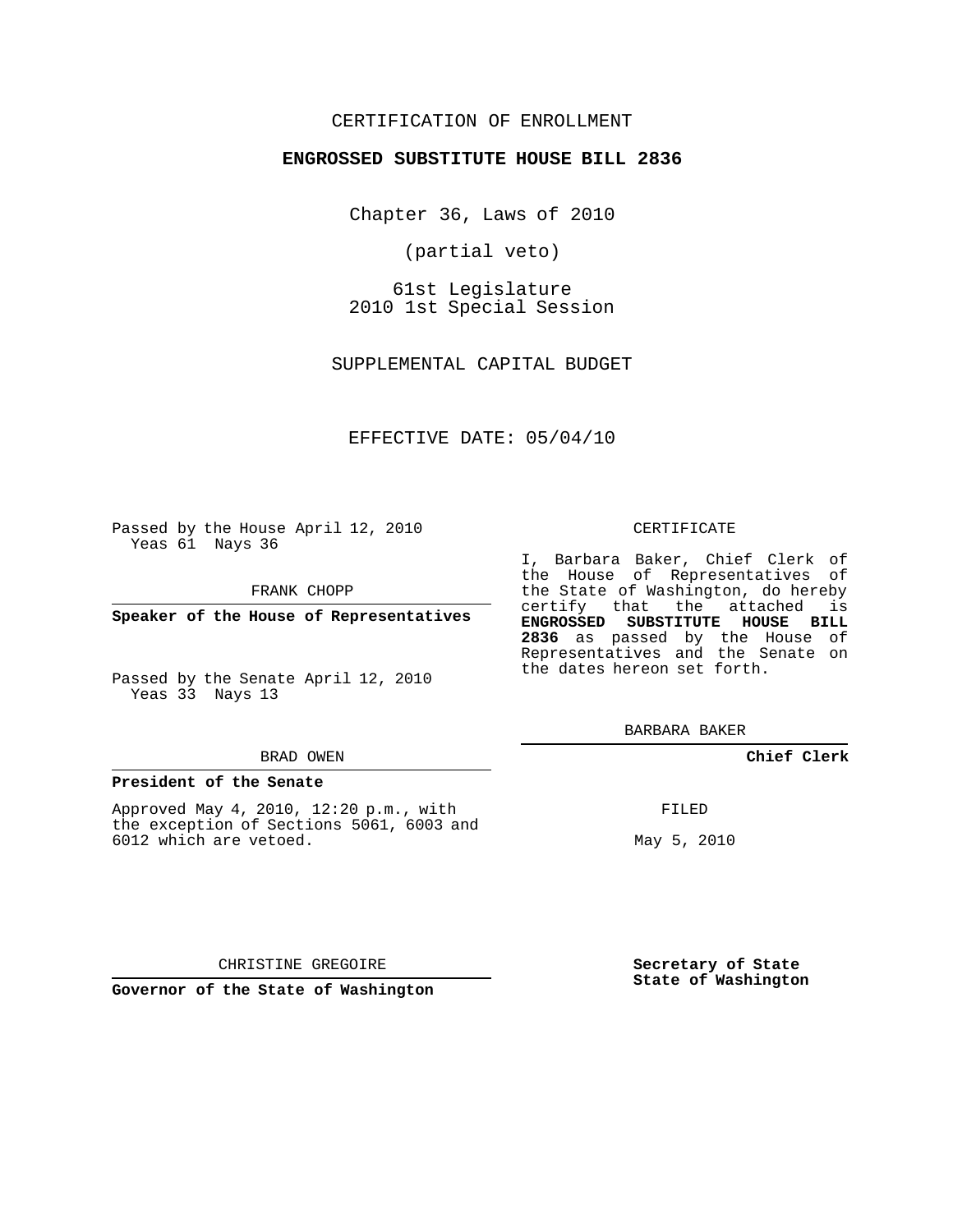# **ENGROSSED SUBSTITUTE HOUSE BILL 2836** \_\_\_\_\_\_\_\_\_\_\_\_\_\_\_\_\_\_\_\_\_\_\_\_\_\_\_\_\_\_\_\_\_\_\_\_\_\_\_\_\_\_\_\_\_

\_\_\_\_\_\_\_\_\_\_\_\_\_\_\_\_\_\_\_\_\_\_\_\_\_\_\_\_\_\_\_\_\_\_\_\_\_\_\_\_\_\_\_\_\_

AS AMENDED BY THE SENATE

Passed Legislature - 2010 1st Special Session

# **State of Washington 61st Legislature 2010 Regular Session**

**By** House Capital Budget (originally sponsored by Representatives Dunshee and White; by request of Governor Gregoire)

READ FIRST TIME 02/26/10.

 AN ACT Relating to the capital budget; making appropriations and authorizing expenditures for capital improvements; amending RCW 43.155.050, 28B.20.725, 28B.30.750, 43.160.080, 90.71.370, 39.10.210, and 39.94.040; amending 2009 c 497 ss 1005, 1013, 1029, 1019, 1023, 1030, 1031, 1034, 1035, 1039, 1040, 1045, 1046, 1048, 1054, 1055, 1065, 1071, 1075, 1060, 1061, 1063, 1064, 1068, 1073, 1081, 1086, 1087, 2001, 2002, 2027, 2014, 2034, 2037, 2038, 2067, 2072, 2075, 2078, 2068, 2054, 2064, 3059, 3039, 3007, 3049, 3054, 3060, 3020, 3052, 3093, 3094, 3090, 3091, 3085, 3109, 3133, 3138, 3157, 3168, 3169, 3172, 3178, 3182, 3197, 3203, 4008, 5007, 5008, 5009, 5002, 5013, 5014, 5011, 5027, 5029, 5024, 5023, 5026, 5028, 5037, 5030, 5041, 5035, 5039, 5055, 5047, 5054, 5056, 5057, 5064, 5061, 5065, 5068, 5079, 5080, 5083, 5092, 5094, 5093, 5097, 5104, 5100, 5111, 5115, 5116, 5118, 5120, 5174, 5176, 5127, 5180, 5171, 5182, 5210, 5183, 5184, 5217, 5218, 5219, 5220, 5204, 5205, 5206, 5208, 5165, 5177, 5178, 5191, 5151, 5181, 5190, 5192, 5168, 5135, 5195, 5223, 5179, 5213, 5164, 5224, 5143, 5167, 6009, and 6004 (uncodified); amending 2008 c 5 s 1 (uncodified); adding new sections to 2009 c 497 (uncodified); creating a new section; repealing RCW 39.86.200; repealing 2009 c 497 ss 1089, 2030, 2079, 3098, 4009, 5043, 5059, 5072, 5084, 5098, and 5112 (uncodified); and declaring an emergency.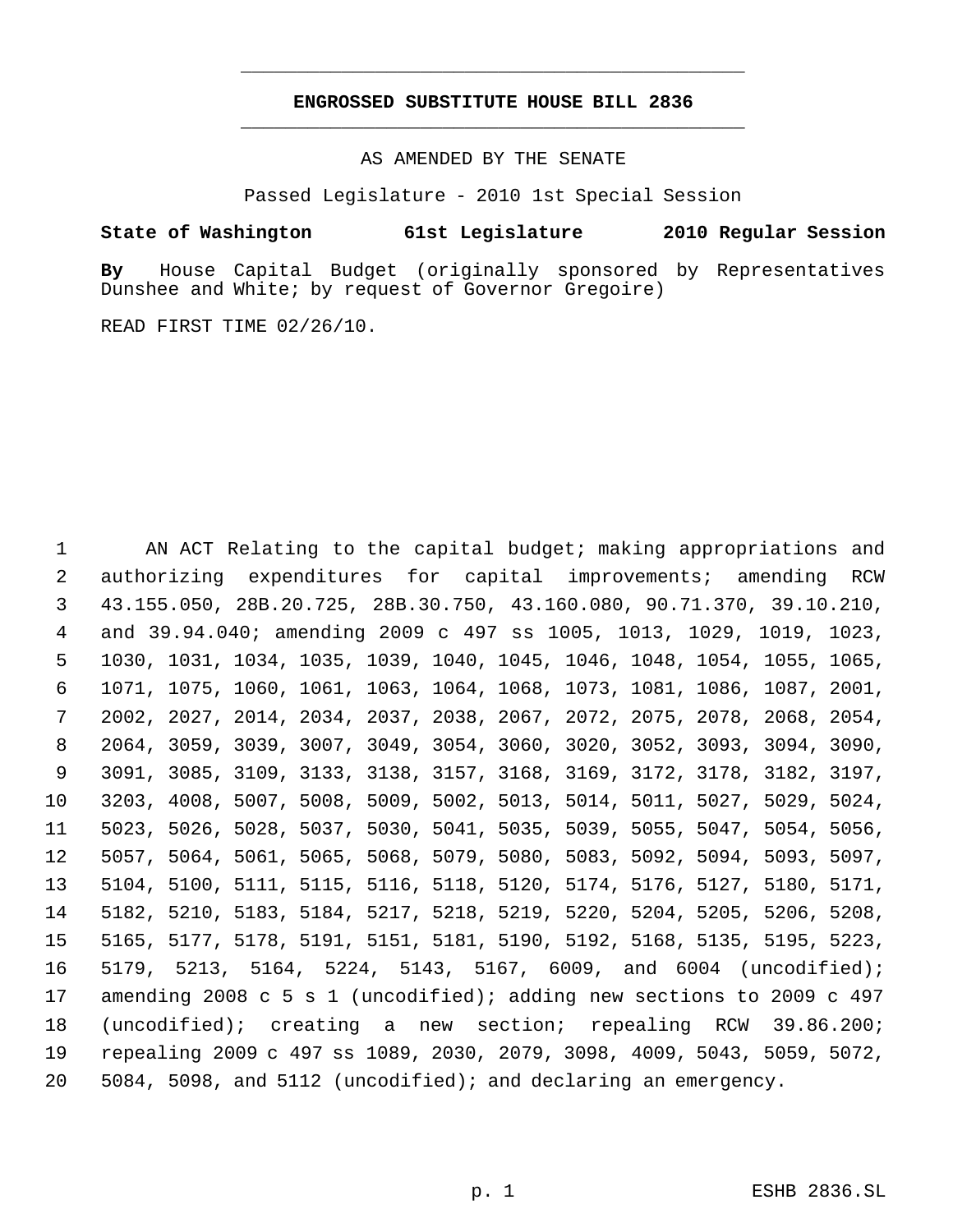NEW SECTION. **Sec. 1.** A supplemental capital budget is hereby adopted and, subject to the provisions set forth in this act, the several dollar amounts hereinafter specified, or so much thereof as shall be sufficient to accomplish the purposes designated, are hereby appropriated and authorized to be incurred for capital projects during the period beginning with the effective date of this act and ending June 30, 2011, out of the several funds specified in this act.

# **PART 1**

## **GENERAL GOVERNMENT**

 **Sec. 1001.** 2009 c 497 s 1005 (uncodified) is amended to read as follows:

# **FOR THE DEPARTMENT OF ((COMMUNITY, TRADE, AND ECONOMIC DEVELOPMENT)) COMMERCE**

Local and Community Projects (20064008)

 The reappropriation in this section is subject to the following conditions and limitations: (1) \$64,319 of the remaining reappropriation for El Centro de la raza may be used for building infrastructure. (2) \$10,000 of the remaining reappropriation for miracle league handicapped baseball may be used for pre-grading and resurfacing construction. (3) \$1,394,107 of the remaining reappropriation for MOBIUS/inland northwest science and technology 23 center may be used for  $building$  design  $((and))_L$  construction<sub>1</sub> and 24 renovation. (4) \$500,000 of the remaining reappropriation for the 25 Soundway property preservation project may be used by the city of 26 Seattle, in cooperation with the nature consortium for habitat, 27 recreation improvements, or stewardship of the property, if the city of Seattle enacts pending city legislation to preserve the property and 29 place it under the jurisdiction of city of Seattle parks and 30 recreation. (5) The reappropriation is adjusted for the transfer of the Vancouver national historical reserve west barracks project to the 32 Washington state historical society and the termination of the following projects that are no longer viable: (a) Snohomish senior center and (b) central area motivation program (CAMP).

Reappropriation: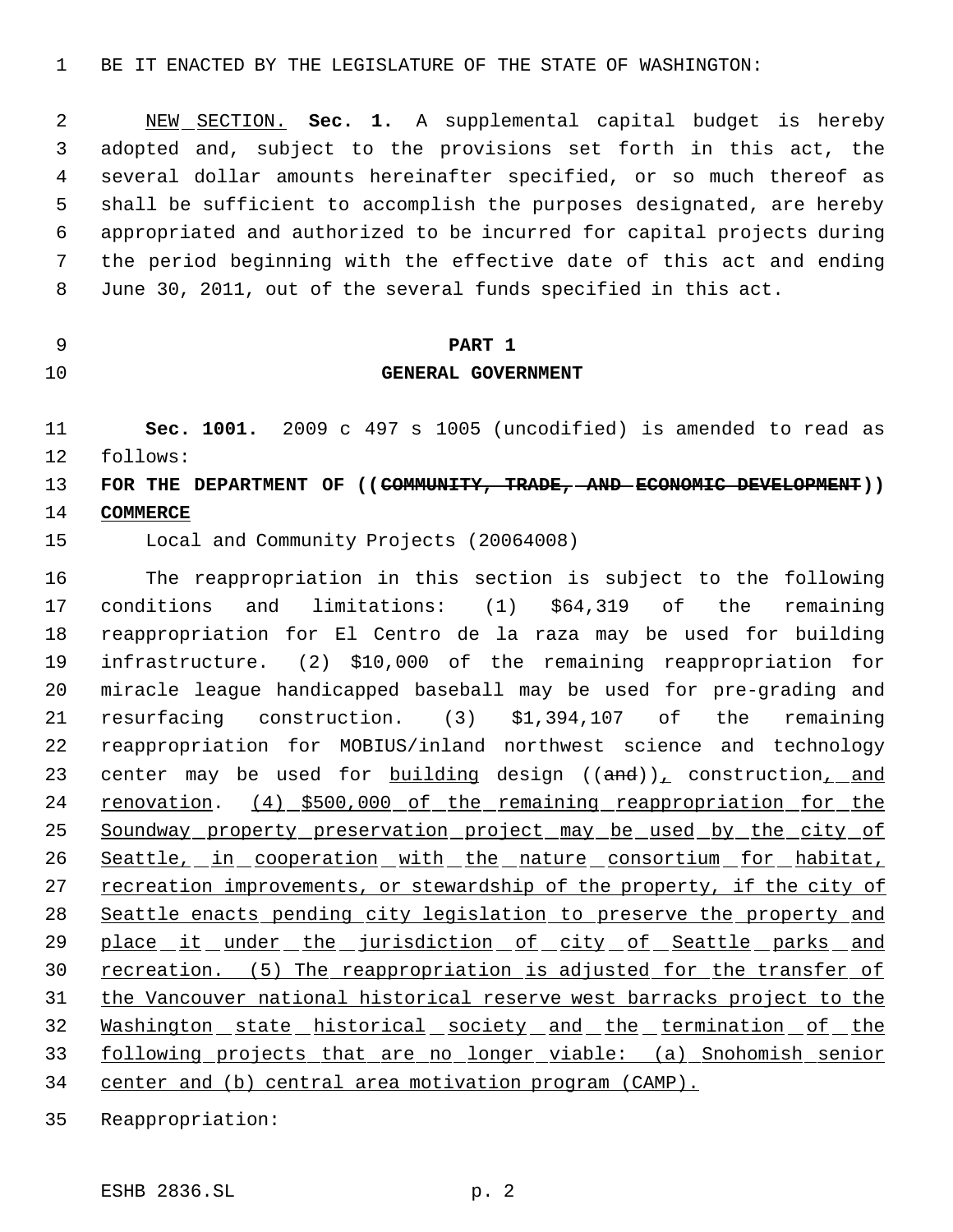| $\mathbf 1$<br>$\overline{2}$ | State Building Construction Account--State $((\frac{210}{510}, 658, 000))$<br>\$9,258,000                                           |
|-------------------------------|-------------------------------------------------------------------------------------------------------------------------------------|
| 3                             | Prior Biennia (Expenditures) $\ldots$ \$37,141,000                                                                                  |
| 4                             | Future Biennia (Projected Costs) \$0                                                                                                |
| 5                             | TOTAL ( $(\frac{247}{799}, 799)$ )                                                                                                  |
| 6                             | \$46,399,000                                                                                                                        |
| 7                             | Sec. 1002. 2009 c 497 s 1013 (uncodified) is amended to read as                                                                     |
| 8                             | follows:                                                                                                                            |
| 9                             | FOR THE DEPARTMENT OF ((COMMUNITY, TRADE, AND ECONOMIC DEVELOPMENT))                                                                |
| 10                            | <b>COMMERCE</b>                                                                                                                     |
| 11                            | Job and Economic Development Grants (20064950)                                                                                      |
| 12                            | The $((re))$ appropriation in this section is subject to the following                                                              |
| 13                            | conditions and limitations:                                                                                                         |
| 14                            | (1) The $((\pm e))$ appropriation is subject to the provisions of section                                                           |
| 15                            | 107, chapter 371, Laws of 2006.                                                                                                     |
| 16                            | (2) The $((ee))$ appropriation is subject to the project list in                                                                    |
| 17                            | section 107, chapter 371, Laws of 2006.                                                                                             |
| 18                            | (3) Up to \$1,000,000 of the $((\text{re}))$ appropriation for the Pacific                                                          |
| 19                            | Northwest national labs campus infrastructure project is provided                                                                   |
| 20                            | solely for giga-pop infrastructure.                                                                                                 |
| 21                            | (4) Up to \$2,200,000 of the (( $\neq$ e)) appropriation is provided solely                                                         |
| 22                            | for military communities infrastructure projects. Military communities                                                              |
| 23                            | infrastructure projects shall include:                                                                                              |
| 24                            | (a) Grants to counties and cities for the purchase of development                                                                   |
| 25                            | easements and the purchase of real property in fee simple to restrict                                                               |
| 26                            | the use of accident potential zones and clear zones. The office of                                                                  |
| 27                            | management shall establish a competitive process<br>financial<br>for                                                                |
| 28                            | selecting projects to receive the grants. Final allocation of these                                                                 |
| 29                            | grants shall be at the discretion and with the approval of the director                                                             |
| 30                            | of the office of financial management.                                                                                              |
| 31                            | The grants are subject to the following conditions:                                                                                 |
| 32<br>33                      | (i) The county or city must be subject to and in compliance with<br>RCW 36.70A.530;                                                 |
|                               |                                                                                                                                     |
| 34<br>35                      | (ii) The grants may not be used to remove encroachments into these<br>zones allowed by county or city zoning or permitting actions; |
| 36                            | (iii) The county or city must have an encroachment prevention plan                                                                  |
| 37                            | preventing future encroachment into these zones; and                                                                                |
|                               |                                                                                                                                     |

p. 3 ESHB 2836.SL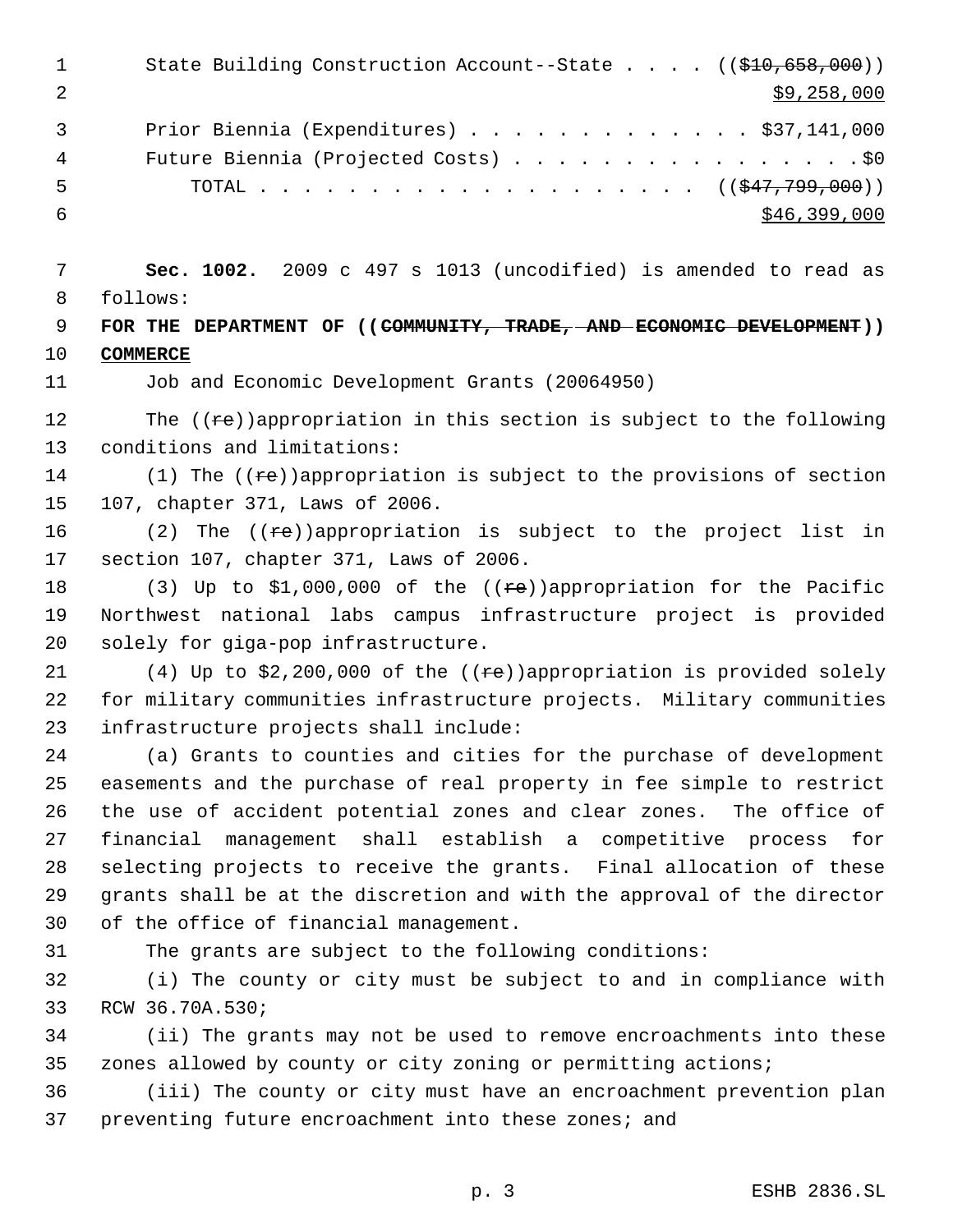(iv) The grant provided by the state must not exceed one-third of the project cost with funds from local and federal sources providing the balance of the funds.

4 (b) Up to \$481,000 of the ((re))appropriation is provided solely for improvements to a military department site on Fairchild air force base.

Reappropriation:

|  |  |  |  |  | Public Works Assistance Account--State $($ $(\frac{14}{712}, 000)$ |
|--|--|--|--|--|--------------------------------------------------------------------|
|  |  |  |  |  | \$1,733,000                                                        |

Appropriation:

| 11 | State Building Construction Account--State \$12,439,000 |  |
|----|---------------------------------------------------------|--|
| 12 | Prior Biennia (Expenditures) \$35,828,000               |  |
| 13 | Future Biennia (Projected Costs) \$0                    |  |
| 14 |                                                         |  |

 **Sec. 1003.** 2009 c 497 s 1029 (uncodified) is amended to read as follows:

 **FOR THE DEPARTMENT OF ((COMMUNITY, TRADE, AND ECONOMIC DEVELOPMENT)) COMMERCE**

Local and Community Projects (20084001)

 The reappropriation in this section is subject to the following conditions and limitations:

 (1) The projects must comply with RCW 43.63A.125 and other requirements for community projects administered by the department.

 (2) The reappropriation is subject to the provisions of section 1008, chapter 328, Laws of 2008.

 (3) \$1,000,000 of the remaining reappropriation for the Evergreen school district health and biosciences academy may be used for land acquisition. If the facility is not constructed by June 30, 2015, the school district shall reimburse the state an amount equal to \$1,000,000 increased by the average percentage appreciation in property values for undeveloped land in the surrounding area between the date the school district acquired the property and June 30, 2015 or the date the school district disposes of the property.

 (4) \$600,000 of the remaining reappropriation for the institute for community leadership may be used for land acquisition.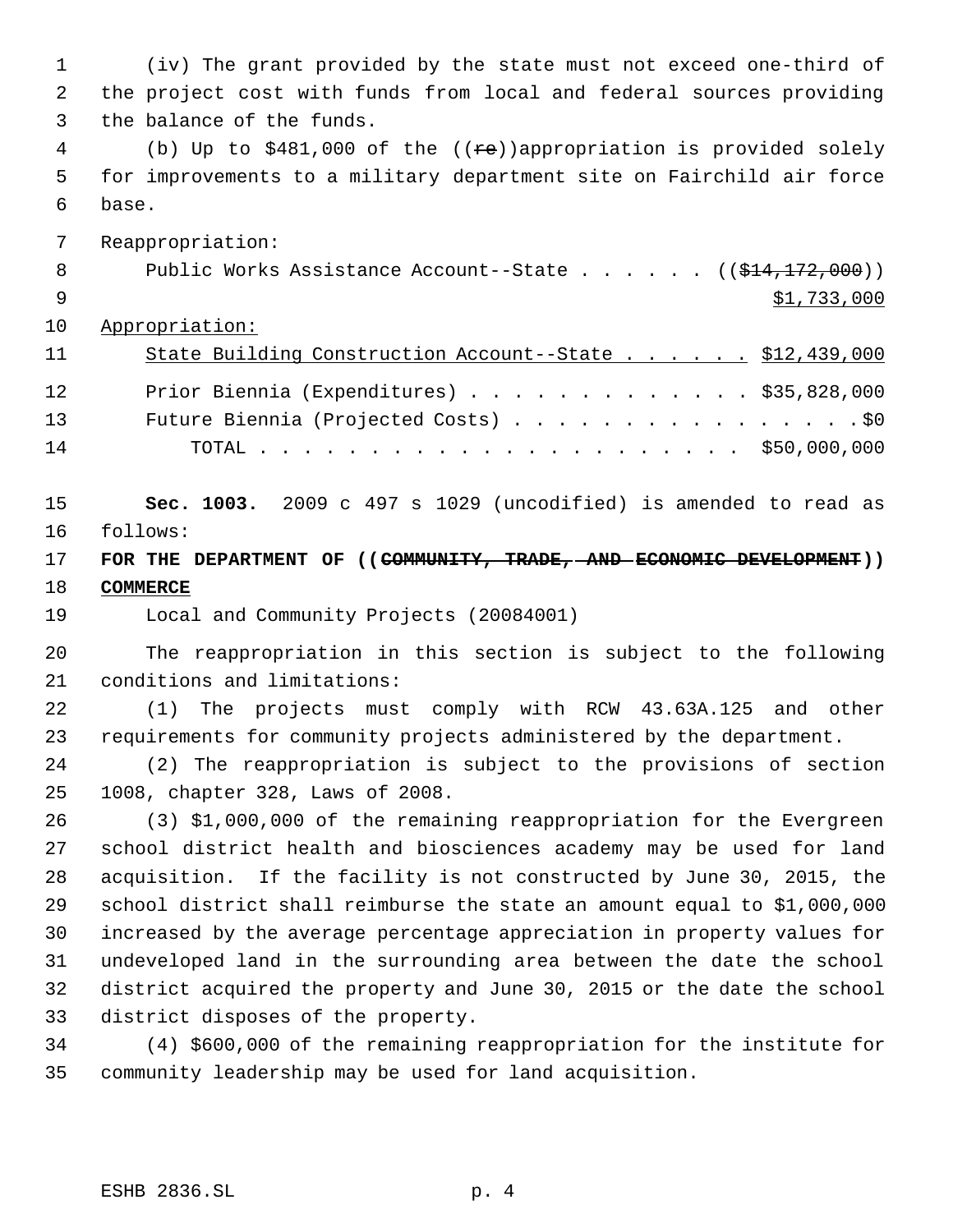(5) \$250,000 of the remaining reappropriation for the Pacific Northwest ilocandia association may be used for acquisition and renovation. (6) \$200,000 of the remaining reappropriation for the library connection at Greenbridge may be used for construction and equipment. (7) \$1,000,000 of the remaining reappropriation for the Evergreen school district health and biosciences academy may be used for land acquisition. (8) The remaining reappropriation for the Mobius/inland northwest 10 science and technology center may be used for building design, construction, and renovation. 12 (9) The reappropriation is adjusted for the transfer of the 13 Vancouver national historical reserve project to the Washington state historical society; the reduction of \$1,400,000 from the Tacoma narrows 15 bridge lights project; and the termination of the following projects 16 that are no longer viable: (a) Camp kilworth land acquisition -17 Federal Way, (b) Kitsap SEED, and (c) Seatac world war I memorial plaza. Reappropriation: 20 State Building Construction Account--State . . . . ((\$61,200,000)) \$56,650,000 Prior Biennia (Expenditures) . . . . . . . . . . . . . \$71,694,000 23 Future Biennia (Projected Costs) . . . . . . . . . . . . . . . . \$0 24 TOTAL . . . . . . . . . . . . . . . . . ((<del>\$132,894,000</del>)) \$128,344,000 **Sec. 1004.** 2009 c 497 s 1019 (uncodified) is amended to read as follows: **FOR THE DEPARTMENT OF ((COMMUNITY, TRADE, AND ECONOMIC DEVELOPMENT)) COMMERCE** Public Works Trust Fund (20074005) Reappropriation: 32 Public Works Assistance Account--State . . . . . . ((\$232,000,000)) \$132,000,000 \$132,000,000 \$132,000,000 \$132,000,000 \$132,000,000 \$132,000  $33$  State Taxable Building Construction Account-- State . . . . . . . . . . . . . . . . . . . . . . \$95,000,000 36 Subtotal Reappropriation . . . . . . . . . . . ((\$327,000,000))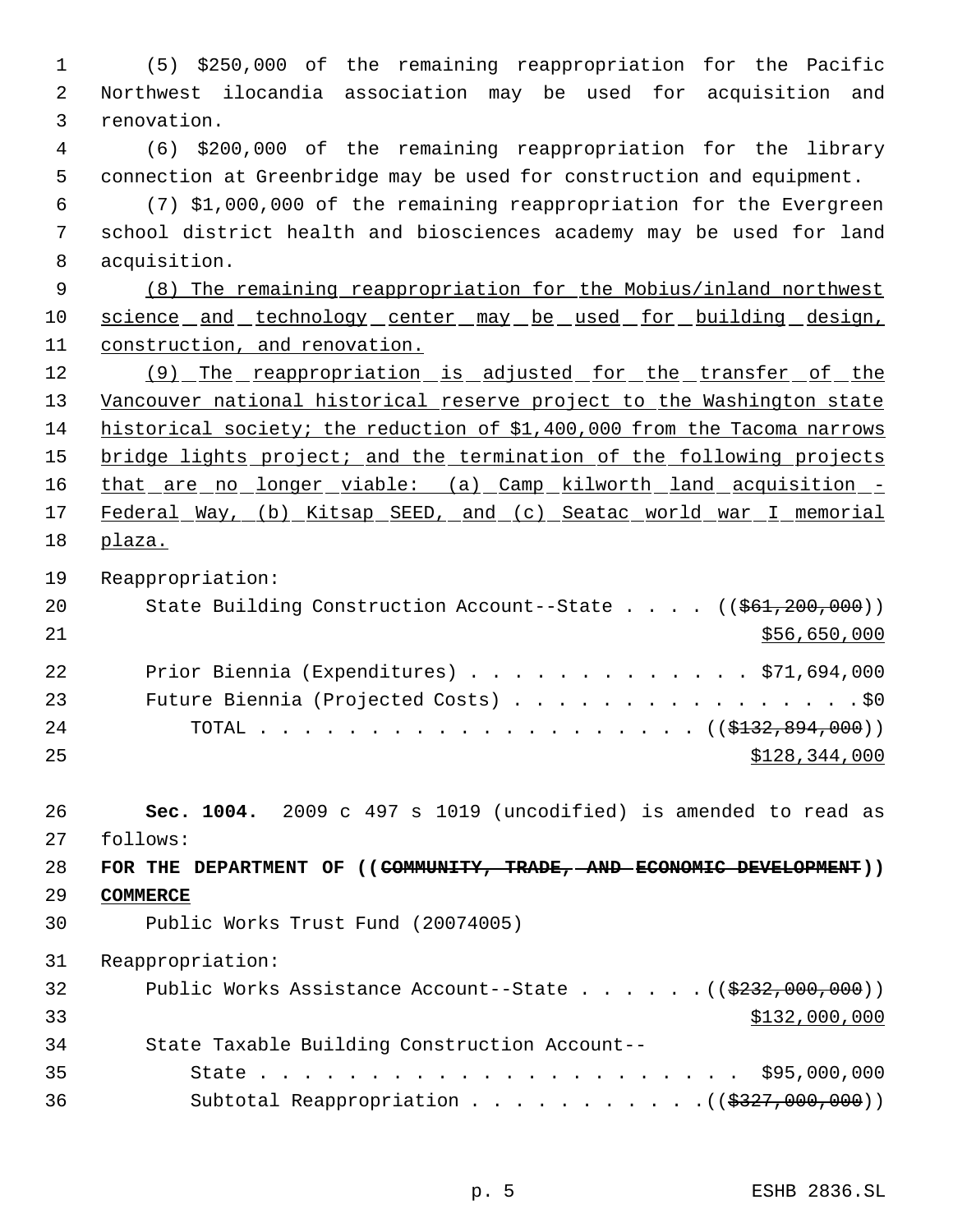$\frac{$227,000,000}{2}$  Appropriation: State Taxable Building Construction Account-- State . . . . . . . . . . . . . . . . . . . . . . \$100,000,000 5 Prior Biennia (Expenditures) . . . . . . . . . . . . . . . . . . \$0 Future Biennia (Projected Costs) . . . . . . . . . . . . . . . . \$0 TOTAL . . . . . . . . . . . . . . . . . . . . . . \$327,000,000 **Sec. 1005.** 2009 c 497 s 1023 (uncodified) is amended to read as follows: **FOR THE DEPARTMENT OF ((COMMUNITY, TRADE, AND ECONOMIC DEVELOPMENT)) COMMERCE** Job Development Fund Grants (20074010) 13 The  $((re))$ appropriation in this section is subject to the following conditions and limitations:  $(1)$  The  $((re))$ appropriation is subject to the provisions of section 1032, chapter 520, Laws of 2007. 17 ((The appropriation in this section is subject to the following 18 conditions and limitations: The)) (2) \$3,000,000 of the appropriation is provided solely for a grant to the port of Grays Harbor for the bulk liquid facility project. Reappropriation: 22 Job Development Account--State . . . . . . . . . . ((\$22,228,000))  $\frac{1}{298,000}$  Appropriation: 25 ((Job Development Account - State  $\cdots$ ,  $\cdots$ ,  $\cdots$ ,  $\cdots$ ,  $\cdots$ ,  $\frac{25}{000}$ , 000,000)) State Building Construction Account--State . . . . . . \$20,930,000 Prior Biennia (Expenditures) . . . . . . . . . . . . . \$24,702,000 28 Future Biennia (Projected Costs) . . . . . . . . . . . . . . . . \$0 TOTAL . . . . . . . . . . . . . . . . . . . . . . \$49,930,000 **Sec. 1006.** 2009 c 497 s 1030 (uncodified) is amended to read as follows: **FOR THE DEPARTMENT OF ((COMMUNITY, TRADE, AND ECONOMIC DEVELOPMENT)) COMMERCE** Community Development Fund (20084850)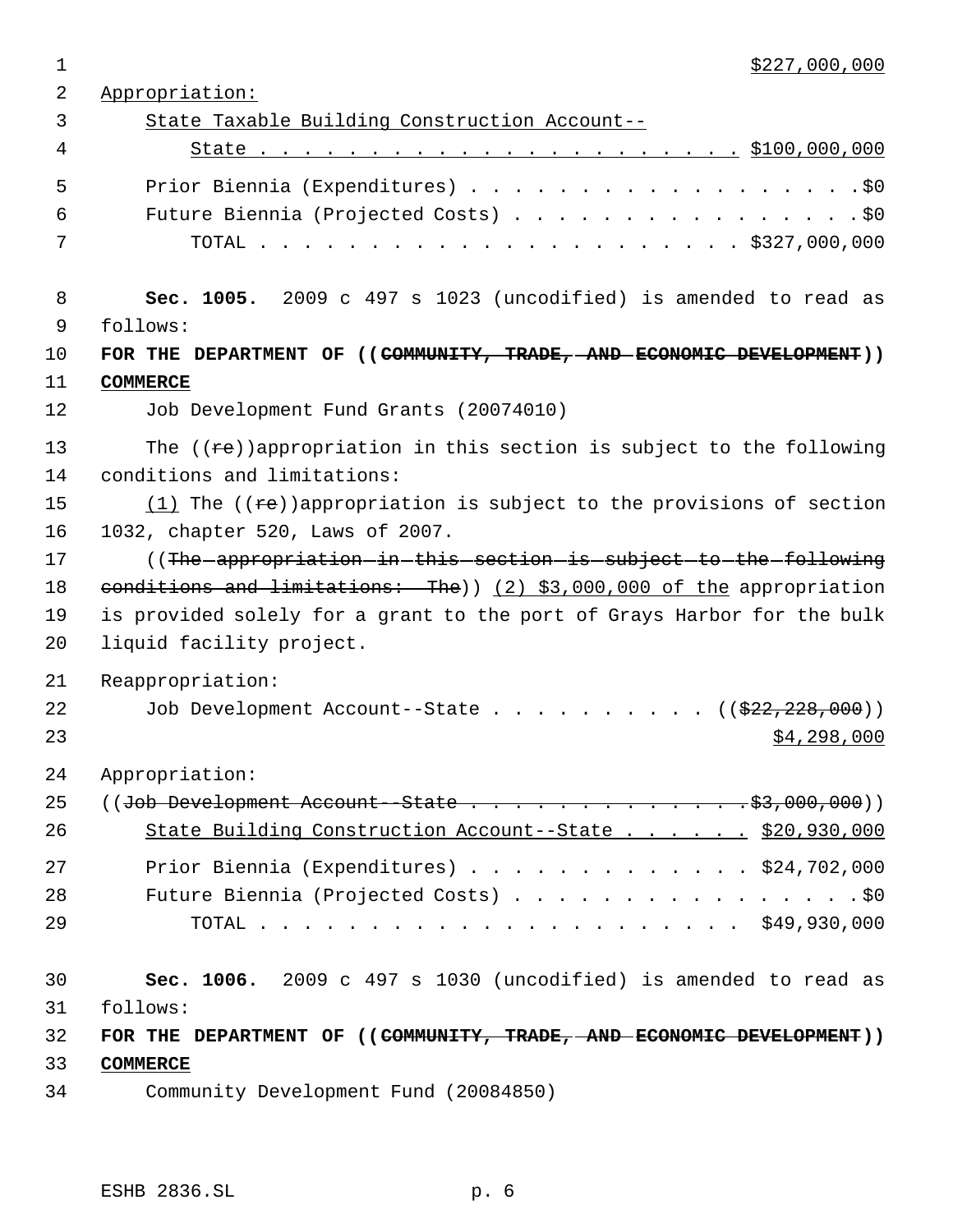The reappropriation in this section is subject to the following conditions and limitations: (1) The reappropriation is subject to the provisions of section 1014, chapter 328, Laws of 2008. (2) \$105,521 of the remaining reappropriation for El Centro de la raza center may be used for building infrastructure. (3) \$1,000,000 of the remaining reappropriation for the Salishan housing community project may be used for infrastructure and housing. (4) The reappropriation is adjusted for the termination of the homesight center project which is no longer viable. Reappropriation: 12 State Building Construction Account--State . . . . . ((\$9,715,000))  $\frac{13}{2}$   $\frac{13}{2}$   $\frac{13}{2}$   $\frac{13}{2}$   $\frac{13}{2}$   $\frac{13}{2}$   $\frac{13}{2}$   $\frac{13}{2}$   $\frac{13}{2}$   $\frac{13}{2}$   $\frac{13}{2}$   $\frac{13}{2}$   $\frac{13}{2}$   $\frac{13}{2}$   $\frac{13}{2}$   $\frac{13}{2}$   $\frac{13}{2}$   $\frac{13}{2}$   $\frac{13}{2}$   $\frac{13}{2}$  Prior Biennia (Expenditures) . . . . . . . . . . . . . \$11,451,000 15 Future Biennia (Projected Costs) . . . . . . . . . . . . . . . . \$0 16 TOTAL . . . . . . . . . . . . . . . . . . ((<del>\$21,166,000</del>)) \$20,916,000 **Sec. 1007.** 2009 c 497 s 1031 (uncodified) is amended to read as follows: **FOR THE DEPARTMENT OF ((COMMUNITY, TRADE, AND ECONOMIC DEVELOPMENT)) COMMERCE** Belfair Sewer Improvements (20084852) Reappropriation: State Building Construction Account--State . . . . . . . \$5,500,000 25 ((Public Works Assistance Account - State . . . . . . . . \$4,800,000 26 Subtotal Reappropriation . . . . . . . . . . . \$10,300,000)) Appropriation: 28 State Building Construction Account--State . . . . . . . \$4,800,000 Prior Biennia (Expenditures) . . . . . . . . . . . . . . . . . .\$0 30 Future Biennia (Projected Costs) . . . . . . . . . . . . . . . . \$0 TOTAL . . . . . . . . . . . . . . . . . . . . . . \$10,300,000 **Sec. 1008.** 2009 c 497 s 1034 (uncodified) is amended to read as follows: **FOR THE DEPARTMENT OF ((COMMUNITY, TRADE, AND ECONOMIC DEVELOPMENT))**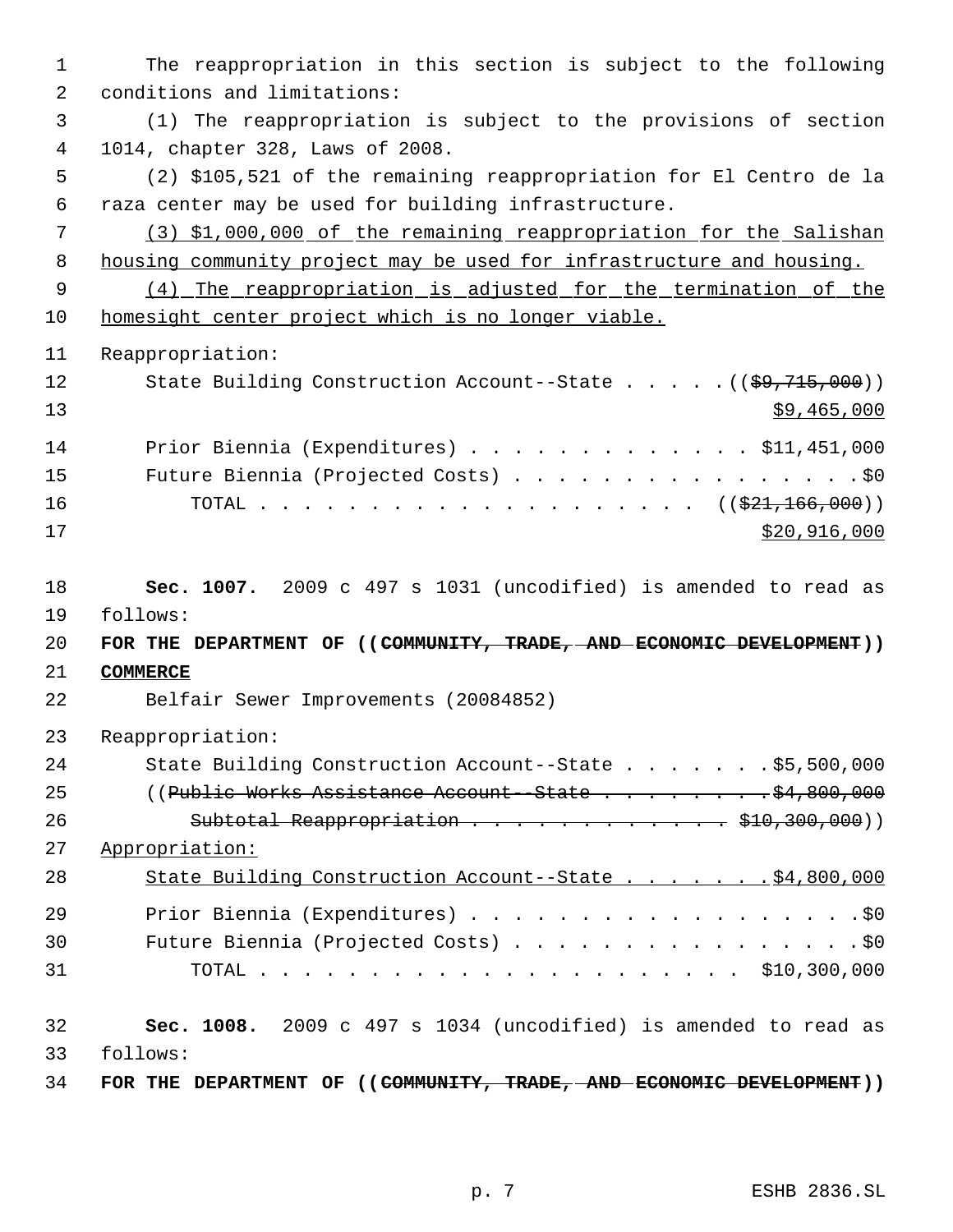| 1      | <b>COMMERCE</b>                                                                     |
|--------|-------------------------------------------------------------------------------------|
| 2      | Quillayute Valley Wood-Fire Boiler (20084858)                                       |
| 3      | Reappropriation:                                                                    |
| 4<br>5 | Energy Freedom Account--State ( $(\frac{21}{100}, 000, 000)$ )<br>\$20,000          |
| 6      | Appropriation:                                                                      |
| 7      | State Building Construction Account--State \$980,000                                |
| 8      | Prior Biennia (Expenditures) \$0                                                    |
| 9      | Future Biennia (Projected Costs) \$0                                                |
| 10     |                                                                                     |
| 11     | Sec. 1009. 2009 c 497 s 1035 (uncodified) is amended to read as                     |
| 12     | follows:                                                                            |
| 13     | FOR THE DEPARTMENT OF ((COMMUNITY, TRADE, AND ECONOMIC DEVELOPMENT))                |
| 14     | <b>COMMERCE</b>                                                                     |
| 15     | Snohomish County Biodiesel (20084859)                                               |
| 16     | Reappropriation:                                                                    |
| 17     | Energy Freedom Account--State ( $(\frac{2500}{100})$ )                              |
| 18     | \$419,000                                                                           |
| 19     | Appropriation:                                                                      |
| 20     | State Building Construction Account--State \$81,000                                 |
| 21     |                                                                                     |
| 22     | Future Biennia (Projected Costs) \$0                                                |
| 23     |                                                                                     |
| 24     | Sec. 1010. 2009 c 497 s 1039 (uncodified) is amended to read as                     |
| 25     | follows:                                                                            |
| 26     | FOR THE DEPARTMENT OF ((COMMUNITY, TRADE, AND ECONOMIC DEVELOPMENT))                |
| 27     | <b>COMMERCE</b>                                                                     |
| 28     | Drinking Water State Revolving Fund Loan Program (30000005)                         |
| 29     | Appropriation:                                                                      |
| 30     | Drinking Water Assistance Account--State $($ $($ $\frac{69}{600}, \frac{000}{000})$ |
| 31     | \$10,930,000                                                                        |
| 32     | Drinking Water Assistance Repayment Account--State \$31,201,000                     |
| 33     | Subtotal Appropriation $($ $($ $\frac{239}{201},000) )$                             |
| 34     | \$42,131,000                                                                        |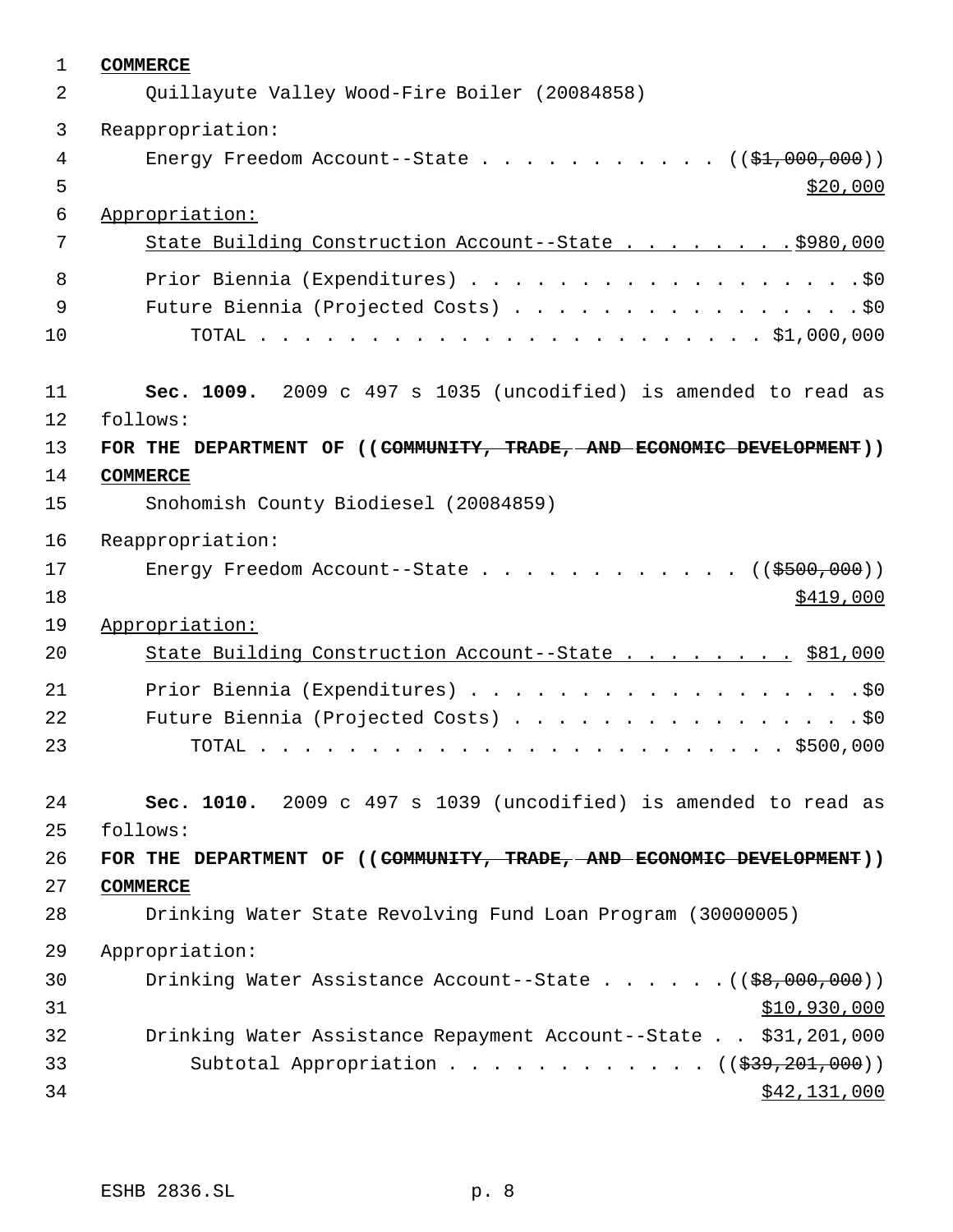| $\mathbf 1$ |                             |                                                                        | Prior Biennia (Expenditures) \$0                                     |
|-------------|-----------------------------|------------------------------------------------------------------------|----------------------------------------------------------------------|
| 2           |                             |                                                                        | Future Biennia (Projected Costs) $\ldots$ \$215,974,000              |
| 3           |                             |                                                                        |                                                                      |
| 4           |                             |                                                                        | \$258,105,000                                                        |
|             |                             |                                                                        |                                                                      |
| 5           |                             |                                                                        | Sec. 1011. 2009 c 497 s 1040 (uncodified) is amended to read as      |
| 6           | follows:                    |                                                                        |                                                                      |
| 7           |                             |                                                                        | FOR THE DEPARTMENT OF ((COMMUNITY, TRADE, AND ECONOMIC DEVELOPMENT)) |
| 8           | <b>COMMERCE</b>             |                                                                        |                                                                      |
| 9           |                             | Building for the Arts Grants (30000006)                                |                                                                      |
| 10          |                             |                                                                        | The appropriation in this section is subject to the following        |
| 11          | conditions and limitations: |                                                                        |                                                                      |
| 12          |                             |                                                                        | (1) Projects must be selected based on their readiness to proceed.   |
| 13          |                             |                                                                        | (2) The appropriation is provided solely for the following list of   |
| 14          | projects:                   |                                                                        |                                                                      |
| 15          |                             |                                                                        |                                                                      |
|             |                             |                                                                        |                                                                      |
| 16          |                             | Admiral Theatre-No Theatre Left                                        | \$140,000                                                            |
| 17          |                             | <b>Behind</b>                                                          |                                                                      |
| 18<br>19    |                             | ((Artspace Everett Lofts<br><b>Building a Foundation for Discovery</b> | \$1,000,000)<br>\$250,000                                            |
| 20          |                             | Campus Consolidation (Cornish)                                         | \$375,000                                                            |
| 21          |                             | Convert Key Bank to Everett's Plaza                                    | \$500,000                                                            |
| 22          |                             | Theatre                                                                |                                                                      |
| 23          |                             | <b>Cottage Renovation (Hedgebrook)</b>                                 | \$20,000                                                             |
| 24          |                             | Downstairs at the 5th                                                  | \$800,000                                                            |
| 25          |                             | Federal Way Performing Arts Center                                     | \$325,000                                                            |
| 26          |                             | Gateway Center (Lummi)                                                 | \$150,000                                                            |
| 27          |                             | James Center for the Performing Arts                                   | \$150,000                                                            |
| 28          |                             | (Sequim)                                                               |                                                                      |
| 29          |                             | Langston Hughes Performing Arts                                        | \$475,000                                                            |
| 30          |                             | Center                                                                 |                                                                      |
| 31          |                             | Legacy Project (Imagine)                                               | \$200,000                                                            |
| 32          |                             | Modular Classrooms for Dance                                           | \$30,000                                                             |
| 33          |                             | (Gladish)                                                              |                                                                      |
| 34          |                             | Mt. Baker Theatre                                                      | \$1,000,000                                                          |
| 35          |                             | Museum Expansion (Maryhill)                                            | \$1,500,000                                                          |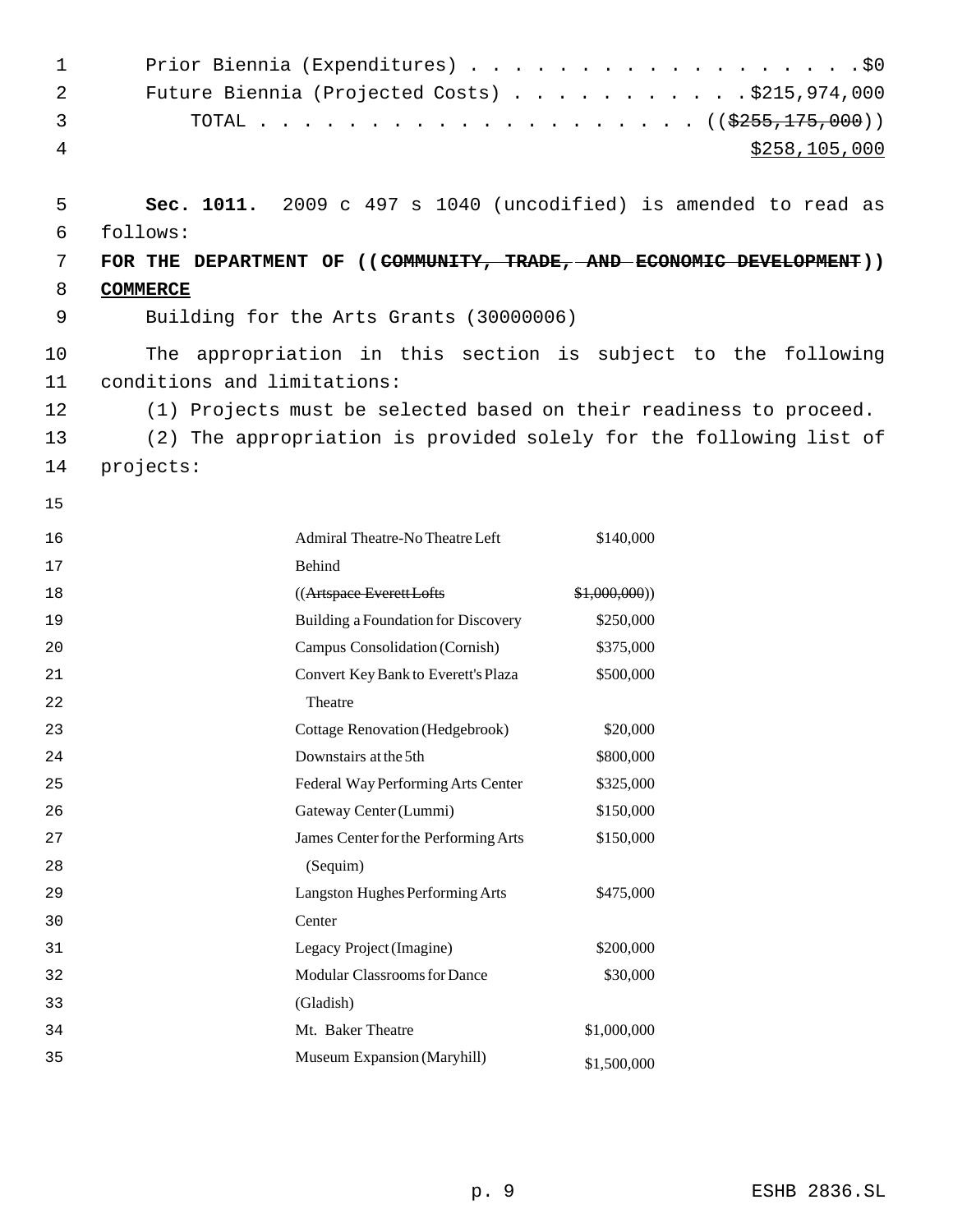| 1        | New Hands On Children's Museum                                              | \$1,000,000                                                                              |                              |
|----------|-----------------------------------------------------------------------------|------------------------------------------------------------------------------------------|------------------------------|
| 2        | Reconstruction of First Stage                                               | \$400,000                                                                                |                              |
| 3        | (Issaquah)                                                                  |                                                                                          |                              |
| 4        | Seattle Opera Center                                                        | \$650,000                                                                                |                              |
| 5        | Stage Two (Whidbey)                                                         | \$450,000                                                                                |                              |
| 6        | Vashon Arts Center                                                          | \$1,115,000                                                                              |                              |
| 7        | <b>Visual Arts Education Center</b>                                         | \$1,000,000                                                                              |                              |
| 8        | (Snohomish County)                                                          |                                                                                          |                              |
| 9        | Viva Vera Capital Campaign                                                  | \$70,000                                                                                 |                              |
| 10       |                                                                             |                                                                                          |                              |
| 11       | Total                                                                       | $((\$11,600,000)\$10,600,000$                                                            |                              |
| 12       | Appropriation:                                                              |                                                                                          |                              |
| 13       | State Building Construction Account--State $((\frac{11.600}{1.000}, 0.00))$ |                                                                                          |                              |
| 14       |                                                                             |                                                                                          | \$10,600,000                 |
| 15       | Prior Biennia (Expenditures) \$0                                            |                                                                                          |                              |
| 16       | Future Biennia (Projected Costs) \$48,000,000                               |                                                                                          |                              |
| 17       | TOTAL                                                                       | $\mathbf{r}$ , and $\mathbf{r}$ , and $\mathbf{r}$ , and $\mathbf{r}$ , and $\mathbf{r}$ | $((\frac{259}{7600}, 600) )$ |
| 18       |                                                                             |                                                                                          | \$58,600,000                 |
|          |                                                                             |                                                                                          |                              |
| 19       | Sec. 1012. 2009 c 497 s 1045 (uncodified) is amended to read as             |                                                                                          |                              |
| 20       | follows:                                                                    |                                                                                          |                              |
| 21       | FOR THE DEPARTMENT OF ((COMMUNITY, TRADE, AND ECONOMIC DEVELOPMENT))        |                                                                                          |                              |
| 22       | <b>COMMERCE</b>                                                             |                                                                                          |                              |
| 23       | Housing<br>Assistance, Weatherization,                                      | and                                                                                      | Affordable<br>Housing        |
| 24       | (30000013)                                                                  |                                                                                          |                              |
| 25       | The appropriations in this section are subject to the following             |                                                                                          |                              |
| 26       | conditions and limitations:                                                 |                                                                                          |                              |
| 27       | (1) \$7,000,000 of the appropriations is provided solely for                |                                                                                          |                              |
| 28       | facilities housing low-income migrant, seasonal, or temporary               |                                                                                          |                              |
| 29       | farmworkers. The operation of the facilities built under this section       |                                                                                          |                              |
|          | shall be in compliance with 8 U.S.C. Sec. 1342. The department shall        |                                                                                          |                              |
| 30<br>31 | work with the farmworker housing advisory committee to prioritize           |                                                                                          |                              |
| 32       | funding of projects to the areas of highest need. Funding may also be       |                                                                                          |                              |
| 33       | provided, to the extent qualified projects are submitted, for health        |                                                                                          |                              |
|          |                                                                             |                                                                                          |                              |
| 34       | and safety projects. Any of this appropriation that is not obligated        |                                                                                          |                              |
|          |                                                                             |                                                                                          |                              |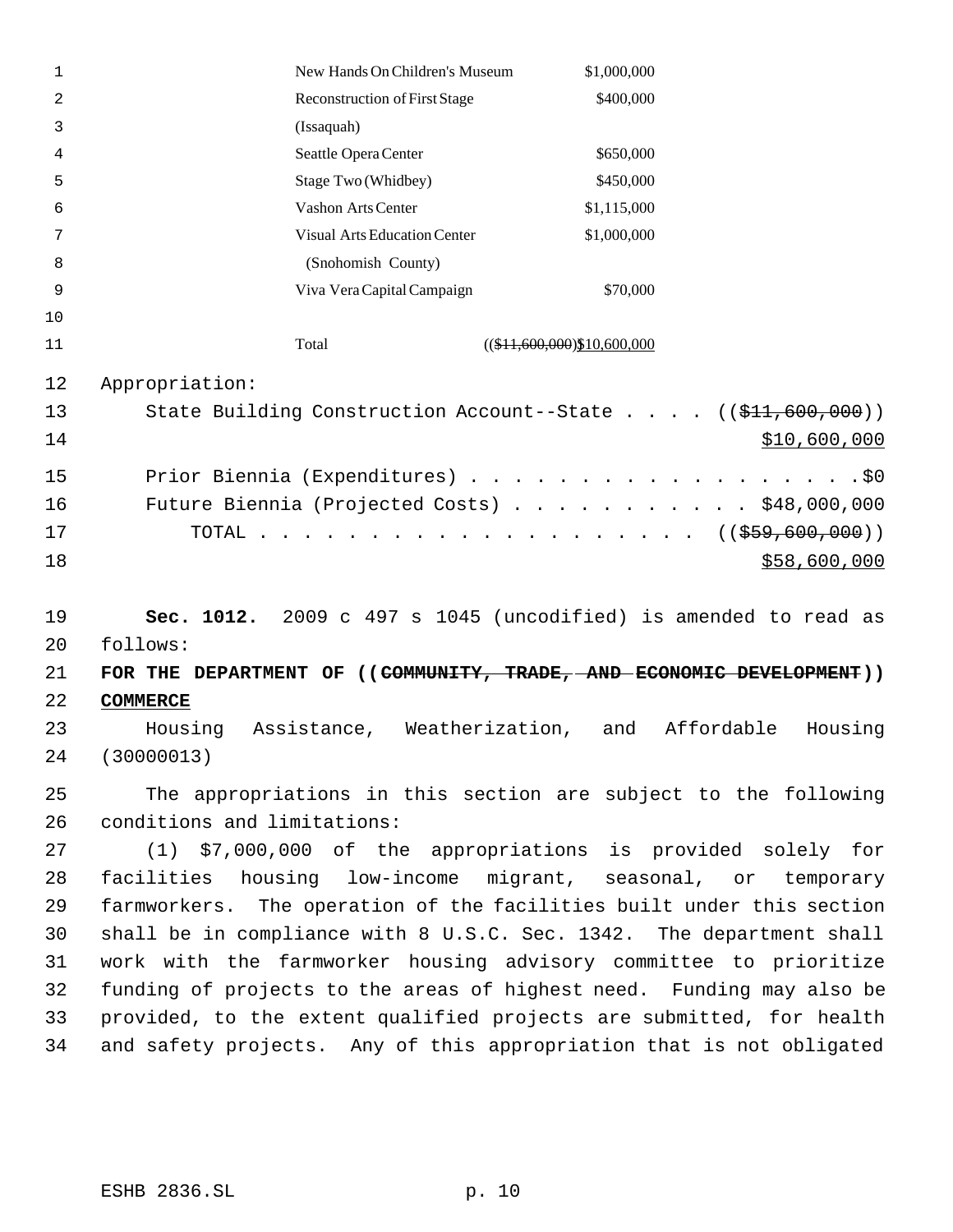by June 30, 2011, shall be added to the amount appropriated for the general pool of projects.

 (2) \$3,000,000 of the appropriations is provided solely to promote development of safe and affordable housing units for persons eligible for services from the division of developmental disabilities within the department of social and health services.

 (3) \$10,000 of the appropriations is provided solely to the 8 ((Ballard-food-bank/Ballard-homes-for-all-coalition)) St. Luke's 9 Lutheran Church/Interfaith Task Force on Homelessness for the construction of a mobile camp facility.

 (4) \$2,500,000 of the appropriations is provided solely for the development of farm infrastructure improvements. Any of this appropriation that is not obligated by June 30, 2011, must be added to the amount appropriated for the general pool of projects.

 (5) \$1,000,000 from the taxable bonds account is provided solely for the development or preservation of farmworker housing for migrant and seasonal farmworkers located on private farms.

 (6) \$5,000,000 of the appropriation from the state building construction account is provided solely to build low- income housing units in underserved communities and to concurrently develop capacity in these same communities. Underserved communities of concern are those that have high levels of poverty, specifically, thirty percent of the local median income; experience chronic homelessness; and lack affordable housing. Underserved communities include veterans, immigrants, refugees, and those communities of color disproportionately impacted by chronic homelessness and lack of affordable housing. The department shall collaborate with representatives of underserved communities and organizations committed to assistance in these efforts to prioritize and plan distribution of funding.

 (7) The department may not make loans from capital bond proceeds appropriated in this section if the appropriations are also obligated for other grants or loans or if the anticipated repayments of the loans are from future state legislative appropriations.

 (8) The legislature recognizes and supports the housing priorities reflected in the American recovery and reinvestment act of 2009 with the estimated amount of \$144,000,000 provided solely for the following programs: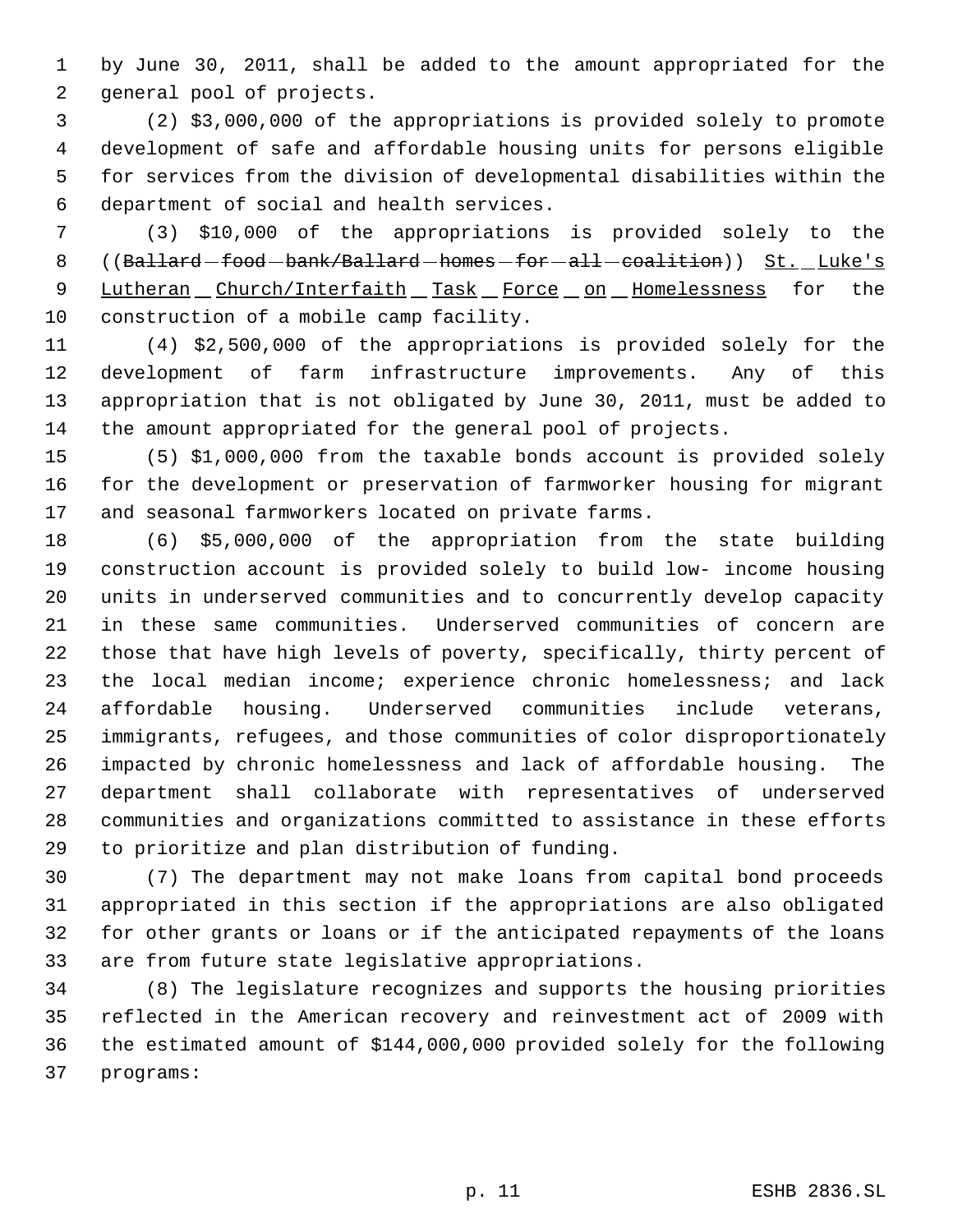(a) The community development fund's neighborhood stabilization fund to purchase and rehabilitate foreclosed vacant properties and to help create affordable housing and stabilize neighborhoods.

 (b) The public housing capital fund to assist housing authorities build and rehabilitate low-income housing stock. Housing authorities are required to give priority consideration to the rehabilitation of vacant rental units and capital projects that are already underway or included in the five-year capital fund plans.

 (c) HOME funding to the Washington state housing finance commission for a competitive program pursuant to the qualified allocation plan to owners of projects who have received or receive simultaneously an award of low-income housing tax credits under section 42(h) of the internal revenue code of 1986.

 (d) Weatherization appropriated in section 1052 of this act for grants and loans to local energy programs for weatherization of multifamily and single family homes.

 (9) \$5,000,000 is provided solely for two geographically diverse projects that serve security lifeline clients who are homeless and have a mental or behavioral health disorder. This housing must be provided 20 in coordination with community agencies who can offer supportive services.

 (10) Up to \$25,000,000 of the appropriation is for the department 23 of commerce to contract with the Washington state housing finance commission to provide equity funding and administration necessary to 25 implement the Washington works housing program and to facilitate nonprofit entities' use of tax-exempt multifamily bonds issued by the 27 Washington state housing finance commission. The projects receiving these funds shall meet the affordability requirement for the period after initial bond indebtedness, as established in section 2(2) of chapter 6, Laws of 2010.

Appropriation:

| 32 | State Building Construction Account--State $((\frac{290,000,000)}{200,000}))$ |
|----|-------------------------------------------------------------------------------|
| 33 | \$34,500,000                                                                  |
| 34 | State Taxable Building Construction                                           |
| 35 | Account--State ( $(\frac{260,000,000}{1})$                                    |
| 36 | \$85,500,000                                                                  |
| 37 | Washington Housing Trust Account--State \$10,000,000                          |
| 38 | Subtotal Appropriation $($ $($ $$100,000,000)$ $)$                            |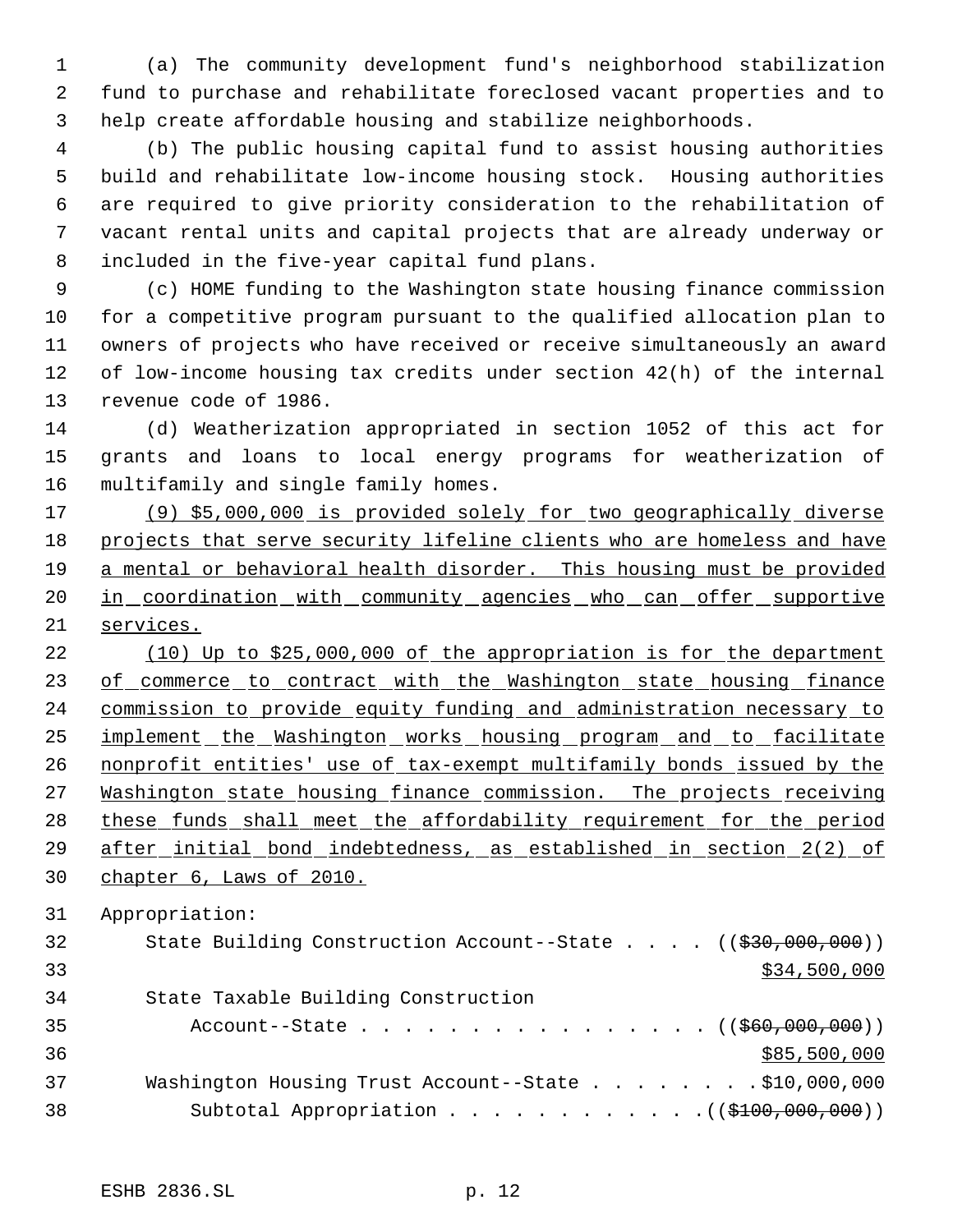\$130,000,000  $\,$ 

| 2              | Prior Biennia (Expenditures) \$0                        |
|----------------|---------------------------------------------------------|
| $\overline{3}$ | Future Biennia (Projected Costs) $\ldots$ \$400,000,000 |
| 4              |                                                         |
| -5             | \$530,000,000                                           |

 **Sec. 1013.** 2009 c 497 s 1046 (uncodified) is amended to read as follows:

 **FOR THE DEPARTMENT OF ((COMMUNITY, TRADE, AND ECONOMIC DEVELOPMENT)) COMMERCE**

Community Schools (91000002)

 The appropriation in this section is subject to the following conditions and limitations: The appropriation in this section is provided solely for the following:

 (1) The acquisition, rehabilitation, expansion, or improvement of surplus school buildings to be converted into community facilities for the delivery of nonresidential coordinated services for children and families.

 (a) Eligible applicants include local governments, nonprofit organizations, nonprofit early learning providers, and tribal governments. Only the following surplus schools may be eligible for grant funding under this section: Fauntleroy school, University Heights school, and Martin Luther King elementary school.

 (b) As part of the grant process, applicants must submit a comprehensive plan for the use of the surplus school that includes information on the following:

 (i) A list of partner entities that will assist the lead eligible applicant to provide or coordinate services for children and families;

 (ii) A memorandum of understanding between the lead eligible applicant and each partner; and

 (iii) An examination of capital and operating funding sources that applicants intend to apply to the project and coordinated services at each school to be served, whether such funding is derived from grants under this section or from other federal, state, local, or private sources.

 (c) Project applicants must demonstrate that the proposed project is ready to proceed, will make timely use of the funds, and requires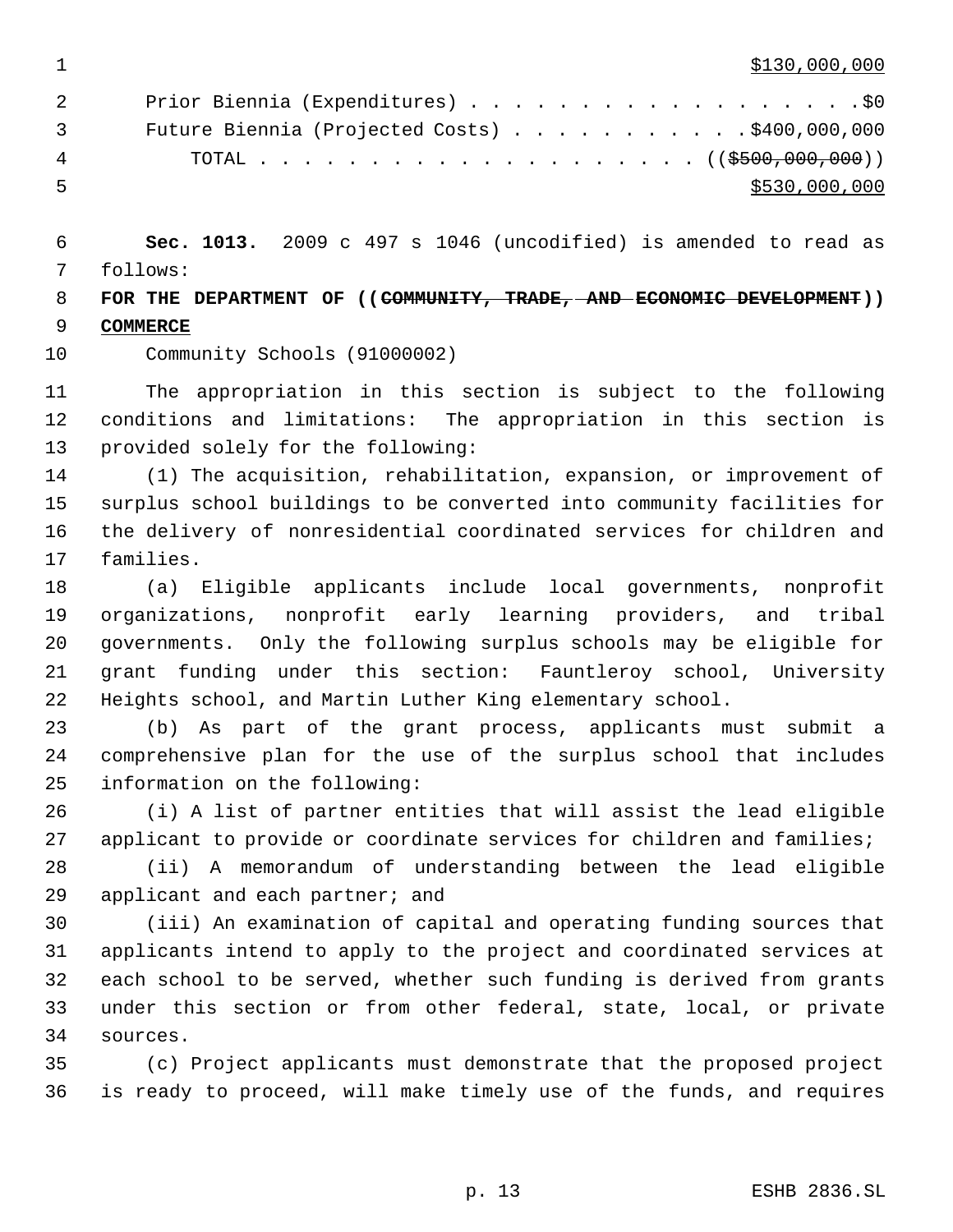state funding to accomplish a discrete, usable phase of the project that may include acquisition.

 (d) If grant funds under this subsection are used for the acquisition of surplus school facilities, the sale proceeds must be used by the local school board disposing of such property for renovation, replacement, or new construction of school facilities in the district, but shall not be used as local match for projects receiving state school construction assistance grants.

 (e) In contracts for grants authorized under this subsection, the department shall include provisions that require that capital improvements must be held by the grantee for a specified period of time appropriate to the amount of the grant and that facilities must be used for the express purpose of the grant. If the grantee is found to be out of compliance with provisions of the contract, the grantee shall repay to the state general fund the principal amount of the grant plus interest calculated at the rate of interest on state of Washington general obligation bonds issued most closely to the date of authorization of the grant.

 (2) The construction of a non-mobile facility, accessible to students in central and eastern Washington for the purpose of financial literacy education, for the eastern and western Washington junior achievement world initiative.

 (3) \$1,500,000 of the appropriation in this section is provided 24 solely for acquisition of the Martin Luther King elementary school. This is in addition to the amount provided for the Martin Luther King elementary school in section 1033, chapter 497, Laws of 2009.

Appropriation:

| 28 | State Building Construction Account--State $($ $($ \$5,000,000) $)$ |
|----|---------------------------------------------------------------------|
| 29 | \$6,500,000                                                         |
| 30 | Prior Biennia (Expenditures) \$0                                    |
| 31 | Future Biennia (Projected Costs) \$0                                |
| 32 |                                                                     |
| 33 | \$6,500,000                                                         |

 **Sec. 1014.** 2009 c 497 s 1048 (uncodified) is amended to read as follows:

**FOR THE DEPARTMENT OF ((COMMUNITY, TRADE, AND ECONOMIC DEVELOPMENT))**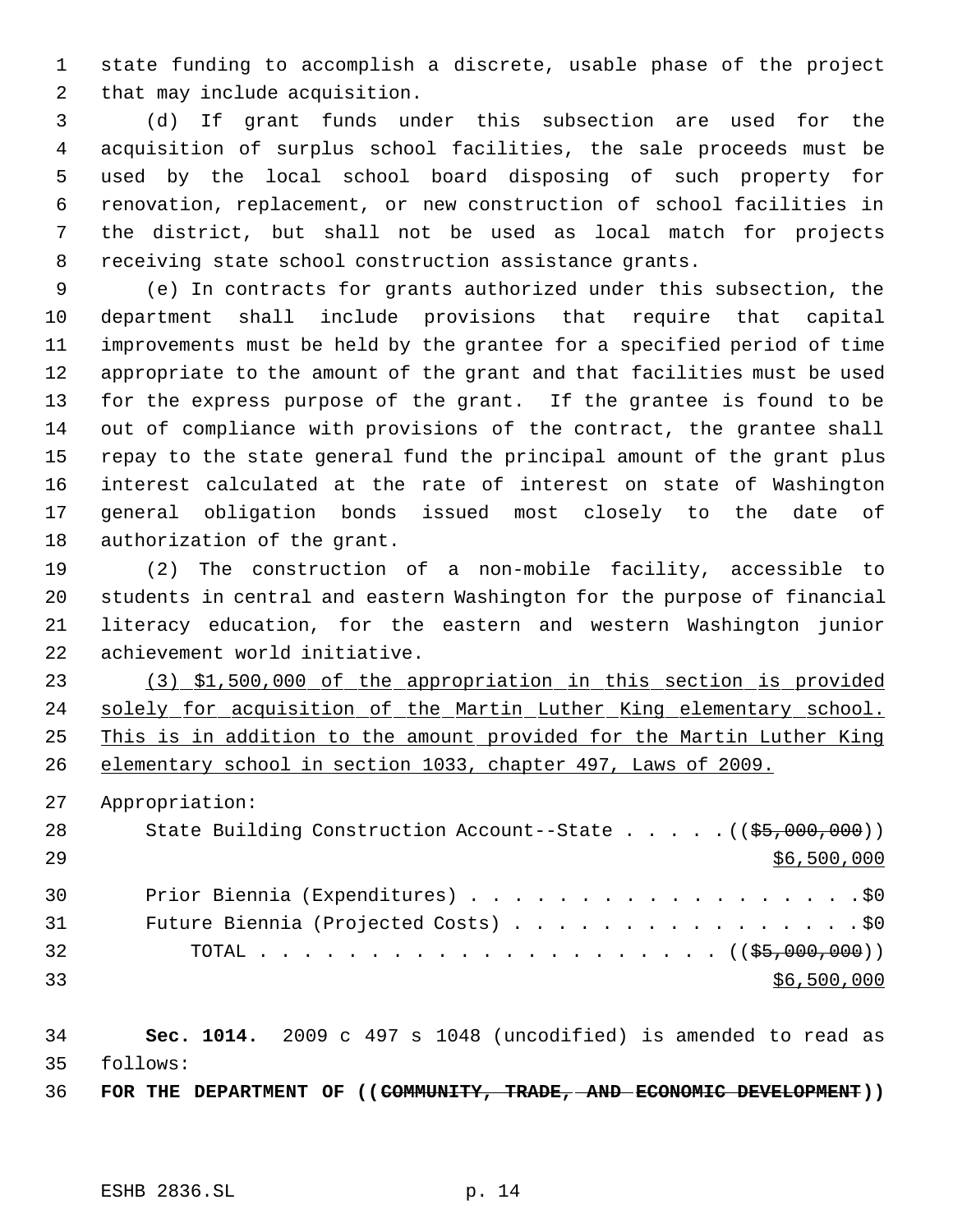# **COMMERCE**

Local and Community Projects (30000019)

 The appropriation in this section is subject to the following conditions and limitations:

 (1) Prior to receiving funds, project recipients must demonstrate that the project site is under control for a minimum of ten years, either through ownership or a long-term lease. This requirement does not apply to appropriations for preconstruction activities or appropriations whose sole purpose is to purchase real property that does not include a construction or renovation component.

 (3) Projects funded in this section may be required to comply with Washington's high performance building standards as required by chapter 39.35D RCW.

 (4) Project funds are available on a reimbursement basis only, and shall not be advanced under any circumstances.

 (5) Projects funded in this section must be held by the recipient for a minimum of ten years and used for the same purpose or purposes intended by the legislature as required in RCW 43.63A.125(2)(c).

 (6) Projects funded in this section, including those that are owned and operated by nonprofit organizations, are generally required to pay state prevailing wages.

22 (7) Except as directed otherwise prior to the effective date of 23 this section, the department shall not expend the appropriations in 24 this section unless and until the nonstate share of project costs have 25 been either expended, or firmly committed, or both, in an amount 26 sufficient to complete the project or a distinct phase of the project 27 that is useable to the public for the purpose intended by the legislature.

 (8) The appropriation is provided solely for the following list of projects:

## **Local Community Projects**

| 33 | 7th St. Theater                                            | \$330,000   |
|----|------------------------------------------------------------|-------------|
| 34 | Arc of Tri-Cities                                          | \$900,000   |
| 35 | Bellevue Clinic--Seattle Children's Hospital               | \$2,000,000 |
| 36 | Blessed Sacrament Food and Emergency Facilities Renovation | \$200,000   |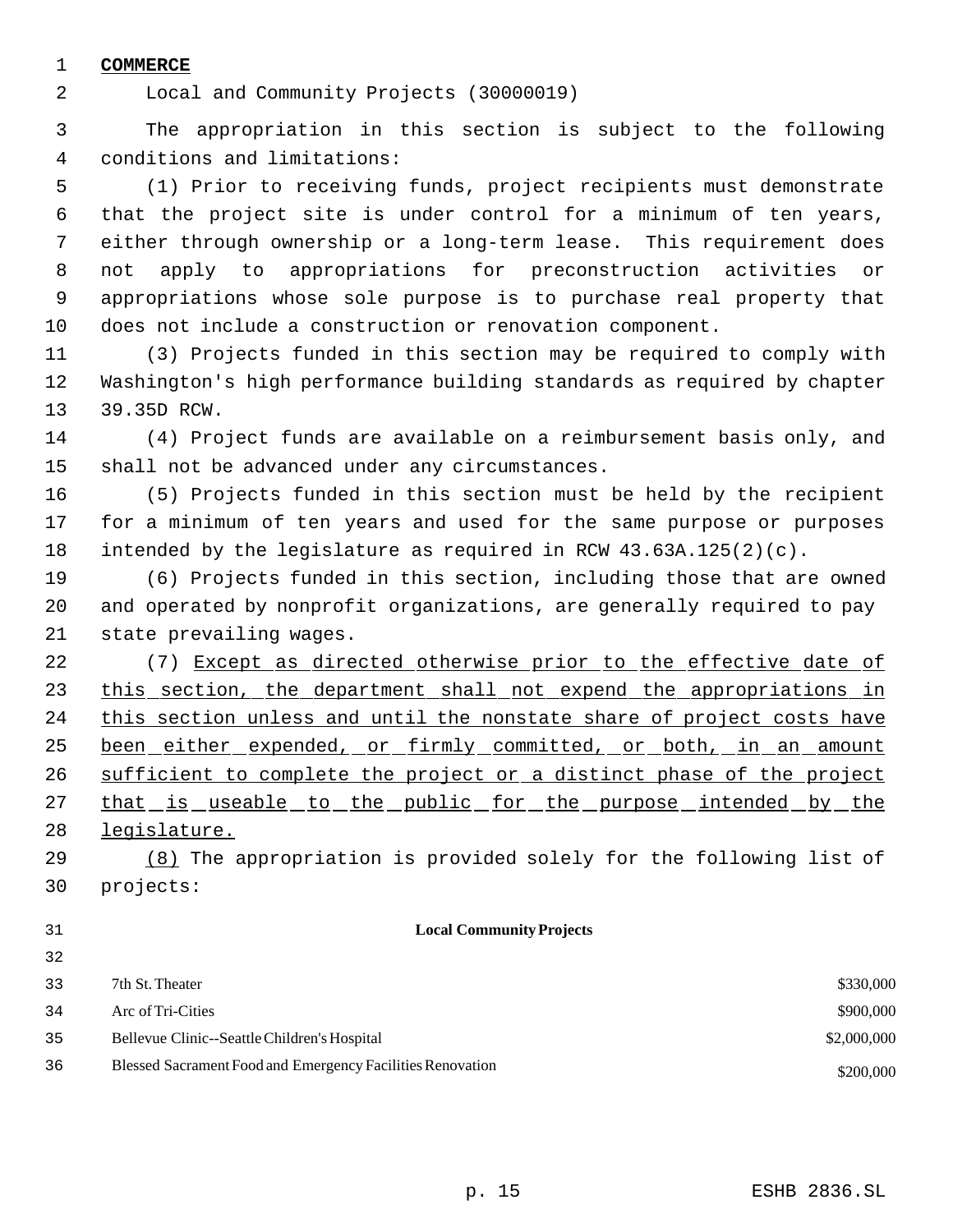| 1  | Children's Village Expansion Project                                              | \$500,000      |
|----|-----------------------------------------------------------------------------------|----------------|
| 2  | Clark County Food Distribution Facility                                           | \$1,500,000    |
| 3  | Coal Creek YMCA (Newcastle)                                                       | \$800,000      |
| 4  | Dawson Place Child Advocacy Center                                                | \$1,000,000    |
| 5  | Federal Way National Little League Field Lighting Project and Monument Entry Sign | \$177,000      |
| 6  | Harlequin Theater                                                                 | \$235,000      |
| 7  | Home Dialysis Center and Professional Workforce Training                          | \$250,000      |
| 8  | Kirkland Park Place Redevelopment                                                 | \$2,000,000    |
| 9  | Livingston Baker Fire and Life Safety                                             | \$750,000      |
| 10 | <b>Marshland Diking District</b>                                                  | \$500,000      |
| 11 | Marysville Boys & Girls Club                                                      | \$500,000      |
| 12 | McClure Middle School Energy Saving Performance Contract Demonstration Project    | \$1,000,000    |
| 13 | Mountains to Sound Greenway                                                       | \$100,000      |
| 14 | Mukilteo Boys & Girls Club                                                        | \$150,000      |
| 15 | Neighborcare Health Clinic and Rainier Beach Medical Clinic                       | \$1,000,000    |
| 16 | Parkland at Japanese Gulch                                                        | \$1,000,000    |
| 17 | Petrovitsky Park Upgrade                                                          | \$750,000      |
| 18 | Phoenix House                                                                     | \$200,000      |
| 19 | Poulsbo Marine Center                                                             | \$500,000      |
| 20 | Public Broadcasting Frequency Expansion                                           | \$223,000      |
| 21 | ((Ready by Five Early Learning Center                                             | \$1,000,000)   |
| 22 | Renovations to Mill Creek City Annex Building                                     | \$30,000       |
| 23 | Snohomish County Emergency Center                                                 | \$1,000,000    |
| 24 | South Tacoma Community Center                                                     | \$1,000,000    |
| 25 | Whatcom Hospice House                                                             | \$700,000      |
| 26 | Zina Linnik                                                                       | \$950,000      |
| 27 | Appropriation:                                                                    |                |
| 28 | State Building Construction Account--State ((\$21,245,000))                       |                |
| 29 |                                                                                   | \$20, 245, 000 |
| 30 | Prior Biennia (Expenditures) \$0                                                  |                |
| 31 |                                                                                   |                |
| 32 | TOTAL ( $(\frac{221}{245}, \frac{245}{200})$ )                                    |                |
| 33 |                                                                                   | \$20, 245, 000 |
| 34 | NEW SECTION. Sec. 1015. A new section is added to 2009 c 497                      |                |
|    |                                                                                   |                |

(uncodified) to read as follows: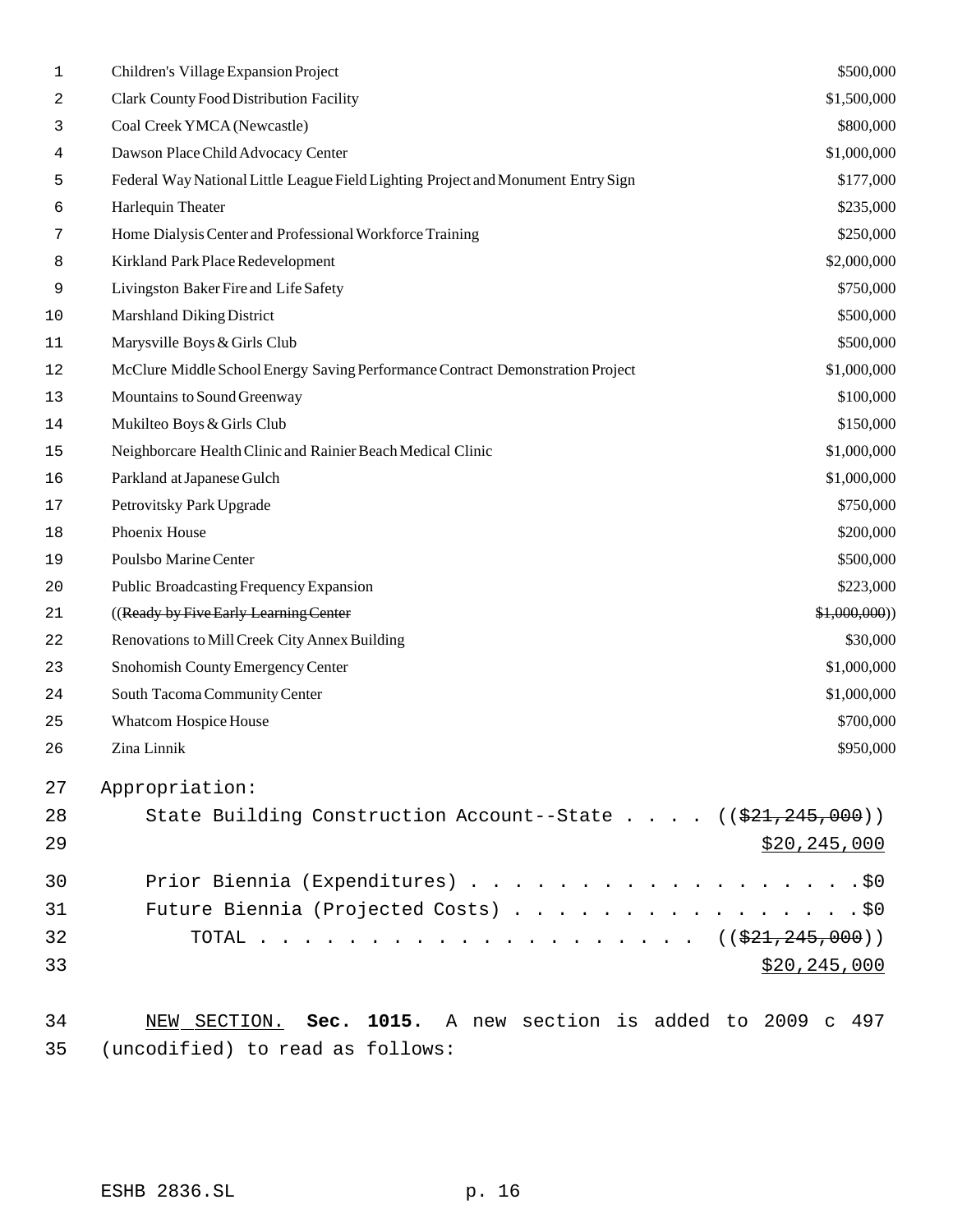#### **FOR THE DEPARTMENT OF COMMERCE**

2010 Local and Community Projects (30000082)

 The appropriation in this section is subject to the following conditions and limitations:

 (1) Prior to receiving funds, project recipients must demonstrate that the project site is under control for a minimum of ten years, either through ownership or a long-term lease. This requirement does not apply to appropriations for preconstruction activities or appropriations whose sole purpose is to purchase real property that does not include a construction or renovation component.

 (2) Projects funded in this section may be required to comply with Washington's high performance building standards as required by chapter 39.35D RCW.

 (3) Project funds are available on a reimbursement basis only, and shall not be advanced under any circumstances.

 (4) Projects funded in this section must be held by the recipient for a minimum of ten years and used for the same purpose or purposes intended by the legislature as required in RCW 43.63A.125(6).

 (5) Projects funded in this section, including those that are owned and operated by nonprofit organizations, are generally required to pay state prevailing wages.

 (6) Except as directed otherwise prior to the effective date of this section, the department shall not expend the appropriations in this section unless and until the nonstate share of project costs have been either expended, or firmly committed, or both, in an amount sufficient to complete the project or a distinct phase of the project that is useable to the public for the purpose intended by the legislature.

 (7) The appropriation is provided solely for the following list of projects:

 **Local Community Projects** 32 Aviation High School \$2,000,000 \$2,000,000 \$2,000,000 \$2,000,000 \$2,000,000 \$2,000,000 \$2,000,000 \$2,000,000 \$2,000,000 \$2,000,000 \$2,000,000 \$2,000,000 \$2,000,000 \$2,000,000 \$2,000 \$2,000 \$2,000 \$2,000 \$2,000 \$2,000 \$2 33 Children's Village Expansion \$250,000 \$250,000 East King County Performing Arts Center (PACE) \$2,000,000 Hanford Reach Interpretive Center \$500,000 Junior Achievement (Statewide JA World Initiative) \$1,500,000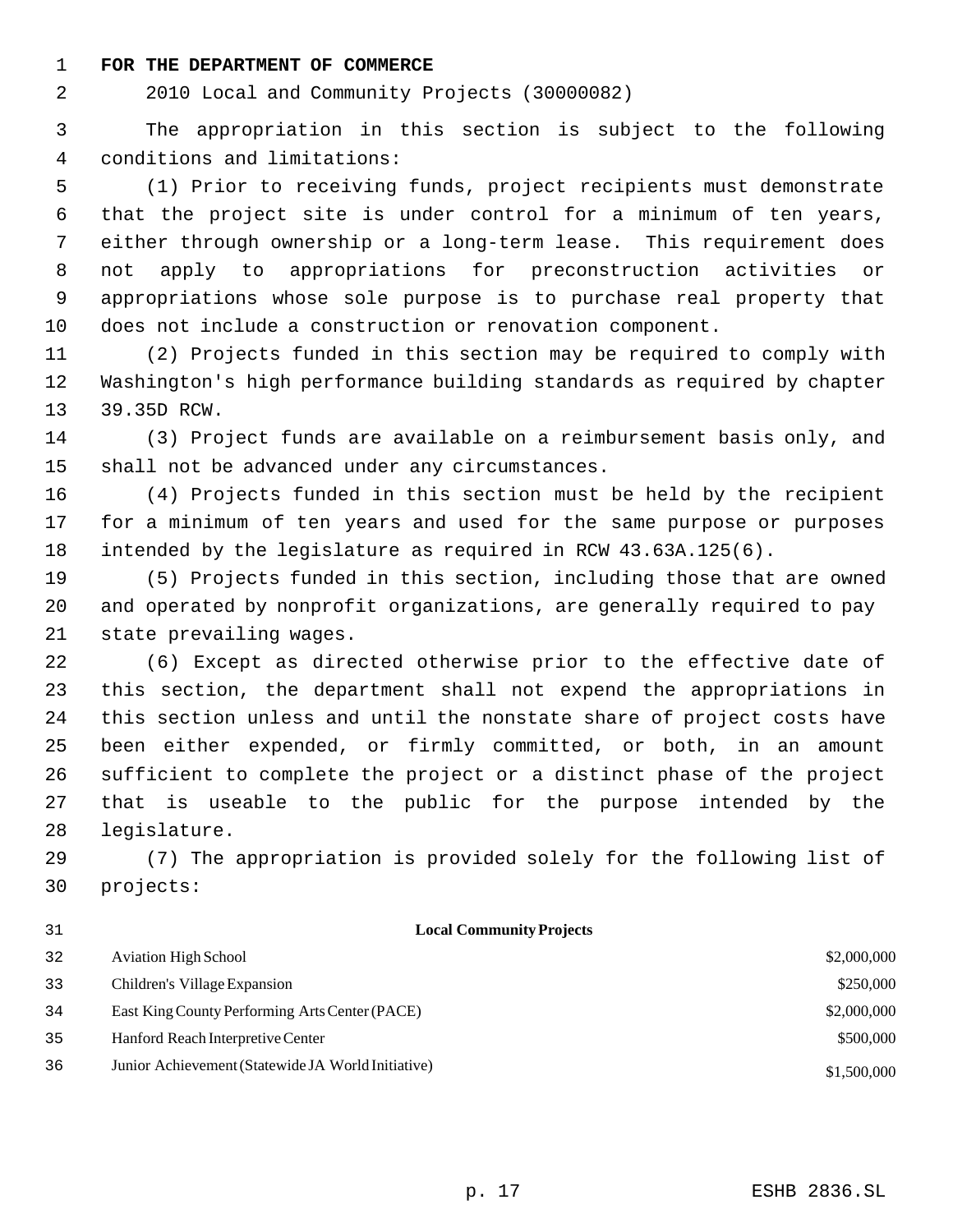| 1  | Lake Boren Park - Replace Unsafe Playground                             | \$325,000   |
|----|-------------------------------------------------------------------------|-------------|
| 2  | Museum of Flight Space Gallery                                          | \$3,000,000 |
| 3  | Pike Market Workforce Childcare Facility                                | \$1,000,000 |
| 4  | Rainier Beach Medical & Dental Clinic (Neighborcare Health)             | \$500,000   |
| 5  | Relocation of NAVES Mental Health Center in Brien                       | \$1,000,000 |
| 6  | Restoration of Historic Piciform Theater                                | \$250,000   |
| 7  | San Juan Island Farmers Market - Purchase Historic Building             | \$375,000   |
| 8  | South King County Multi service Center                                  | \$300,000   |
| 9  | Spokane Aerospace Technology Center Design                              | \$400,000   |
| 10 | Urban League Village at Colman School/NW African American Museum        | \$100,000   |
| 11 | West Hill/Skyway Area Infrastructure                                    | \$250,000   |
| 12 | Appropriation:                                                          |             |
| 13 | State Building Construction Account--State \$13,750,000                 |             |
| 14 | Prior Biennia (Expenditures) \$0                                        |             |
| 15 | Future Biennia (Projected Costs) \$0                                    |             |
| 16 |                                                                         |             |
| 17 | Sec. 1016. A new section is added to 2009 c 497<br>NEW<br>SECTION.      |             |
| 18 | (uncodified) to read as follows:                                        |             |
| 19 | FOR THE DEPARTMENT OF COMMERCE                                          |             |
| 20 | Jobs Act for K-12 Public Schools and Higher Education Institutions      |             |
| 21 | (91000085)                                                              |             |
| 22 | The appropriation in this section is subject to the following           |             |
| 23 | conditions and limitations:                                             |             |
| 24 | (1) The appropriation is provided solely for grants to public           |             |
| 25 | districts and public higher education institutions<br>school            | for         |
| 26 | operational cost savings improvements to public school district and     |             |
| 27 | higher education facilities and related projects that result in energy  |             |
| 28 | and operational cost savings. Related projects are those projects that  |             |
| 29 | must be completed in order for the energy efficiency improvements to be |             |
| 30 | effective. Grants may also be used for loan interest payments over the  |             |
| 31 | term of a loan.                                                         |             |
| 32 | (2) The department of commerce, in consultation with the department     |             |
| 33 | of general administration, the office of the superintendent of public   |             |
| 34 | instruction, and the Washington State University energy program shall   |             |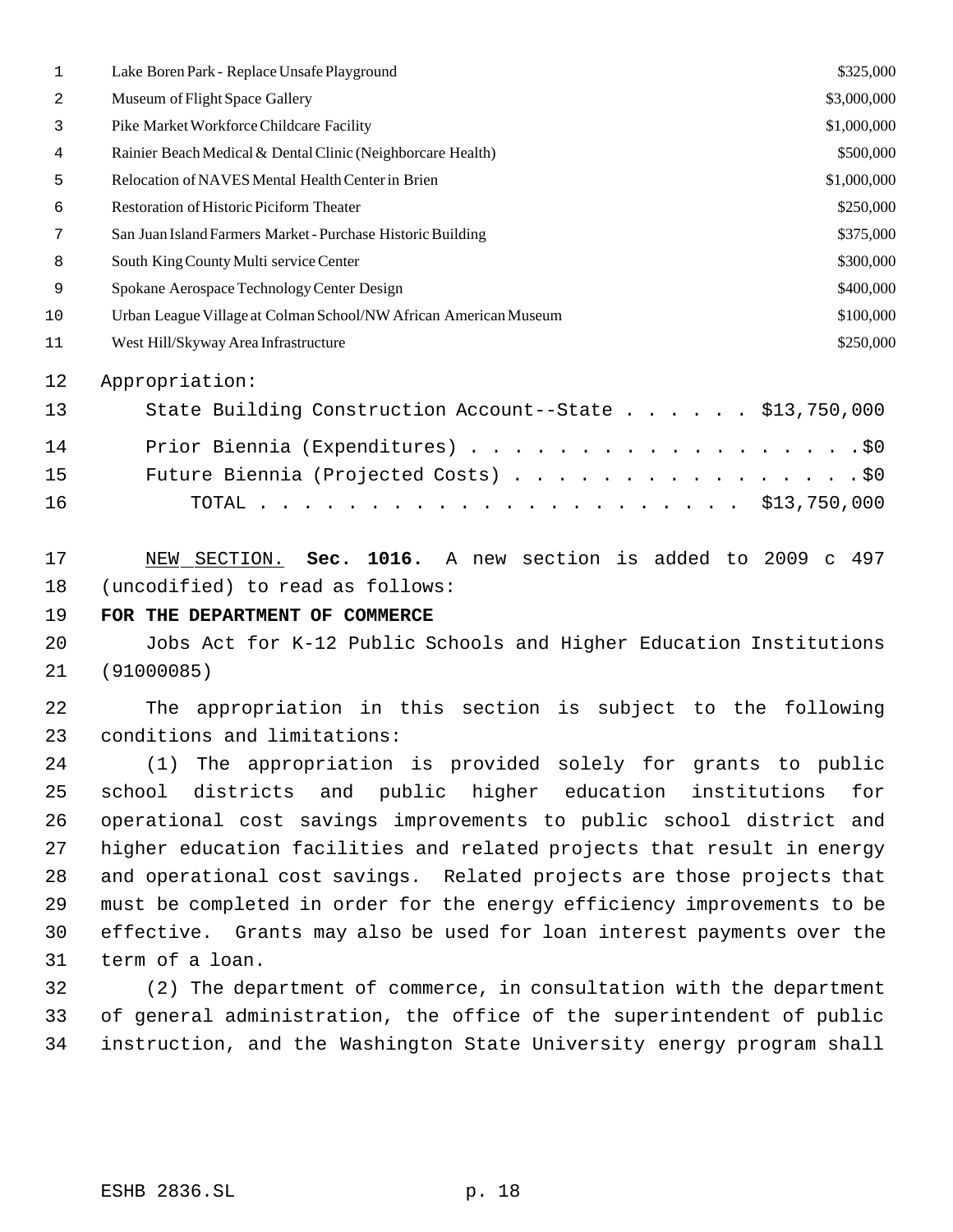establish a competitive process to solicit and evaluate applications from public school districts and public higher education institutions. Final grant awards shall be determined by the department of commerce.

 (3) The definitions in this section apply throughout this section. (a) "Cost-effectiveness" means that the present value to public school districts and public higher education institutions of the energy reasonably expected to be saved or produced by a facility, activity, measure, or piece of equipment over its useful life, including any compensation received from a utility or the Bonneville power administration, is greater than the net present value of the costs of implementing, maintaining, and operating such facility, activity, measure, or piece of equipment over its useful life, when discounted at the cost of public borrowing.

 (b) "Energy equipment" means energy management systems and any equipment, materials, or supplies that are expected, upon installation, to reduce the energy use or energy cost of an existing building or facility, and the services associated with the equipment, materials, or supplies, including but not limited to design, engineering, financing, installation, project management, guarantees, operations, and maintenance. Reduction in energy use or energy cost may also include reductions in the use or cost of water, wastewater, or solid waste.

 (c) "Energy cost savings" means savings realized in expenses for energy use and expenses associated with water, wastewater, or solid waste systems.

 (d) "Energy savings performance contracting" means the process authorized by chapter 39.35C RCW by which a company contracts with a public agency to conduct energy audits and guarantee energy savings from energy efficiency.

 (e) "Operational cost savings" means savings realized from parts, service fees, capital renewal costs, and other measurable annual expenses to maintain and repair systems. This definition does not mean labor savings related to existing facility staff.

 (f) "Public facilities" means buildings, building components, and major equipment or systems owned by public school districts and public higher education institutions.

 (g) "Innovative measures" means advanced or emerging technologies, systems or approaches that may not yet be in common practice but improve energy efficiency, accelerate deployment, or reduce energy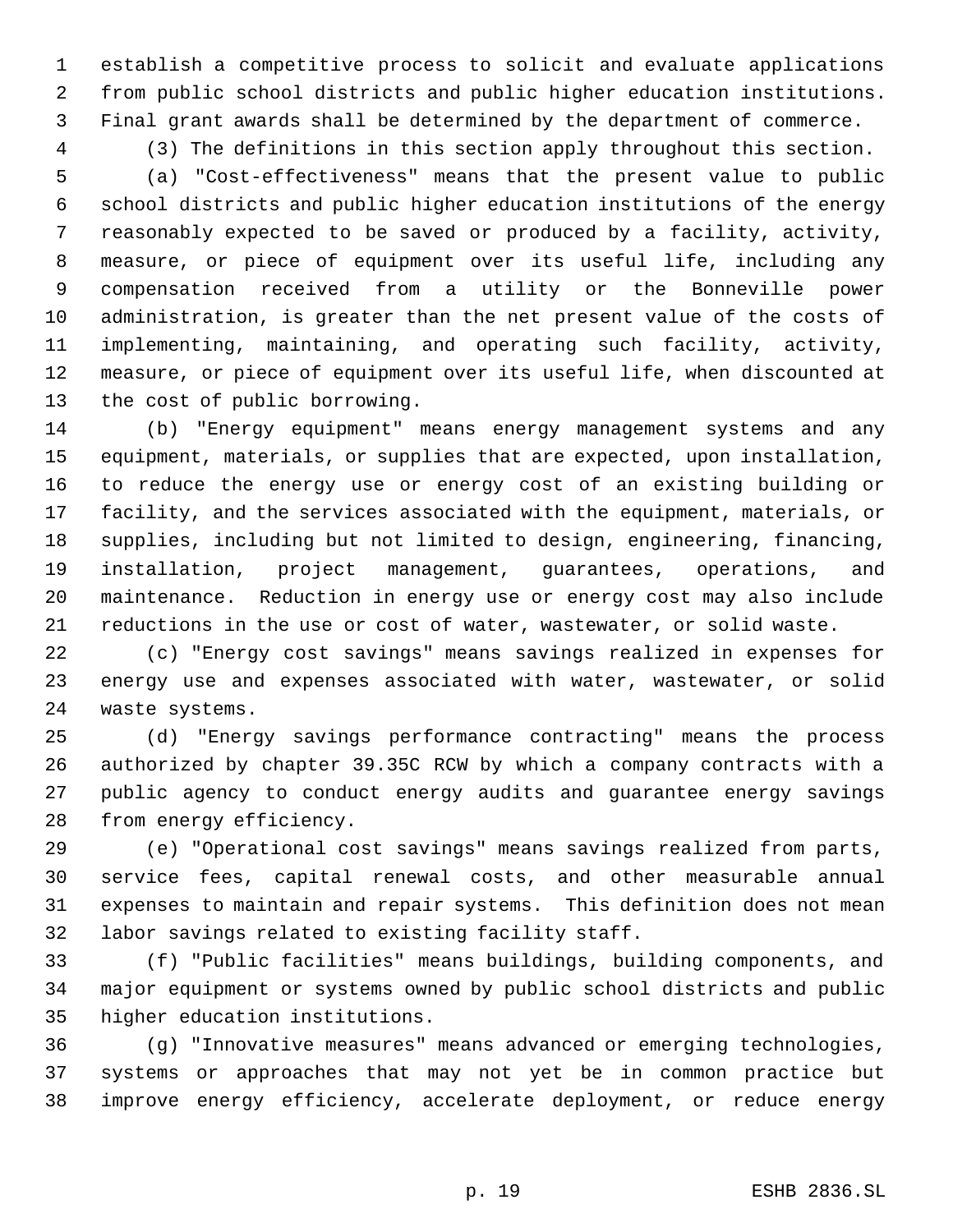usage, and become widely commercially available in the future if proven successful in demonstration programs without compromising the guaranteed performance or measurable energy and operational cost savings anticipated. Examples of innovative measures include, but are not limited to, advanced energy and systems operations monitoring, diagnostics and controls systems for buildings; novel heating, cooling, ventilation and water heating systems; advanced windows and insulation technologies, highly efficient lighting technologies, designs, and controls; and integration of renewable energy sources into buildings, and energy savings verification technologies and solutions.

 (4) Grants must be awarded in competitive rounds, based on demand and capacity, with at least five percent of each grant round awarded to small public school districts with fewer than 1,000 full-time equivalent students, based on demand and capacity.

 (5) Within each competitive round, projects must be weighted and prioritized based on the following criteria and in the following order:

 (a) Leverage ratio: In each round, the higher the leverage ratio of nonstate funding sources to state jobs act grant, the higher the project ranking.

 (b) Energy savings: In each round, the higher the energy savings, the higher the project ranking. Applicants must submit documentation that demonstrates energy and operational cost savings resulting from the installation of the energy equipment and improvements. The energy savings analysis shall be performed by a licensed engineer, and the documentation must include but is not limited to the following:

(i) A description of the energy equipment and improvements;

(ii) A description of the energy and operational cost savings; and

 (iii) A description of the extent to which the project employs collaborative and innovative measures and encourages demonstration of new and emerging technologies with high energy-savings or energy cost-reductions.

 (c) Expediency of expenditure: Project readiness to spend funds must be prioritized so that the legislative intent to expend funds quickly is met.

 (6) Projects that do not use energy savings performance contracting must: (a) Verify energy and operational cost savings for ten years or until the energy and operational costs savings pay for the project, whichever is shorter; (b) follow the department of general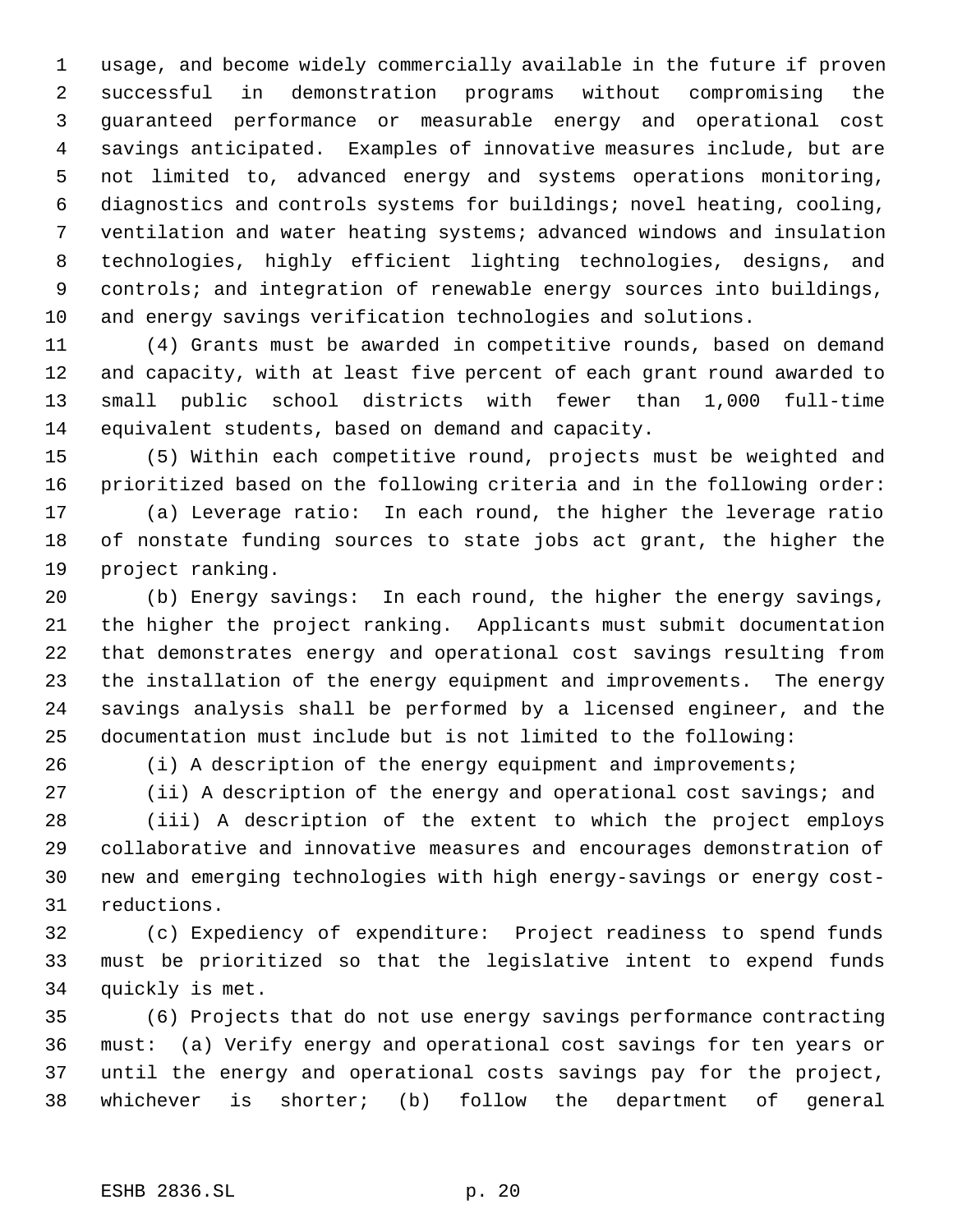administration's energy savings performance contracting project 2 guidelines; and (c) employ a licensed engineer for the energy audit and construction. The department of commerce may require third-party verification of savings if a project is not implemented by an energy savings performance contractor selected by the department of general administration through the request of qualifications process. Third- party verification must be conducted either by an energy savings performance contractor selected by the department of general administration through a request for qualifications, a licensed engineer that is a certified energy manager, a project resource conservation manager, or educational service district resource conservation manager.

 (7) To intensify competition, the department of commerce may only award funds to the top eighty-five percent of projects applying in a round until the department of commerce determines a final round is appropriate. Projects that do not receive a grant award in one round may reapply in subsequent rounds.

 (8) To match federal grants and programs that require state matching funds and produce significantly higher efficiencies in operations and utilities, the level of innovation criteria may be increased for the purposes of weighted scoring to capture those federal dollars for selected projects that require a higher level of innovation and regional collaboration.

 (9) Grant amounts awarded to each project must allow for the maximum number of projects funded with the greatest energy and cost benefit.

 (10)(a) The department of commerce must use bond proceeds to pay one-half of the preliminary audit, up to five cents per square foot, if the project does not meet the school district's and higher education institution's predetermined cost-effectiveness criteria. Public school districts and public higher education institutions must pay the other one-half of the cost of the preliminary audit if the project does not meet their predetermined cost-effectiveness criteria.

 (b) The energy savings performance contractor shall not charge for an investment grade audit if the project does not meet the school district's and higher education institution's predetermined cost- effectiveness criteria. Public school districts and public higher education institutions must pay the full price of an investment grade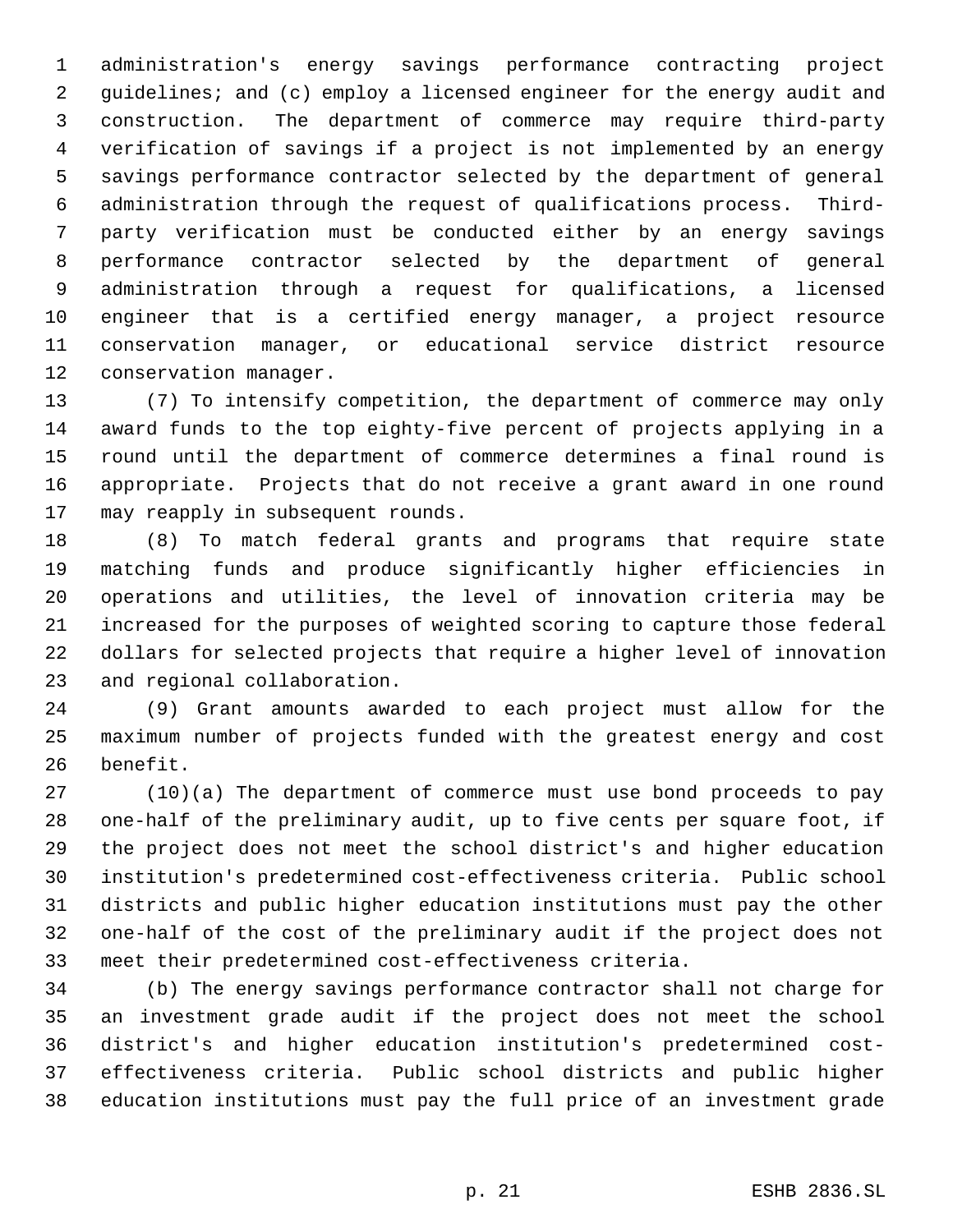audit if they do not proceed with a project that meets the school district's and higher education institution's predetermined cost- effectiveness criteria.

 (11) The department of commerce may charge projects administrative fees and may pay the department of general administration, the Washington State University energy program, and the office of the superintendent of public instruction administration fees in an amount determined through a memorandum of understanding.

 (12) The department of commerce and the department of general administration must submit a joint report to the appropriate committees of the legislature and the office of financial management on the timing and use of the grant funds, program administrative function, compliance with apprenticeship utilization requirements in RCW 39.04.320, compliance with prevailing wage requirements, and administration fees by the end of each fiscal year, until the funds are fully expended and all savings verification requirements are fulfilled.

Appropriation:

| 18 | State Building Construction Account--State \$50,000,000 |  |
|----|---------------------------------------------------------|--|
| 19 | Prior Biennia (Expenditures) \$0                        |  |
| 20 | Future Biennia (Projected Costs) \$0                    |  |
| 21 |                                                         |  |

 NEW SECTION. **Sec. 1017.** A new section is added to 2009 c 497 (uncodified) to read as follows:

# **FOR THE DEPARTMENT OF COMMERCE**

Energy Regional Innovation Cluster Match (91000080)

 The appropriation in this section is subject to the following conditions and limitations: The appropriation is provided solely to support facilities to be located in Washington state to increase the competitiveness of state or regional proposals for federal energy innovation and research funding. State funding must not exceed twenty percent of the total program or project funds. If a Washington state research organization is not awarded federal funding for energy innovation and research by June 30, 2011, the remaining appropriation in this section may be allotted for export assistance as provided in section 1018 of this act.

Appropriation: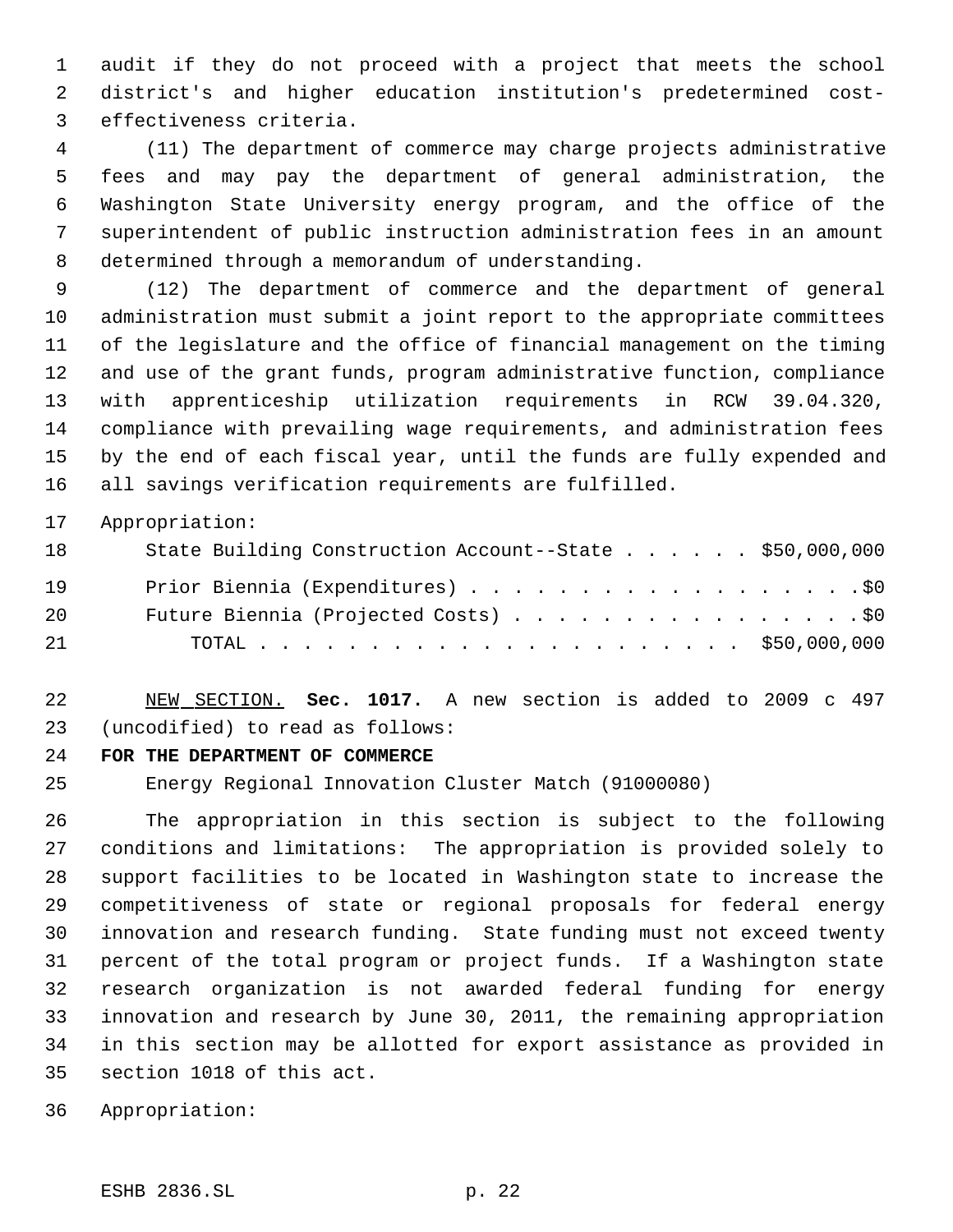| $\mathbf 1$                | Public Facility Construction Loan Revolving                                                                                                                                                                                                                                                                                                         |
|----------------------------|-----------------------------------------------------------------------------------------------------------------------------------------------------------------------------------------------------------------------------------------------------------------------------------------------------------------------------------------------------|
| $\overline{2}$             | Account--State \$5,500,000                                                                                                                                                                                                                                                                                                                          |
| $\mathbf{3}$               | Prior Biennia (Expenditures) \$0                                                                                                                                                                                                                                                                                                                    |
| 4                          | Future Biennia (Projected Costs) \$0                                                                                                                                                                                                                                                                                                                |
| 5                          |                                                                                                                                                                                                                                                                                                                                                     |
| 6                          | NEW SECTION. Sec. 1018. A new section is added to 2009 c 497                                                                                                                                                                                                                                                                                        |
| 7                          | (uncodified) to read as follows:                                                                                                                                                                                                                                                                                                                    |
| 8                          | FOR THE DEPARTMENT OF COMMERCE                                                                                                                                                                                                                                                                                                                      |
| 9                          | CERB - Export Assistance Grants and Loans (92000069)                                                                                                                                                                                                                                                                                                |
| 10<br>11<br>12<br>13<br>14 | The appropriation in this section is subject to the following<br>conditions and limitations: The appropriation is provided solely for<br>loans and grants to local governments and public institutions of higher<br>education for technical assistance and infrastructure to support growth<br>of export of Washington state products and services. |
| 15                         | Appropriation:                                                                                                                                                                                                                                                                                                                                      |
| 16                         | Public Facility Construction Loan Revolving                                                                                                                                                                                                                                                                                                         |
| 17                         | Account--State \$3,000,000                                                                                                                                                                                                                                                                                                                          |
| 18                         | Prior Biennia (Expenditures) \$0                                                                                                                                                                                                                                                                                                                    |
| 19                         | Future Biennia (Projected Costs) \$0                                                                                                                                                                                                                                                                                                                |
| 20                         |                                                                                                                                                                                                                                                                                                                                                     |
| 21<br>22                   | Sec. 1019. 2009 c 497 s 1054 (uncodified) is amended to read as<br>follows:                                                                                                                                                                                                                                                                         |
| 23                         | FOR THE OFFICE OF FINANCIAL MANAGEMENT                                                                                                                                                                                                                                                                                                              |
| 24                         | Cowlitz River Dredging (20082856)                                                                                                                                                                                                                                                                                                                   |
| 25                         | Reappropriation:                                                                                                                                                                                                                                                                                                                                    |
| 26                         | State Building Construction Account--State \$313,000                                                                                                                                                                                                                                                                                                |
| 27                         | Appropriation:                                                                                                                                                                                                                                                                                                                                      |
| 28                         | State Building Construction Account--State \$500,000                                                                                                                                                                                                                                                                                                |
| 29                         | Prior Biennia (Expenditures) \$687,000                                                                                                                                                                                                                                                                                                              |
| 30                         | Future Biennia (Projected Costs) \$0                                                                                                                                                                                                                                                                                                                |
| 31                         |                                                                                                                                                                                                                                                                                                                                                     |
| 32                         | \$1,500,000                                                                                                                                                                                                                                                                                                                                         |
|                            |                                                                                                                                                                                                                                                                                                                                                     |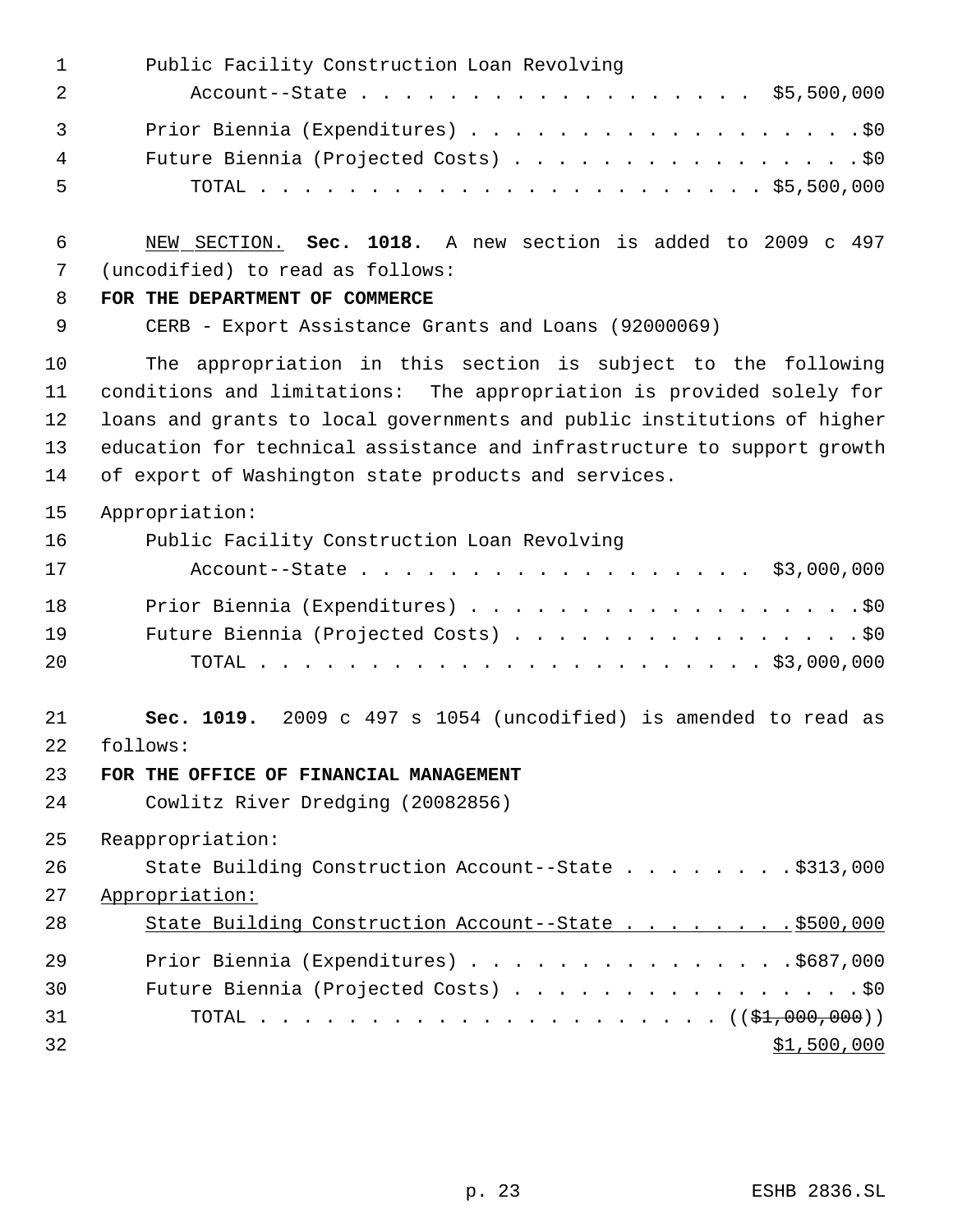**Sec. 1020.** 2009 c 497 s 1055 (uncodified) is amended to read as follows:

**FOR THE OFFICE OF FINANCIAL MANAGEMENT**

Catastrophic Flood Relief (20084850)

 The reappropriation in this section is subject to the following conditions and limitations:

 (1) \$1,640,000 of the reappropriation is provided solely for nonfederal matching funds and state agency costs associated with the 9 army corps of engineers flood hazard mitigation projects for the Chehalis river basin.

 (2) \$1,200,000 of the total reappropriation is provided solely for 12 the Chehalis basin flood control authority to develop governance 13 agreements for development, operation, and maintenance of flood hazard mitigation measures throughout the basin. The development of the 15 governance agreements shall include preliminary estimates of local 16 property tax options necessary to support the maintenance and operation of the twin city levy project and tax options necessary to support 18 other possible flood control measures throughout the basin. The agreements must be executed by July 1, 2011.

 (3)(a) \$2,000,000 of the reappropriation is provided solely for the following studies of flood mitigation measures: (i) Studies contracted 22 prior to the effective date of this act; (ii) a study to evaluate the 23 feasibility of a combination of the United States' army corps of 24 engineers twin city project, with other retention structures, and nonstructural flood mitigation measures to be completed by June 30, 2011; (iii) a study to determine how ecosystem services, including nonstructural alternatives, would likely mitigate downstream flooding to be completed by December 2010; (iv) continuation of the general 29 investigation of basin wide flood control measures by the United States' army corps of engineers; (v) an independent peer review of completed geotechnical and hydrological studies of possible upper basin retention structures to be completed by October 2010; (vi) a study of the effect of possible retention structures and other flood control measures on fish in the basin to be completed by June 2011, provided that the fish study shall not examine options for retention structures that the peer review in this section determines is not feasible.

 (b) From the effective date of this act and prior to any expenditure on new studies, the Chehalis basin flood authority must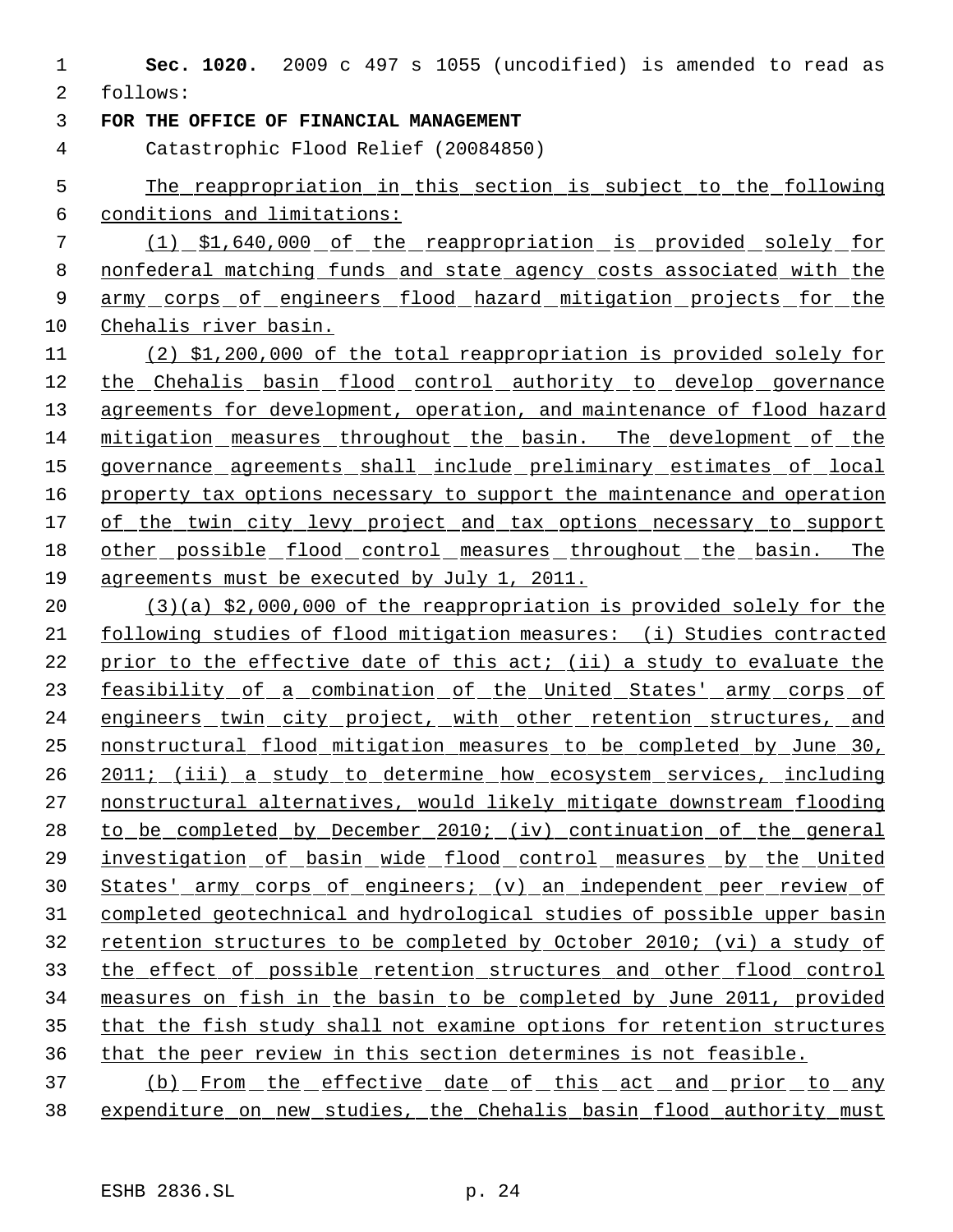submit any new study proposal to the basinwide general investigation 2 project manager of the United States army corps of engineers for review. Based upon the United States army corps of engineers review of 4 the proposal, the Chehalis basin flood authority must develop a 5 proposed scope of work for the study that ensures, to the fullest extent possible, that the study will be eligible for federal work-in- kind credit. (c) The Chehalis basin flood authority must: (i) In consultation 9 with the department of ecology, select qualified experts to conduct the peer review of geotechnical and hydrological studies; and (ii) consult 11 with the Washington state department of fish and wildlife, the confederated tribes of the Chehalis reservation, and the Lewis county 13 public utility district to develop and agree upon a scope of work for, and select a qualified expert to, conduct the fish study. The peer 15 review must be submitted to the office of financial management before funds are allotted for the fish study. (4) \$300,000 of the reappropriation is provided solely for an early flood warning system. (5) It is the intent of the legislature to fulfill the commitment of section 101, chapter 179, Laws of 2008 and chapter 180, Laws of 2008, by appropriating funds when the federal match requirement is needed. Reappropriation: 24 State Building Construction Account--State . . . . ((\$47,351,000))  $\frac{140,000}{25}$ 26 Prior Biennia (Expenditures) . . . . . . . . . . . . ((\$2,649,000)) \$3,450,000 28 Future Biennia (Projected Costs)  $\cdots$  . . . . . . . . . . . . ( $(\frac{1}{50})$ ) 29 \$41,410,000 \$41,410,000 \$41,410,000 \$41,410,000 \$41,410,000 \$41,410,000 \$41,410,000 \$ TOTAL . . . . . . . . . . . . . . . . . . . . . . \$50,000,000 NEW SECTION. **Sec. 1021.** A new section is added to 2009 c 497 (uncodified) to read as follows: **FOR THE OFFICE OF FINANCIAL MANAGEMENT**

Risk Pool (91000001)

 The appropriation in this section is subject to the following conditions and limitations: The appropriation is provided solely for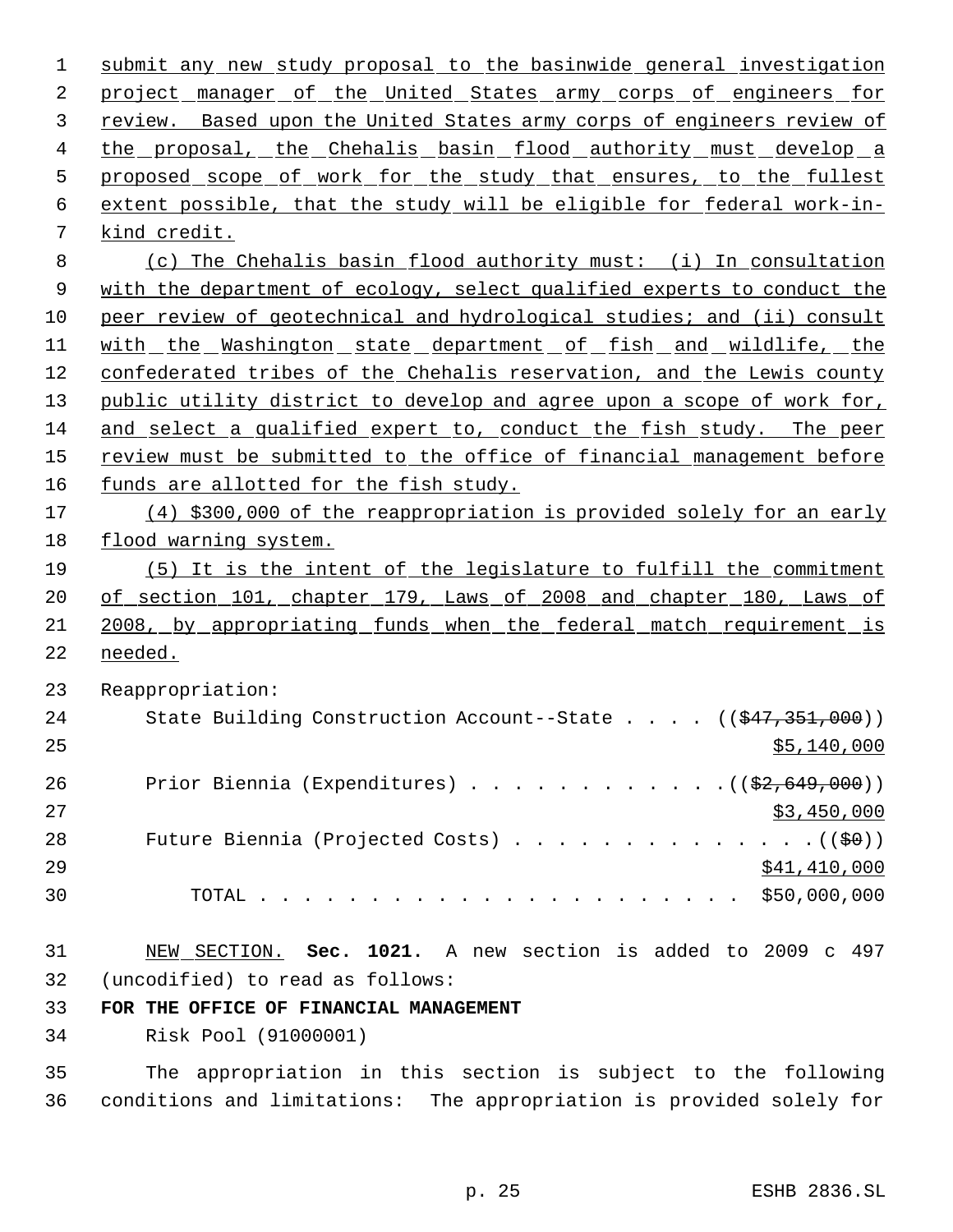a risk pool to complete projects within the scope described in budget documents submitted as part of the governor's capital budget request and consistent with legislative history. This section only applies to projects included in this 2010 supplemental capital budget with reduced appropriations. The office of financial management may allot portions of this appropriation ten days after notifying the senate ways and means committee and the house of representatives capital budget committee. The notification must include an explanation of the need and the amount for the allotment to complete the scope of an approved project.

# Appropriation:

| 12 | State Building Construction Account--State \$4,000,000 |
|----|--------------------------------------------------------|
| 13 | Prior Biennia (Expenditures) \$0                       |
| 14 | Future Biennia (Projected Costs) \$0                   |
| 15 |                                                        |

 NEW SECTION. **Sec. 1022.** A new section is added to 2009 c 497 (uncodified) to read as follows:

# **FOR THE OFFICE OF FINANCIAL MANAGEMENT**

Port Angeles Economic Development Agreement (30000024)

 The appropriation in this section is subject to the following conditions and limitations: The appropriation is provided solely to carry out paragraph 2.C. of the economic development agreement associated with the case of *Lower Elwha Klallam Tribe et al v. State et al*, Thurston county superior court, cause No. 05-2-01595-8. The state has already provided \$250,000 to carry out that paragraph. After disbursement of the appropriation in this section, the state will provide no further funding under the economic development agreement.

# Appropriation:

| 29 | State Building Construction Account--State \$250,000 |
|----|------------------------------------------------------|
| 30 | Prior Biennia (Expenditures) \$0                     |
| 31 | Future Biennia (Projected Costs) \$0                 |
| 32 |                                                      |

- NEW SECTION. **Sec. 1023.** A new section is added to 2009 c 497 (uncodified) to read as follows:
- **FOR THE OFFICE OF FINANCIAL MANAGEMENT.** (1) Due to the downturn of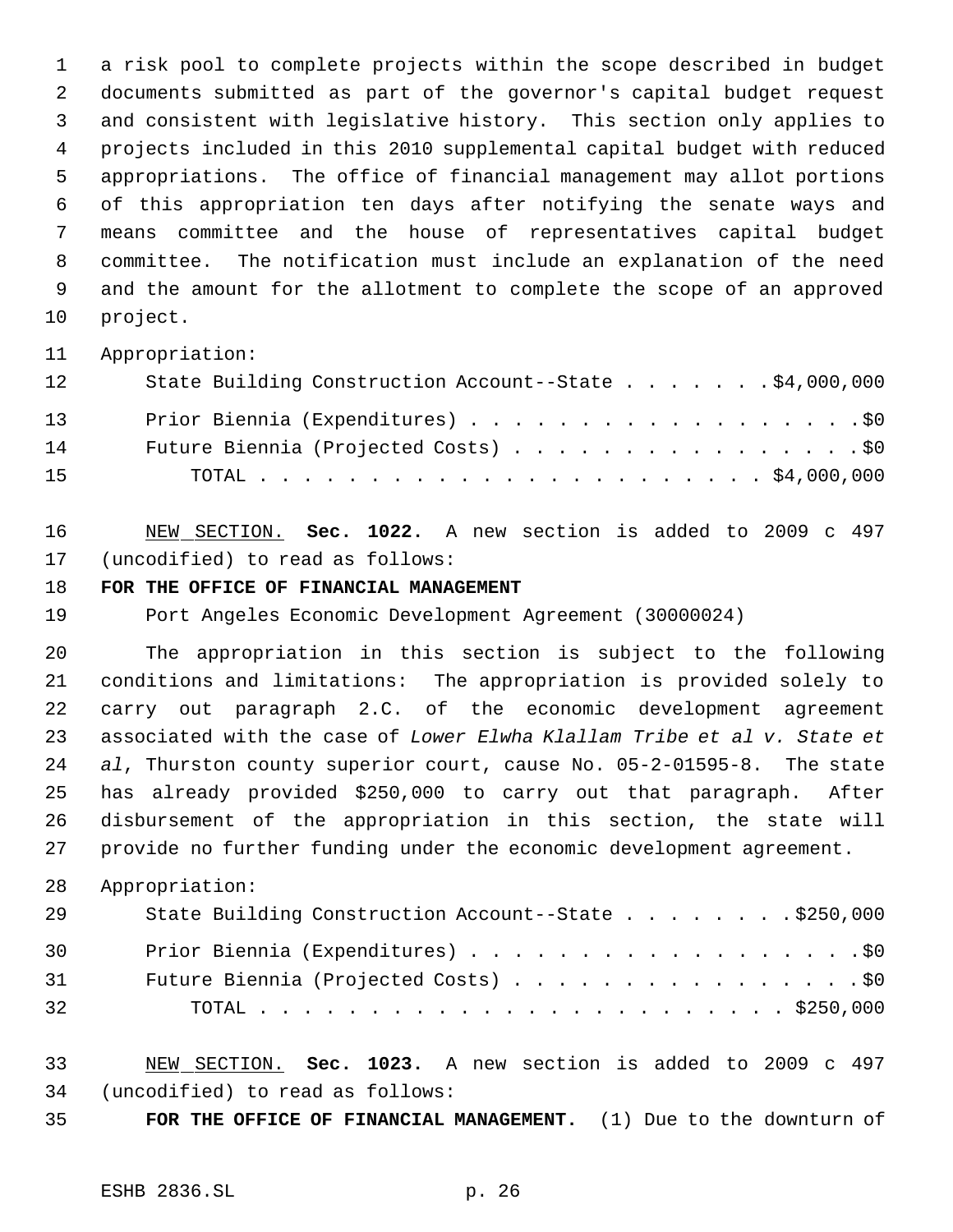the economy and the direct effects on the state bond debt limit, the legislature intends to reduce bond debt while focusing resources on maintaining and creating jobs. Therefore, the legislature directs the office of financial management to work with state agencies to achieve savings in the amount of \$50,000,000 by reducing previously approved allotments or by withholding approval of planned allotments for those projects that have not shown substantial progress under the criteria established in subsection (2) of this section or from projects with savings identified pursuant to section 6012 of this act.

 (2) A project is subject to allotment reduction or non-approval of a planned allotment under this section if:

(a)(i) It is a state project administered by a state agency; or

 (ii) It is a grant or a loan project for which a state agency 14 allocates funding to a non-state entity;

 (b) Appropriations for the project were made in the 2009-11 or previous omnibus capital appropriations acts from the state building construction account, state taxable building construction account, or any other debt limit bond account, not including projects receiving 2010 supplemental capital budget appropriations, minor works projects, or the school construction assistance grant program; and

 (c) The project has failed to secure all required and appropriate transaction elements necessary to execute contracts with the administering state agency by November 30, 2010. Required and appropriate transaction elements may include, but are not limited to, matching funds, permits, environmental reviews, and required contracts and partnership agreements.

 (3) Amounts attributable to allotment reductions or non-approval of planned allotments made under this section must be placed in or remain in unallotted status and remain unexpended.

 (4) By December 31, 2010, the office of financial management must report to the house of representatives capital budget committee and the senate ways and means committee on the projects for which allotments were reduced or for which approval was withheld, including a list of the specific projects and related funds remaining in unallotted status.

 (5) Agencies and prospective grant or loan recipients are encouraged to reapply or request funds in the 2011-13 biennial capital appropriations act for projects for which allotments were reduced or not approved under this section.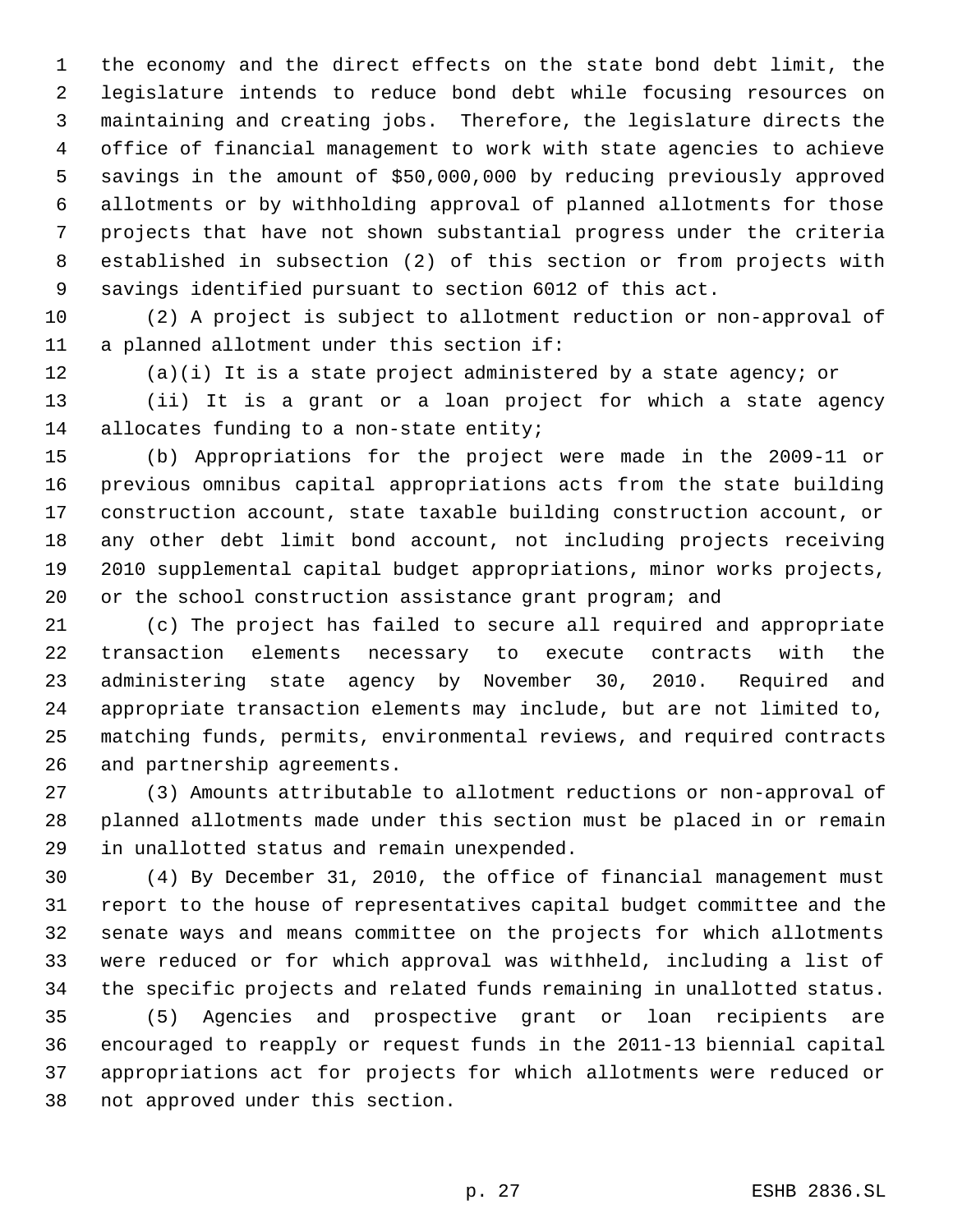| $\mathbf{1}$ | Sec. 1024. 2009 c 497 s 1065 (uncodified) is amended to read as                                                                                                                                                                                                                                                                                       |
|--------------|-------------------------------------------------------------------------------------------------------------------------------------------------------------------------------------------------------------------------------------------------------------------------------------------------------------------------------------------------------|
| 2            | follows:                                                                                                                                                                                                                                                                                                                                              |
| 3            | FOR THE DEPARTMENT OF GENERAL ADMINISTRATION                                                                                                                                                                                                                                                                                                          |
| 4            | O'Brien Building Improvements (20081007)                                                                                                                                                                                                                                                                                                              |
| 5            | The appropriation in this section is subject to the following                                                                                                                                                                                                                                                                                         |
| 6            | conditions and limitations: Upon completion of the project, temporary                                                                                                                                                                                                                                                                                 |
| 7            | modular buildings shall be removed, and the parking lot shall be                                                                                                                                                                                                                                                                                      |
| 8            | restored and landscaped within budget.                                                                                                                                                                                                                                                                                                                |
| 9            | Reappropriation:                                                                                                                                                                                                                                                                                                                                      |
| 10           | State Building Construction Account--State \$1,500,000                                                                                                                                                                                                                                                                                                |
| 11           | Appropriation:                                                                                                                                                                                                                                                                                                                                        |
| 12<br>13     | State Building Construction Account--State ((\$9,671,000))<br>\$8,220,000                                                                                                                                                                                                                                                                             |
| 14           | Prior Biennia (Expenditures) \$1,481,000                                                                                                                                                                                                                                                                                                              |
| 15           | Future Biennia (Projected Costs) $($ $($ \$5,329,000) $)$                                                                                                                                                                                                                                                                                             |
| 16           | \$0                                                                                                                                                                                                                                                                                                                                                   |
| 17           | $\cdots$ $\cdots$ $\cdots$ $\cdots$ $\cdots$ $\cdots$ $\cdots$ $\cdots$ $\cdots$ $\cdots$ $\cdots$ $\cdots$ $\cdots$ $\cdots$ $\cdots$ $\cdots$ $\cdots$ $\cdots$ $\cdots$ $\cdots$ $\cdots$ $\cdots$ $\cdots$ $\cdots$ $\cdots$ $\cdots$ $\cdots$ $\cdots$ $\cdots$ $\cdots$ $\cdots$ $\cdots$ $\cdots$ $\cdots$ $\cdots$ $\cdots$ $\cdots$<br>TOTAL |
| 18           | \$11,201,000                                                                                                                                                                                                                                                                                                                                          |
| 19           | Sec. 1025. 2009 c 497 s 1071 (uncodified) is amended to read as                                                                                                                                                                                                                                                                                       |
| 20           | follows:                                                                                                                                                                                                                                                                                                                                              |
| 21           | FOR THE DEPARTMENT OF GENERAL ADMINISTRATION                                                                                                                                                                                                                                                                                                          |
| 22           | Capital Lake Plan Completion (20082953)                                                                                                                                                                                                                                                                                                               |
| 23           | The reappropriation in this section is subject to the following                                                                                                                                                                                                                                                                                       |
| 24           | conditions and limitations: The reappropriation is provided for lake                                                                                                                                                                                                                                                                                  |
| 25           | management efforts to control invasive species. The Capital Lake                                                                                                                                                                                                                                                                                      |
| 26           | adaptive management planning process must be suspended.                                                                                                                                                                                                                                                                                               |
| 27           | Reappropriation:                                                                                                                                                                                                                                                                                                                                      |
| 28           | State Building Construction Account--State ((\$200,000))                                                                                                                                                                                                                                                                                              |
| 29           | \$100,000                                                                                                                                                                                                                                                                                                                                             |
| 30           | Prior Biennia (Expenditures) \$300,000                                                                                                                                                                                                                                                                                                                |
| 31           | Future Biennia (Projected Costs) \$0                                                                                                                                                                                                                                                                                                                  |
| 32           |                                                                                                                                                                                                                                                                                                                                                       |
| 33           | \$400,000                                                                                                                                                                                                                                                                                                                                             |
|              |                                                                                                                                                                                                                                                                                                                                                       |

ESHB 2836.SL p. 28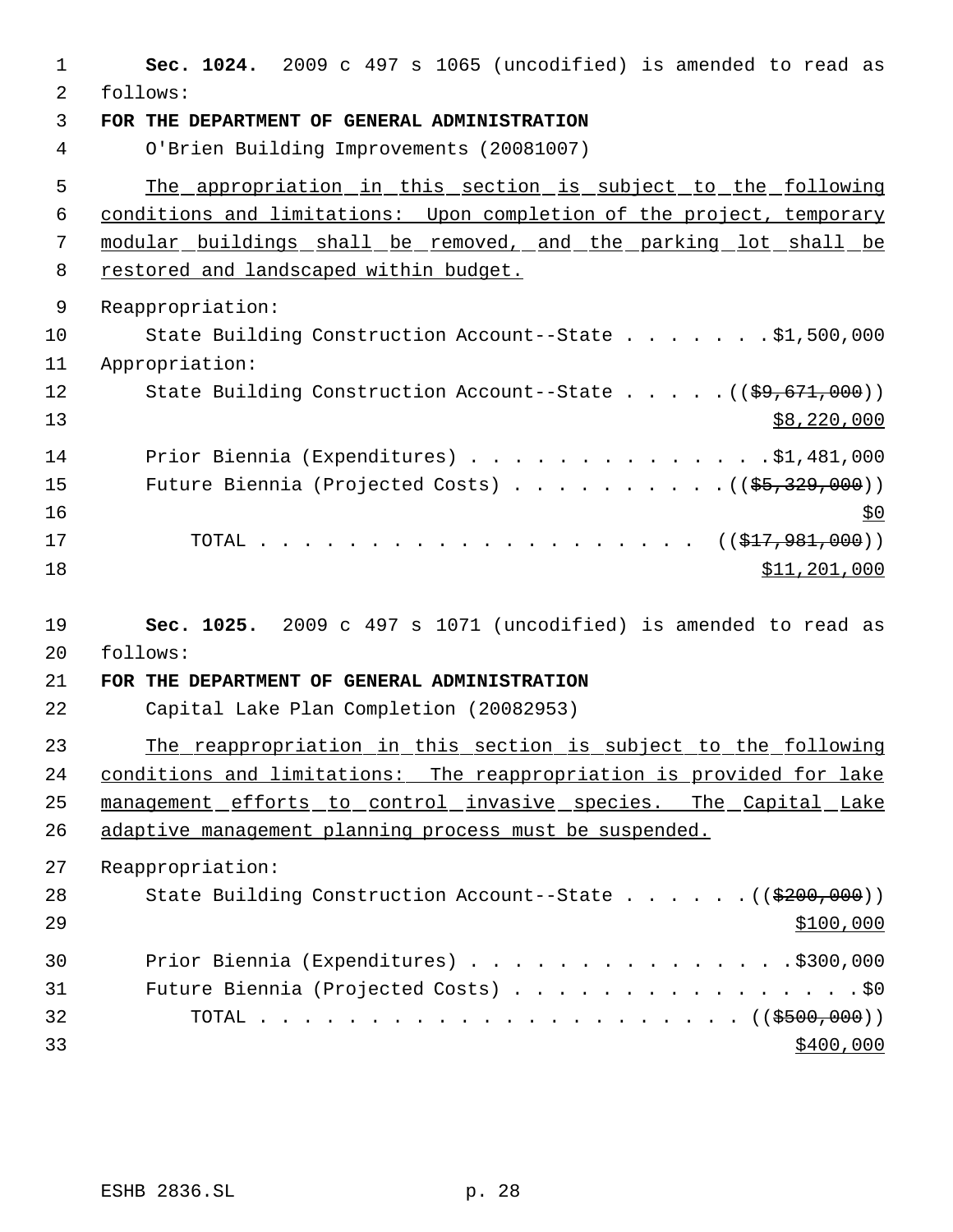| 1        | Sec. 1026. 2009 c 497 s 1075 (uncodified) is amended to read as                                     |
|----------|-----------------------------------------------------------------------------------------------------|
| 2        | follows:                                                                                            |
| 3        | FOR THE DEPARTMENT OF GENERAL ADMINISTRATION                                                        |
| 4        | Powerhouse: Improvements and Preservation (30000056)                                                |
| 5        | Appropriation:                                                                                      |
| 6        | State Building Construction Account--State $((\frac{21}{7}, 459, 000))$                             |
| 7        | \$1,240,000                                                                                         |
| 8        | Prior Biennia (Expenditures) \$0                                                                    |
| 9        | Future Biennia (Projected Costs) \$0                                                                |
| 10       |                                                                                                     |
| 11       | \$1,240,000                                                                                         |
|          |                                                                                                     |
| 12<br>13 | Sec. 1027. 2009 c 497 s 1060 (uncodified) is amended to read as<br>follows:                         |
| 14       | FOR THE DEPARTMENT OF GENERAL ADMINISTRATION                                                        |
| 15       | Transportation Building Preservation (20021008)                                                     |
|          |                                                                                                     |
| 16<br>17 | Reappropriation:<br>Thurston County Capital Facilities Account--State . $((\frac{2}{7}, 500, 000))$ |
| 18       | \$395,000                                                                                           |
|          |                                                                                                     |
| 19       | Appropriation:                                                                                      |
| 20       | State Building Construction Account--State \$2,105,000                                              |
| 21       | Prior Biennia (Expenditures) \$7,116,000                                                            |
| 22       | Future Biennia (Projected Costs) \$22,706,000                                                       |
| 23       |                                                                                                     |
| 24       | Sec. 1028. 2009 c 497 s 1061 (uncodified) is amended to read as                                     |
| 25       | follows:                                                                                            |
| 26       | FOR THE DEPARTMENT OF GENERAL ADMINISTRATION                                                        |
| 27       | Highway-License Building Repair and Renewal (20061013)                                              |
| 28       | Reappropriation:                                                                                    |
| 29       | Thurston County Capital Facilities Account--State $((\frac{2100}{100}, 000))$                       |
| 30       | \$76,000                                                                                            |
| 31       | Appropriation:                                                                                      |
| 32       | State Building Construction Account--State \$24,000                                                 |
|          |                                                                                                     |
| 33       | Prior Biennia (Expenditures) $\ldots$ 3,423,000                                                     |
| 34       | Future Biennia (Projected Costs) \$0                                                                |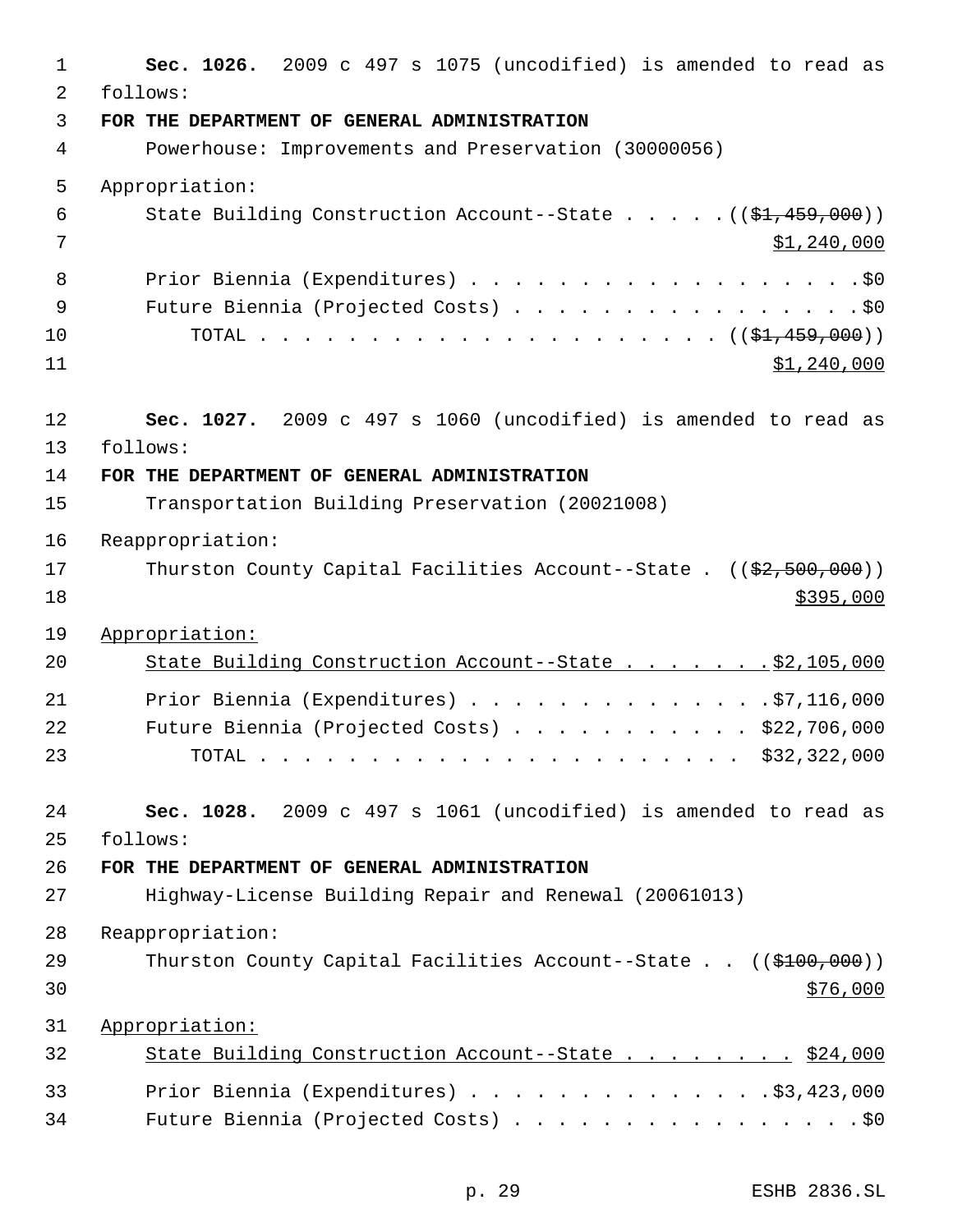| $\mathbf 1$  |                                                                               |
|--------------|-------------------------------------------------------------------------------|
| 2            | Sec. 1029. 2009 c 497 s 1063 (uncodified) is amended to read as               |
| $\mathbf{3}$ | follows:                                                                      |
| 4            | FOR THE DEPARTMENT OF GENERAL ADMINISTRATION                                  |
| 5            | Natural Resources Building Repairs and Renewal (20061014)                     |
| 6            | Reappropriation:                                                              |
| 7            | State Vehicle Parking Account--State \$30,000                                 |
| 8            | Thurston County Capital Facilities Account--State $((\frac{2100}{100}, 000))$ |
| 9            | \$22,000                                                                      |
| 10           | Subtotal Reappropriation $($ $($ \$130,000) $)$                               |
| 11           | \$52,000                                                                      |
| 12           | Appropriation:                                                                |
| 13           | State Building Construction Account--State \$78,000                           |
| 14           | Prior Biennia (Expenditures) $\ldots$ 92,853,000                              |
| 15           | Future Biennia (Projected Costs) \$4,520,000                                  |
| 16           |                                                                               |
|              |                                                                               |
| 17           | Sec. 1030. 2009 c 497 s 1064 (uncodified) is amended to read as               |
| 18           | follows:                                                                      |
| 19           | FOR THE DEPARTMENT OF GENERAL ADMINISTRATION                                  |
| 20           | Minor Works - Infrastructure Preservation (20081004)                          |
| 21           | Reappropriation:                                                              |
| 22           | ((Thurston County Capital Facilities Account - State \$136,000))              |
| 23           | State Building Construction Account--State \$584,000                          |
| 24           |                                                                               |
| 25           | Appropriation:                                                                |
| 26           | State Building Construction Account--State \$136,000                          |
| 27           | Prior Biennia (Expenditures) $\ldots$ 4,401,000                               |
| 28           | Future Biennia (Projected Costs) \$0                                          |
| 29           |                                                                               |
|              |                                                                               |
| 30           | Sec. 1031. 2009 c 497 s 1068 (uncodified) is amended to read as               |
| 31           | follows:                                                                      |
| 32           | FOR THE DEPARTMENT OF GENERAL ADMINISTRATION                                  |
| 33           | Minor Works - Facility Preservation (20081015)                                |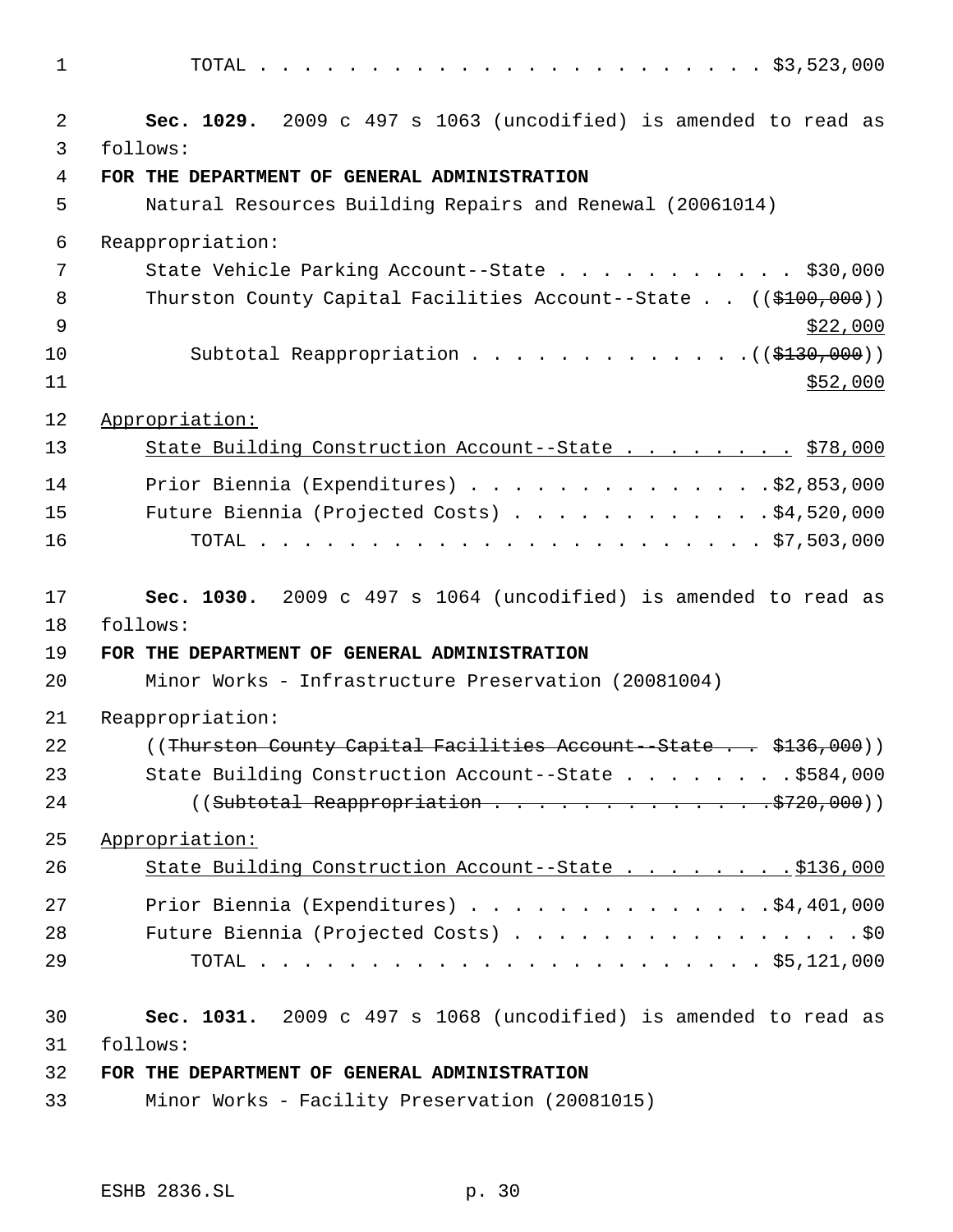| $\mathbf 1$     | Reappropriation:                                                              |
|-----------------|-------------------------------------------------------------------------------|
| 2               | State Building Construction Account--State \$380,000                          |
| 3               | ((Thurston County Capital Facilities Account - State \$723,000                |
| 4               |                                                                               |
| 5               | Appropriation:                                                                |
| 6               | State Building Construction Account--State \$723,000                          |
| 7               | Prior Biennia (Expenditures) \$5,583,000                                      |
| 8               | Future Biennia (Projected Costs) \$0                                          |
| 9               |                                                                               |
| 10              | Sec. 1032. 2009 c 497 s 1073 (uncodified) is amended to read as               |
| 11              | follows:                                                                      |
| 12              | FOR THE DEPARTMENT OF GENERAL ADMINISTRATION                                  |
| 13              | Minor Works Preservation (30000012)                                           |
| 14              | Appropriation:                                                                |
| 15              | State Building Construction Account--State $($ $($ $\frac{2}{7}, 800, 000)$ ) |
| 16              | \$3,400,000                                                                   |
| 17              | Prior Biennia (Expenditures) \$0                                              |
| 18              | Future Biennia (Projected Costs) $\ldots$ \$34,109,000                        |
| 19              | TOTAL ( $(\frac{236}{936}, \frac{909}{900}))$                                 |
| 20              | \$37,509,000                                                                  |
| 21              | NEW SECTION. Sec. 1033. A new section is added to 2009 c 497                  |
| 22              | (uncodified) to read as follows:                                              |
| 23              | FOR THE DEPARTMENT OF GENERAL ADMINISTRATION                                  |
| 24              | Capitol Campus Heating System Improvements (30000486)                         |
| 25              | Appropriation:                                                                |
| 26              | State Building Construction Account--State \$200,000                          |
| $\frac{27}{28}$ | Prior Biennia (Expenditures) \$0                                              |
| 29              | Future Biennia (Projected Costs) \$1,800,000                                  |
| 30              |                                                                               |
| 31              | Sec. 1034. 2009 c 497 s 1081 (uncodified) is amended to read as               |
| 32              | follows:                                                                      |
| 33              | FOR THE DEPARTMENT OF GENERAL ADMINISTRATION                                  |
| 34              | Pro Arts Building (91000002)                                                  |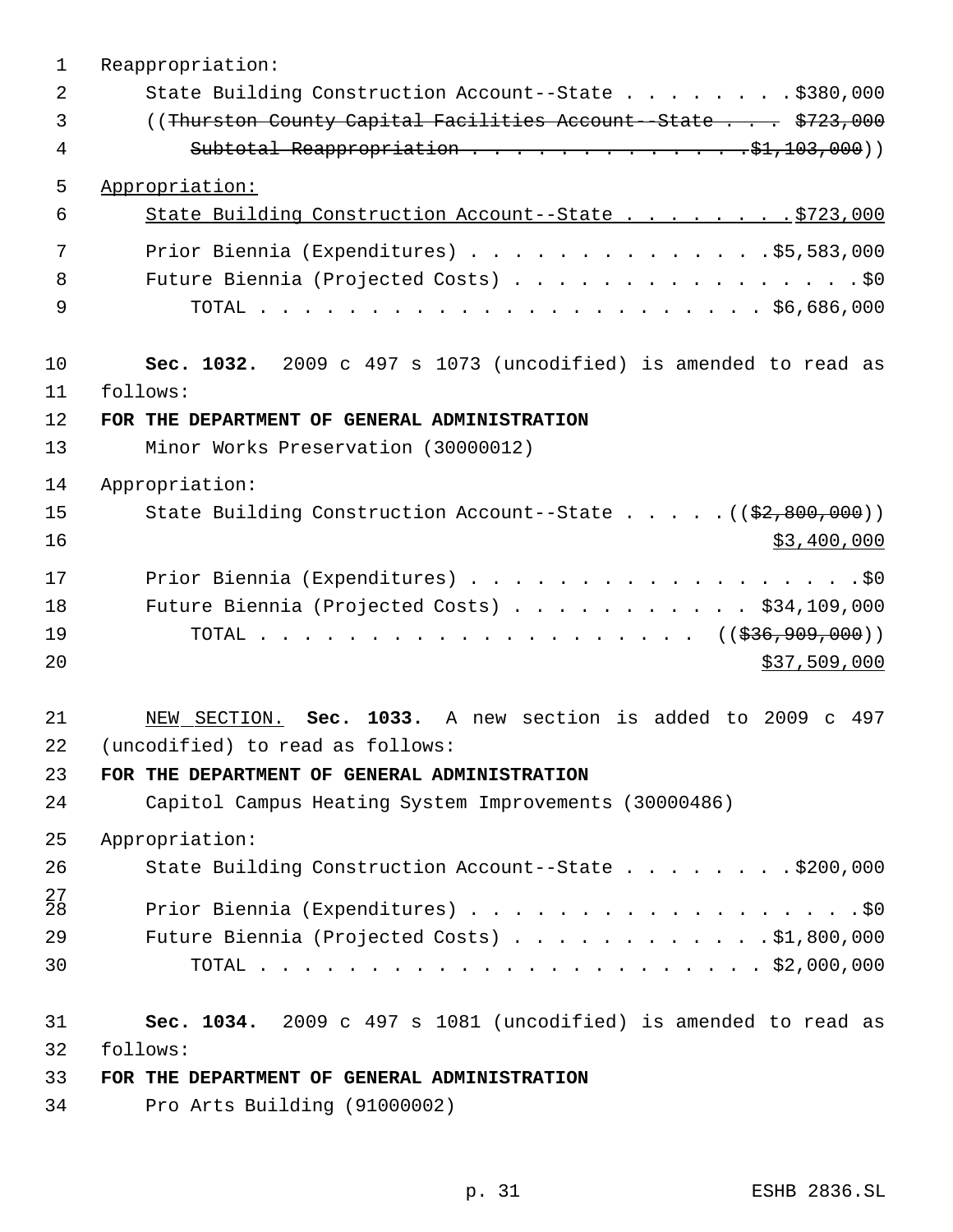1 (The appropriation in this section is subject to the following 2 conditions and limitations: Predesign and design funds are provided 3 solely to develop a new office building. Up to \$225,000 may be used to 4 develop the predesign for the Pro Arts site to include a new office 5 building - that - may - house - tenants - from - the - general - administration 6 building including the office of financial management, the Puget Sound 7 partnership, the -office -of -the -state -treasurer, -and -other -small 8 commissions and agencies. The predesign shall be developed with 9 representatives from the capitol campus design advisory committee, the 10 department - of - general - administration, - and - the - office - of - financial 11 management. The predesign shall be used to develop the optimum use of 12 space for the Pro Arts site, identify any required mitigation, parking 13 requirements, schedule of construction, and cost of construction. The 14 predesign shall be provided to the appropriate fiscal committees of the 15 legislature and the office of financial management by February 1, 2010. 16 The allotment for design funds will be made after the predesign is 17 approved-by-the-office-of-financial-management-and-the-appropriate 18 fiscal committees of the legislature.)) 19 Appropriation: 20 State Building Construction Account--State . . . . . ((\$2,000,000))  $21$   $\frac{$225,000}{}$ 22 Prior Biennia (Expenditures) . . . . . . . . . . . . . . . . . .\$0 23 Future Biennia (Projected Costs) . . . . . . . . . . . . . . . . \$0 24 TOTAL . . . . . . . . . . . . . . . . . . (  $(\frac{2}{2},000,000)$  )  $25$ 26 NEW SECTION. **Sec. 1035.** A new section is added to 2009 c 497 27 (uncodified) to read as follows:

28 **FOR THE MILITARY DEPARTMENT**

29 Camp Murray New Primary Gate Entrance (30000482)

30 Appropriation:

| 31 | General Fund--Federal $\ldots$ , $\ldots$ , $\ldots$ , $\ldots$ , $\ldots$ , $\frac{1}{3}$ , 270,000 |
|----|------------------------------------------------------------------------------------------------------|
| 32 | Military Department Capital Account--State \$1,657,000                                               |
| 33 |                                                                                                      |
| 34 |                                                                                                      |
| 35 | Future Biennia (Projected Costs) \$0                                                                 |
| 36 |                                                                                                      |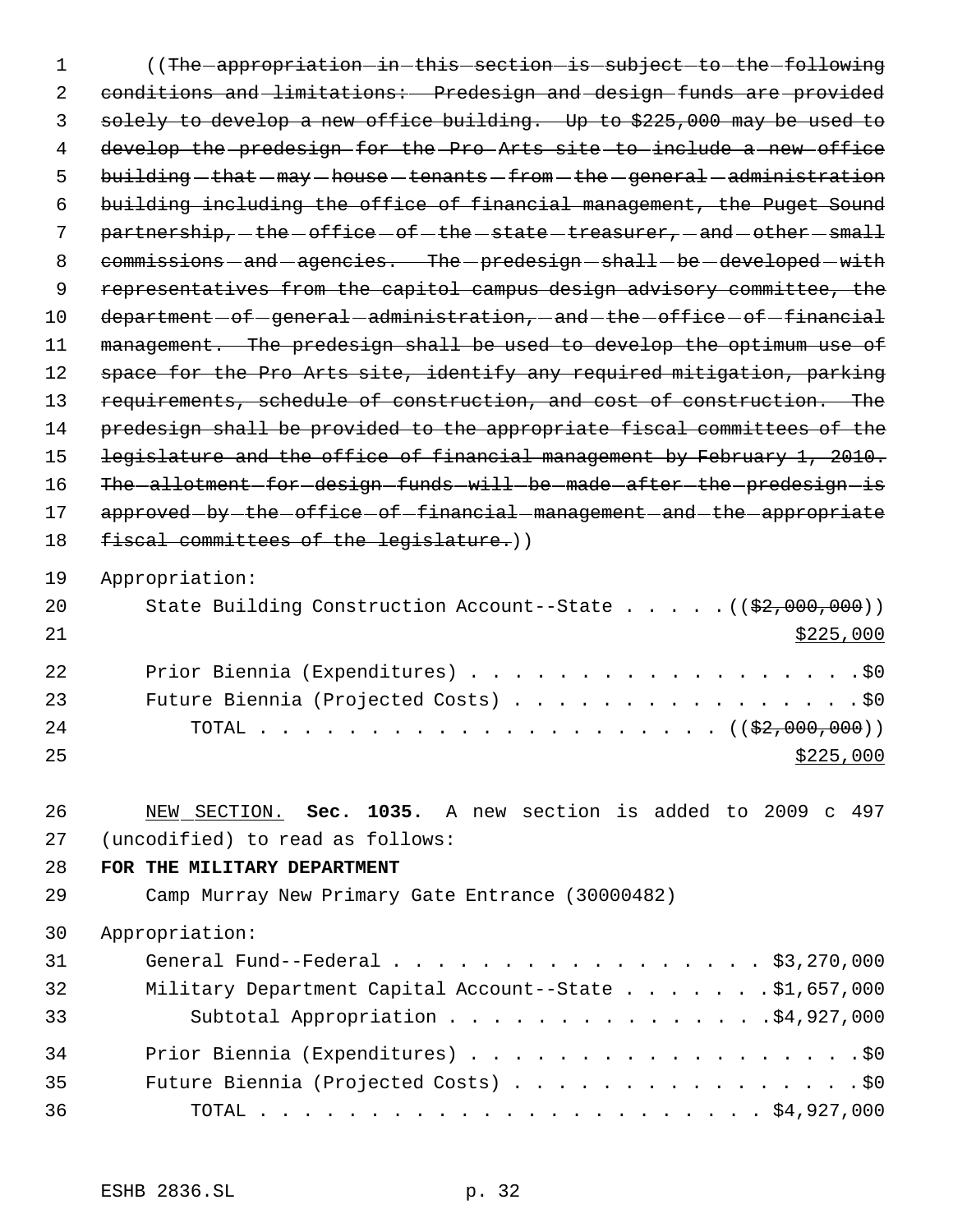| $\mathbf{1}$   | Sec. 1036. 2009 c 497 s 1086 (uncodified) is amended to read as |
|----------------|-----------------------------------------------------------------|
| $\overline{2}$ | follows:                                                        |
| $\mathfrak{Z}$ | FOR THE MILITARY DEPARTMENT                                     |
| $\overline{4}$ | Minor Works Preservation (30000002)                             |
| 5              | Appropriation:                                                  |
| $\overline{6}$ | General Fund--Federal ( $(\frac{2}{3}, 069, 000)$ )             |
| 7              | \$8,672,000                                                     |
| 8              | State Building Construction Account--State \$1,709,000          |
| 9              | Subtotal Appropriation $($ $(*4, 778, 000))$                    |
| 10             | \$10,381,000                                                    |
| 11             | Prior Biennia (Expenditures) \$0                                |
| 12             | Future Biennia (Projected Costs) \$18,700,000                   |
| 13             |                                                                 |
| 14             | \$29,081,000                                                    |
| 15             | Sec. 1037. 2009 c 497 s 1087 (uncodified) is amended to read as |
| 16             | follows:                                                        |
| 17             | FOR THE MILITARY DEPARTMENT                                     |
| 18             | Minor Works Program (30000003)                                  |
| 19             | Appropriation:                                                  |
| 20             | General Fund--Federal $\ldots$ ( $(\frac{6679}{600})$ )         |
| 21             | \$3,139,000                                                     |
| 22             | Prior Biennia (Expenditures) \$0                                |
| 23             | Future Biennia (Projected Costs) \$10,229,000                   |
| 24             |                                                                 |
| 25             | \$13,368,000                                                    |
| 26             | NEW SECTION. Sec. 1038. A new section is added to 2009 c 497    |
| 27             | (uncodified) to read as follows:                                |
| 28             | FOR THE MILITARY DEPARTMENT                                     |
| 29             | Combined Support Maintenance Shop (20082006)                    |
| 30             | Appropriation:                                                  |
| 31             | General Fund--Federal \$4,736,000                               |
| 32             | Prior Biennia (Expenditures) \$0                                |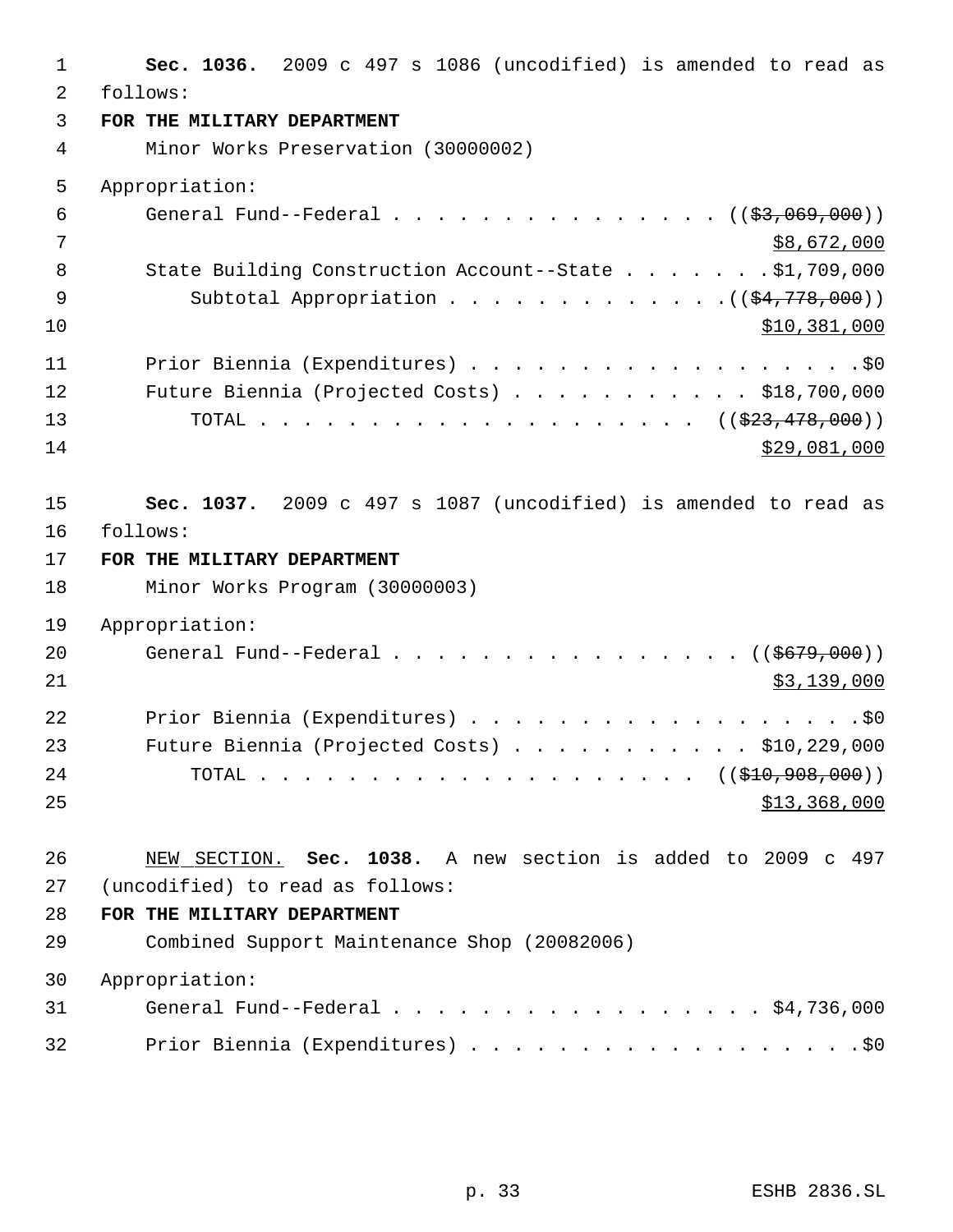|                                                                                                                                                                                                                                                                                                                                    | 1 Future Biennia (Projected Costs) \$22,164,000 |  |
|------------------------------------------------------------------------------------------------------------------------------------------------------------------------------------------------------------------------------------------------------------------------------------------------------------------------------------|-------------------------------------------------|--|
| $\overline{2}$ and $\overline{2}$ and $\overline{2}$ and $\overline{2}$ and $\overline{2}$ and $\overline{2}$ and $\overline{2}$ and $\overline{2}$ and $\overline{2}$ and $\overline{2}$ and $\overline{2}$ and $\overline{2}$ and $\overline{2}$ and $\overline{2}$ and $\overline{2}$ and $\overline{2}$ and $\overline{2}$ and |                                                 |  |

(End of part)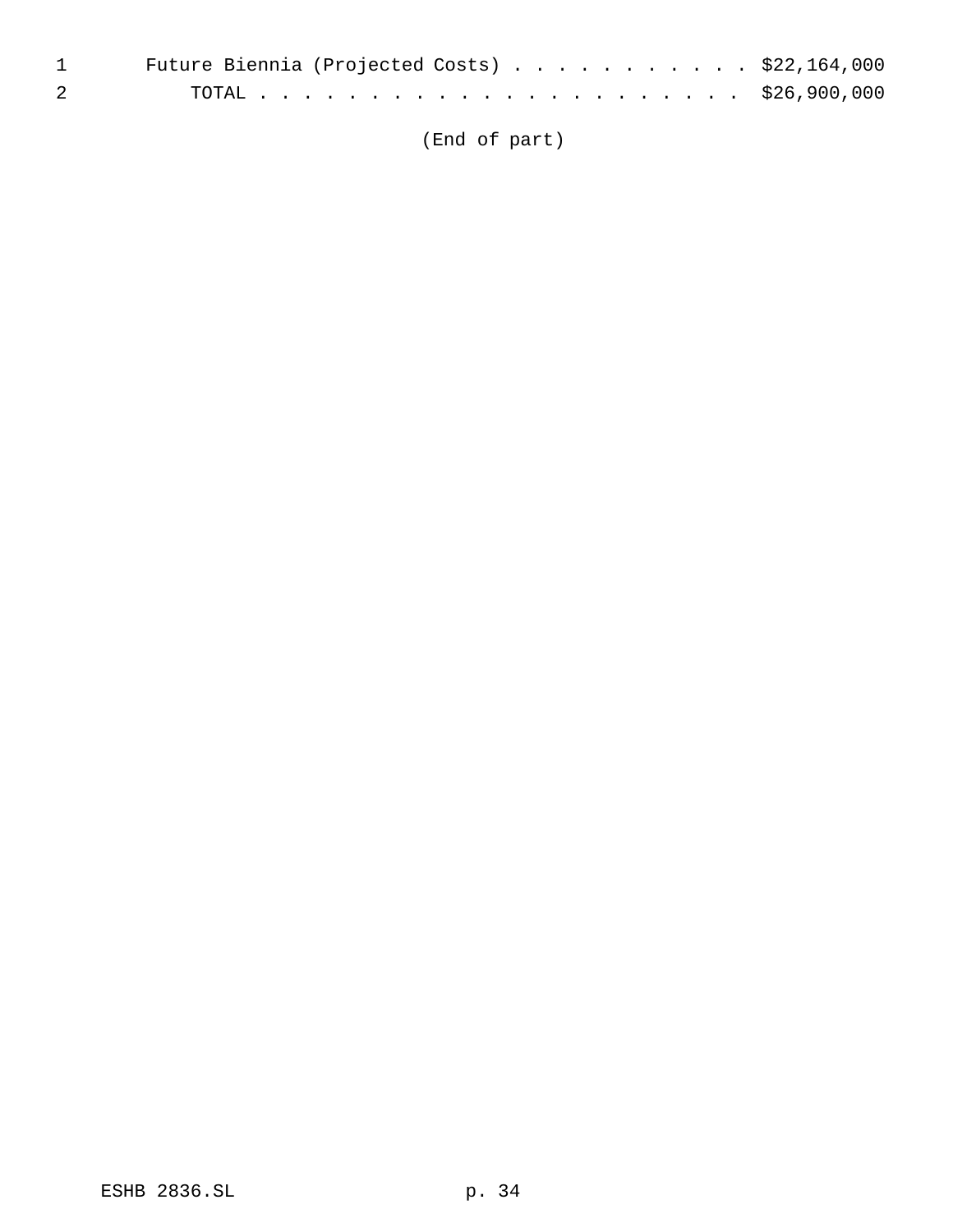| 1               | PART <sub>2</sub>                                                                                                                     |
|-----------------|---------------------------------------------------------------------------------------------------------------------------------------|
| 2               | <b>HUMAN SERVICES</b>                                                                                                                 |
|                 |                                                                                                                                       |
| 3               | Sec. 2001. 2009 c 497 s 2001 (uncodified) is amended to read as                                                                       |
| 4               | follows:                                                                                                                              |
| 5               | FOR THE CRIMINAL JUSTICE TRAINING COMMISSION                                                                                          |
| 6               | Replace Hawthorne Hall Dormitory (20082001)                                                                                           |
| 7               | ((The appropriation in this section is subject to the following                                                                       |
| 8               | conditions and limitations: The office of financial management shall                                                                  |
| 9               | allot-funds-for-the-dormitory-construction-at-the-criminal-justice                                                                    |
| 10              | training-commission-only-after-the-recommendation-of-the-steering                                                                     |
| 11              | committee participating in the analysis in section 1057 of this act has                                                               |
| 12              | been provided to the legislative fiscal committees and submitted to the                                                               |
| 13              | office of financial management for review.                                                                                            |
| $\frac{14}{15}$ | Appropriation:                                                                                                                        |
| 16              | State Building Construction Account-State \$16,745,000))                                                                              |
| 17              | Reappropriation:                                                                                                                      |
| 18              | State Building Construction Account--State \$632,000                                                                                  |
|                 |                                                                                                                                       |
| 19              | Prior Biennia (Expenditures) \$1,293,000                                                                                              |
| 20              | Future Biennia (Projected Costs) ( $(\frac{60}{10})$                                                                                  |
| 21<br>22        | \$16,934,000                                                                                                                          |
| 23              | ((\$418,670,000))                                                                                                                     |
|                 | \$18,859,000                                                                                                                          |
| 24              | Sec. 2002. 2009 c 497 s 2002 (uncodified) is amended to read as                                                                       |
| 25              | follows:                                                                                                                              |
| 26              | FOR THE CRIMINAL JUSTICE TRAINING COMMISSION                                                                                          |
| 27              | School Mapping (30000011)                                                                                                             |
| 28              |                                                                                                                                       |
| 29              | The appropriation in this section is subject to the following<br>conditions and limitations: The legislature intends to complete half |
| 30              | of the remaining community and technical college mapping with this                                                                    |
| 31              | appropriation ((and to appropriate funding for the remaining half of                                                                  |
| 32              | unmapped square feet in community and technical colleges in the 2011-13                                                               |
| 33              | biennium)).                                                                                                                           |
|                 |                                                                                                                                       |
| 34              | Appropriation:                                                                                                                        |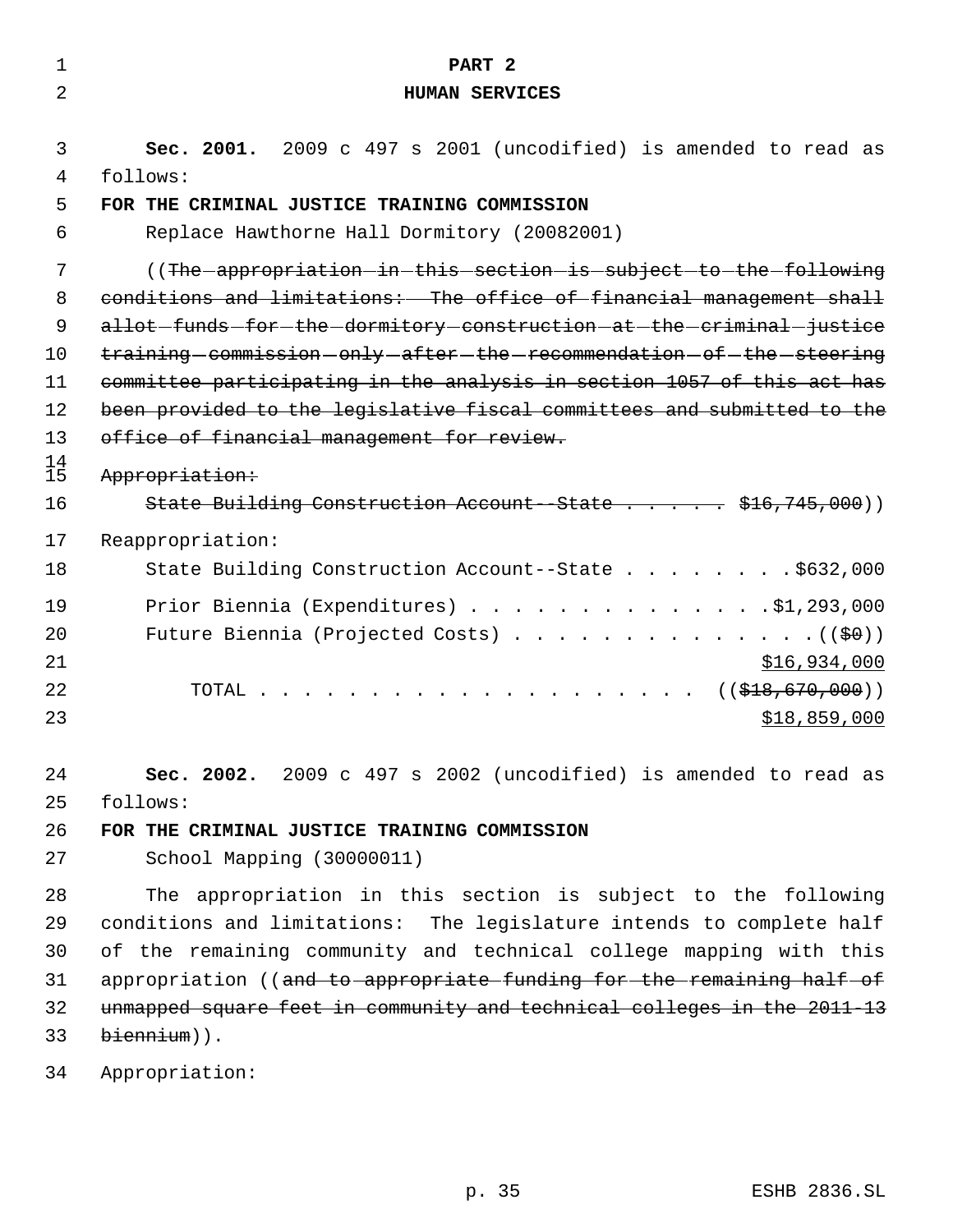1 State Building Construction Account--State . . . . . . ((\$500,000))  $\text{1,100,000}$ 3 Prior Biennia (Expenditures) . . . . . . . . . . . . . . . . . . \$0 4 Future Biennia (Projected Costs) . . . . . . . . . . ((\$546,000))  $5^{\circ}$  TOTAL . . . . . . . . . . . . . . . . . . . . . ((\$1,046,000))  $\frac{\text{1,100,000}}{2}$  NEW SECTION. **Sec. 2003.** A new section is added to 2009 c 497 (uncodified) to read as follows: **FOR THE DEPARTMENT OF LABOR AND INDUSTRIES** Central Office Roof Replacement and Fall Restraint Upgrade (30000012) Appropriation: Accident Account--State . . . . . . . . . . . . . . . . \$1,250,000 Medical Aid Account--State . . . . . . . . . . . . . . .\$1,250,000 Subtotal Appropriation . . . . . . . . . . . . . . .\$2,500,000 17 Prior Biennia (Expenditures) . . . . . . . . . . . . . . . . . . \$0 18 Future Biennia (Projected Costs) . . . . . . . . . . . . . . . . \$0 TOTAL . . . . . . . . . . . . . . . . . . . . . . . \$2,500,000 **Sec. 2004.** 2009 c 497 s 2027 (uncodified) is amended to read as follows: **FOR THE DEPARTMENT OF SOCIAL AND HEALTH SERVICES** Eastern State Hospital: Roof Replacements (30000846) Appropriation: 25 State Building Construction Account--State . . . . . ((\$1,085,000)) 27 Prior Biennia (Expenditures) . . . . . . . . . . . . . . . . . . \$0 Future Biennia (Projected Costs) . . . . . . . . . . . . \$1,088,000 TOTAL . . . . . . . . . . . . . . . . . . . . . ((\$2,173,000)) \$2,010,000 **Sec. 2005.** 2009 c 497 s 2014 (uncodified) is amended to read as follows: **FOR THE DEPARTMENT OF SOCIAL AND HEALTH SERVICES**

Special Commitment Center: Utility Replacements (20081504)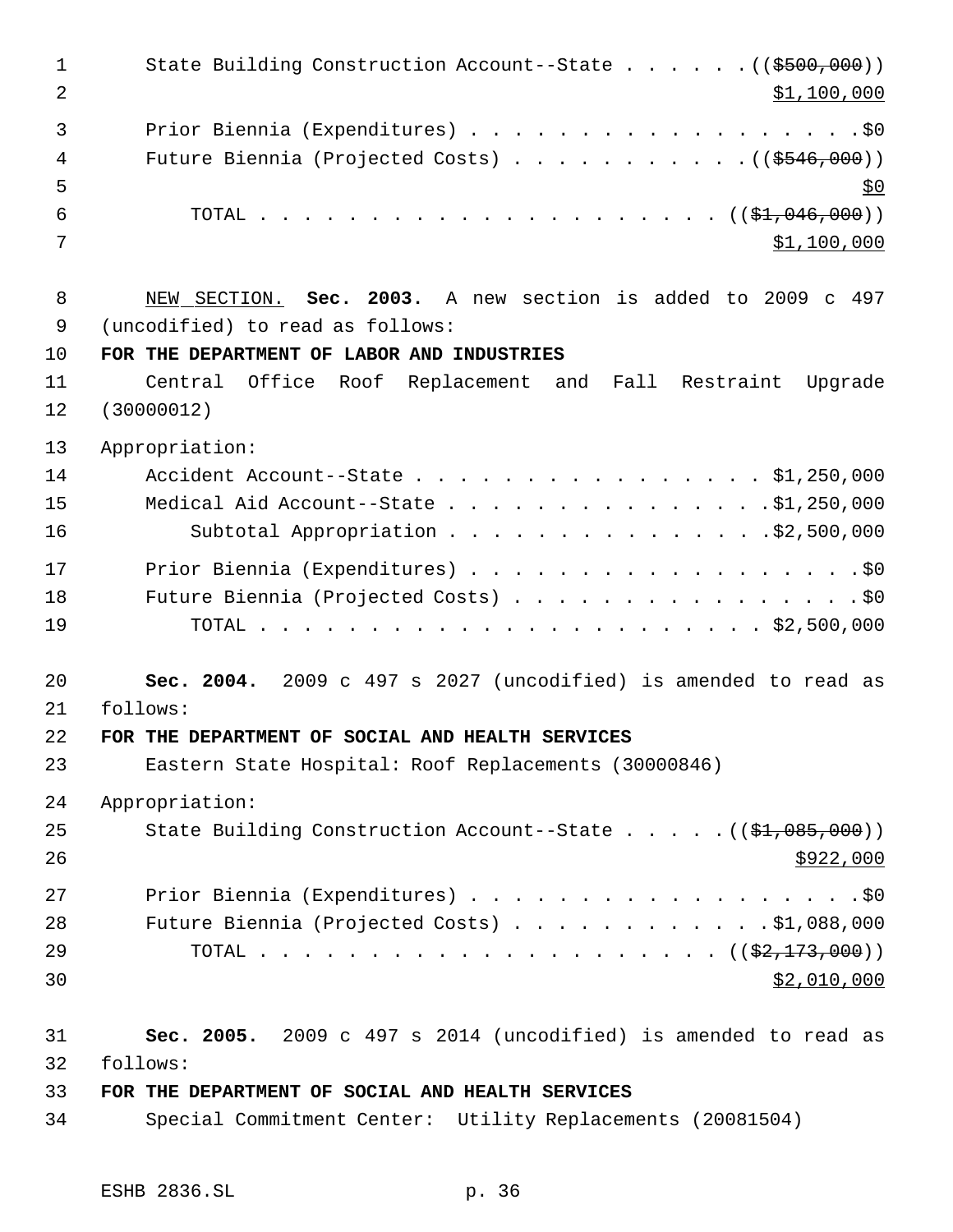The reappropriation and appropriation in this section are subject to the following conditions and limitations: It is the intent of the appropriation and reappropriation to replace essential utilities, such as sanitary sewer, high voltage electrical, and fiber optic communications, serving the special commitment center and McNeil corrections center on McNeil Island by replacing the Island's electrical feed from the shoreline landing to the McNeil corrections center generator building, and continuing on to the special commitment center. The department shall coordinate the work with the department of corrections for the most cost-effective approach to the work.

- Reappropriation:
- State Building Construction Account--State . . . . . . . \$2,900,000
- Appropriation:

| 14 | State Building Construction Account--State $($ $($ \$3,490,000) $)$ |
|----|---------------------------------------------------------------------|
| 15 | \$2,966,000                                                         |
| 16 | Prior Biennia (Expenditures) \$140,000                              |
| 17 | Future Biennia (Projected Costs) \$0                                |
| 18 |                                                                     |
| 19 | \$6,006,000                                                         |

 NEW SECTION. **Sec. 2006.** A new section is added to 2009 c 497 (uncodified) to read as follows:

#### **FOR THE DEPARTMENT OF SOCIAL AND HEALTH SERVICES**

- Capacity to Replace Maple Lane School (92000005)
- Appropriation:

| 25 | State Building Construction Account--State \$760,000 |
|----|------------------------------------------------------|
| 26 | Prior Biennia (Expenditures) \$0                     |
| 27 | Future Biennia (Projected Costs) $\ldots$ 91,025,000 |
| 28 |                                                      |

 **Sec. 2007.** 2009 c 497 s 2034 (uncodified) is amended to read as follows:

#### **FOR THE DEPARTMENT OF HEALTH**

- Drinking Water Assistance Program (30000013)
- The appropriation in this section is subject to the following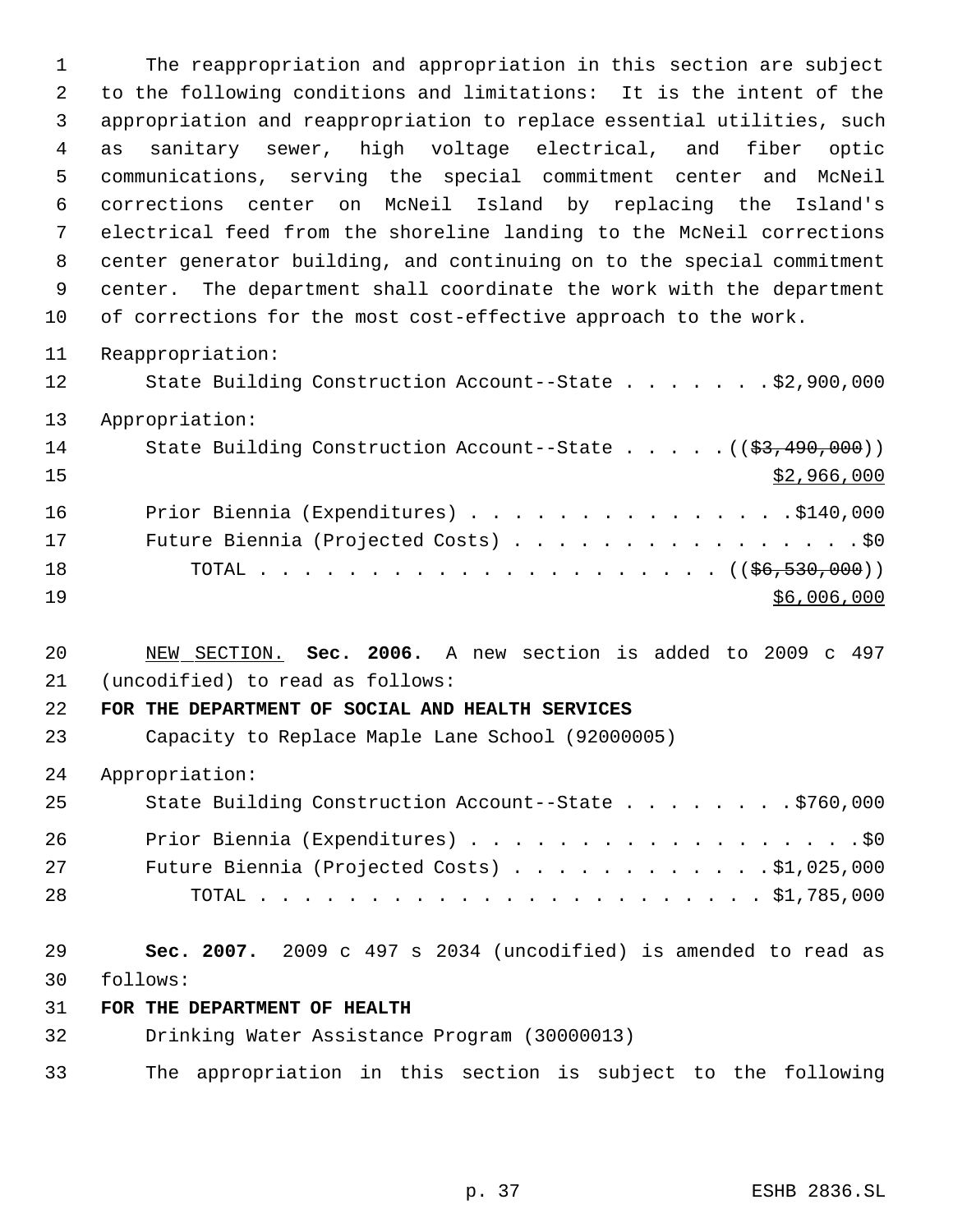conditions and limitations: \$38,462,000 is provided from the American recovery and reinvestment act of 2009. Appropriation: 4 Drinking Water Assistance Account--Federal . . . . ((\$24,348,000))  $5 - 5$   $\frac{1}{2}$   $\frac{1}{2}$   $\frac{38}{2}$   $\frac{348}{2}$   $\frac{000}{2}$  Drinking Water Assistance Account--Federal 7 American Recovery and Reinvestment Act . . . . . \$38,462,000 8 Subtotal Appropriation . . . . . . . . . . . ((\$62,810,000)) \$76,810,000 10 Prior Biennia (Expenditures) . . . . . . . . . . . . . . . . . \$0 Future Biennia (Projected Costs) . . . . . . . . . . . . . . . . \$0 12 TOTAL . . . . . . . . . . . . . . . . . . ((<del>\$62,810,000</del>)) \$76,810,000 **Sec. 2008.** 2009 c 497 s 2037 (uncodified) is amended to read as follows: **FOR THE DEPARTMENT OF VETERANS AFFAIRS** State Veterans Cemetery (20082004) Reappropriation: General Fund--Federal . . . . . . . . . . . . . . . . . \$6,815,000 Appropriation: 21 General Fund--Federal . . . . . . . . . . . . . . . . . \$1,909,000 Prior Biennia (Expenditures) . . . . . . . . . . . . . .\$1,010,000 23 Future Biennia (Projected Costs) . . . . . . . . . . . . . . . . \$0 TOTAL . . . . . . . . . . . . . . . . . . . . . ((\$7,825,000))  $\frac{1}{2}$   $\frac{1}{2}$   $\frac{1}{2}$   $\frac{1}{2}$   $\frac{1}{2}$   $\frac{1}{2}$   $\frac{1}{2}$   $\frac{1}{2}$   $\frac{1}{2}$   $\frac{1}{2}$   $\frac{1}{2}$   $\frac{1}{2}$   $\frac{1}{2}$   $\frac{1}{2}$   $\frac{1}{2}$   $\frac{1}{2}$   $\frac{1}{2}$   $\frac{1}{2}$   $\frac{1}{2}$   $\frac{1}{2}$   $\frac{1}{2}$   $\frac{1}{$  **Sec. 2009.** 2009 c 497 s 2038 (uncodified) is amended to read as follows: **FOR THE DEPARTMENT OF VETERANS AFFAIRS** Minor Works - Facilities Preservation (30000003) Appropriation: 31 State Building Construction Account--State . . . . . . ((\$500,000)) Prior Biennia (Expenditures) . . . . . . . . . . . . . . . . . .\$0 Future Biennia (Projected Costs) . . . . . . . . . . . . \$6,585,000 TOTAL . . . . . . . . . . . . . . . . . . . . . ((\$7,085,000))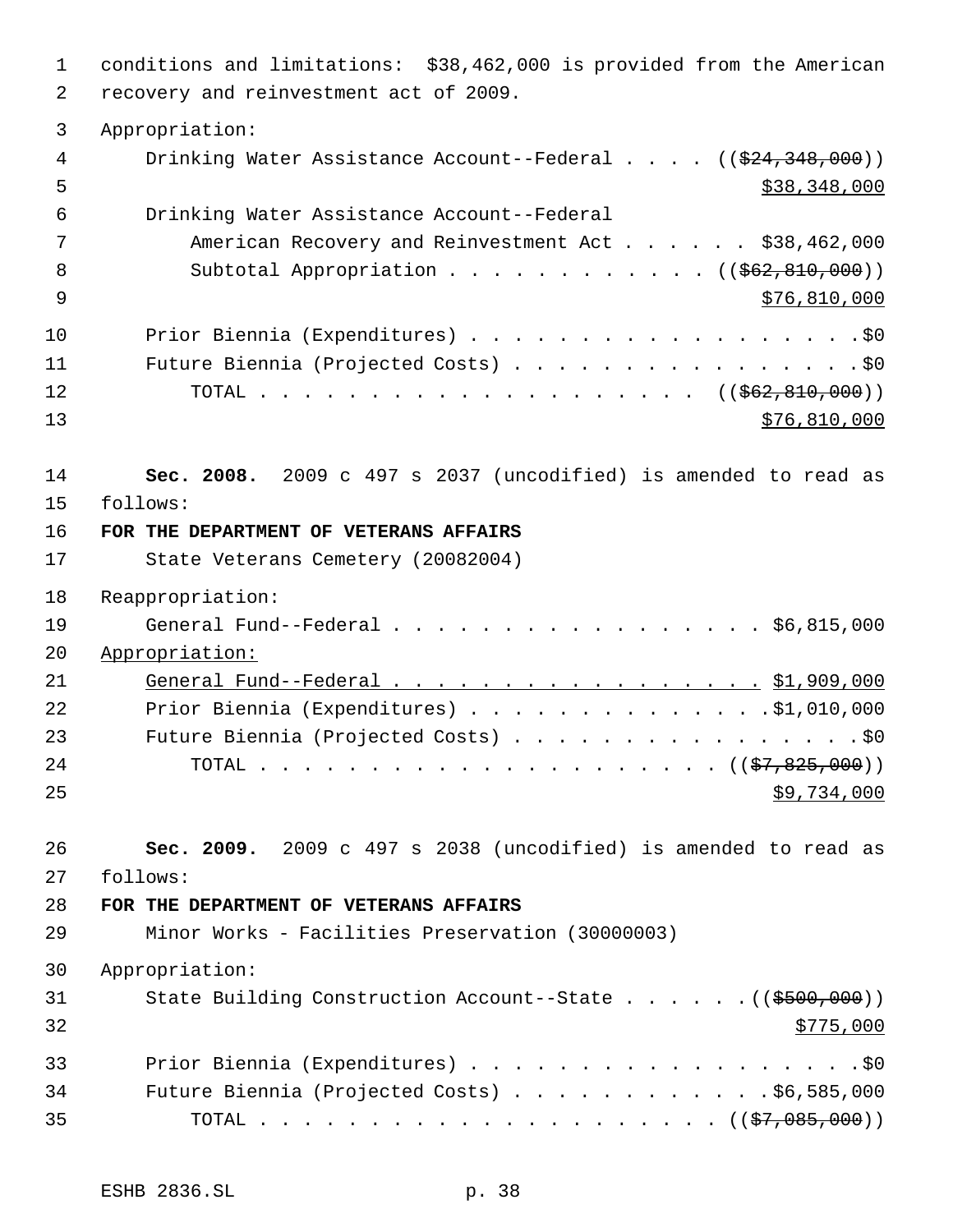$1 \quad$  \$7,360,000

 **Sec. 2010.** 2009 c 497 s 2067 (uncodified) is amended to read as follows: **FOR THE DEPARTMENT OF CORRECTIONS** Washington Corrections Center for Women: Roof Replacement (30000178) Appropriation: 8 State Building Construction Account--State . . . . . ((\$1,832,000)) \$1,557,000 10 Prior Biennia (Expenditures) . . . . . . . . . . . . . . . . . . \$0 11 Future Biennia (Projected Costs) . . . . . . . . . . . . . . . . \$0 TOTAL . . . . . . . . . . . . . . . . . . . . . ((\$1,832,000)) \$1,557,000 NEW SECTION. **Sec. 2011.** A new section is added to 2009 c 497 (uncodified) to read as follows: **FOR THE DEPARTMENT OF CORRECTIONS** Washington State Penitentiary: Housing Units, Kitchen, and Site Work (30000482) Appropriation: State Building Construction Account--State . . . . . . . \$5,990,000 Public Safety Reimbursable Bond Account . . . . . . . . . \$829,000 Subtotal Appropriation . . . . . . . . . . . . . . .\$6,819,000 Prior Biennia (Expenditures) . . . . . . . . . . . . . . . . . .\$0 24 Future Biennia (Projected Costs) . . . . . . . . . . \$44,000,000 TOTAL . . . . . . . . . . . . . . . . . . . . . . \$50,819,000 **Sec. 2012.** 2009 c 497 s 2072 (uncodified) is amended to read as follows: **FOR THE DEPARTMENT OF CORRECTIONS** Clallam Bay Corrections Center: Replace 5 Towers and Housing Roofs (30000108) The appropriation in this section is subject to the following conditions and limitations: The funding is provided solely for the replacement of roofs on offender housing units.

p. 39 ESHB 2836.SL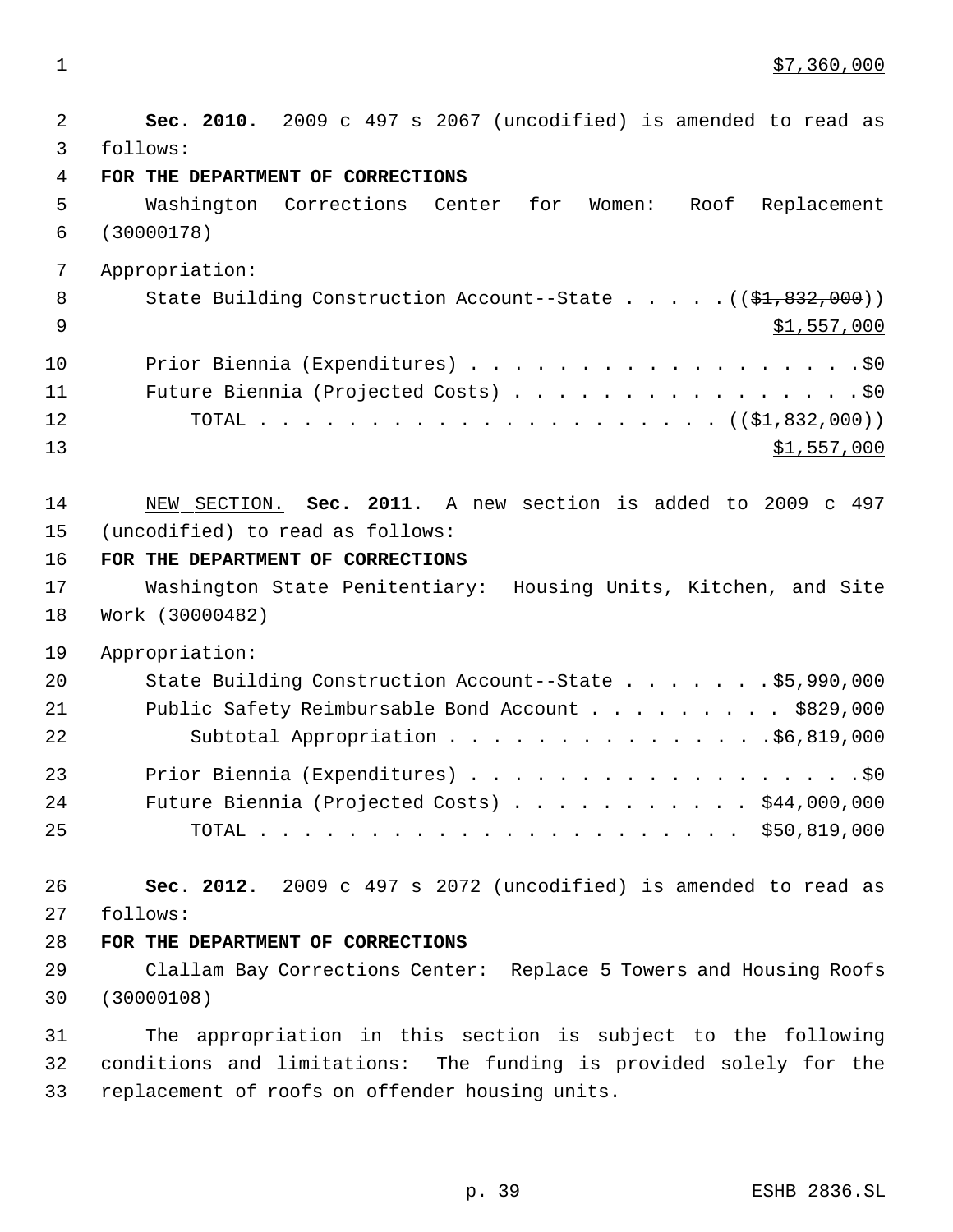Appropriation: 2 State Building Construction Account--State . . . . . ((\$3,000,000))  $\frac{1}{2}$ ,550,000 4 Prior Biennia (Expenditures) . . . . . . . . . . . . . . . . . . \$0 Future Biennia (Projected Costs) . . . . . . . . . . . . . . . . \$0 6 TOTAL . . . . . . . . . . . . . . . . . . (  $(\frac{2}{53},000,000)$  )  $$2,550,000$  **Sec. 2013.** 2009 c 497 s 2075 (uncodified) is amended to read as follows: **FOR THE DEPARTMENT OF CORRECTIONS** Monroe Corrections Center: Water Line Replacements (30000137) Appropriation: 13 State Building Construction Account--State . . . . . ((\$1,809,000)) \$1,538,000 Prior Biennia (Expenditures) . . . . . . . . . . . . . . . . . .\$0 Future Biennia (Projected Costs) . . . . . . . . . . . . . . . . \$0 TOTAL . . . . . . . . . . . . . . . . . . . . . ((\$1,809,000)) \$1,538,000 **Sec. 2014.** 2009 c 497 s 2078 (uncodified) is amended to read as follows: **FOR THE DEPARTMENT OF CORRECTIONS** Washington State Penitentiary: Kitchen Improvements (20061007) Reappropriation: 24 State Building Construction Account--State . . . . . . ((\$402,000)) 26 Prior Biennia (Expenditures) . . . . . . . . . . . . . . . \$228,000 27 Future Biennia (Projected Costs) . . . . . . . . . . . . . . . . \$0 TOTAL . . . . . . . . . . . . . . . . . . . . . . ((\$630,000)) **Sec. 2015.** 2009 c 497 s 2068 (uncodified) is amended to read as follows: **FOR THE DEPARTMENT OF CORRECTIONS** 300 Minimum Security Bed Expansion - Three Locations (20082850)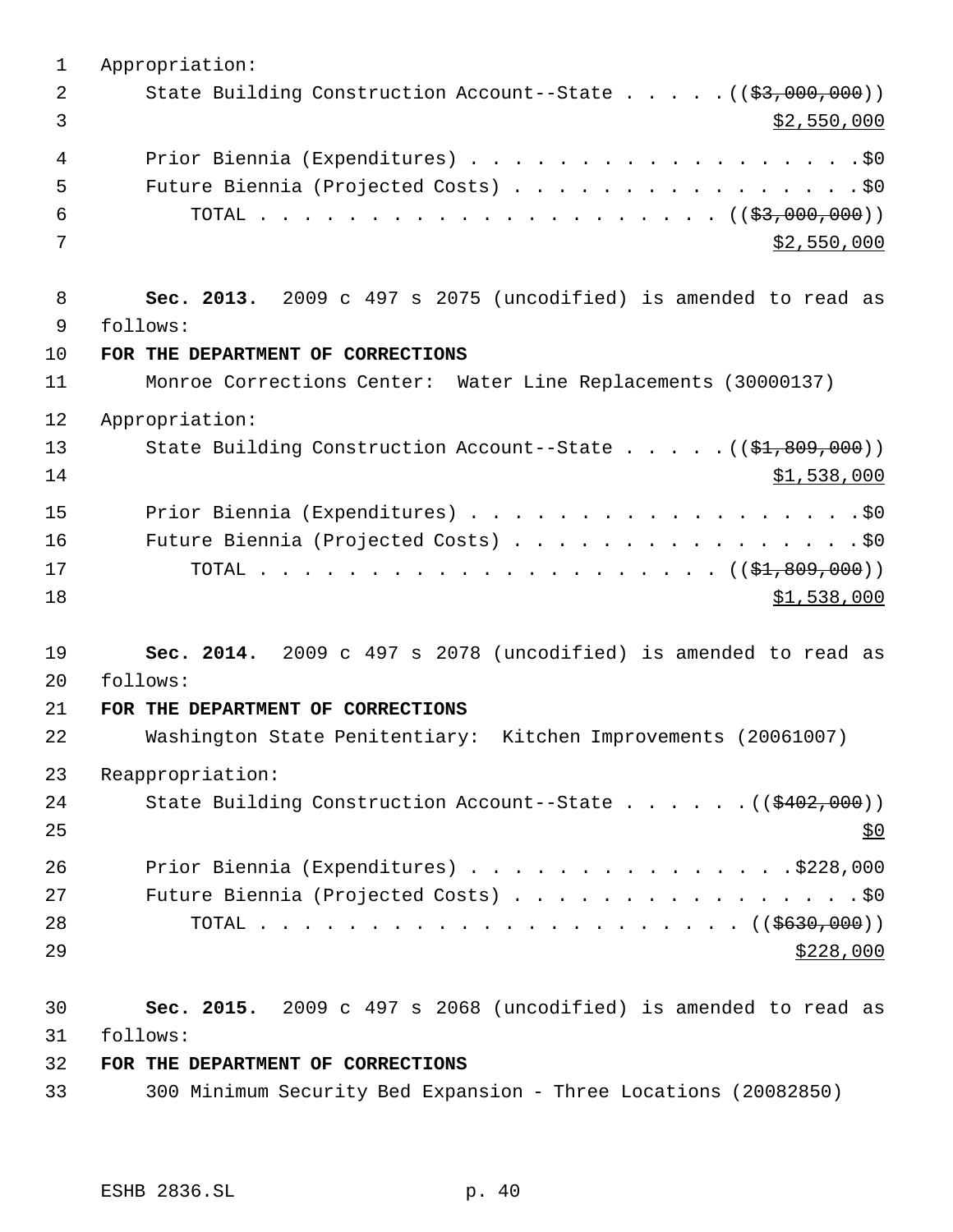Reappropriation: 2 State Building Construction Account--State . . . . . . ((\$321,000))  $3 \frac{$15,000}{9}$  Prior Biennia (Expenditures) . . . . . . . . . . . . . . .\$156,000 Future Biennia (Projected Costs) . . . . . . . . . . . . . . . . \$0 TOTAL . . . . . . . . . . . . . . . . . . . . . . ((\$477,000)) 7 \$171,000 **Sec. 2016.** 2009 c 497 s 2054 (uncodified) is amended to read as follows: **FOR THE DEPARTMENT OF CORRECTIONS** Washington State Penitentiary: Replace Roofs (20081007) Reappropriation: 13 State Building Construction Account--State . . . . . ((\$1,200,000)) \$180,000 15 Prior Biennia (Expenditures) . . . . . . . . . . . . . . . \$589,000 Future Biennia (Projected Costs) . . . . . . . . . . . . . . . . \$0 TOTAL . . . . . . . . . . . . . . . . . . . . . ((\$1,789,000))  $\frac{$769,000}{ }$  **Sec. 2017.** 2009 c 497 s 2064 (uncodified) is amended to read as follows: **FOR THE DEPARTMENT OF CORRECTIONS** 22 Mission Creek Corrections Center for Women: 100-Bed Expansion (20082020) Reappropriation: 25 State Building Construction Account--State . . . . . ((\$5,331,000)) \$4,419,000 Prior Biennia (Expenditures) . . . . . . . . . . . . . .\$1,296,000 28 Future Biennia (Projected Costs) . . . . . . . . . . . . . . . . \$0 TOTAL . . . . . . . . . . . . . . . . . . . . . ((\$6,627,000)) \$5,715,000 NEW SECTION. **Sec. 2018.** A new section is added to 2009 c 497 (uncodified) to read as follows: **FOR THE DEPARTMENT OF CORRECTIONS**

- 
- Westside Corrections Complex: Siting and Predesign (92000032)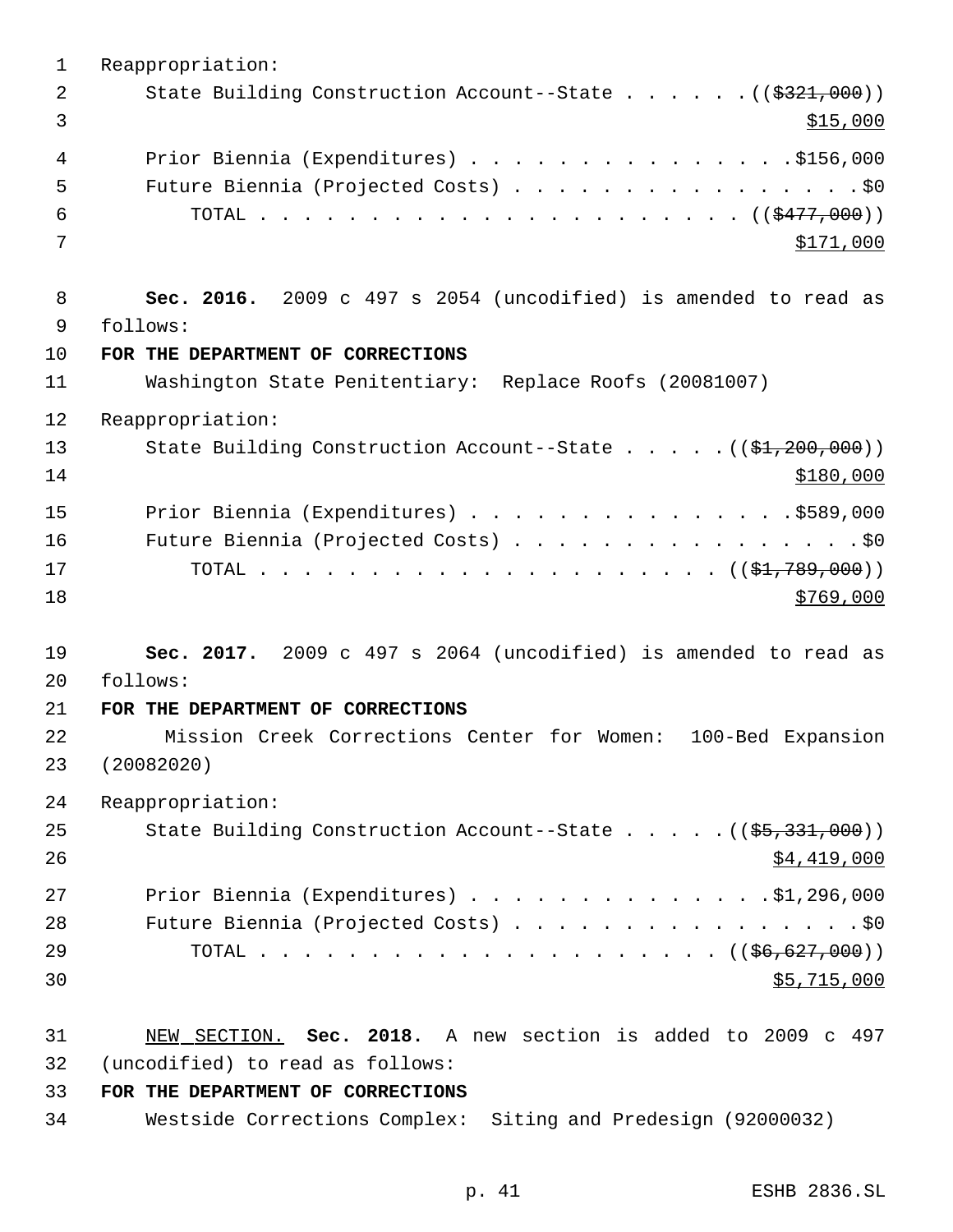# 1 Appropriation:

| 2 | State Building Construction Account--State \$2,600,000 |
|---|--------------------------------------------------------|
| 3 | Prior Biennia (Expenditures) \$0                       |
| 4 | Future Biennia (Projected Costs) \$0                   |
| 5 |                                                        |

(End of part)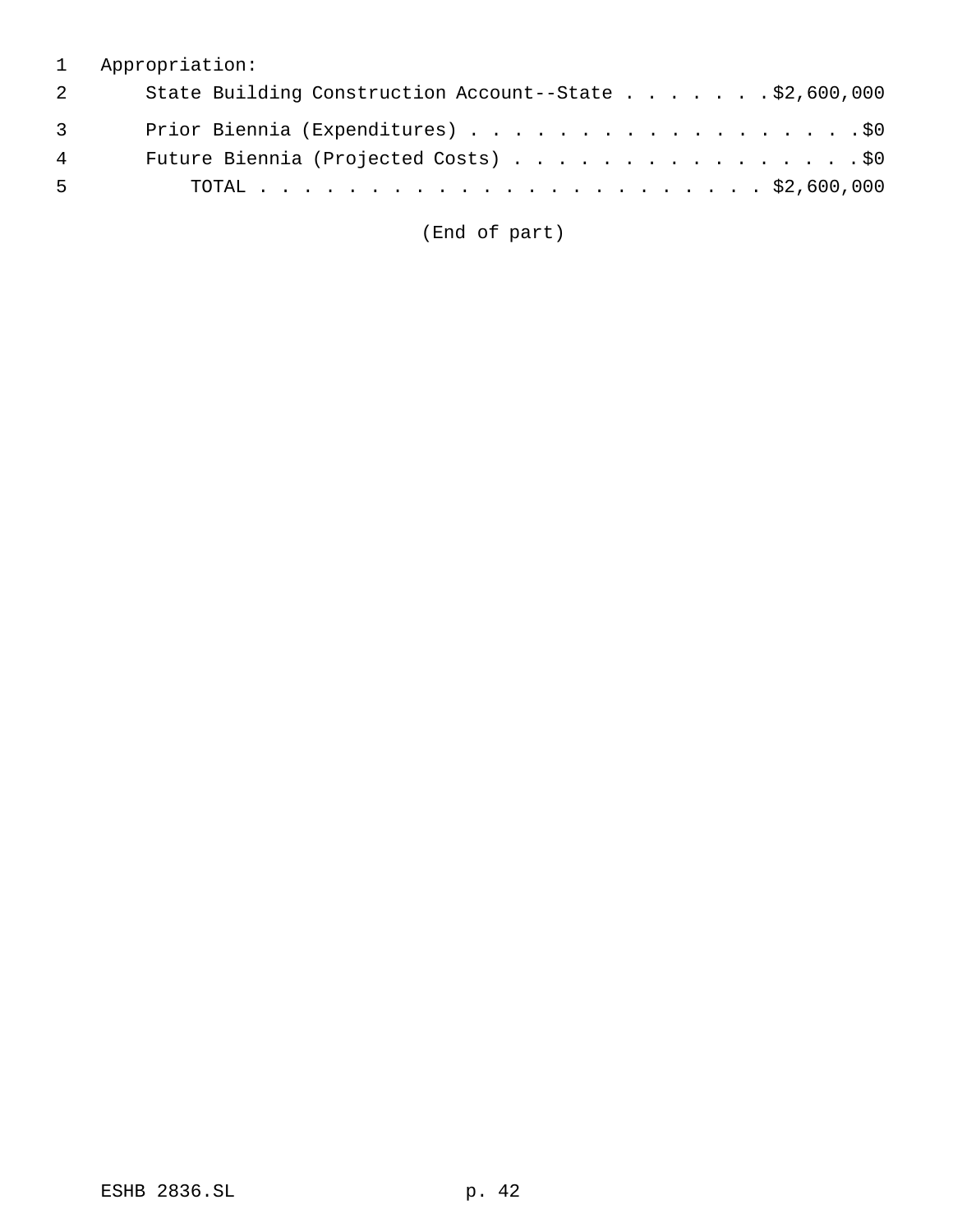| $\mathbf 1$ | PART <sub>3</sub>                                                       |
|-------------|-------------------------------------------------------------------------|
| 2           | NATURAL RESOURCES                                                       |
|             |                                                                         |
| 3           | Sec. 3001. 2009 c 497 s 3059 (uncodified) is amended to read as         |
| 4           | follows:                                                                |
| 5           | FOR THE DEPARTMENT OF ECOLOGY                                           |
| 6           | Kittitas Groundwater Study (30000029)                                   |
| 7           | The appropriation in this section is subject to the following           |
| 8           | conditions and limitations:                                             |
| 9           | By September 30, 2010, if, after consultation with major Yakima         |
| 10          | basin governments and stakeholders, the department of ecology and       |
| 11          | Kittitas county reach an agreement on a preferred approach, including   |
| 12          | <u>the appropriate geographic scope and administering entity, the</u>   |
| 13          | appropriation may be fully or partially redirected for the following    |
| 14          | purposes:                                                               |
| 15          | (1) Funds may be provided to develop and implement water banking        |
| 16          | and transfer methods and agreements that are fully protective of senior |
| 17          | water rights and that protect domestic groundwater users and improve    |
| 18          | the profitability of farming operations. The legislature finds such     |
| 19          | activities to be in the public interest because they can help sustain   |
| 20          | the viability of the agricultural economy and enhance the certainty of  |
| 21          | water supplies for domestic groundwater users.                          |
| 22          | (2) Funds may be provided to lease or purchase water rights to          |
| 23          | create a reserve water supply for domestic groundwater users that have  |
| 24          | a groundwater right with a priority date later than May 10, 1905, as    |
| 25          | well as for all out-of-priority groundwater users. In securing water    |
| 26          | for such domestic groundwater users, strong preference shall be given   |
| 27          | to the use of water banking and transfer methods that provide           |
| 28          | alternatives to permanent purchase and dry-up of agricultural water     |
| 29          | rights in the basin, including dry-year options, water banking, long-   |
| 30          | term water supply lease agreements, long-term agricultural land         |
| 31          | fallowing agreements, and reduced consumptive use through efficiency or |
| 32          | alternative cropping arrangements while maintaining historic return     |
| 33          | flows.                                                                  |
| 34          | (3) A portion of the appropriation may be used for administrative       |
| 35          | costs, not to exceed four percent, and other costs associated with      |
| 36          | leasing or acquiring and transferring the water rights. All costs       |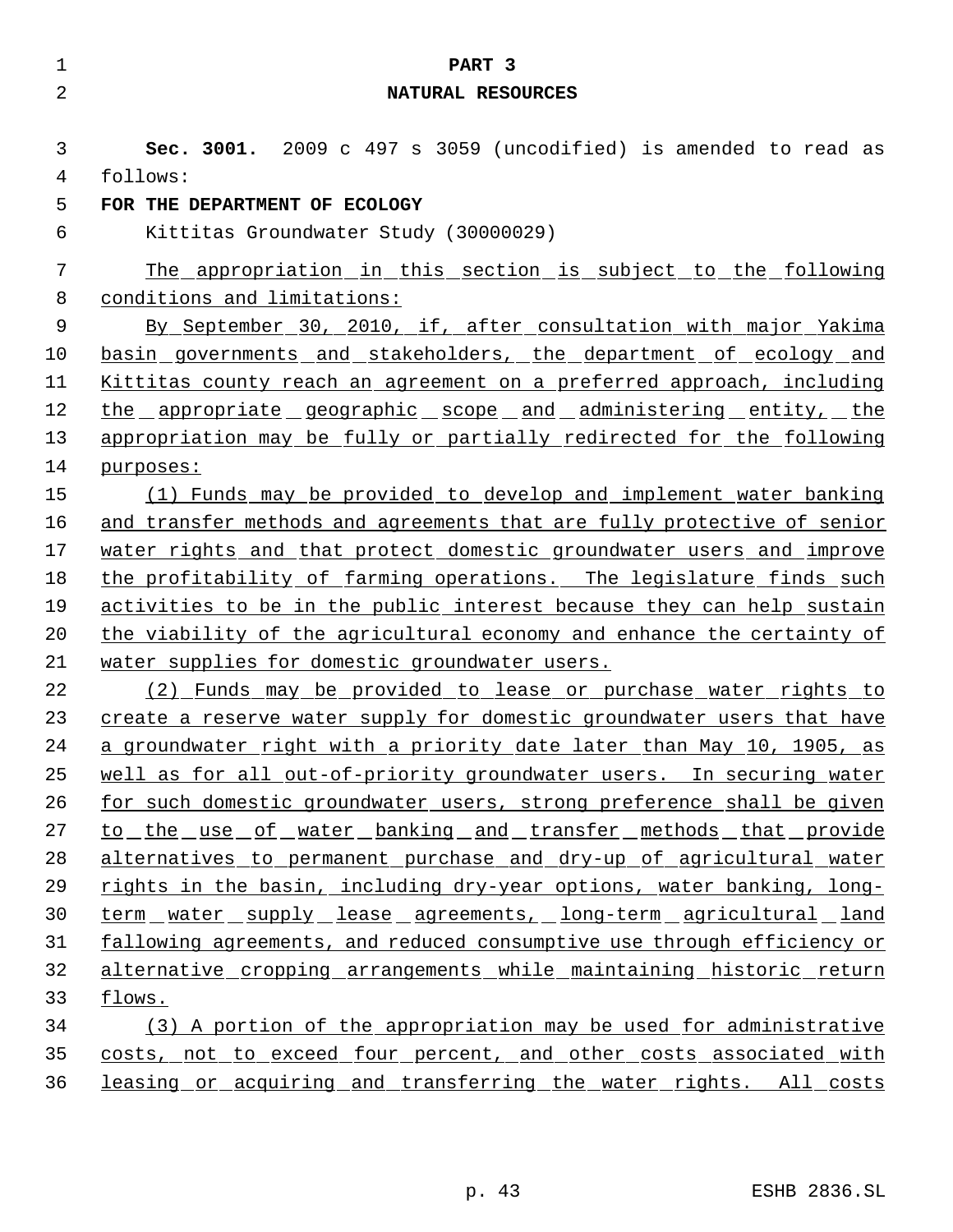1 shall be fully recovered from participating domestic water users for 2 their prorated portion of the cost, including but not limited to the 3 costs of securing a water right or rights for this purpose, costs 4 associated with the development and implementation of alternative 5 agricultural water transfer methods, associated annual operational costs, and federal water service contract costs owed to the United States bureau of reclamation. Funds recovered in this manner shall be deposited in the state and local improvement revolving fund and may be 9 used for any purpose provided in this section.

Appropriation:

| 11 | State and Local Improvements Revolving Account |
|----|------------------------------------------------|
| 12 | (Water Supply Facilities)--State \$700,000     |
| 13 | Prior Biennia (Expenditures) \$0               |
| 14 | Future Biennia (Projected Costs) \$0           |
| 15 |                                                |

 **Sec. 3002.** 2009 c 497 s 3039 (uncodified) is amended to read as follows:

**FOR THE DEPARTMENT OF ECOLOGY**

Flood Protection Study (20082855)

 The reappropriation in this section is subject to the following conditions and limitations: The reappropriation in this section is provided solely for the department to conduct a study to determine the number of decertified levees in the state and to identify strategies 24 for maintaining accreditation, re-accrediting, or recertifying ((the)) 25 levees so that they ((provide)) are recognized by federal agencies as providing optimum protection for the communities protected by the levees. The department must prioritize areas to include in the study based on population and the economic impact of potential flood damage.

The study must include the following components:

30 (1) A working group of levee managers<sub>1</sub> local agencies, and stakeholders to advise and inform the study;

32  $(2)$   $((A))$  In-state examples of the costs and processes of technical review of the structural integrity of levee systems;

34 (3) An inventory, map, and ((rate the effectiveness)) description 35 of the level of protection of existing levee systems; ((and))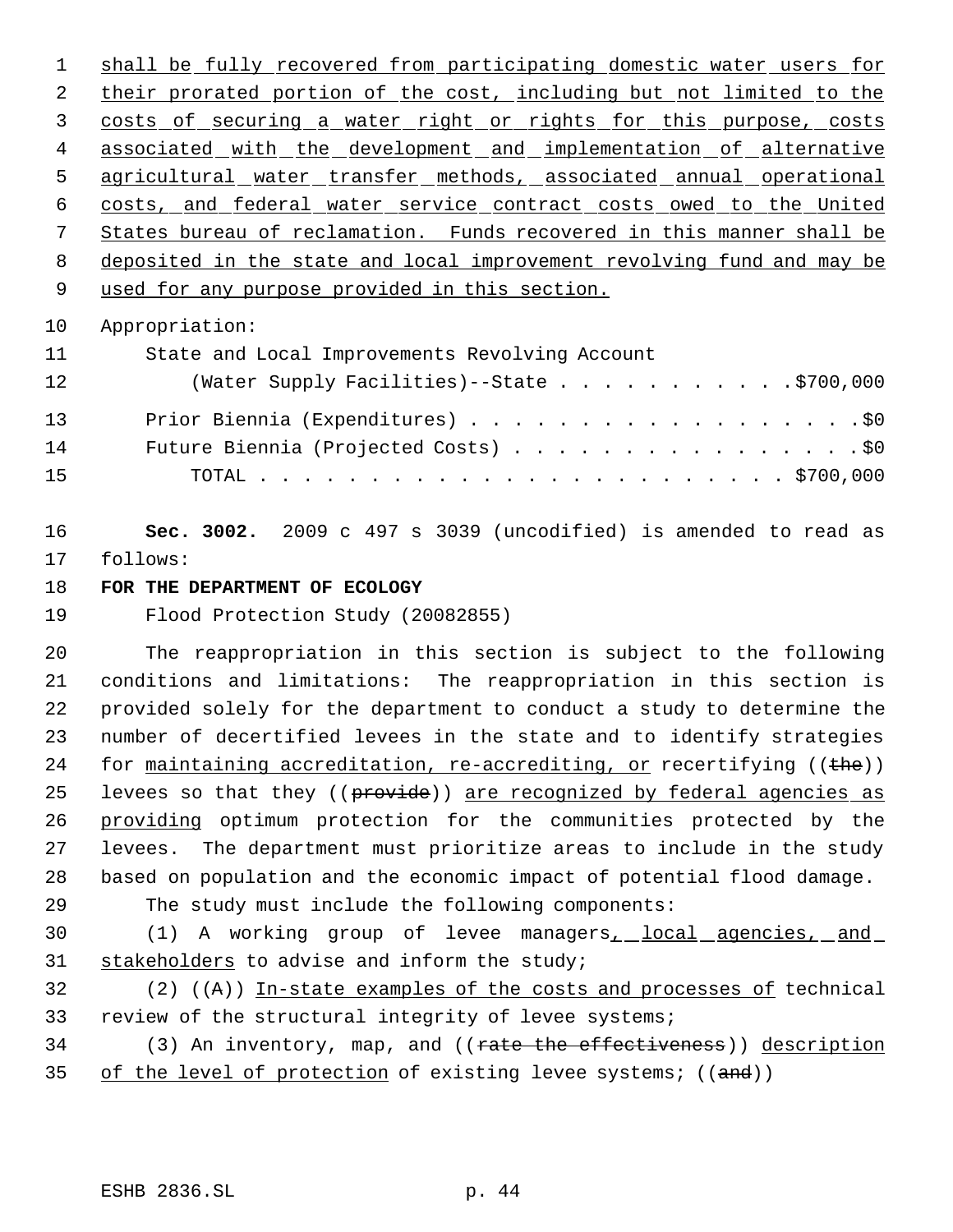(4) The development of strategies and actions needed to improve the existing levee system and to ensure certification by the United States army corps of engineers for one-hundred year flood protection; (5) The identification of current funding sources and the amounts 5 available for levee improvements; and (6) Recommendation for additional new funding sources and options. (7) The study must be completed and a report provided to the 8 appropriate legislative committees by ((July)) December 1, 2010. (8) The study under this section is exempt from the provisions of section 602, chapter 3, Laws of 2010 and section 7, chapter 5, Laws of 2009. Reappropriation: 13 State Building Construction Account--State . . . . . . . \$280,000 14 Prior Biennia (Expenditures) . . . . . . . . . . . . . . . . . . \$0 Future Biennia (Projected Costs) . . . . . . . . . . . . . . . . \$0 TOTAL . . . . . . . . . . . . . . . . . . . . . . . . \$280,000 **Sec. 3003.** 2009 c 497 s 3007 (uncodified) is amended to read as follows: **FOR THE DEPARTMENT OF ECOLOGY** Sunnyside Valley Irrigation District Water Conservation (20052851) Reappropriation: 22 State Building Construction Account--State . . . . . . \$2,800,000 Appropriation: 24 State Building Construction Account--State . . . . . ((\$2,850,000))  $\frac{$7,250,000}{25}$  Prior Biennia (Expenditures) . . . . . . . . . . . . . .\$4,147,000 Future Biennia (Projected Costs) . . . . . . . . . . . . \$4,000,000 28 TOTAL . . . . . . . . . . . . . . . . . . ((<del>\$13,797,000</del>)) \$18,197,000 **Sec. 3004.** 2009 c 497 s 3049 (uncodified) is amended to read as follows: **FOR THE DEPARTMENT OF ECOLOGY** Upper Columbia River Black Sand Beach Cleanup (30000016) Appropriation: 35 State Building Construction Account--State . . . . . ((\$3,000,000))

p. 45 ESHB 2836.SL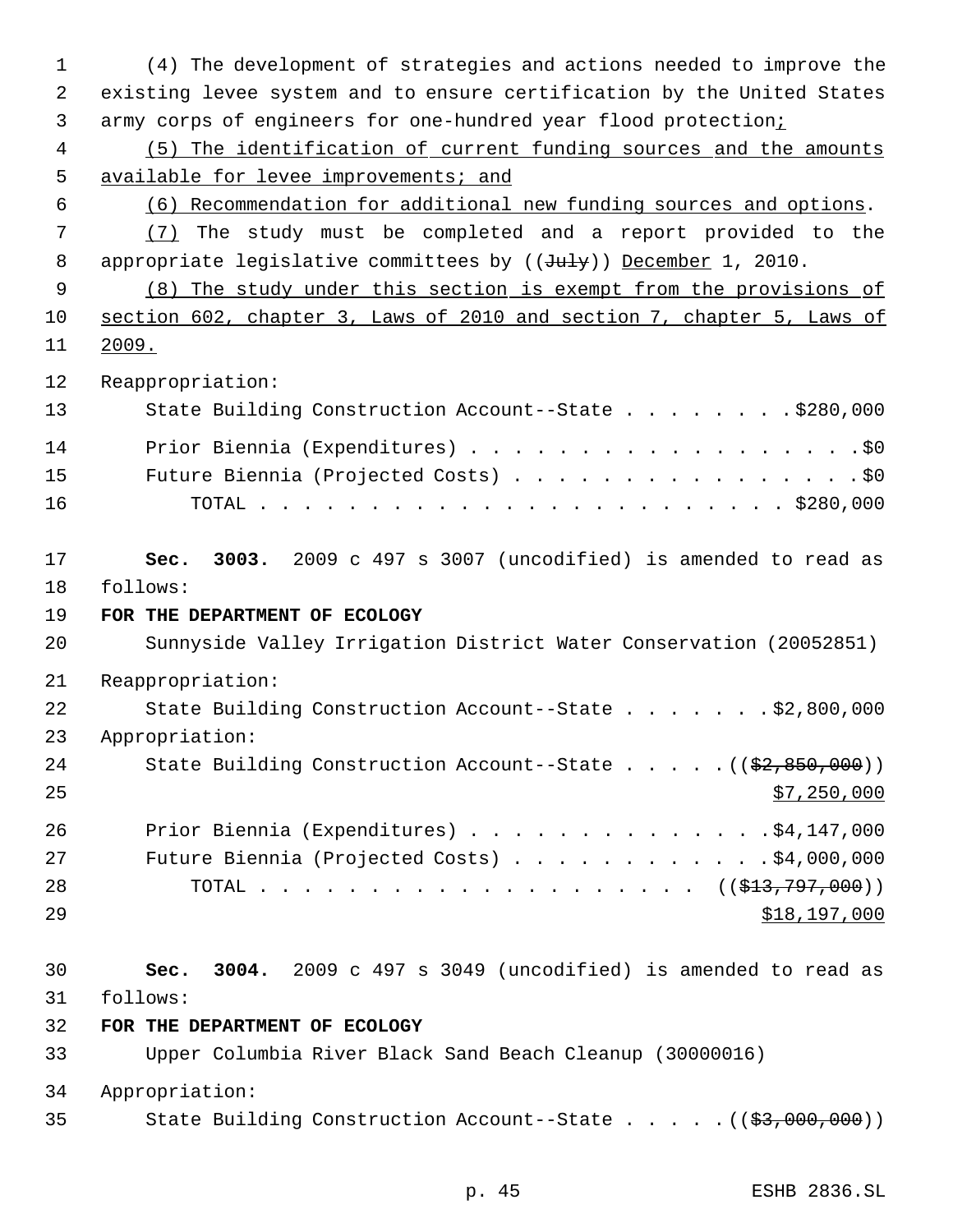$1 \frac{\$500,000}{ }$ 

|    | Prior Biennia (Expenditures) \$0<br>2                  |
|----|--------------------------------------------------------|
|    | Future Biennia (Projected Costs) \$0<br>$\overline{3}$ |
| 4  |                                                        |
| -5 | \$500,000                                              |

 **Sec. 3005.** 2009 c 497 s 3054 (uncodified) is amended to read as follows:

**FOR THE DEPARTMENT OF ECOLOGY**

 Storm Water Retrofit and Low-Impact Development Grant Program (30000097)

11 The appropriations in this section are subject to the following terms and conditions:

13 (1) \$1,343,000 of the state toxics control account--state appropriation is provided solely for storm water retrofit and low-impact development in the city of Bremerton.

16 (2)  $$6,929,000$  of the local toxics control account--state appropriation and \$1,071,000 of the state toxics control account--state 18 appropriation is provided solely for local governments to build 19 staffing capacity to address storm water in their communities and to improve storm water research, data management, and monitoring.

 (3) The remaining moneys must be allocated through a grant process 22 to local governments covered by national pollutant discharge elimination system municipal phase I or phase II permits to fund local 24 government projects or activities that mitigate or prevent contamination of storm water or the recontamination of receiving waters previously remediated under federal or state-approved activities.

Appropriation:

| 28 | State Building Construction Account--State $($ $($ \$3,000,000) $)$ |
|----|---------------------------------------------------------------------|
| 29 | \$30,334,000                                                        |
| 30 | State Toxics Control Account--State \$15,737,000                    |
| 31 | State and Local Improvements Revolving Account - Waste              |
| 32 | Disposal Facilities \$1,284,000                                     |
| 33 | State and Local Improvements Revolving Account - Waste              |
| 34 | Disposal Facilities, $1980$ \$325,000                               |
| 35 | Local Toxics Control Account--State \$6,929,000                     |
| 36 | Subtotal Appropriation $($ $($ $\frac{24,609,000)}{2})$             |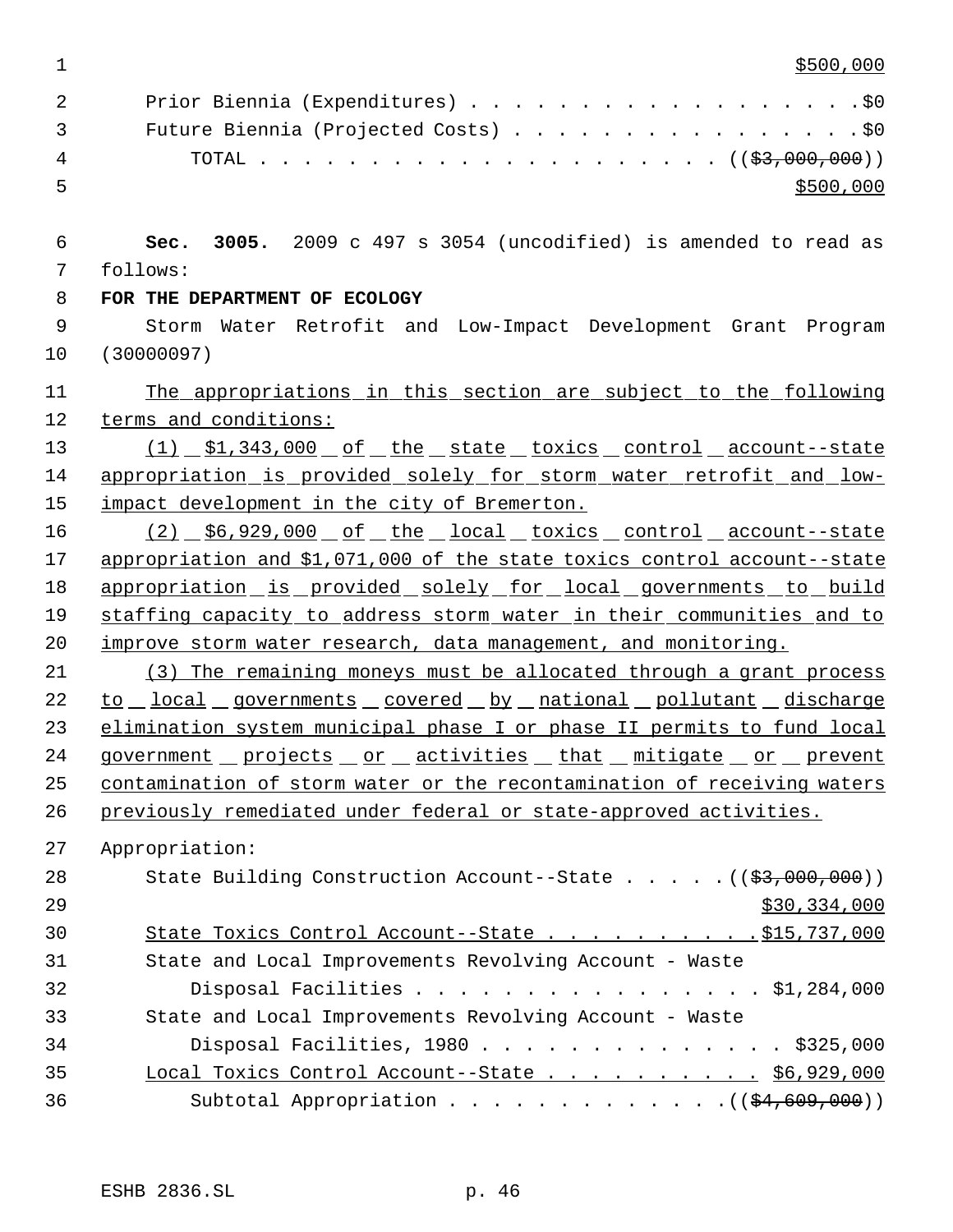\$54,609,000

| 2  | Prior Biennia (Expenditures) \$0                                        |
|----|-------------------------------------------------------------------------|
| 3  | Future Biennia (Projected Costs) \$0                                    |
| 4  |                                                                         |
| 5  | \$54,609,000                                                            |
|    |                                                                         |
| 6  | 3006. 2009 c 497 s 3060 (uncodified) is amended to read as<br>Sec.      |
| 7  | follows:                                                                |
| 8  | FOR THE DEPARTMENT OF ECOLOGY                                           |
| 9  | Remedial Action Grant Program (30000039)                                |
| 10 | The appropriation in this section is subject to the following           |
| 11 | conditions and limitations: \$3,000,000 is provided solely for the city |
| 12 | of Bothell to remediate soil contamination.                             |
| 13 | Appropriation:                                                          |
| 14 | State Building Construction Account--State \$37,700,000                 |
| 15 | Local Toxics Control Account--State \$38,211,000                        |
| 16 | Subtotal Appropriation \$75,911,000                                     |
| 17 | Prior Biennia (Expenditures) \$0                                        |
| 18 | Future Biennia (Projected Costs) \$180,000,000                          |
| 19 |                                                                         |
| 20 | \$255,911,000                                                           |
|    |                                                                         |
| 21 | 3007. 2009 c 497 s 3020 (uncodified) is amended to read as<br>Sec.      |
| 22 | follows:                                                                |
| 23 | FOR THE DEPARTMENT OF ECOLOGY                                           |
| 24 | Breazeale Interpretive Center (20082856)                                |
| 25 | Reappropriation:                                                        |
| 26 | General Fund--Federal ( $(\frac{270}{000})$ )                           |
| 27 | \$419,000                                                               |
| 28 | Prior Biennia (Expenditures) $($ $(\frac{225}{225},000))$               |
| 29 | \$76,000                                                                |
| 30 | Future Biennia (Projected Costs) \$0                                    |
| 31 |                                                                         |
| 32 | NEW SECTION. Sec. 3008. A new section is added to 2009 c 497            |
| 33 | (uncodified) to read as follows:                                        |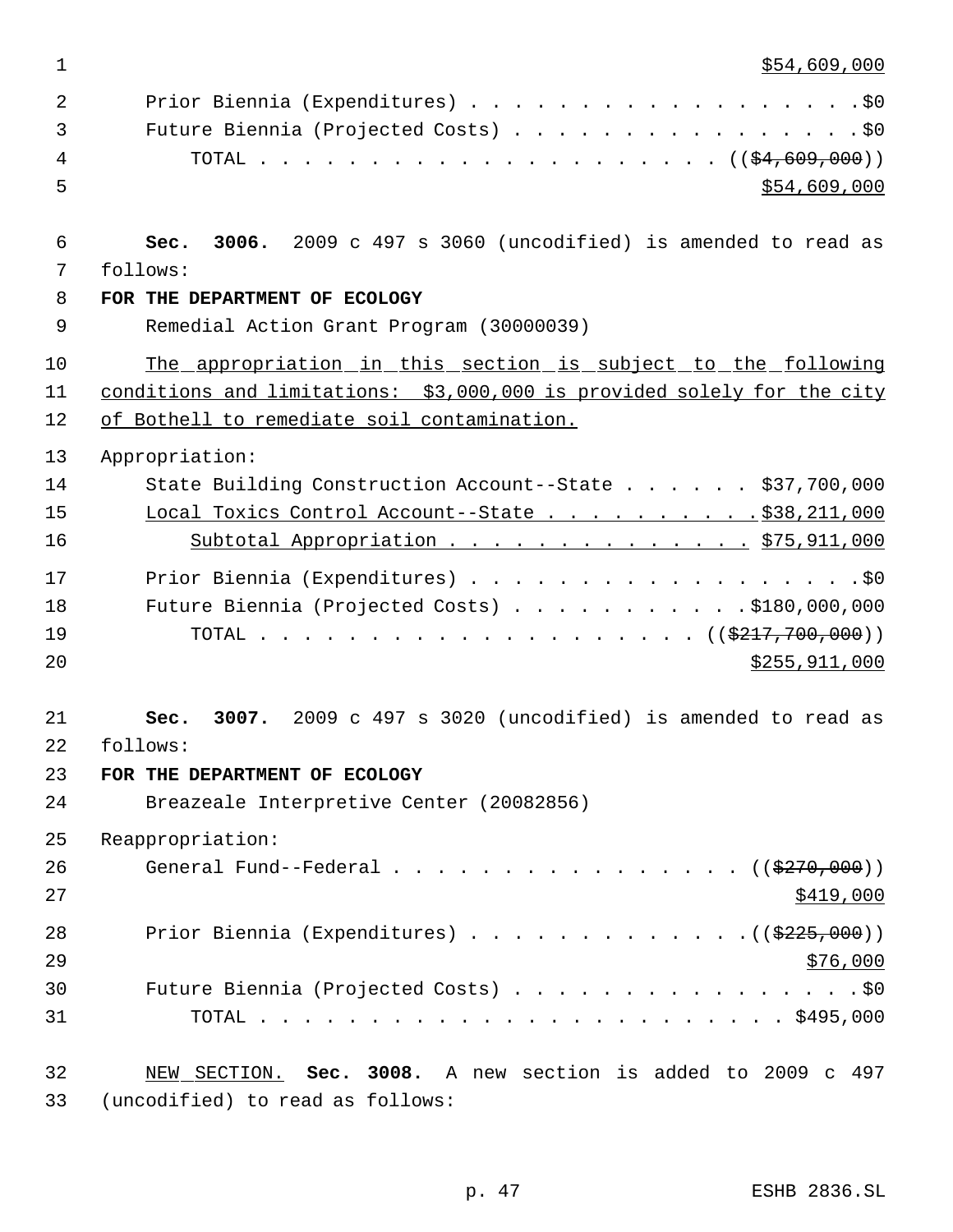#### **FOR THE DEPARTMENT OF ECOLOGY**

Settlement Funding to Clean Up Toxic Sites (30000145)

Appropriation:

| $\overline{4}$ | Cleanup Settlement Account--State \$8,500,000 |  |
|----------------|-----------------------------------------------|--|
| - 5            | Prior Biennia (Expenditures) \$0              |  |
| 6              | Future Biennia (Projected Costs) \$0          |  |
| 7              |                                               |  |

 NEW SECTION. **Sec. 3009.** A new section is added to 2009 c 497 (uncodified) to read as follows:

#### **FOR THE DEPARTMENT OF ECOLOGY**

 Cleanup Asarco Contamination on Vashon/Maury Islands and Mines (91000009)

 The appropriation in this section is subject to the following conditions and limitations: \$4,100,000 of the cleanup settlement account appropriation and \$10,900,000 of the state toxics control account appropriation are provided solely for the department of ecology to assist King County in the acquisition and remediation of property on Vashon and Maury Islands. The properties are in the Tacoma smelter plume area and are contaminated with arsenic and other heavy metals from the Asarco smelter.

Appropriation:

| 22 | Cleanup Settlement Account--State \$4,100,000    |
|----|--------------------------------------------------|
| 23 | State Toxics Control Account--State \$10,900,000 |
| 24 | Subtotal Appropriation \$15,000,000              |
| 25 | Prior Biennia (Expenditures) \$0                 |
| 26 | Future Biennia (Projected Costs) \$0             |
| 27 |                                                  |

 NEW SECTION. **Sec. 3010.** A new section is added to 2009 c 497 (uncodified) to read as follows:

## **FOR THE DEPARTMENT OF ECOLOGY**

Clean Up Toxic Sites - Puget Sound (30000144)

 The appropriation in this section is subject to the following conditions and limitations: \$17,500,000 of the cleanup settlement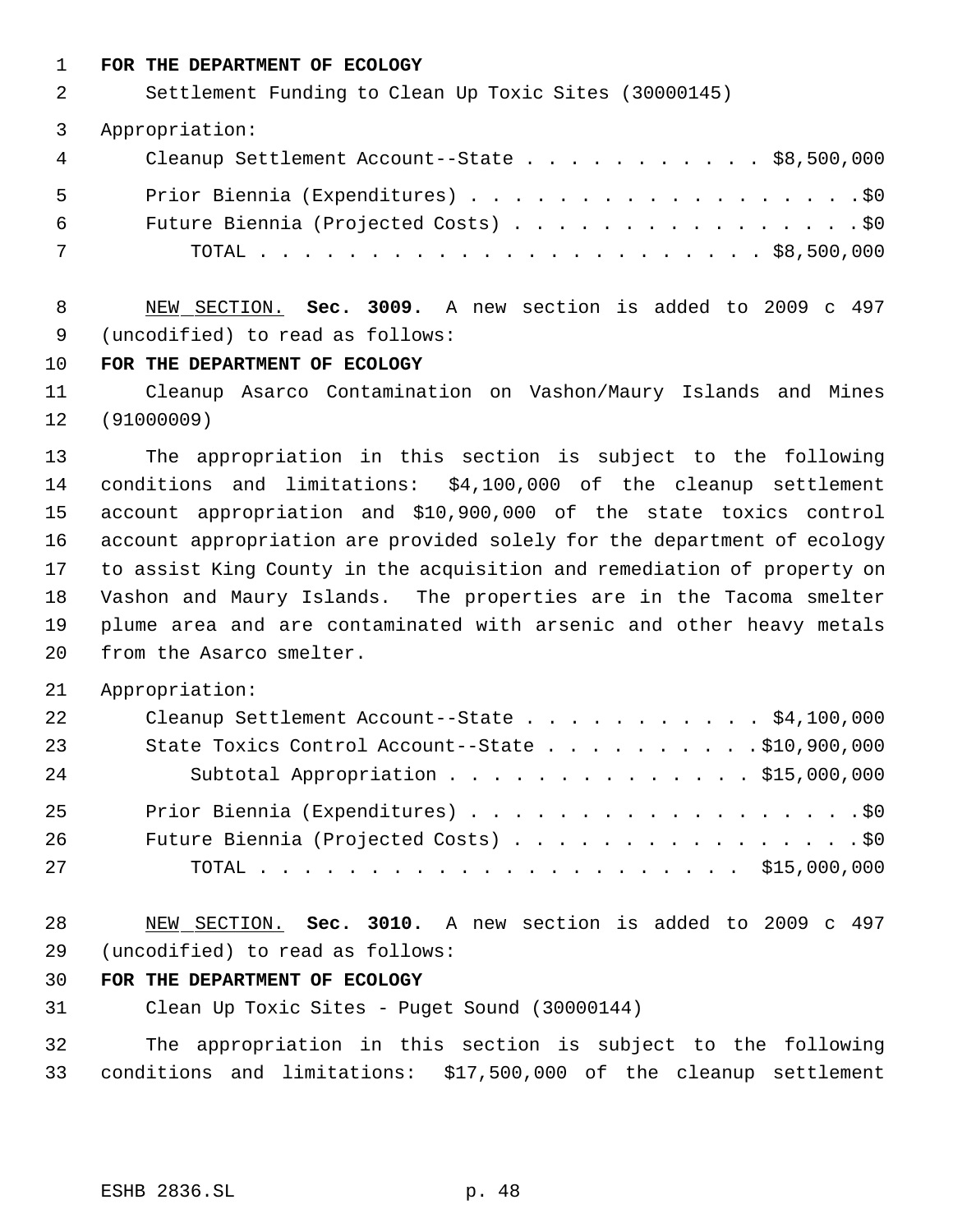account--state appropriation is provided solely for cleanup activities associated with the Asarco contamination in Everett.

#### Appropriation:

| 4   | State Building Construction Account--State \$511,000      |
|-----|-----------------------------------------------------------|
| 5   | Cleanup Settlement Account--State \$18,300,000            |
| -6  | State Toxics Control Account--State $\ldots$ \$22,387,000 |
| 7   | Subtotal Appropriation \$41,198,000                       |
| - 8 |                                                           |
| - 9 | Future Biennia (Projected Costs) \$0                      |
| 10  |                                                           |

 NEW SECTION. **Sec. 3011.** A new section is added to 2009 c 497 (uncodified) to read as follows:

## **FOR THE DEPARTMENT OF ECOLOGY**

Reducing Diesel Particle Emissions in Tacoma (30000139)

 The appropriation in this section is provided contingent upon the department working with the Port of Tacoma to establish a diesel idling reduction program. The department shall report to the legislature by December 1, 2010, on the progress of the diesel idling reduction program and other efforts to reduce diesel particle emissions in Tacoma.

Appropriation:

| 22 | Air Pollution Control Account--State \$1,000,000 |
|----|--------------------------------------------------|
| 23 | Prior Biennia (Expenditures) \$0                 |
| 24 | Future Biennia (Projected Costs) \$0             |
| 25 |                                                  |

 NEW SECTION. **Sec. 3012.** A new section is added to 2009 c 497 (uncodified) to read as follows:

## **FOR THE DEPARTMENT OF ECOLOGY**

Reducing Wood Smoke Particle Emissions in Tacoma (30000140)

#### Appropriation:

| 31 | Air Pollution Control Account--State \$600,000 |
|----|------------------------------------------------|
| 32 | Prior Biennia (Expenditures) \$0               |
| 33 | Future Biennia (Projected Costs) \$0           |
| 34 |                                                |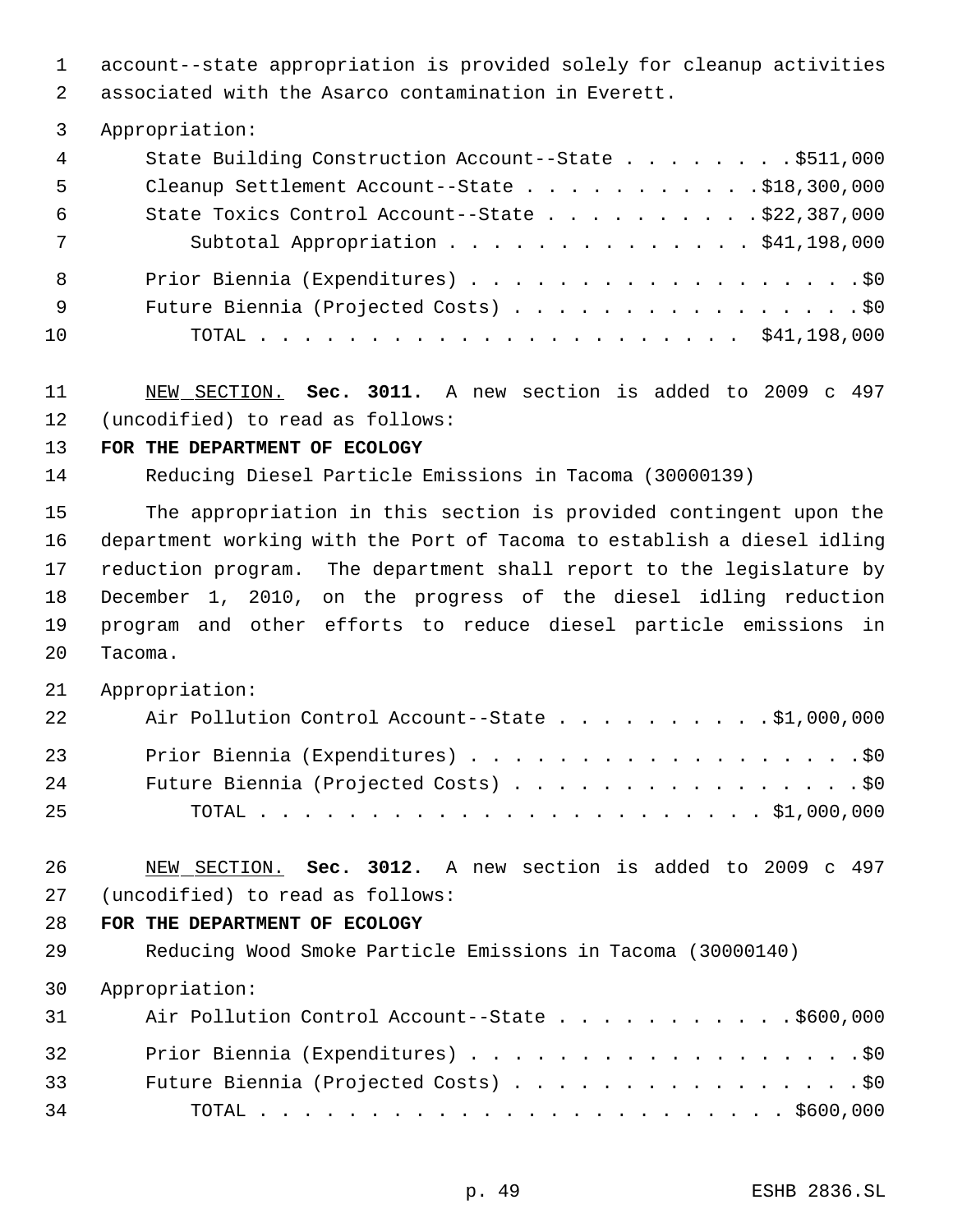| $\mathbf 1$ | NEW SECTION. Sec. 3013. A new section is added to 2009 c 497    |
|-------------|-----------------------------------------------------------------|
| 2           | (uncodified) to read as follows:                                |
| 3           | FOR THE DEPARTMENT OF ECOLOGY                                   |
| 4           | Water Pollution Control Revolving Fund Program Match (91000008) |
| 5           | Appropriation:                                                  |
| 6           | Public Works Assistance Account--State \$1,400,000              |
| 7           | Prior Biennia (Expenditures) \$0                                |
| 8           | Future Biennia (Projected Costs) \$0                            |
| 9           |                                                                 |
| 10          | NEW SECTION. Sec. 3014. A new section is added to 2009 c 497    |
| 11          | (uncodified) to read as follows:                                |
| 12          | FOR THE DEPARTMENT OF ECOLOGY                                   |
| 13          | Water Pollution Control Revolving Fund Program (30000142)       |
| 14          | Appropriation:                                                  |
| 15          | Water Pollution Control Revolving                               |
| 16          | Account--State \$25,000,000                                     |
| 17          | Water Pollution Control Revolving                               |
| 18          | Account--Federal \$12,000,000                                   |
| 19          | Subtotal Appropriation \$37,000,000                             |
| 20          | Prior Biennia (Expenditures) \$0                                |
| 21          | Future Biennia (Projected Costs) \$0                            |
| 22          |                                                                 |
| 23          | Sec. 3015. 2009 c 497 s 3052 (uncodified) is amended to read as |
| 24          | follows:                                                        |
| 25          | FOR THE DEPARTMENT OF ECOLOGY                                   |
| 26          | Safe Soils Remediation Program (30000019)                       |
| 27          | Appropriation:                                                  |
| 28          | State Building Construction Account--State ((\$4,000,000))      |
| 29          | \$2,380,000                                                     |
| 30          | Cleanup Settlement Account--State \$1,620,000                   |
| 31          | Subtotal Appropriation \$4,000,000                              |
| 32          | Prior Biennia (Expenditures) \$0                                |
| 33          | Future Biennia (Projected Costs) \$0                            |
| 34          |                                                                 |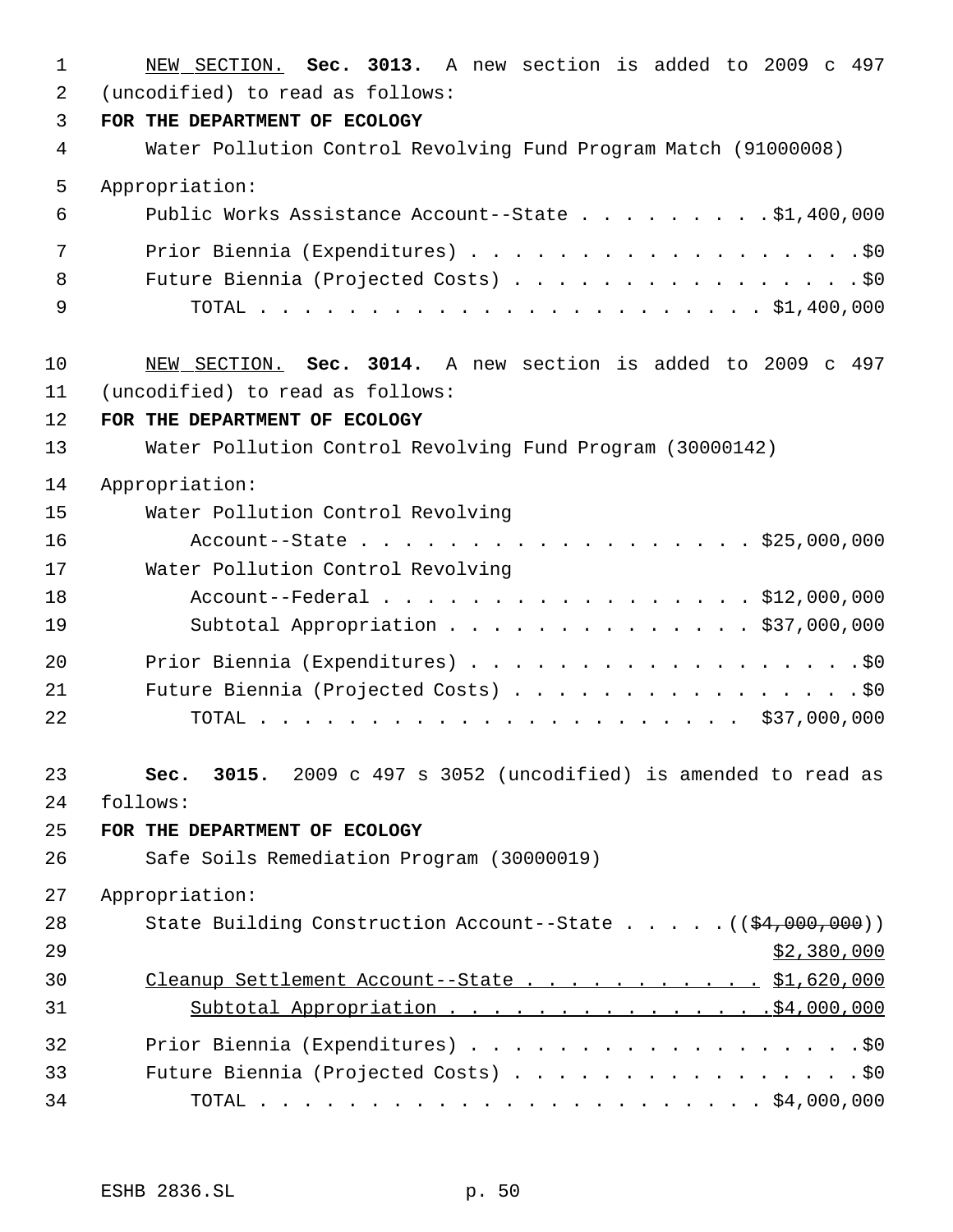| $\mathbf 1$    | NEW SECTION. Sec. 3016. A new section is added to 2009 c 497                     |
|----------------|----------------------------------------------------------------------------------|
| $\overline{2}$ | (uncodified) to read as follows:                                                 |
| 3              | FOR THE DEPARTMENT OF ECOLOGY                                                    |
| 4              | Wastewater Treatment and Water Reclamation (92000041)                            |
| 5              | The appropriation in this section is provided solely for wastewater              |
| 6              | treatment and reclamation projects as follows:                                   |
| 7              | Project<br><b>Funding</b>                                                        |
| 8              | \$1,645,000                                                                      |
| 9              | \$1,000,000                                                                      |
| 10             | \$450,000                                                                        |
| 11             | \$335,000                                                                        |
| 12             | Appropriation:                                                                   |
| 13             | State Building Construction Account--State \$3,430,000                           |
| 14             | Prior Biennia (Expenditures) \$0                                                 |
| 15             | Future Biennia (Projected Costs) \$0                                             |
| 16             |                                                                                  |
| 17             | Sec. 3017. 2009 c 497 s 3093 (uncodified) is amended to read as                  |
| 18             | follows:                                                                         |
| 19             | FOR THE STATE PARKS AND RECREATION COMMISSION                                    |
| 20             | Flaming Geyser State Park Park-wide Infrastructure Redevelopment                 |
| 21             | (30000173)                                                                       |
| 22             | Appropriation:                                                                   |
| 23             | State Building Construction Account--State $($ $(\frac{2}{53}, \frac{533}{530})$ |
| 24             | \$3,003,000                                                                      |
| 25             | Prior Biennia (Expenditures) \$0                                                 |
| 26             | Future Biennia (Projected Costs) \$0                                             |
| 27             |                                                                                  |
| 28             | \$3,003,000                                                                      |
| 29             | Sec. 3018. 2009 c 497 s 3094 (uncodified) is amended to read as                  |
| 30             | follows:                                                                         |
| 31             | FOR THE STATE PARKS AND RECREATION COMMISSION                                    |
| 32             | Dash Point State Park Sanitary Sewer Collection System (30000269)                |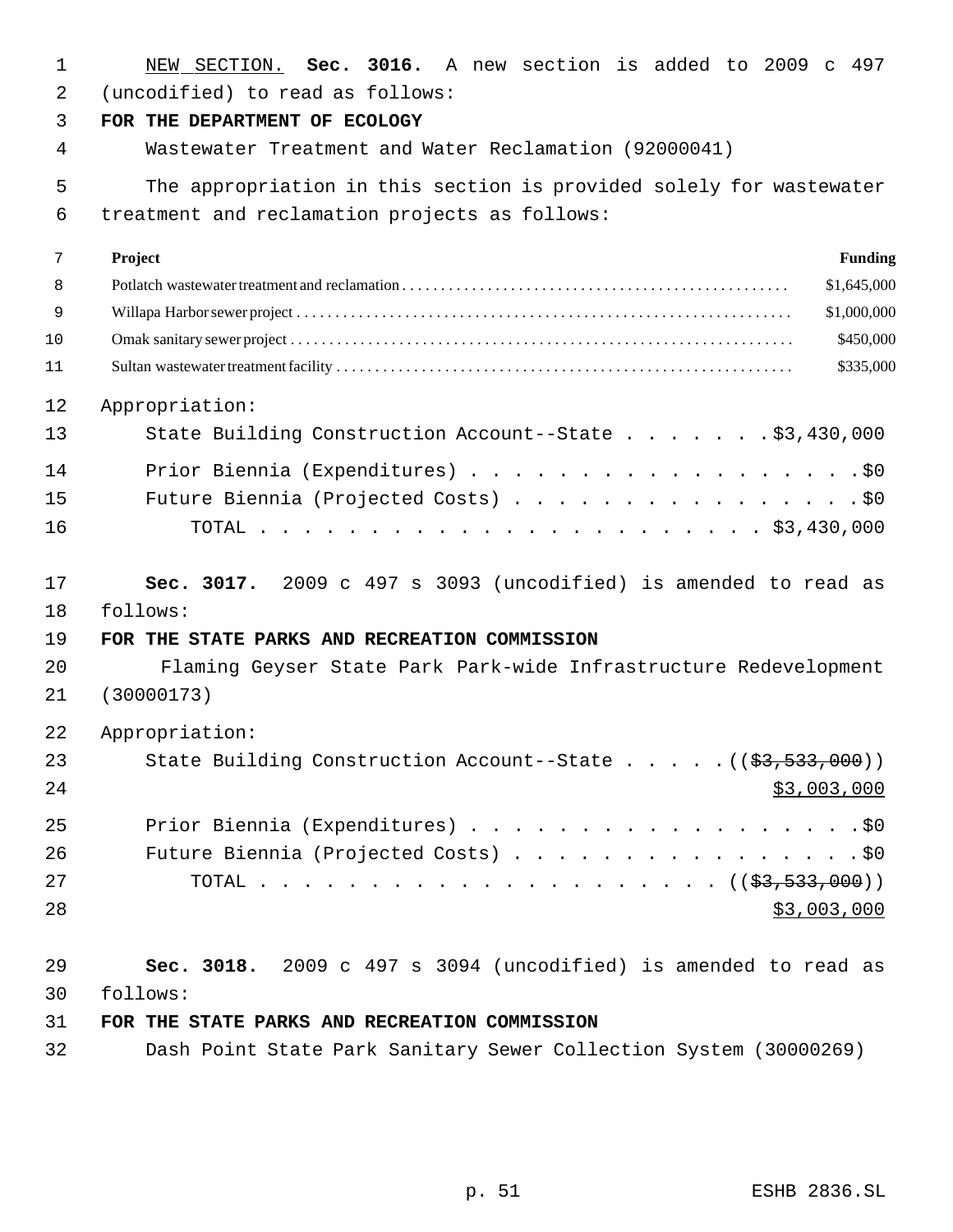Appropriation: 2 State Building Construction Account--State . . . . . ((\$3,820,000))  $\frac{1}{3}$   $\frac{1}{2}$   $\frac{1}{2}$   $\frac{1}{2}$   $\frac{1}{2}$   $\frac{1}{2}$   $\frac{1}{2}$   $\frac{1}{2}$   $\frac{1}{2}$   $\frac{1}{2}$   $\frac{1}{2}$   $\frac{1}{2}$   $\frac{1}{2}$   $\frac{1}{2}$   $\frac{1}{2}$   $\frac{1}{2}$   $\frac{1}{2}$   $\frac{1}{2}$   $\frac{1}{2}$   $\frac{1}{2}$   $\frac{1}{2}$   $\frac{1}{2}$  4 Prior Biennia (Expenditures) . . . . . . . . . . . . . . . . . . \$0 Future Biennia (Projected Costs) . . . . . . . . . . . . . . . . \$0 TOTAL . . . . . . . . . . . . . . . . . . . . . ((\$3,820,000))  $3,247,000$  **Sec. 3019.** 2009 c 497 s 3090 (uncodified) is amended to read as follows: **FOR THE STATE PARKS AND RECREATION COMMISSION** Illahee State Park Wastewater Treatment Upgrade (30000447) Appropriation: 13 State Building Construction Account--State . . . . . ((\$1,850,000)) \$1,572,000 Prior Biennia (Expenditures) . . . . . . . . . . . . . . . . . .\$0 Future Biennia (Projected Costs) . . . . . . . . . . . . . . . . \$0 TOTAL . . . . . . . . . . . . . . . . . . . . . ((\$1,850,000)) \$1,572,000 **Sec. 3020.** 2009 c 497 s 3091 (uncodified) is amended to read as follows: **FOR THE STATE PARKS AND RECREATION COMMISSION** Cama Beach State Park (30000101) Appropriation: 24 State Building Construction Account--State . . . . . ((\$3,265,000))  $$2,775,000$ 26 Prior Biennia (Expenditures) . . . . . . . . . . . . . . . . . . \$0 27 Future Biennia (Projected Costs) . . . . . . . . . . . . . . . . \$0 TOTAL . . . . . . . . . . . . . . . . . . . . . ((\$3,265,000))  $\frac{1}{2}$ ,  $775,000$  **Sec. 3021.** 2009 c 497 s 3085 (uncodified) is amended to read as follows: **FOR THE STATE PARKS AND RECREATION COMMISSION** Federal Grant Authority (30000006)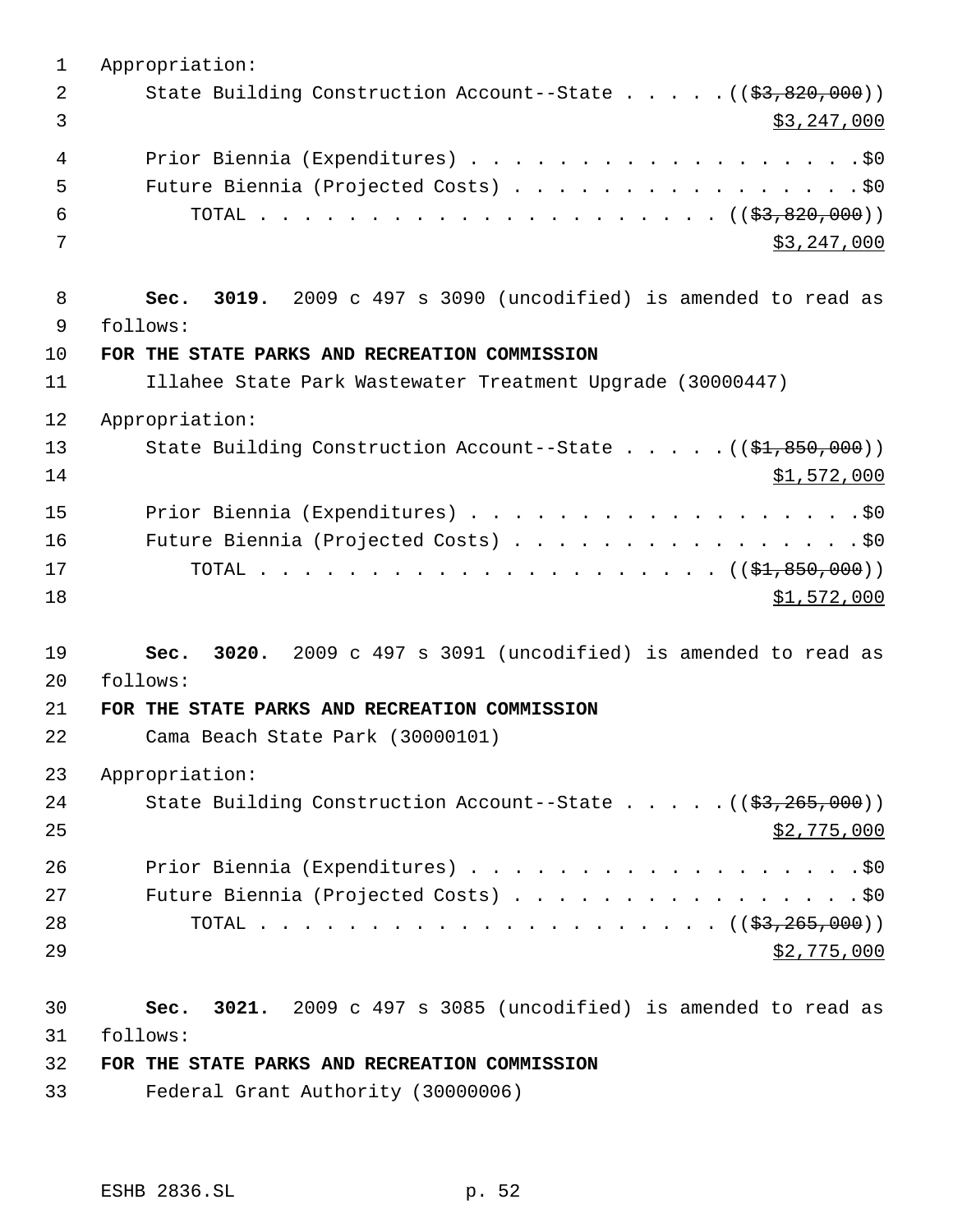1 The appropriation in this section is provided contingent upon the 2 commission providing advance notice to the appropriate fiscal committees of the legislature and the office of financial management 4 before applying for federal grants for acquisition of park lands and facilities. The commission shall submit this information in the form 6 of a report that explains the funding source, the match and use requirements, a description of the project that will be funded, and a description of future impacts to the operating budget. Appropriation: 10 General Fund--Federal . . . . . . . . . . . . . . . ((\$990,000)) \$1,990,000 Prior Biennia (Expenditures) . . . . . . . . . . . . . . . . . .\$0 Future Biennia (Projected Costs) . . . . . . . . . . . . \$4,000,000 TOTAL . . . . . . . . . . . . . . . . . . . . . ((\$4,990,000)) \$5,990,000 NEW SECTION. **Sec. 3022.** A new section is added to 2009 c 497 (uncodified) to read as follows: **FOR THE STATE PARKS AND RECREATION COMMISSION** Deception Pass State Park - Wastewater System (30000483) Appropriation: 21 State Building Construction Account--State . . . . . . . . \$300,000 Prior Biennia (Expenditures) . . . . . . . . . . . . . . . . . .\$0 Future Biennia (Projected Costs) . . . . . . . . . . . . \$2,600,000 TOTAL . . . . . . . . . . . . . . . . . . . . . . . \$2,900,000 **Sec. 3023.** 2009 c 497 s 3109 (uncodified) is amended to read as follows: **FOR THE RECREATION AND CONSERVATION FUNDING BOARD** Washington Wildlife and Recreation Program (20044002) The reappropriations in this section are subject to the following conditions and limitations: Any amount of the reappropriations that is not obligated to a specific project may be used to fund alternate projects approved by the legislature from the same account in biennia succeeding that in which the moneys were originally appropriated. Reappropriation: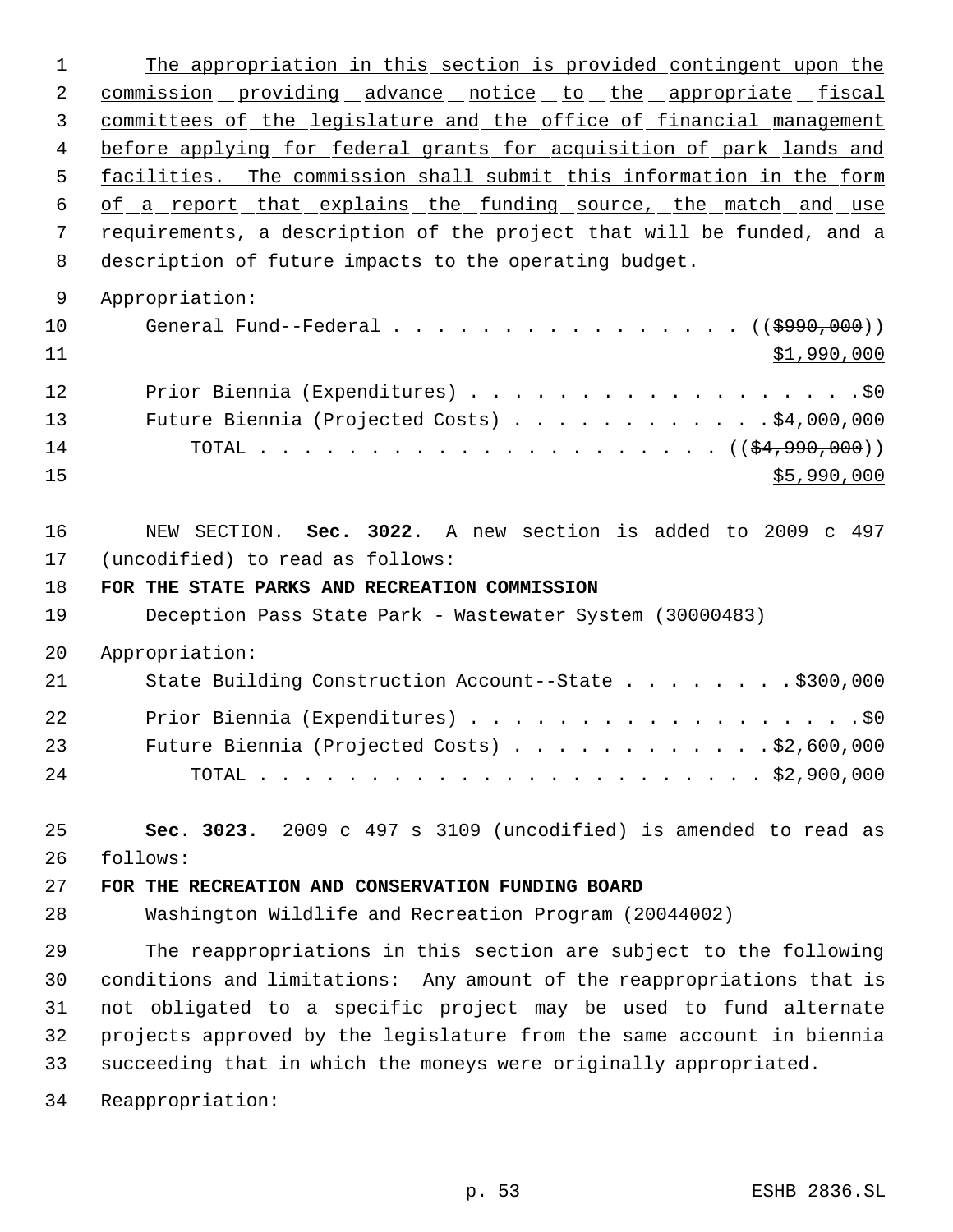|                | Outdoor Recreation Account--State \$1,499,000                  |
|----------------|----------------------------------------------------------------|
| 2              | Habitat Conservation Account--State $($ $($ \$4,789,000) $)$   |
| $\overline{3}$ | \$4,319,000                                                    |
| 4              | Subtotal Reappropriation $($ $($ $\frac{6}{6}$ , $288$ , 000)) |
| 5              | \$5,818,000                                                    |
| 6              | Prior Biennia (Expenditures) $\ldots$ \$38,712,000             |
| 7              | Future Biennia (Projected Costs) \$0                           |
| 8              | TOTAL ( $(\frac{245,000,000)}{100,000}$ )                      |
| 9              | \$44,530,000                                                   |

 **Sec. 3024.** 2009 c 497 s 3133 (uncodified) is amended to read as follows:

## **FOR THE RECREATION AND CONSERVATION FUNDING BOARD**

Washington Wildlife Recreation Grants (20084011)

 The reappropriations in this section are subject to the following conditions and limitations:

 (1) The reappropriations are provided solely for the approved list of projects in LEAP capital document No. 2007-3 as developed on March 17, 2007, and LEAP capital document No. 2008-1 as developed on February 13, 2008.

 (2) If additional funds are available after funding the farmlands preservation account projects approved in subsection (1) of this section, the committee may: Provide one-time grants of up to \$25,000 each to counties requesting assistance in developing farmlands preservation strategies for the purpose of seeking grants from the farmlands preservation account in future grant cycles.

 (3) Funds reappropriated for distribution according to the provisions of RCW 79A.15.040(1)(c) must be allocated forty percent to local government projects and sixty percent to state agency projects. If the cumulative total of local government projects is less than forty percent of the total distribution to this category, the difference may be allocated to state agency projects.

 (4) Up to \$627,299 of the reappropriation from the riparian protection account is provided solely for the Chehalis river surge plain natural area preserve. This amount may not be expended for the project until the department of natural resources has completed a management plan for the preserve that maintains recreational access and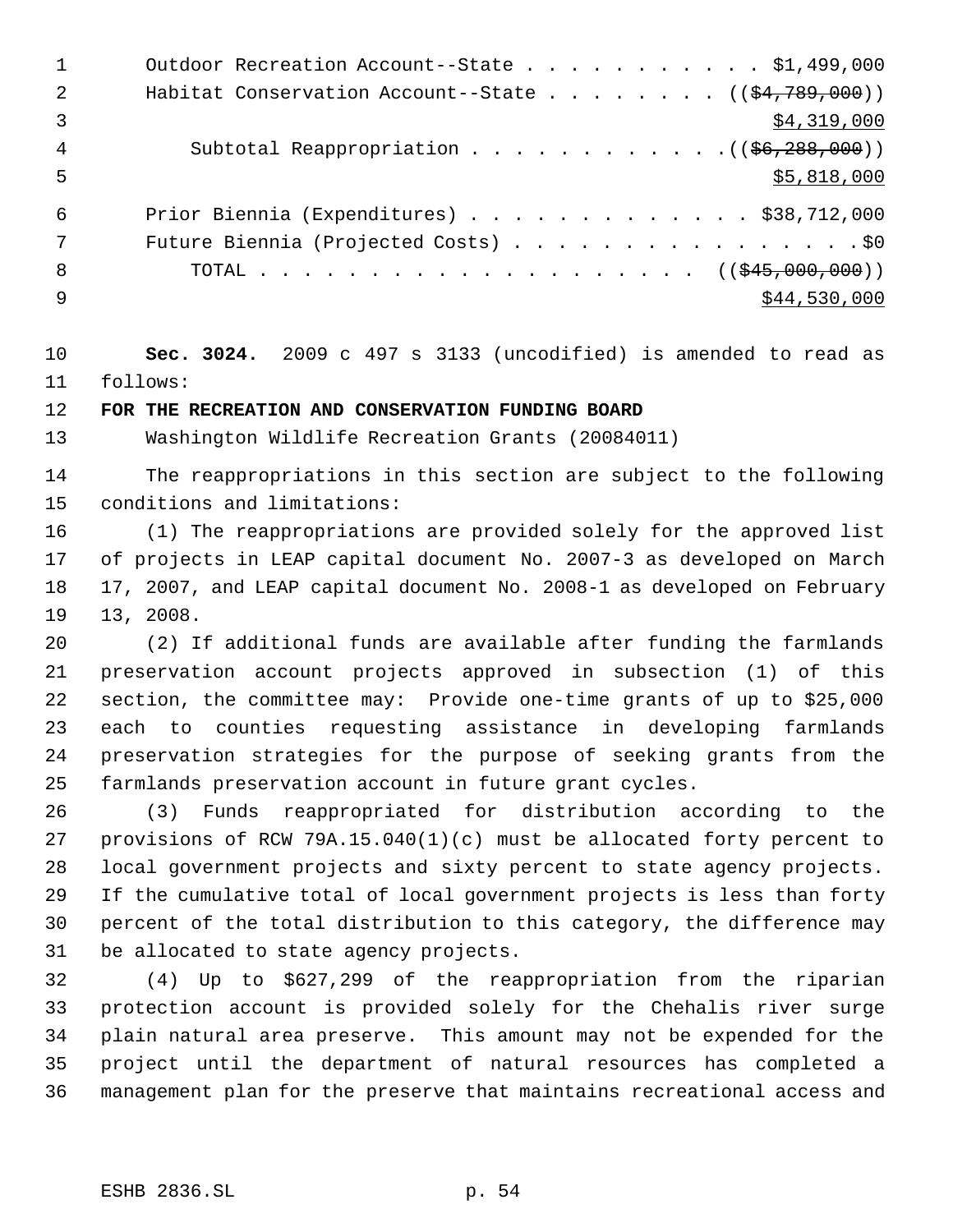that management plan is presented to the house of representatives capital budget and senate ways and means committees.

| 3        | Reappropriation:                                                                                  |
|----------|---------------------------------------------------------------------------------------------------|
| 4        | Farmlands Preservation Account--State ( $(\frac{25}{300}, 000)$ )                                 |
| 5        | \$4,319,000                                                                                       |
| 6        | Riparian Protection Account--State \$12,500,000                                                   |
| 7        | Habitat Conservation Account--State $\ldots$ 923, 956, 000                                        |
| 8        | Outdoor Recreation Account--State \$22,994,000                                                    |
| 9        | Subtotal Reappropriation ( $(\frac{264}{750}, 000)$ )                                             |
| 10       | \$63,769,000                                                                                      |
| 11       | Prior Biennia (Expenditures) \$35,250,000                                                         |
| 12       | Future Biennia (Projected Costs) \$0                                                              |
| 13       |                                                                                                   |
| 14       | \$99,019,000                                                                                      |
| 15<br>16 | 3025. 2009 c 497 s 3138 (uncodified) is amended to read as<br>Sec.<br>follows:                    |
| 17       |                                                                                                   |
| 18       | FOR THE RECREATION AND CONSERVATION FUNDING BOARD<br>Aquatic Lands Enhancement Account (30000007) |
| 19       | The appropriation in this section is subject to the following                                     |
| 20       | conditions and limitations: The appropriation is provided solely for                              |
| 21       | the list of projects in LEAP capital document No. 2009-3, developed                               |
| 22       | March 9, 2009.                                                                                    |
| 23       | Appropriation:                                                                                    |
| 24       | State Building Construction Account--State ((\$5,025,000))                                        |

| 25 |                                                        | \$4,025,000 |
|----|--------------------------------------------------------|-------------|
| 26 | Aquatic Lands Enhancement Account--State \$1,000,000   |             |
| 27 | Subtotal Appropriation 55,025,000                      |             |
| 28 |                                                        |             |
| 29 | Future Biennia (Projected Costs) $\ldots$ \$20,100,000 |             |
| 30 |                                                        |             |

 **Sec. 3026.** 2009 c 497 s 3157 (uncodified) is amended to read as follows:

## **FOR THE DEPARTMENT OF FISH AND WILDLIFE**

Voights Creek Hatchery (20081003)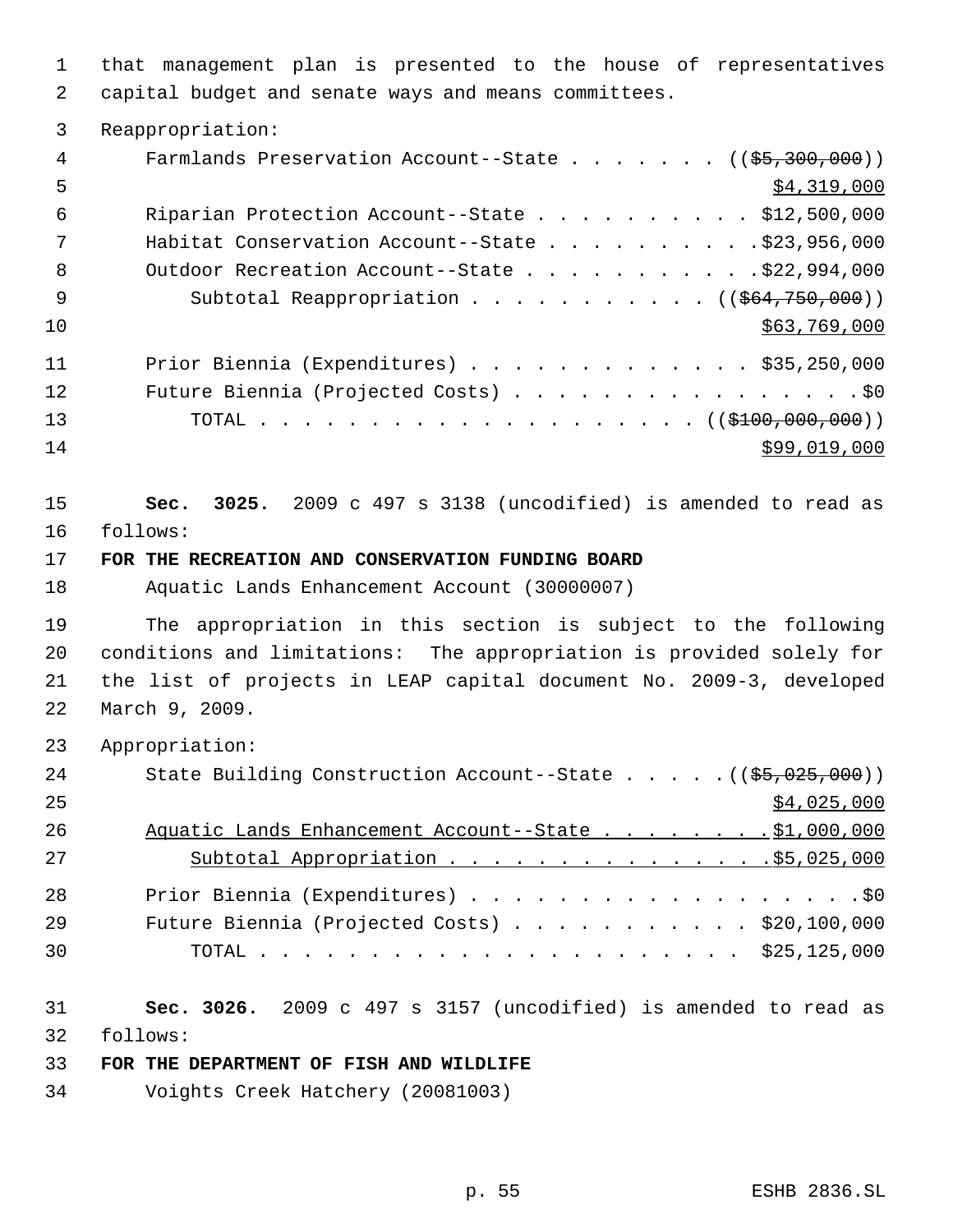The appropriation in this section is subject to the following conditions and limitations:

 (1) \$200,000 of the amount appropriated is provided solely for the repair necessary to restore the facility for limited operations;

5 (2) \$550,000 of the amount appropriated is provided ((solely)) for property acquisition and permitting. No later than June 1, 2010, the department shall submit to the office of financial management and the fiscal committees of the legislature construction costs that total no 9 more than fourteen million dollars.

 If the department does not acquire property, the amount provided in this subsection shall lapse; and

 (3) \$50,000 of the amount appropriated is provided solely for the department to participate in a work group with the Puyallup Tribe of Indians that will make recommendations no later than December 1, 2009, regarding the options for improving production from hatcheries along the Puyallup river system while reducing cost. Options to be considered include shifting production among the hatcheries, consolidation of hatcheries, and shifting responsibilities for construction, maintenance and operations of hatcheries.

Reappropriation:

State Building Construction Account--State . . . . . . . . \$150,000

Appropriation:

| 23 | State Building Construction Account--State \$800,000 |
|----|------------------------------------------------------|
| 24 | Prior Biennia (Expenditures) \$355,000               |
| 25 | Future Biennia (Projected Costs) \$1,800,000         |
| 26 |                                                      |

 **Sec. 3027.** 2009 c 497 s 3168 (uncodified) is amended to read as follows:

#### **FOR THE DEPARTMENT OF FISH AND WILDLIFE**

Mitigation Projects and Dedicated Funding (20082048)

31 (The reappropriation in this section is subject to the following 32  $conditions - and -limitsions$ )  $(1)$  The reappropriation and the 33 appropriation in this section are provided contingent upon the 34 department providing advance notice to the appropriate fiscal committees of the legislature and the office of financial management before applying for federal grants for acquisition of fish and wildlife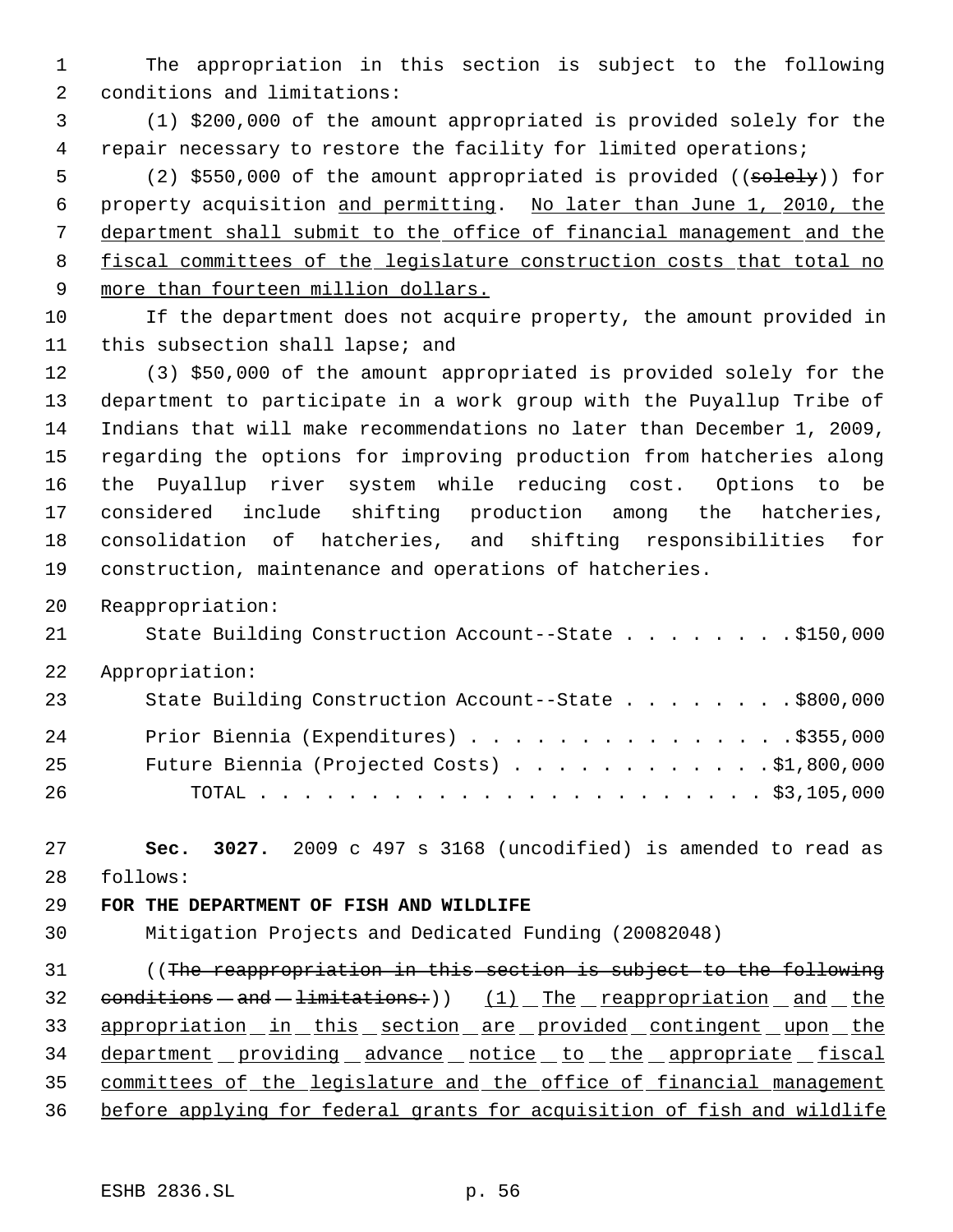| $\mathbf 1$ | habitat lands. The department shall submit this information in the     |
|-------------|------------------------------------------------------------------------|
| 2           | form of a report that explains the funding source, the match and use   |
| 3           | requirements, a description of the project that will be funded, and a  |
| 4           | description of future impacts to the operating budget.                 |
| 5           | Up to \$2,300,000 of the reappropriation is provided solely for<br>(2) |
| 6           | capital projects and engineering to pay the total cost of labor and    |
| 7           | materials provided by the department of fish and wildlife.             |
| 8           | Reappropriation:                                                       |
| 9           | General Fund--Federal $\ldots$ \$9,000,000                             |
| 10          | Appropriation:                                                         |
| 11          | General Fund--Private/Local \$2,500,000                                |
| 12          | Game Special Wildlife Account--Federal \$600,000                       |
| 13          | Game Special Wildlife Account--Private/Local \$900,000                 |
| 14          | General Fund--Federal $($ $)$ $)$                                      |
| 15          | \$31,000,000                                                           |
| 16          | Subtotal Appropriation ( $(\frac{29}{100}, 000, 000)$ )                |
| 17          | \$35,000,000                                                           |
| 18          | Prior Biennia (Expenditures) $\ldots$ \$19,125,000                     |
| 19          | Future Biennia (Projected Costs) \$114,800,000                         |
| 20          | TOTAL ( $(\frac{1717779257000}{171777925000})$ )                       |
| 21          | \$177,925,000                                                          |
| 22          | Sec. 3028. 2009 c 497 s 3169 (uncodified) is amended to read as        |
| 23          | follows:                                                               |
| 24          | FOR THE DEPARTMENT OF FISH AND WILDLIFE                                |
| 25          | Minor Works - Facility Preservation (30000149)                         |
| 26          | Appropriation:                                                         |
| 27          | State Building Construction Account--State $($ $($ \$677,000) $)$      |
| 28          | \$420,000                                                              |
| 29          | Prior Biennia (Expenditures) \$0                                       |
| 30          | Future Biennia (Projected Costs) \$10,000,000                          |
| 31          |                                                                        |
| 32          | \$10,420,000                                                           |
| 33          | NEW SECTION. Sec. 3029. A new section is added to 2009 c 497           |
| 34          | (uncodified) to read as follows:                                       |
|             |                                                                        |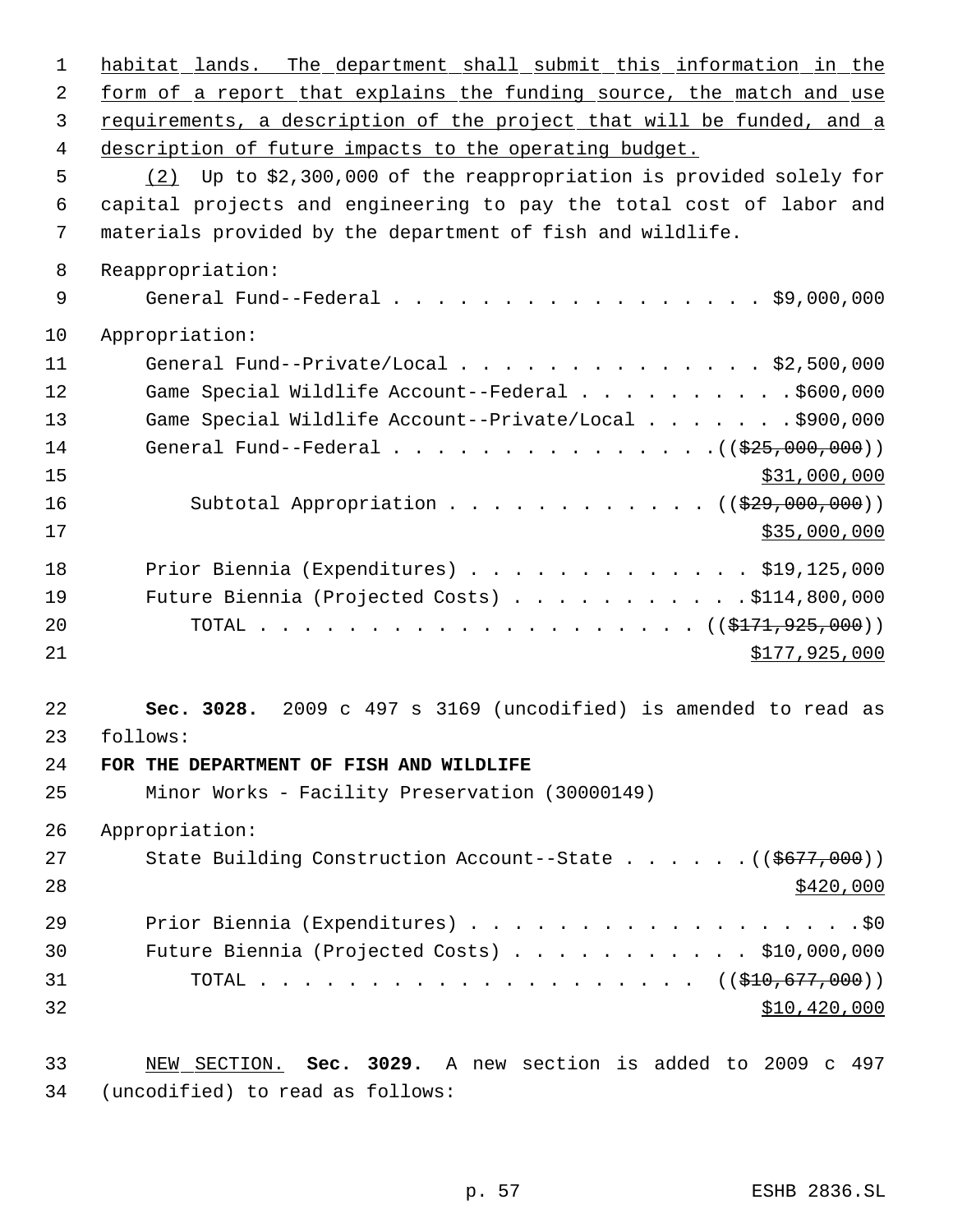| $\mathbf{1}$ | FOR THE DEPARTMENT OF FISH AND WILDLIFE                                |
|--------------|------------------------------------------------------------------------|
| 2            | Leque Island Highway 532 Road Protection (92000019)                    |
| 3            | Appropriation:                                                         |
| 4            | State Building Construction Account--State \$680,000                   |
| 5            |                                                                        |
| 6            | Future Biennia (Projected Costs) \$0                                   |
| 7            |                                                                        |
| 8            | Sec. 3030. 2009 c 497 s 3172 (uncodified) is amended to read as        |
| 9            | follows:                                                               |
| 10           | FOR THE DEPARTMENT OF FISH AND WILDLIFE                                |
| 11           | Minor Works - Road Maintenance and Abandonment Plan (30000022)         |
| 12           | Appropriation:                                                         |
| 13           | State Building Construction Account--State ((\$1,000,000))             |
| 14           | \$950,000                                                              |
| 15           | Prior Biennia (Expenditures) \$0                                       |
| 16           | Future Biennia (Projected Costs) $\ldots$ \$4,050,000                  |
| 17           |                                                                        |
| 18           | \$5,000,000                                                            |
| 19           | Sec. 3031. 2009 c 497 s 3178 (uncodified) is amended to read as        |
| 20           | follows:                                                               |
| 21           | FOR THE DEPARTMENT OF FISH AND WILDLIFE                                |
| 22           | Minor Works - Dam and Dike (30000145)                                  |
| 23           | Appropriation:                                                         |
| 24           | State Building Construction Account--State $($ $($ $\frac{2943}{000})$ |
| 25           | \$897,000                                                              |
| 26           |                                                                        |
| 27           | Future Biennia (Projected Costs) \$3,780,000                           |
| 28           |                                                                        |
| 29           | \$4,677,000                                                            |
| 30           | Sec. 3032. 2009 c 497 s 3182 (uncodified) is amended to read as        |
| 31           | follows:                                                               |
| 32           | FOR THE DEPARTMENT OF FISH AND WILDLIFE                                |
| 33           | Minor Works - Programmatic (30000179)                                  |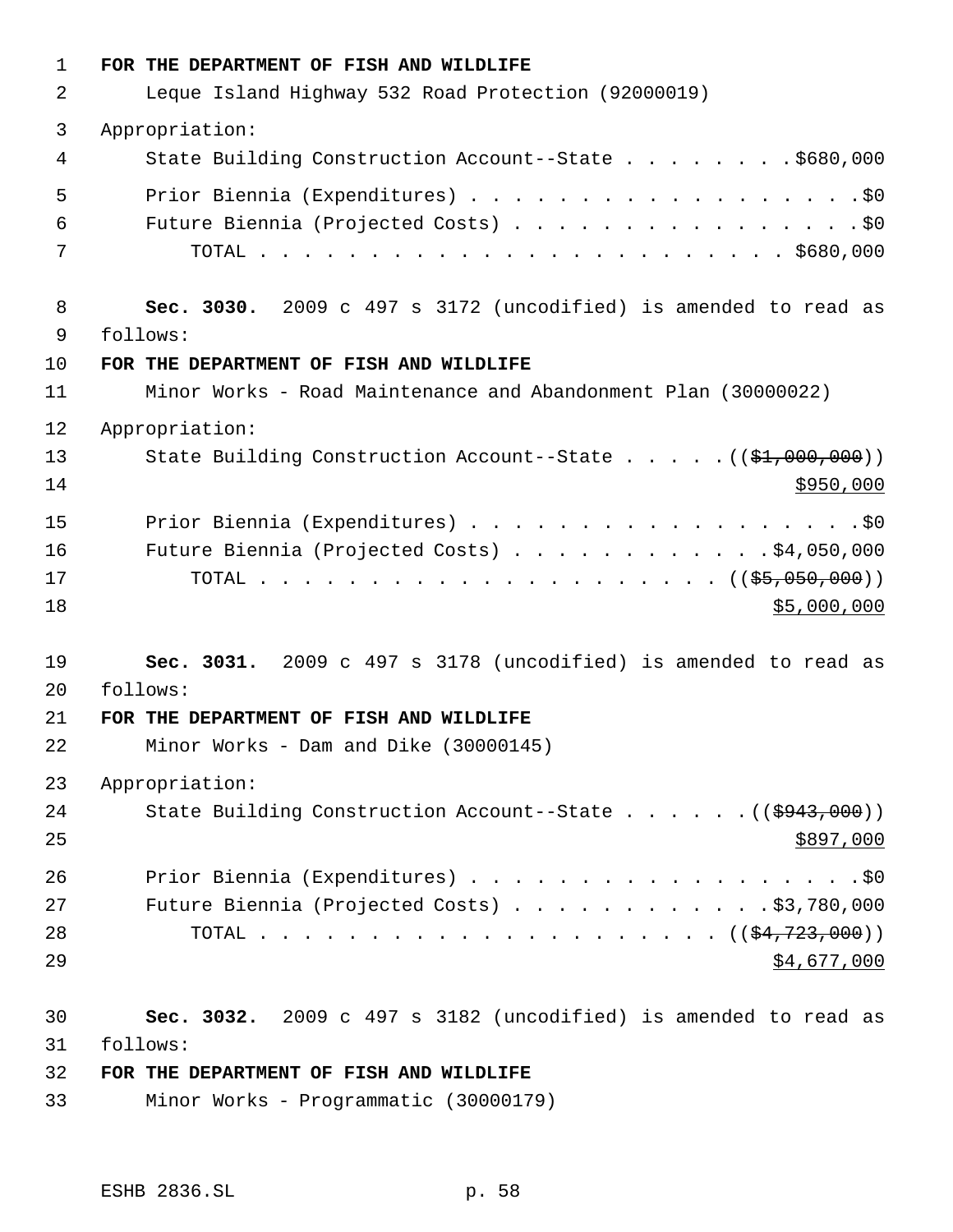| 1  | Appropriation:                                                   |
|----|------------------------------------------------------------------|
| 2  | State Building Construction Account--State ((\$400,000))         |
| 3  | \$250,000                                                        |
| 4  |                                                                  |
| 5  | Future Biennia (Projected Costs) \$5,500,000                     |
| 6  |                                                                  |
| 7  | \$5,750,000                                                      |
|    |                                                                  |
| 8  | NEW SECTION. Sec. 3033. A new section is added to 2009 c 497     |
| 9  | (uncodified) to read as follows:                                 |
| 10 | FOR THE DEPARTMENT OF FISH AND WILDLIFE                          |
| 11 | Carpenter Creek Estuary Restoration (92000023)                   |
| 12 | The appropriation in this section is provided solely for estuary |
| 13 | restoration in Carpenter Creek.                                  |
| 14 | Appropriation:                                                   |
| 15 | State Building Construction Account--State \$2,784,000           |
| 16 |                                                                  |
| 17 | Future Biennia (Projected Costs) \$0                             |
| 18 |                                                                  |
|    |                                                                  |
| 19 | NEW SECTION. Sec. 3034. A new section is added to 2009 c 497     |
| 20 | (uncodified) to read as follows:                                 |
| 21 | FOR THE DEPARTMENT OF FISH AND WILDLIFE                          |
| 22 | Puget Sound General Investigation for Nearshore Restoration      |
| 23 | (92000025)                                                       |
| 24 | Appropriation:                                                   |
| 25 | State Toxics Control Account--State \$1,030,000                  |
| 26 | Prior Biennia (Expenditures) \$0                                 |
| 27 | Future Biennia (Projected Costs) \$0                             |
| 28 |                                                                  |
|    |                                                                  |
| 29 | NEW SECTION. Sec. 3035. A new section is added to 2009 c 497     |
| 30 | (uncodified) to read as follows:                                 |
| 31 | FOR THE DEPARTMENT OF FISH AND WILDLIFE                          |
| 32 | Puget Sound Flood Plain Restoration Projects (91000004)          |
|    |                                                                  |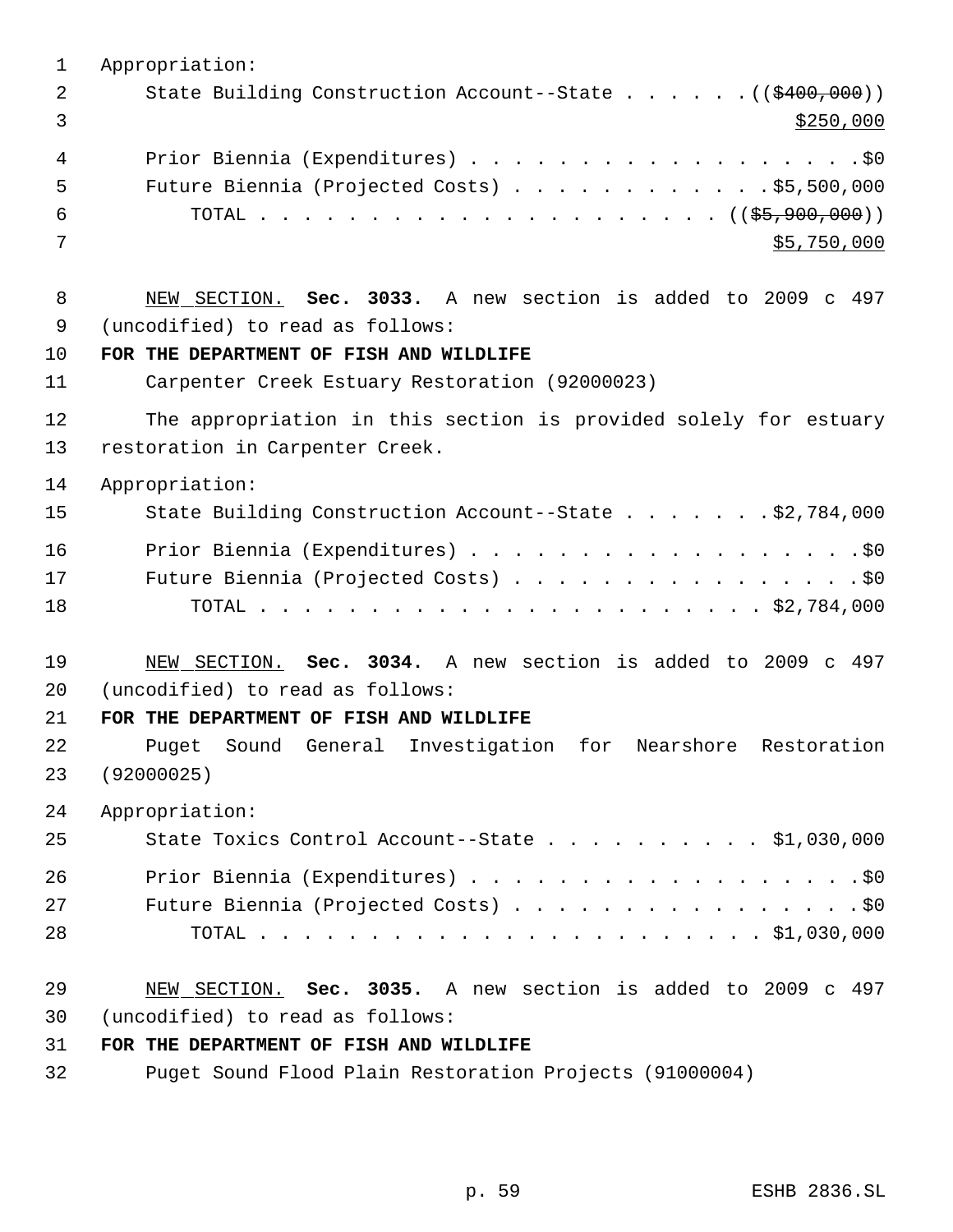The appropriation in this section is subject to the following conditions and limitations:

 (1) \$185,000 of the appropriation is provided solely for the South Fork Nooksack River and tributaries restoration project.

 (2) \$381,000 of the appropriation is provided solely for the Nooksack Forks large woody debris placement project.

Appropriation:

| 8   | State Building Construction Account--State \$566,000 |
|-----|------------------------------------------------------|
| - 9 | Prior Biennia (Expenditures) \$0                     |
| 10  | Future Biennia (Projected Costs) \$0                 |
| 11  |                                                      |

 **Sec. 3036.** 2009 c 497 s 3197 (uncodified) is amended to read as follows:

#### **FOR THE DEPARTMENT OF NATURAL RESOURCES**

Natural Resources Real Property Replacement (30000051)

 The appropriation in this section is subject to the following conditions and limitations: The appropriation is provided solely for acquisition of working forest lands at risk of conversion to nonforest uses and working natural resource lands that will protect and enhance the value of trust land holdings. The legislature finds that the chronic loss of working forest lands threatens the long-term prospects of the timber products and other natural resource industries, which in turn threatens the long-term economic return for the beneficiaries of state trust lands. Acquisition of these lands is intended to help stabilize the primary source of revenue to trust land beneficiaries. The department shall submit a report to the appropriate committees of the legislature by October 1, 2010, and every two years thereafter, indicating the lands purchased under this section, showing the locations, acres, purchase price, and within that purchase price, the value of the property attributed to the future value of timber harvests given an expected rate of return for timber lands, and the value of the property attributed to future development of the property. It is the intent of the legislature to lease the development rights of these conversion lands and retain them as long-term working natural resource lands under the sustainable harvest plan. Working forest lands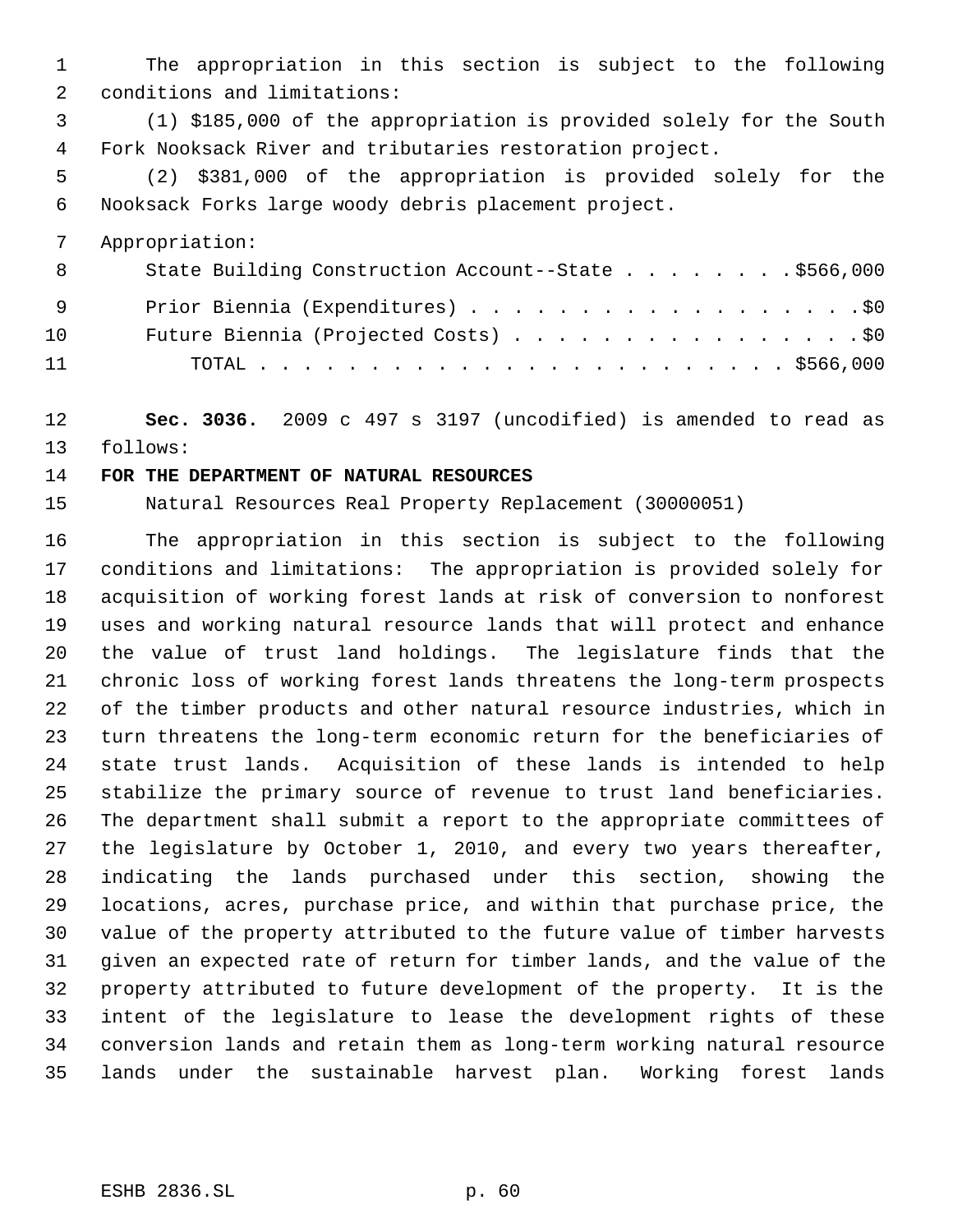acquired under this section shall be managed at a level equal to or greater than seventy-five percent of the expected harvest under the sustainable harvest plan.

# 4 The department shall not proceed with the Ice Harbor land exchange prior to June 30, 2011.

Appropriation:

| 7   | Natural Resources Real Property Replacement    |
|-----|------------------------------------------------|
| - 8 | Account--State \$50,000,000                    |
| - 9 | Prior Biennia (Expenditures) \$0               |
| 10  | Future Biennia (Projected Costs) \$200,000,000 |
| 11  |                                                |

 **Sec. 3037.** 2009 c 497 s 3203 (uncodified) is amended to read as follows:

## **FOR THE DEPARTMENT OF NATURAL RESOURCES**

Trust Land Transfer (30000066)

 The appropriation in this section is subject to the following conditions and limitations:

 (1) The total appropriation is provided to the department solely to transfer from trust status, or enter into fifty year leases for, certain trust lands of statewide significance deemed appropriate for state park, fish and wildlife habitat, natural area preserve, natural resources conservation area, open space, housing and essential government services, or recreation purposes. The approved list of properties for lease or transfer is identified in the LEAP capital document No. 2009-2a, developed April 23, 2009.

 (2) Property transferred under this section must be appraised and transferred at fair market value. The value of the timber transferred must be deposited by the department to the common school construction account in the same manner as timber revenues from other common school trust lands. No deduction may be made for the resource management cost account under RCW 79.64.040. The value of the land transferred must be deposited in the natural resources real property replacement account.

 (3) Property subject to lease agreements under this section must be appraised at fair market value. Lease terms must be fifty years with options to renew for an additional fifty years. Lease payments must be lump sum payments for the entire term of the lease at the beginning of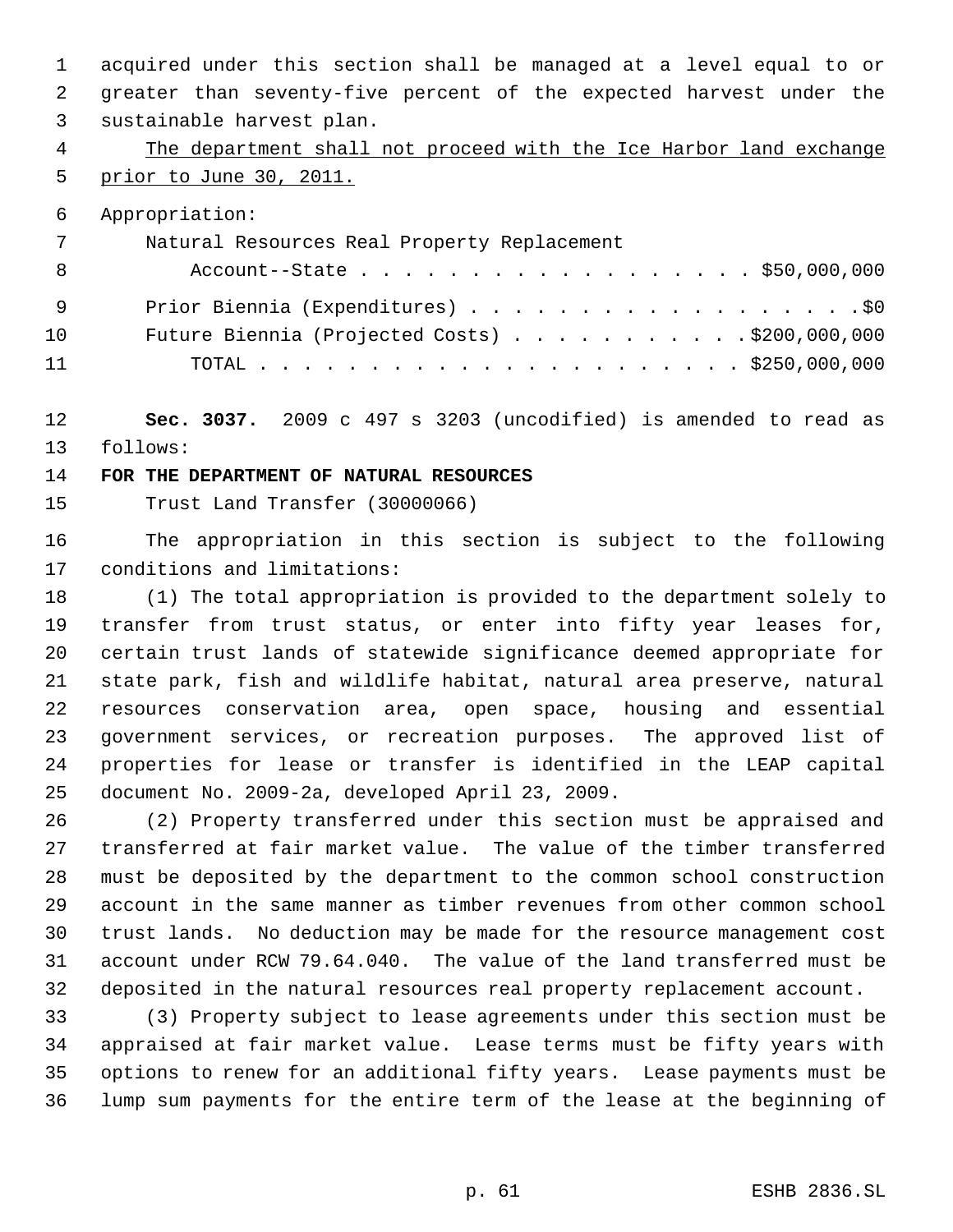the lease. The department shall calculate such lump sum payments using professional appraisal standards. These lease payments may not exceed the fee simple purchase price based on current fair market value and must be deposited by the department to the common school construction account in the same manner as lease revenues from other common school trust lands. No deduction may be made for the resource management cost account under RCW 79.64.040.

 (4) All reasonable costs incurred by the department to implement this section are authorized to be paid out of the appropriations. Authorized costs include the actual cost of appraisals, staff time, environmental reviews, surveys, and other similar costs and shall not 12 exceed ((one-and-nine-tenths)) two and six-tenths percent of the appropriation.

 (5) Intergrant exchanges between common school and other trust lands of equal value may occur if the exchange is in the interest of each trust, as determined by the board of natural resources.

 (6) Prior to or concurrent with conveyance of these properties, the department, with full cooperation of the receiving agencies, shall execute and record a real property instrument that dedicates the transferred properties to the purposes identified in subsection (1) of this section. Transfer and lease agreements for properties identified in subsection (1) of this section must include terms that restrict the use of the property to the intended purpose. Transfer and lease agreements may include provisions for receiving agencies to request alternative uses of the property, provided the alternative uses are compatible with the original intended public purpose and the department and legislature approves such uses.

 (7) The department and receiving agencies shall work in good faith to carry out the intent of this section. However, the department or receiving agencies may remove a property from the transfer list based on new, substantive information, if it is determined that transfer of the property is not in the statewide interest of either the common school trust or the receiving agency.

 (8) The department shall execute trust land transfers that, after the deduction of reasonable costs as provided in subsection (4) of this section, eighty percent of the total value of transferred property is timber value and is deposited in the common school construction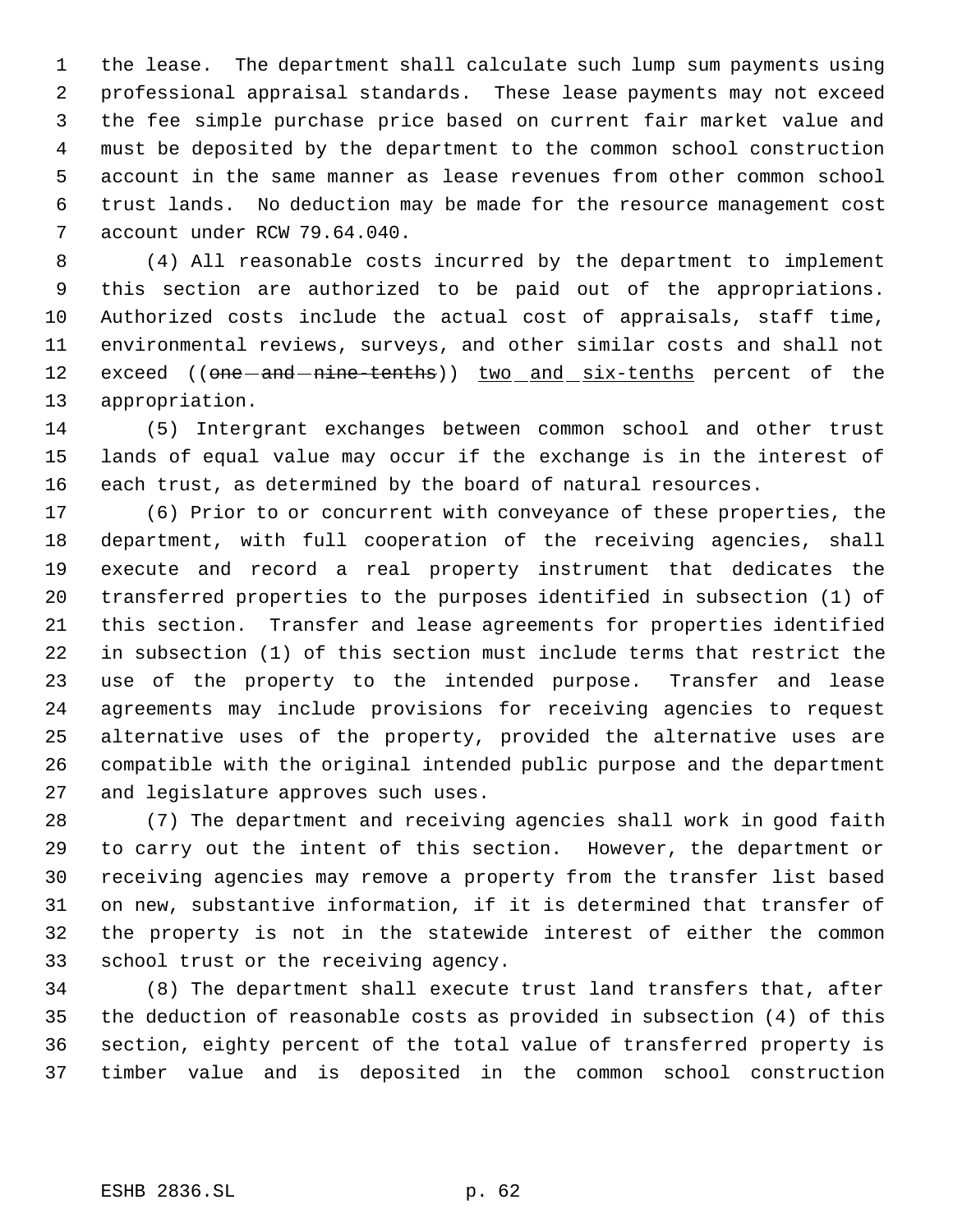account. To achieve the eighty percent requirement, the department may choose to lease properties originally intended as transfers.

 (9) \$4,189,000 of the amount appropriated is provided solely for fifty-year leases of development rights from timber lands at risk of conversion to non-timber land uses purchased from appropriations in the 2007-2009 fiscal period.

7 (10) (( $\theta$ n June 30, 2011,)) The state treasurer shall transfer all remaining uncommitted funds from this appropriation to the common school construction account and the appropriations in this section shall be reduced by an equivalent amount.

Appropriation:

| 12 | State Building Construction Account--State \$100,133,000 |
|----|----------------------------------------------------------|
| 13 | Prior Biennia (Expenditures) \$0                         |
| 14 | Future Biennia (Projected Costs) \$400,000,000           |
| 15 |                                                          |

 NEW SECTION. **Sec. 3038.** A new section is added to 2009 c 497 (uncodified) to read as follows:

**FOR THE DEPARTMENT OF NATURAL RESOURCES**

Forest Hazard Reduction and Biomass Equipment (91000003)

 The appropriation in this section is subject to the following conditions and limitations:

 (1) The natural resources equipment account appropriation in this section is provided solely for the purchase of forest biomass feedstock processing equipment appropriate for forest biomass-to-energy projects in eastern Washington in areas with a scarcity of primary wood processing facilities, or for making grants on a competitive basis to local governments or nonprofit entities in such local areas for purchase of such equipment. Equipment purchased, either by the department or a grantee, must be made available for lease, or other lawful means of conveyance, or be operated directly, for use in forest biomass-to-energy projects in an area of eastern Washington with a scarcity of primary wood processing facilities. In providing for the use of such equipment, consideration shall be given by the department or grantee in the opportunity for the forest biomass-to-energy project to promote forest treatments to improve forest health and/or remove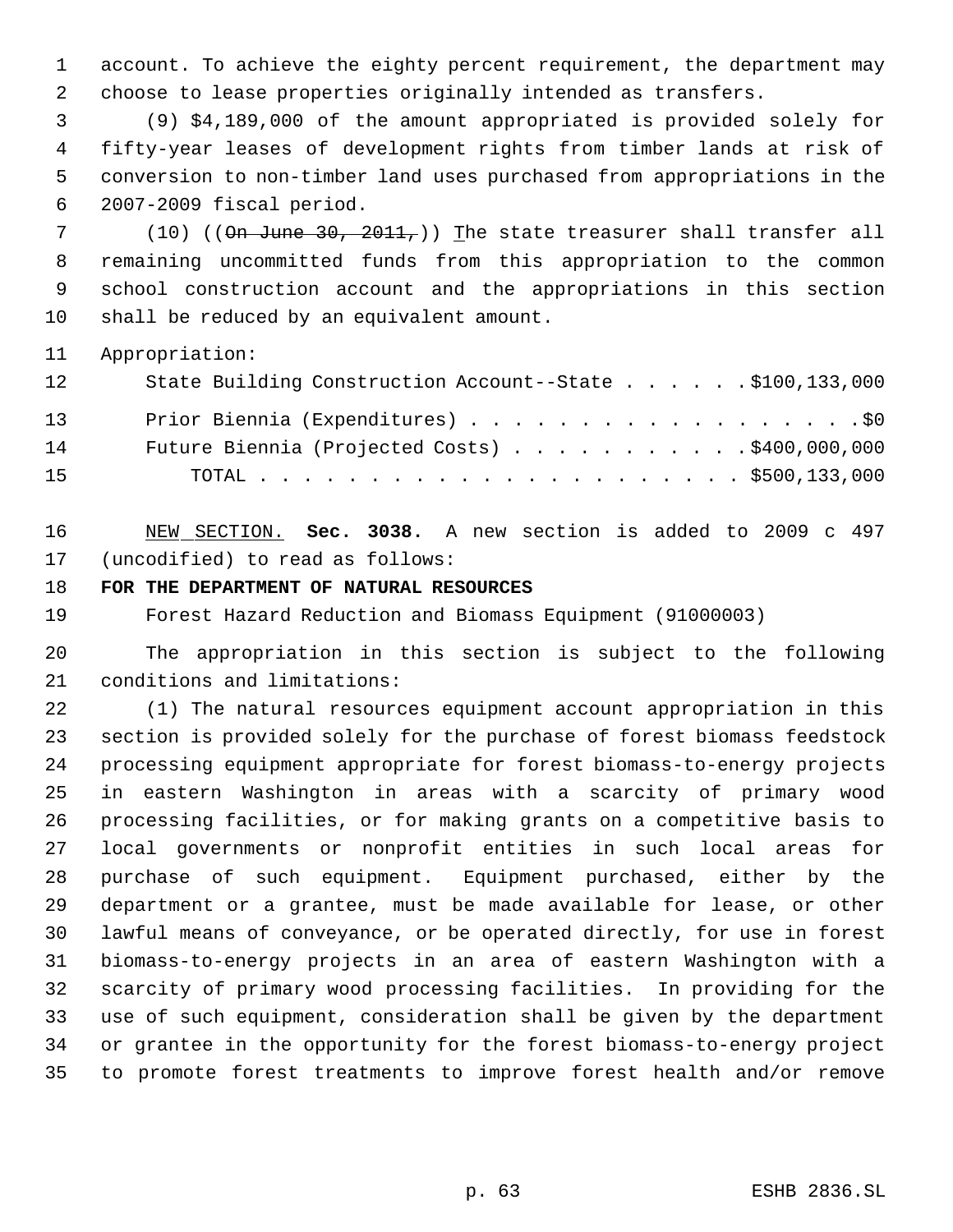hazardous buildup of forest fuels. Consideration may also be given to generating jobs in counties with high rates of unemployment.

 (2) The state building construction account--state appropriation is provided solely for forest improvement treatments on forest lands of eastern Washington with the five highest priority fire and disease hazards in Stevens, Ferry, Lincoln, Pend Oreille, Okanogan, Yakima, Kittitas, and Spokane counties. Forest treatments on private lands funded by this appropriation require an agreement with the property owner that includes a commitment to maintain the improvements to forest health.

Appropriation:

| 12 | Natural Resources Equipment Account \$750,000          |
|----|--------------------------------------------------------|
| 13 | State Building Construction Account--State \$2,000,000 |
| 14 | Subtotal Appropriation \$2,750,000                     |
| 15 | Prior Biennia (Expenditures) \$0                       |
| 16 | Future Biennia (Projected Costs) \$0                   |
| 17 |                                                        |

NEW SECTION. **Sec. 3039.** A new section is added to 2009 c 497

(uncodified) to read as follows:

**FOR THE DEPARTMENT OF NATURAL RESOURCES**

 Removal/Cleanup of Asarco Docks in Ruston/Commencement Bay (91000004)

Appropriation:

| 24 | Resource Management Cost Account--State \$2,050,000 |
|----|-----------------------------------------------------|
| 25 | Prior Biennia (Expenditures) \$0                    |
| 26 | Future Biennia (Projected Costs) \$0                |
| 27 |                                                     |

 NEW SECTION. **Sec. 3040.** A new section is added to 2009 c 497 (uncodified) to read as follows:

## **FOR THE DEPARTMENT OF NATURAL RESOURCES**

Puget Sound Cleanup and Recovery (92000003)

 The appropriation in this section is subject to the following conditions and limitations: \$1,030,000 of the cleanup settlement account--state appropriation is provided solely for removal of contaminated pilings and habitat restoration in Commencement Bay.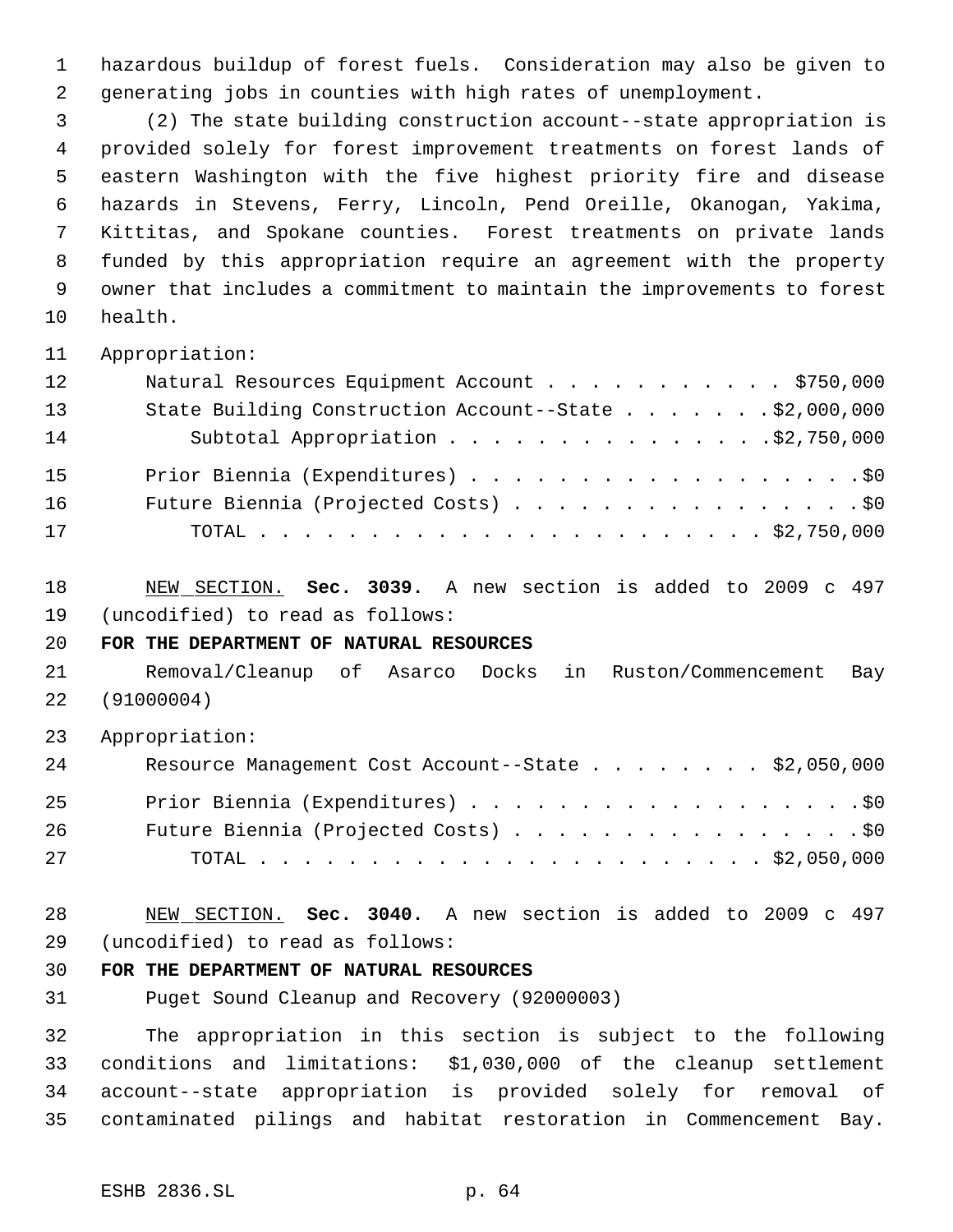These funds are provided contingent upon receiving concurrence from the department of ecology that the project is aligned with the ten year plan for cleaning up Asarco- related contamination.

Appropriation:

| - 5   | Cleanup Settlement Account--State \$1,030,000 |
|-------|-----------------------------------------------|
| - 6 - | Prior Biennia (Expenditures) \$0              |
| 7     | Future Biennia (Projected Costs) \$0          |
| - 8   |                                               |

 NEW SECTION. **Sec. 3041.** A new section is added to 2009 c 497 (uncodified) to read as follows:

**FOR THE DEPARTMENT OF NATURAL RESOURCES**

Forest Riparian Easement Program (30000070)

 The appropriation in this section is subject to the following conditions and limitations:

 (1) \$600,000 of the forest and fish support account appropriation is provided contingent upon the sale of the king air by the department. The office of financial management shall allot only an amount that is equivalent to the proceeds received from the sale of the king air and no more than \$600,000.

 (2) If the appropriation in this section is less than the level demanded in submitted applications, the department of natural resources shall prioritize the use of the funds as follows:

 (3) Highest priority shall be given to applications that include one or more of the following conditions, in the following priority order: (a) The greatest proportion of riparian buffer impacted in the related forest practices application; (b) lands in deferred tax status of classified timber land or classified open space as defined in RCW 84.34.020; (c) lands at greatest risk of conversion to other land uses as determined by county zoning and land classifications and proximity to urban growth areas or other areas of concentrated land development; (d) lands that are certified by a forest certification recognized by the department; (e) the applicant has not received a forestry riparian easement since July 1, 2007; (f) the applicant is not a nonprofit organization; (g) the applicant has been waiting three years or more for a forestry easement purchase; and (h) the application does not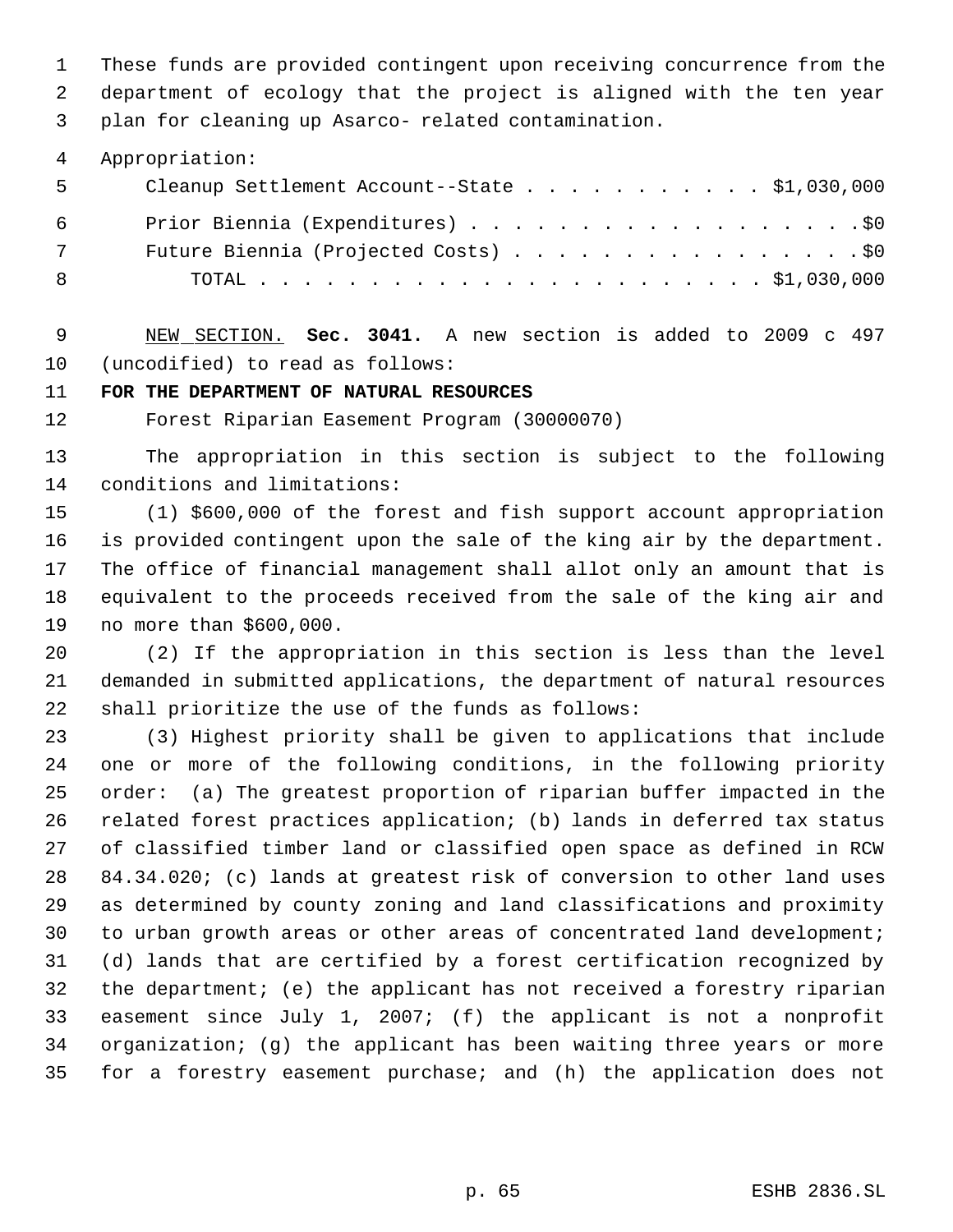include any of the conditions specified in subsection (2) of this section.

 (4) The lowest priority shall be given to applications that include any of the following conditions: (a) The forest management activities for the aggregated ownership of the landowner referenced in the application, his or her spouse, and his or her children exceed the small forest landowner definition in RCW 76.13.120(2)(c); (b) the applicant has had legal ownership for less than five years, except when the applicant is a lineal descendant of a landowner meeting this condition; (c) the applicant has an outstanding violation of the forest practices act under chapter 76.09 RCW; (d) the applicant is in default on a financial obligation to an agency of the state including noncompliance with a child support order under RCW 74.20A.320; (e) the application is for land on which other conservation easements have been executed and recorded on the title; or (f) the land is owned by a nonprofit organization that does not have deferred tax designations of either classified timber land or classified open space as defined in RCW 84.34.020 and does not have a county-recognized forest management plan.

 (5) The department of natural resources shall use legally binding affidavits to obtain from the applicants any supplemental information necessary to assist in prioritizing the use of the funds appropriated in this section. The department must verify the prioritized use of the funds appropriated in this section by: (a) Investigating a random subset of affidavits for easements purchased for an amount less than one hundred thousand dollars; and (b) investigating all easements purchased for an amount in excess of one hundred thousand dollars.

 (6) The department shall work with interested stakeholders to develop recommendations for changes to the ongoing eligibility, prioritization, and policy provisions of the forestry riparian easement program specified in RCW 76.13.120. In developing these recommendations, the department and the interested stakeholders shall consider the inclusion of the conditions utilized in this section to establish eligibility and prioritization of funding. The department and the interested stakeholders shall submit final recommendations in the form of legislation to the office of financial management and the legislature by October 1, 2010.

Appropriation: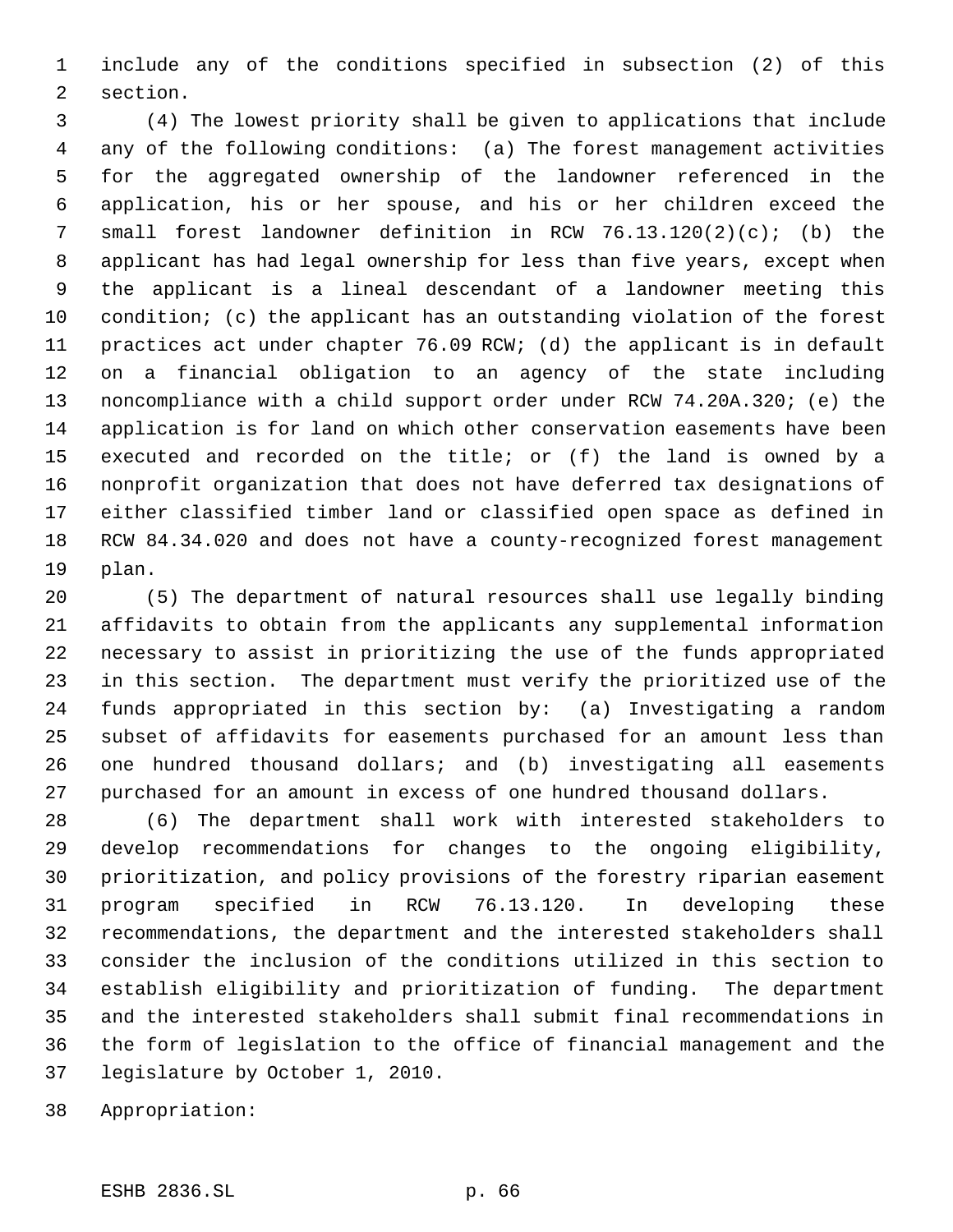| 1              | State Building Construction Account--State \$500,000         |
|----------------|--------------------------------------------------------------|
| 2              | Forest and Fish Support Account--State \$600,000             |
| $\overline{3}$ | Subtotal Appropriation $\ldots$ \$1,100,000                  |
| $\overline{4}$ |                                                              |
| 5              | Future Biennia (Projected Costs) \$0                         |
| 6              |                                                              |
| 7              | NEW SECTION. Sec. 3042. A new section is added to 2009 c 497 |
| 8              | (uncodified) to read as follows:                             |
| 9              | FOR THE DEPARTMENT OF NATURAL RESOURCES                      |
| 10             | Elk River Estuarine Lands Acquisition (91000007)             |
| 11             | Appropriation:                                               |
| 12             | General Fund--Federal \$1,000,000                            |
| 13             | Prior Biennia (Expenditures) \$0                             |
| 14             | Future Biennia (Projected Costs) \$0                         |
| 15             |                                                              |

(End of part)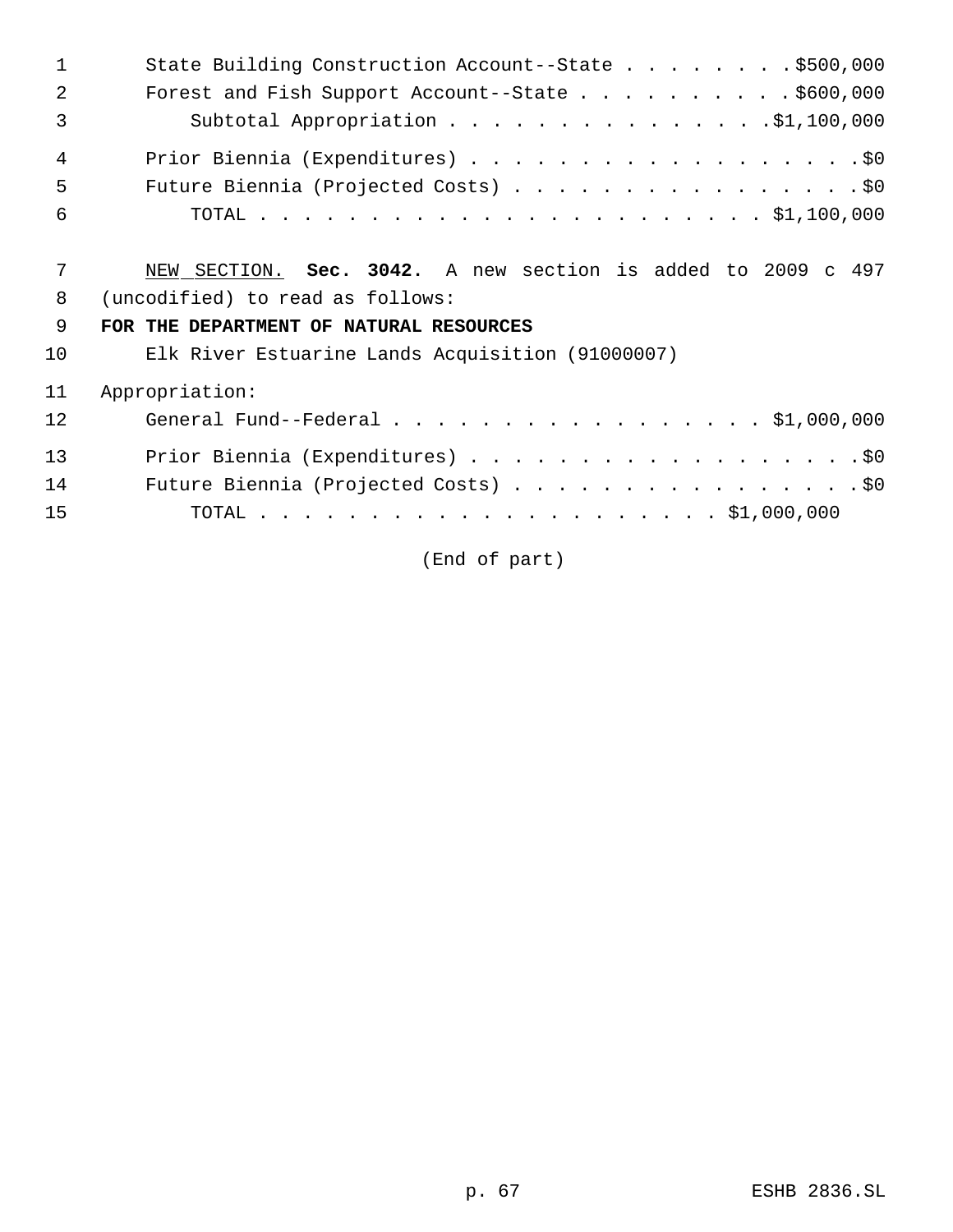| $\mathbf 1$                      | PART 4                                                                                                                                                                                                                                                                                                                                                                                   |
|----------------------------------|------------------------------------------------------------------------------------------------------------------------------------------------------------------------------------------------------------------------------------------------------------------------------------------------------------------------------------------------------------------------------------------|
| 2                                | <b>TRANSPORTATION</b>                                                                                                                                                                                                                                                                                                                                                                    |
| 3<br>4<br>5<br>6<br>7<br>8<br>9  | Sec. 4001. 2009 c 497 s 4008 (uncodified) is amended to read as<br>follows:<br>FOR THE WASHINGTON STATE DEPARTMENT OF TRANSPORTATION<br>Trip Reduction for Thurston County State Agencies<br>Commute<br>(92000001)<br>The appropriation in this section is subject to the following<br>conditions and limitations: The appropriation is provided solely for                              |
| 10                               | implementation of chapter 427, Laws of 2009 (Substitute Senate Bill No.                                                                                                                                                                                                                                                                                                                  |
| 11                               | 6088 (commute trip reduction)).                                                                                                                                                                                                                                                                                                                                                          |
| 12<br>13<br>14                   | Appropriation:<br>State Vehicle Parking Account--State $($ $($ $\frac{2734}{000})$<br>\$650,000                                                                                                                                                                                                                                                                                          |
| 15<br>16<br>17<br>18             | Prior Biennia (Expenditures) \$0<br>Future Biennia (Projected Costs) \$0<br>\$650,000                                                                                                                                                                                                                                                                                                    |
| 19<br>20<br>21<br>22             | NEW SECTION. Sec. 4002. A new section is added to 2009 c 497<br>(uncodified) to read as follows:<br>FOR THE WASHINGTON STATE DEPARTMENT OF TRANSPORTATION<br>Freight Mobility Study - SR 12 & Schouweiler Road (91000001)                                                                                                                                                                |
| 23<br>24<br>25<br>26<br>27<br>28 | The appropriation in this section is subject to the following<br>conditions and limitations: The appropriation is provided solely for<br>the department of transportation to conduct a study on improving<br>freight mobility on state route no. 12 in the vicinity of Elma.<br>The<br>study shall include a review of possible improvements to freight<br>mobility at Schouweiler Road. |
| 29<br>30                         | Appropriation:<br>State Building Construction Account--State \$500,000                                                                                                                                                                                                                                                                                                                   |
| 31<br>32<br>33                   | Prior Biennia (Expenditures) \$0<br>Future Biennia (Projected Costs) \$0                                                                                                                                                                                                                                                                                                                 |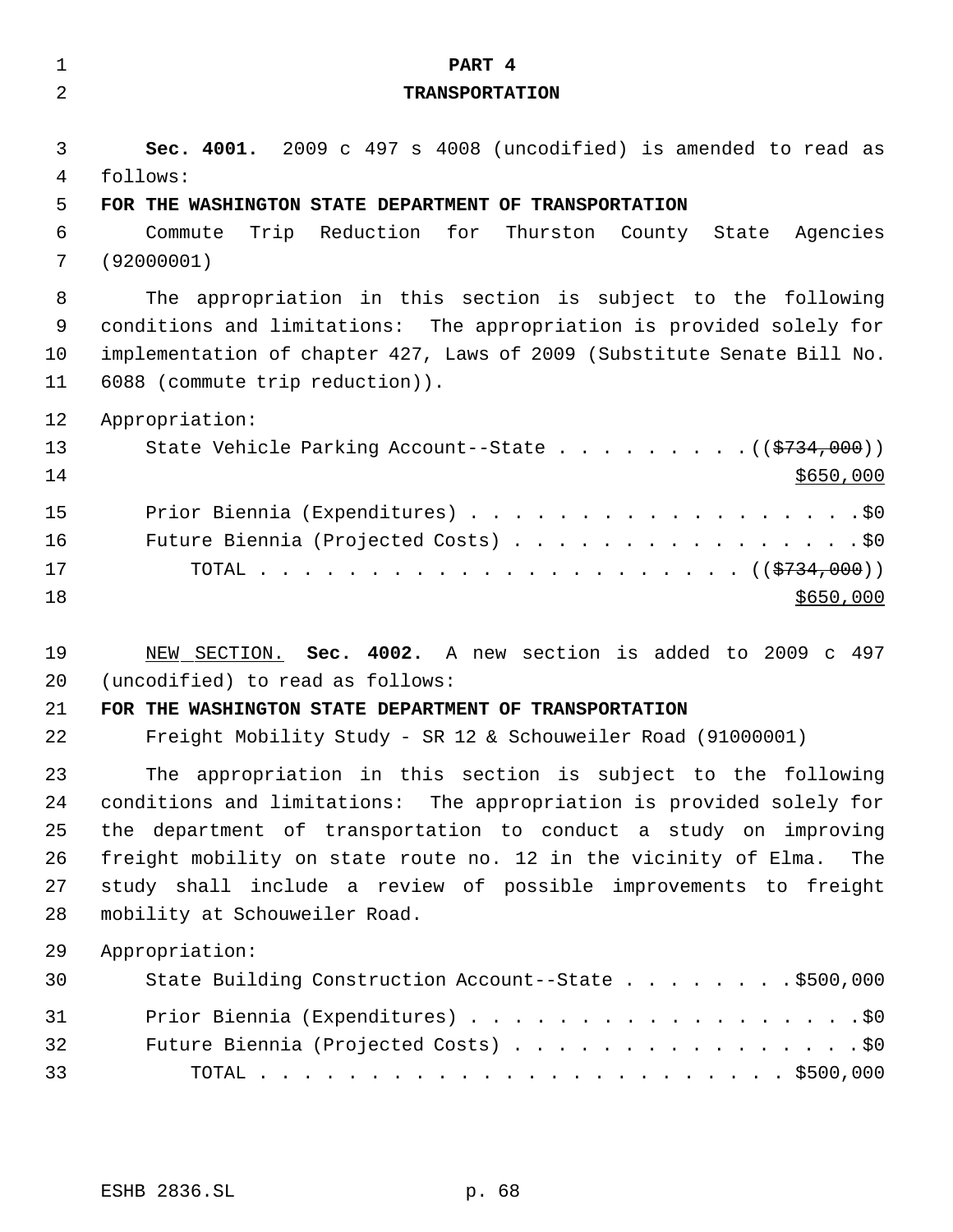NEW SECTION. **Sec. 4003.** A new section is added to 2009 c 497 (uncodified) to read as follows:

## **FOR THE WASHINGTON STATE PATROL**

High Speed Driving Simulators (92000001)

 The appropriation in this section is subject to the following conditions and limitations: The appropriation is provided solely for the purchase of two mobile high speed driving simulators. The Washington state patrol must assist in the purchase of the simulators and vehicles for transporting the simulators, and transfer ownership of the simulators and vehicles to the appropriate agency after consultation with stakeholders. The Washington state patrol must train the trainers on the use of the simulators. The simulators are intended to move among local police and sheriff departments in order to reduce the risks to officers and the public from high speed pursuits.

## Appropriation:

| 16 | State Building Construction Account--State \$600,000 |
|----|------------------------------------------------------|
| 17 | Prior Biennia (Expenditures) \$0                     |
| 18 | Future Biennia (Projected Costs) \$0                 |
| 19 |                                                      |

(End of part)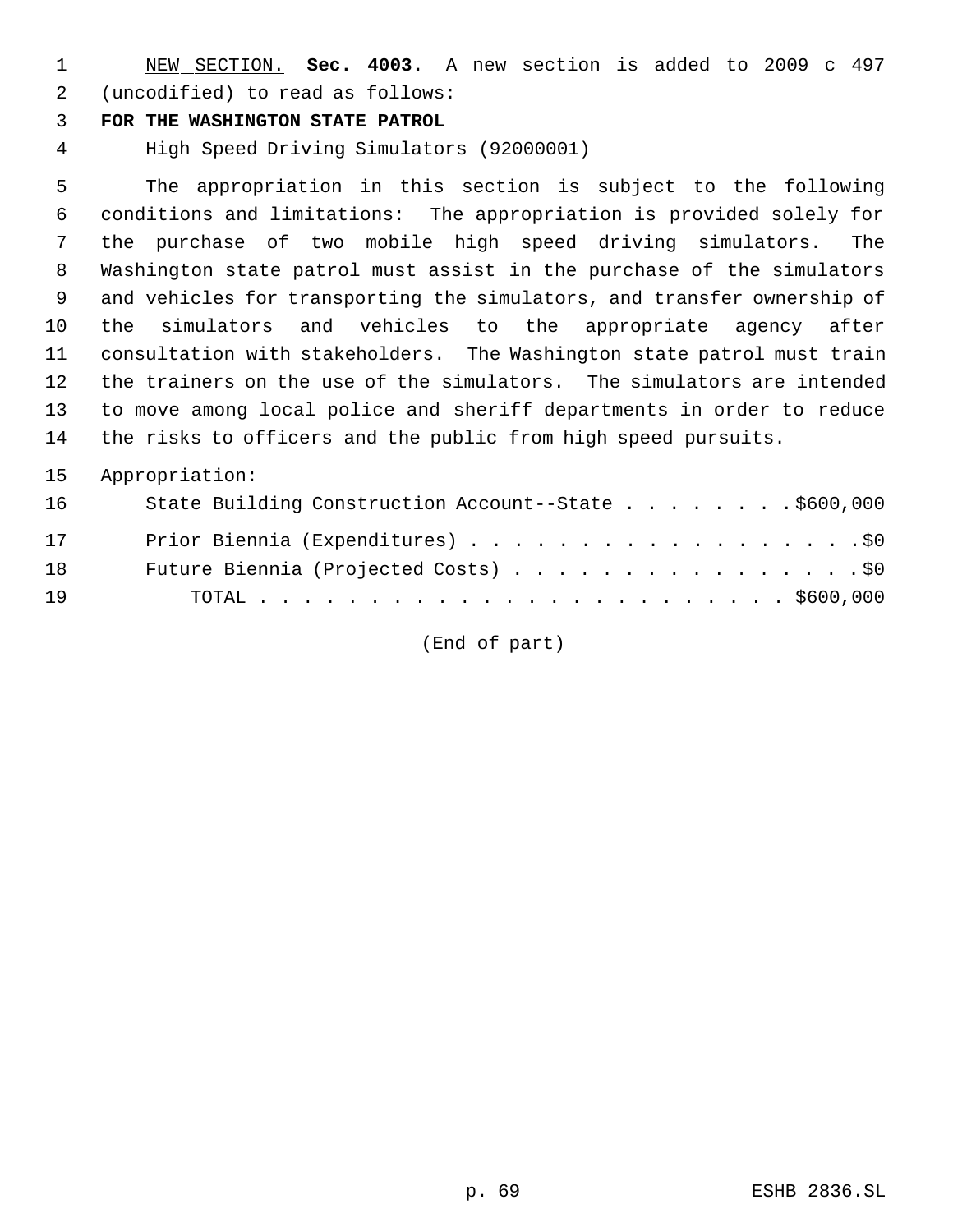| $\mathbf 1$          | PART 5                                                                                                                         |
|----------------------|--------------------------------------------------------------------------------------------------------------------------------|
| 2                    | <b>EDUCATION</b>                                                                                                               |
| 3                    | Sec. 5001. 2009 c 497 s 5007 (uncodified) is amended to read as                                                                |
| 4                    | follows:                                                                                                                       |
| 5                    | FOR THE SUPERINTENDENT OF PUBLIC INSTRUCTION                                                                                   |
| 6                    | Vocational Skills Centers (20084300)                                                                                           |
| 7                    | Reappropriation:                                                                                                               |
| 8                    | State Building Construction Account--State ((\$58,546,000))                                                                    |
| 9                    | \$55,546,000                                                                                                                   |
| 10                   | Prior Biennia (Expenditures) \$15,161,000                                                                                      |
| 11                   | Future Biennia (Projected Costs) \$0                                                                                           |
| 12                   |                                                                                                                                |
| 13                   | \$70,707,000                                                                                                                   |
| 14                   | Sec. 5002. 2009 c 497 s 5008 (uncodified) is amended to read as                                                                |
| 15                   | follows:                                                                                                                       |
| 16                   | FOR THE SUPERINTENDENT OF PUBLIC INSTRUCTION                                                                                   |
| 17                   | Northeast King County Skills Center (20084855)                                                                                 |
| 18<br>19<br>20<br>21 | Appropriation:<br>School Construction/Skills Center Building<br>Account--State<br>$((\frac{29}{29}, 049, 000))$<br>\$8,052,000 |
| 22                   | Prior Biennia (Expenditures) \$550,000                                                                                         |
| 23                   | Future Biennia (Projected Costs) \$0                                                                                           |
| 24                   |                                                                                                                                |
| 25                   | \$8,602,000                                                                                                                    |
| 26                   | Sec. 5003. 2009 c 497 s 5009 (uncodified) is amended to read as                                                                |
| 27                   | follows:                                                                                                                       |
| 28                   | FOR THE SUPERINTENDENT OF PUBLIC INSTRUCTION                                                                                   |
| 29                   | North Central Technical Skills Center (20084861)                                                                               |
| 30                   | Appropriation:                                                                                                                 |
| 31                   | School Construction/Skills Center Building                                                                                     |
| 32                   | Account--State $($ $(*4,007,000))$                                                                                             |
| 33                   | \$3,960,000                                                                                                                    |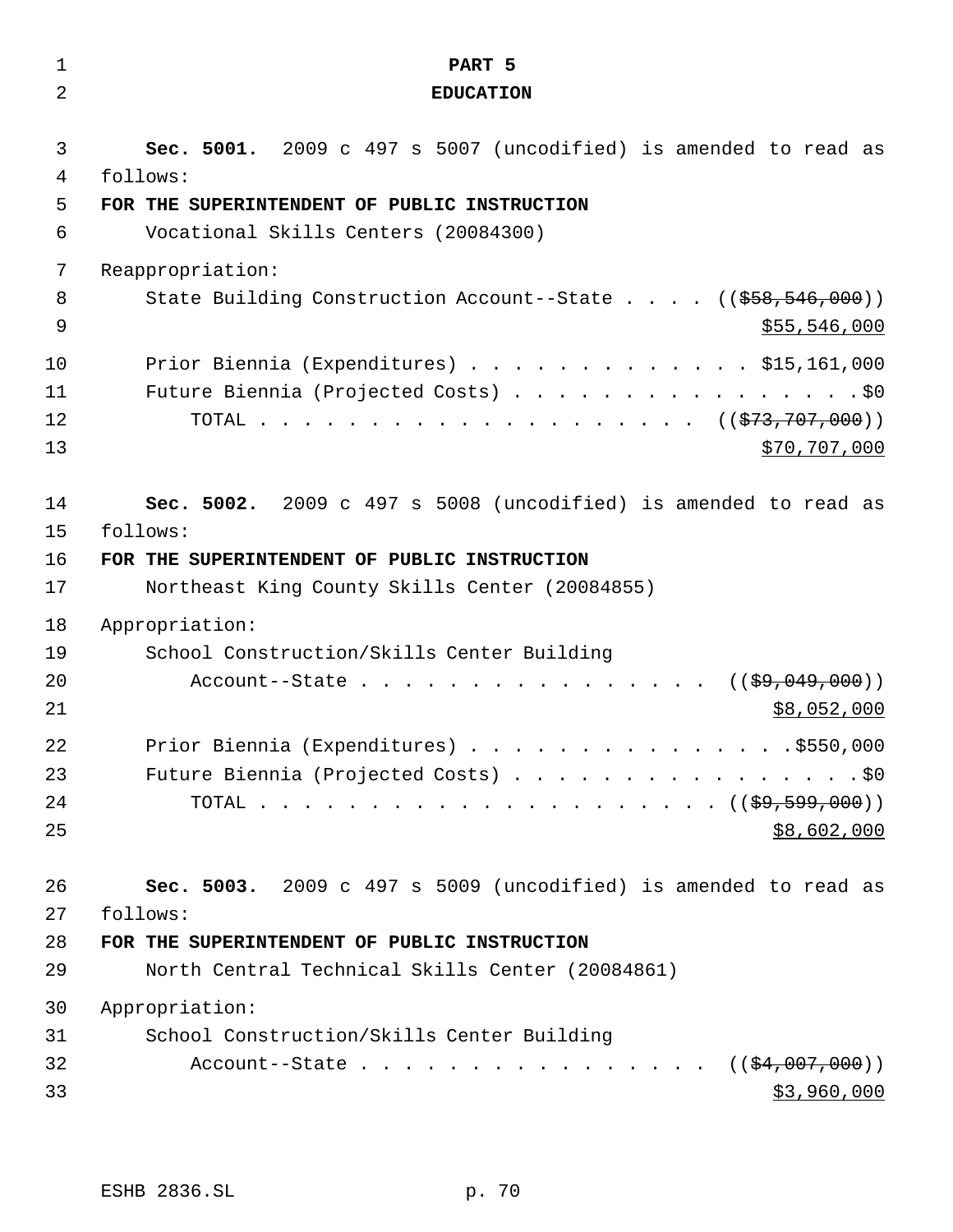| $\mathbf{1}$ | Prior Biennia (Expenditures) \$50,000                               |
|--------------|---------------------------------------------------------------------|
| 2            | Future Biennia (Projected Costs) \$18,500,000                       |
| 3            | TOTAL ( $(\frac{222,557,000}{s})$ )                                 |
| 4            | \$22,510,000                                                        |
|              |                                                                     |
| 5            | Sec. 5004. 2009 c 497 s 5002 (uncodified) is amended to read as     |
| 6            | follows:                                                            |
| 7            | FOR THE SUPERINTENDENT OF PUBLIC INSTRUCTION                        |
| 8            | School Construction Assistance Grants (20084200)                    |
| 9            | The appropriation and the reappropriation in this section are       |
| 10           | subject to the following conditions and limitations:                |
| 11           | For school construction projects funded through the school          |
| 12           | construction assistance grant program, the superintendent of public |
| 13           | instruction shall require mapping the design of new facilities and  |
| 14           | remapping the design of facilities to be remodeled.                 |
| 15           | Reappropriation:                                                    |
| 16           | Common School Construction Account--State \$176,922,000             |
| 17           | Appropriation:                                                      |
| 18           | State Building Construction Account--State \$137,267,000            |
| 19           | Prior Biennia (Expenditures) \$477,570,000                          |
| 20           | Future Biennia (Projected Costs) \$0                                |
| 21           |                                                                     |
|              |                                                                     |
| 22           | Sec. 5005. 2009 c 497 s 5013 (uncodified) is amended to read as     |
| 23           | follows:                                                            |
| 24           | FOR THE SUPERINTENDENT OF PUBLIC INSTRUCTION                        |
| 25           | Vocational Skills Center Minor Capital Projects (30000002)          |
| 26           | Appropriation:                                                      |
| 27           | School Construction and Skill Centers Building                      |
| 28           | Account--State $($ $(*3,694,000))$                                  |
| 29           | \$3,594,000                                                         |
| 30           |                                                                     |
| 31           | Future Biennia (Projected Costs) \$0                                |
| 32           |                                                                     |
| 33           | \$3,594,000                                                         |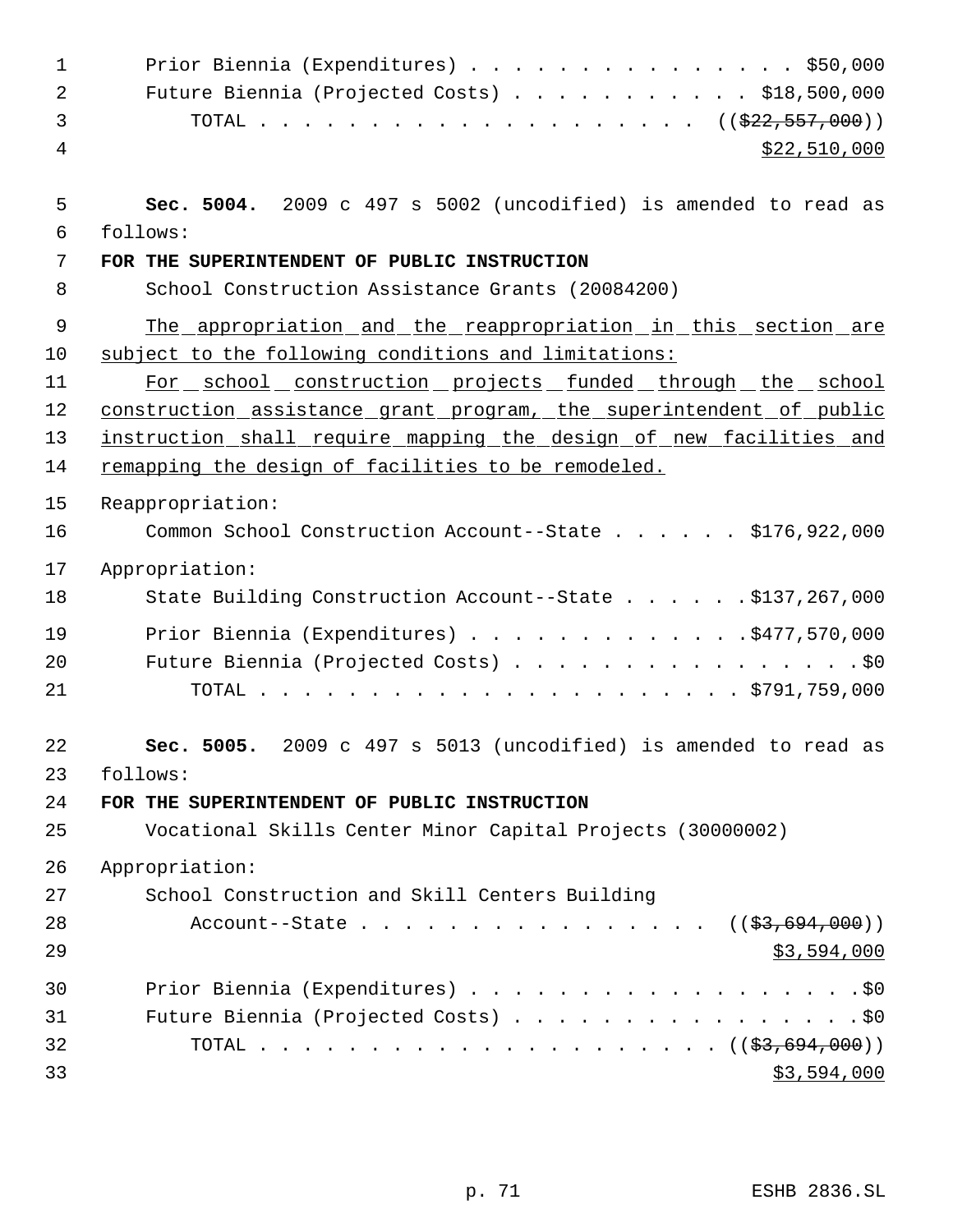**Sec. 5006.** 2009 c 497 s 5014 (uncodified) is amended to read as follows:

## **FOR THE SUPERINTENDENT OF PUBLIC INSTRUCTION**

2009-11 School Construction Assistance Grant Program (30000031)

 The appropriation in this section is subject to the following conditions and limitations:

 (1) ((The office of the superintendent of public instruction shall develop a tracking system to increase accuracy in predicting the timing 9 of school district claims for reimbursement for school construction  $\alpha$  assistance  $-\alpha$  qrants. The  $-\alpha$  of fice  $-\alpha$  of  $-\alpha$  is the  $-\alpha$  of  $-\alpha$  public instruction shall also improve its communication with school districts 12 regarding - the - status - of - grant - projects - and - create - requirements 13 regarding-the-timing-of-reimbursement-claims. The-office-of-the 14 superintendent of public instruction shall submit a report on the  $pero$  progress  $-$  of  $-$  the  $-$  new  $-$  tracking  $-$  and  $-$  communication  $-$  system  $-$  to  $-$  the 16 appropriate committees of the legislature by November 15, 2009. The 17 report - must - include - a - list - of - school - district - capital - projects  $recerving - state - funding - and - each - project's - anticipated - final$ reimbursement date.

20  $(2)$ )) In calculating square foot eligibility for state assistance grants, kindergarten student headcount shall not be reduced by fifty percent.

 (2) For school construction projects funded through the school 24 construction assistance grant program, the superintendent of public 25 instruction shall require mapping the design of new facilities and remapping the design of facilities to be remodeled.

 (3) Up to \$17,000,000 of the state building construction account-- state appropriation in this section is for the Grand Coulee Dam school district school project, contingent on the availability of sufficient contributions from federal, local, or private sources to make up the 31 remainder of the total cost of the project. The Grand Coulee Dam school district is faced with a unique set of local funding barriers 33 and federal funds may substitute as the usual requirement for school district participation. In the event sufficient matching contributions 35 are not secured, these funds shall lapse.

 (4) \$250,000 of the common school construction account--state 37 appropriation is provided solely for the office of the superintendent of public instruction to develop a K-12 facility inventory and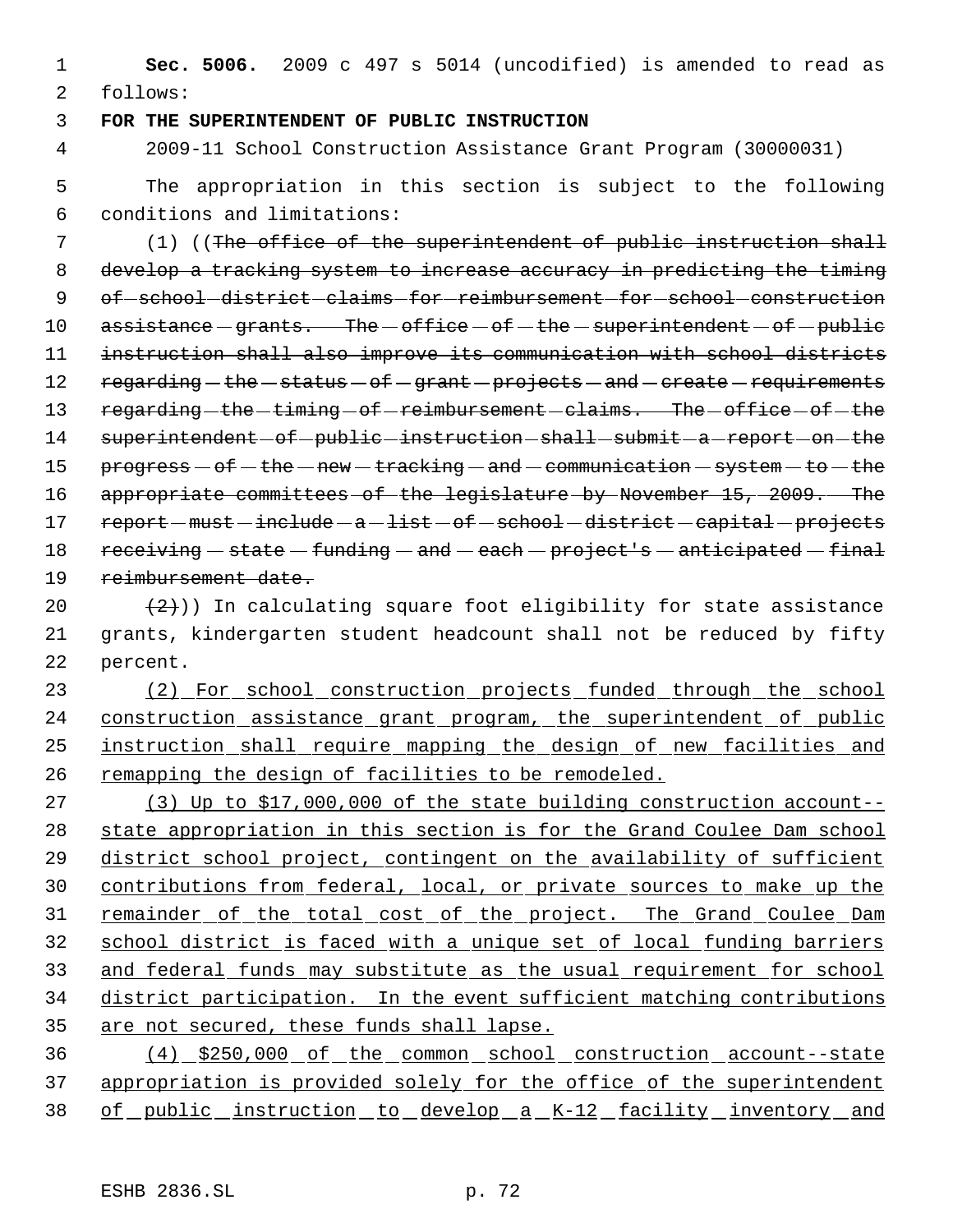condition system based on option number 3, described in the joint legislative audit and review committee's January 2010 report, "K-12 Pilot Facility Inventory, Condition and Use System" as providing semi- customized information capabilities with complete state data. The office of the superintendent of public instruction must require school districts to submit any energy audits completed for K-12 public school buildings to be incorporated in the inventory system. It is the 8 legislature's intent to improve the availability of information 9 regarding the local use of state funds provided for school maintenance. Although school facilities are constructed by, and the property of, local jurisdictions, the legislature encourages school districts to invest in activities that extend the useful life of school district 13 facilities. The state's general taxpayers have an interest in information regarding these local decisions since state policy has been to contribute funds in the biennial omnibus operating budget for 16 facilities' maintenance and to contribute capital budget funds to 17 eligible districts for renovation and replacement of buildings. In light of 2010 legislation enacting changes to RCW 28A.150.260 that increase state funding for school maintenance from \$73.27 per annual average full-time equivalent K-12 student to \$153.18 per student by the 2015-16 school year, with annual adjustments for inflation thereafter, 22 it is the legislature's intent to facilitate development of an 23 information system that will provide better data regarding school districts' use of any state funds provided to assist with maintenance and to monitor facilities' conditions.

Appropriation:

| 27 | State Building Construction Account--State $(($369,920,000))$                  |
|----|--------------------------------------------------------------------------------|
| 28 | \$259,000,000                                                                  |
| 29 | Common School Construction Account--State $($ $($ $\frac{259}{259}, 029, 000)$ |
| 30 | \$200,826,000                                                                  |
| 31 | Common School Construction Account--Federal $($ $($ \$2,500,000))              |
| 32 | \$1,700,000                                                                    |
| 33 | School Construction and Skill Centers Building                                 |
| 34 | Account--Bond--State ((\$58,284,000))                                          |
| 35 | \$59,428,000                                                                   |
| 36 | Subtotal Appropriation $($ $($ $\frac{2689}{733},000)$                         |
| 37 | \$520,954,000                                                                  |
| 38 | Prior Biennia (Expenditures) \$0                                               |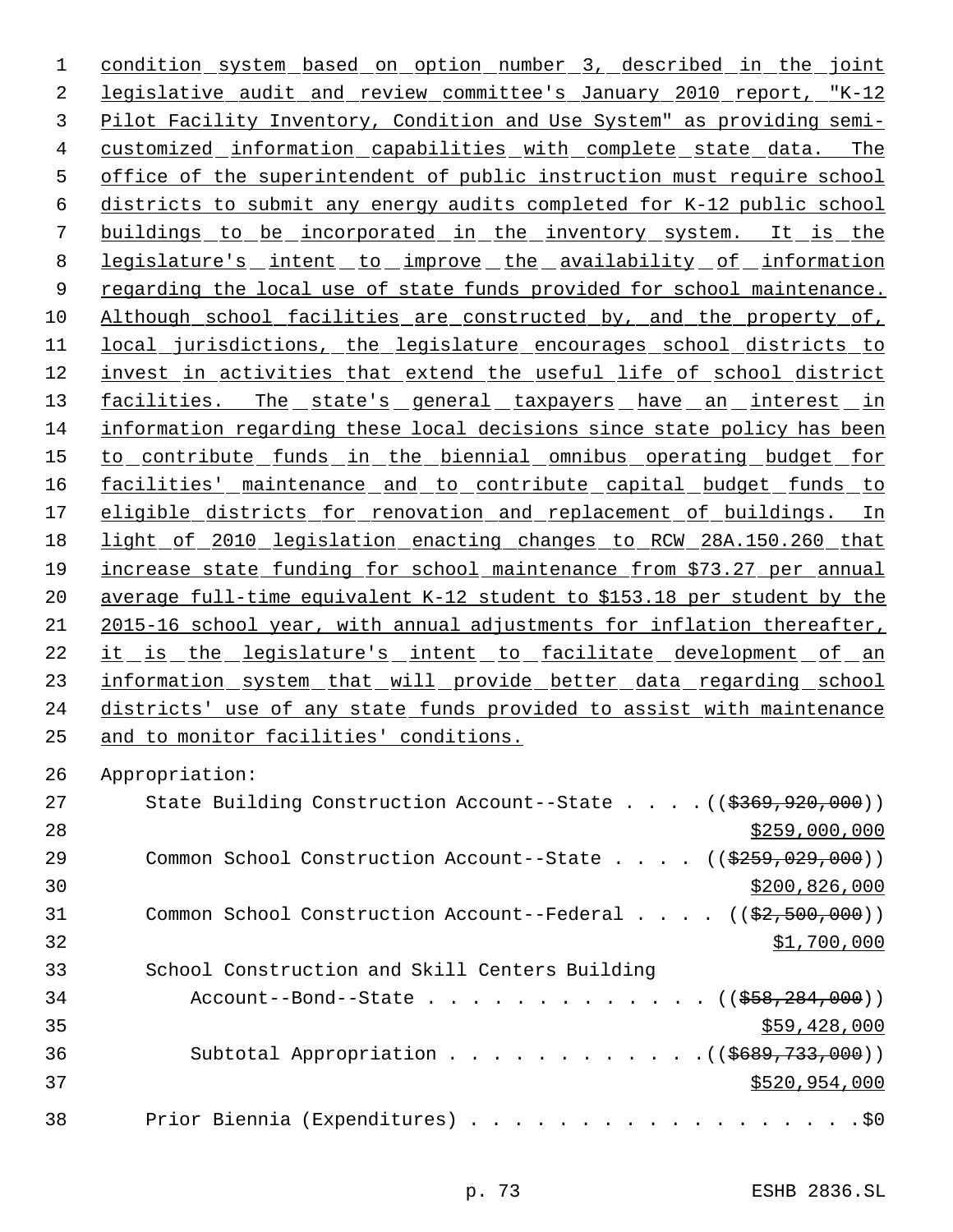| $\sim$ 1 | Future Biennia (Projected Costs) $\ldots$ \$3,921,000,000 |
|----------|-----------------------------------------------------------|
| 2        |                                                           |
|          | \$4,441,954,000                                           |

 **Sec. 5007.** 2009 c 497 s 5011 (uncodified) is amended to read as follows:

## **FOR THE SUPERINTENDENT OF PUBLIC INSTRUCTION**

7 ((Health, -Safety,)) Energy Efficiency and Small Repair Grants (91000007)

 The appropriation in this section is subject to the following conditions and limitations:

 (1) Up to \$3,000,000 of the appropriation is provided solely for nonrecurring costs associated with school facility repairs and renovations necessary for health and safety. The office of the superintendent of public instruction, after consulting with maintenance and operations administrators of school districts, shall develop criteria for providing funding for specific projects to stay within the appropriation level provided in this section. The criteria must include, but are not limited to, the following: (a) Limiting recipient district applications to one hundred thousand dollars per three-year period; (b) limiting districts eligible to receive the grant only once in any three-year period; and (c) requiring any district receiving funding provided in this section to demonstrate a consistent commitment to addressing school facilities needs.

24 (2) ((The)) \$50,000,000 of the new appropriation is provided solely 25 for energy operational cost savings  $((and - satisfy - and - health$ 26 infrastructure)) improvements to school facilities ((initiated-after  $J^2$   $J^2$   $J^2$   $J^2$   $J^2$   $J^2$   $J^2$   $J^2$   $J^2$   $J^2$   $J^2$   $J^2$   $J^2$   $J^2$   $J^2$   $J^2$   $J^2$   $J^2$   $J^2$   $J^2$   $J^2$   $J^2$   $J^2$   $J^2$   $J^2$   $J^2$   $J^2$   $J^2$   $J^2$   $J^2$   $J^2$   $J^2$   $J^2$   $J^2$   $J^2$   $J^2$   $J$  performance-based contracting method of delivering energy operational 29 cost savings ((and safety and health infrastructure)) improvements to public facilities((, unless the minimal cost or the immediacy of the 31 project-makes-performance-based-contracting-impracticable. If-the 32 minimal - cost - or - immediacy - of - the - project - makes - performance-based contracting impracticable, the school district must receive a waiver from the office of the superintendent of public instruction in order to 35 use the appropriation to address safety and health needs)).

(3) The superintendent of public instruction must report to the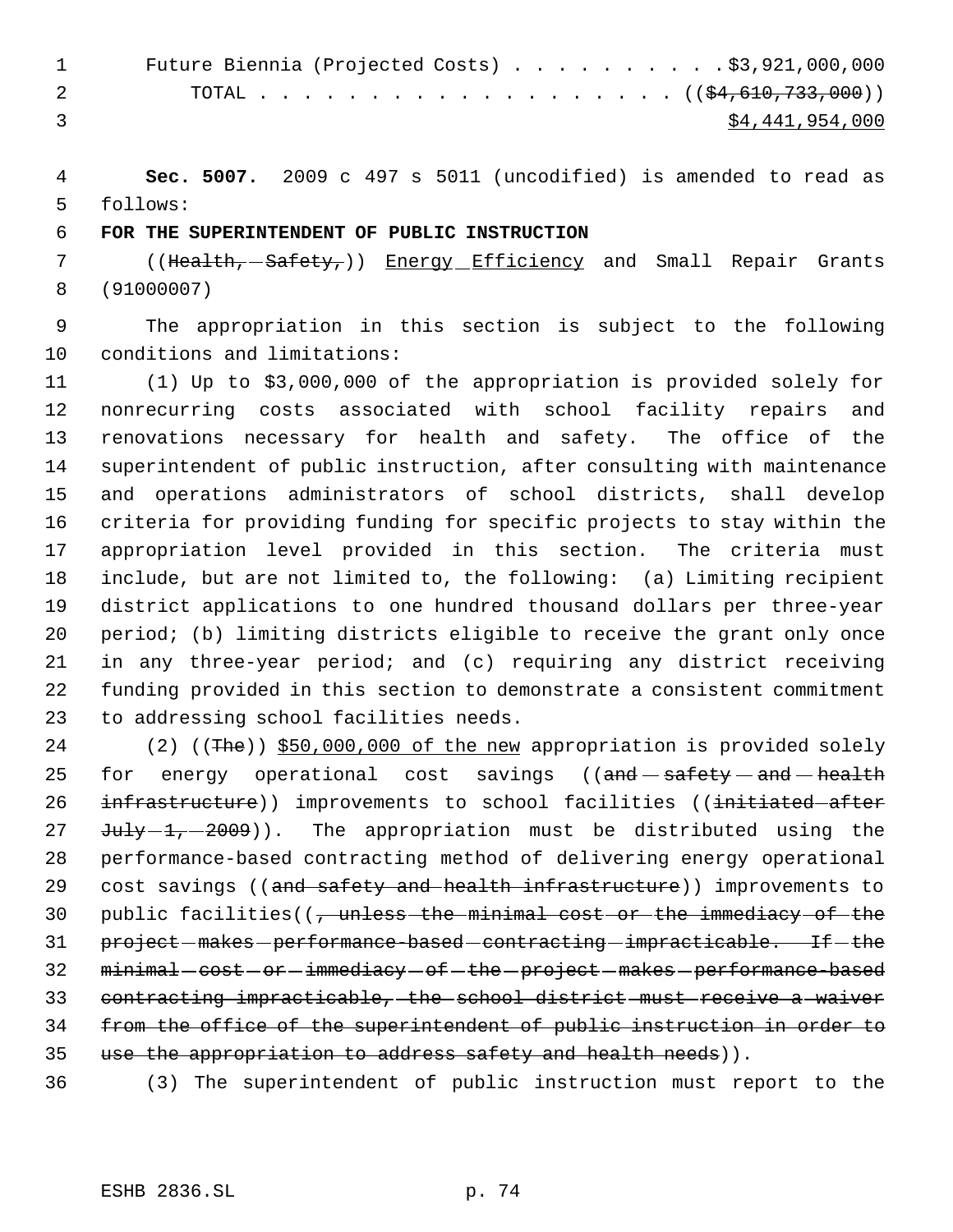appropriate committees of the legislature and the office of financial management on the timing and use of the funds by the end of each fiscal year, until the funds are fully expended.

 (4) \$100,000 of the appropriation is provided solely to the Monroe public schools for retrofitting the Frank Wagner Elementary chimney.

 Appropriation: 7 State Building Construction Account--State . . . . ((\$20,000,000))  $$70,000,000$  Prior Biennia (Expenditures) . . . . . . . . . . . . . . . . . .\$0 10 Future Biennia (Projected Costs) . . . . . . . . . . . . . . . . \$0 11 TOTAL . . . . . . . . . . . . . . . . . . ((\$20,000,000))  $\frac{12}{70,000,000}$ 

 NEW SECTION. **Sec. 5008.** A new section is added to 2009 c 497 (uncodified) to read as follows:

 **FOR THE WASHINGTON STATE CENTER FOR CHILDHOOD DEAFNESS AND HEARING LOSS**

Lloyd Auditorium Emergency Repairs (30000012)

Appropriation:

| 19 | State Building Construction Account--State \$2,500,000 |
|----|--------------------------------------------------------|
| 20 | Prior Biennia (Expenditures) \$0                       |
| 21 | Future Biennia (Projected Costs) \$0                   |
| 22 |                                                        |

 **Sec. 5009.** 2009 c 497 s 5027 (uncodified) is amended to read as follows:

**FOR THE UNIVERSITY OF WASHINGTON**

Balmer Hall Reconstruction (20081004)

 The reappropriation in this section is subject to the following 28 conditions and limitations: For construction of the facility identified in this section, the university is authorized to issue a bond or bonds financed from building fee and trust land revenue deposited into the university bond retirement account in accordance with RCW 28B.20.700 through 28B.20.740, provided that: (1) The total amount of debt to be serviced from the building account shall not exceed \$42,800,000; (2) if bonds for the project are issued as build America bonds, federal refunds on the bond interest cost shall be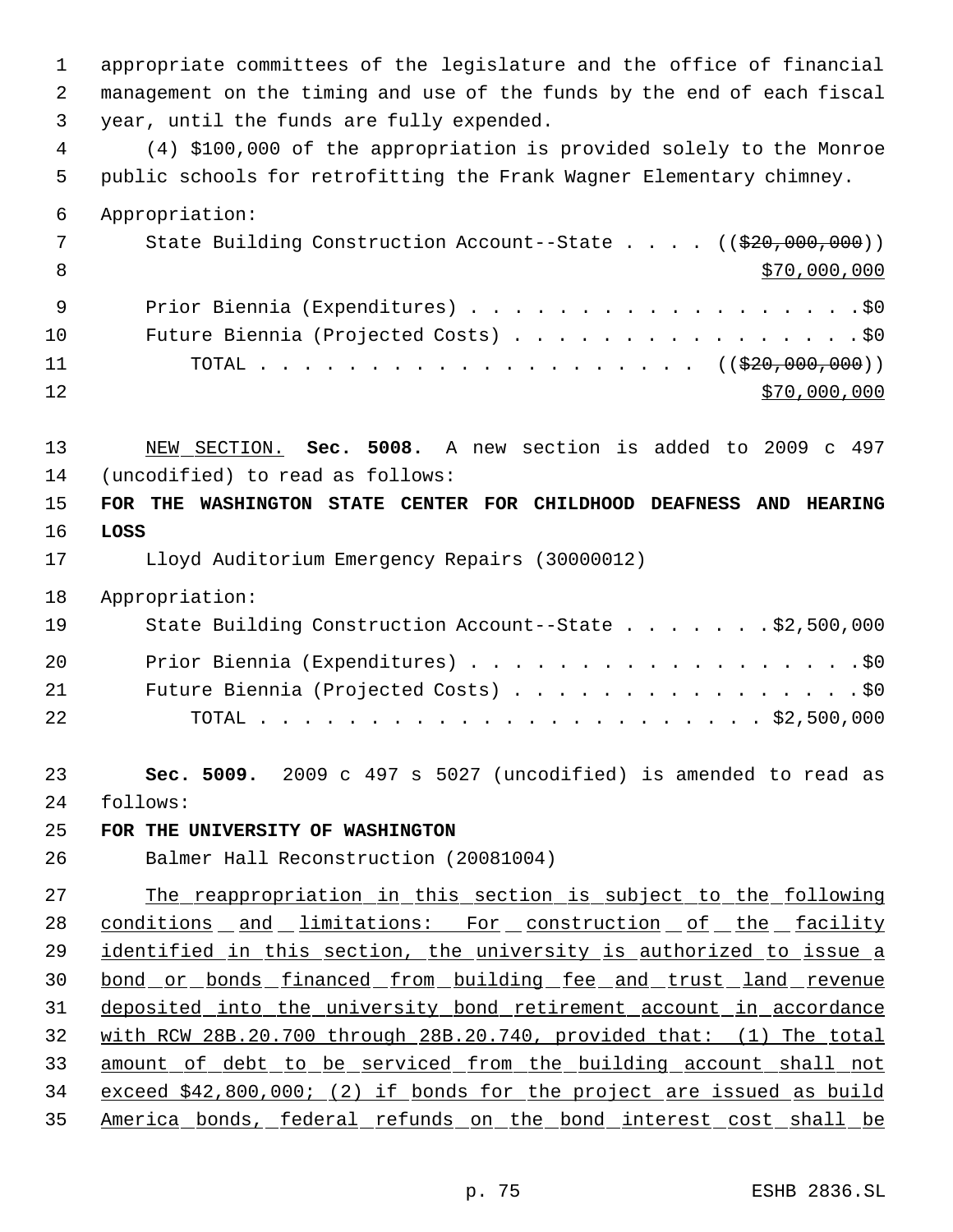1 deposited into the University of Washington building account 2 proportional to this project's share of the total bond issuance; and (3) for the portion of the project that is serviced by building fee and trust land revenues, the university shall select the financing method 5 that results in the lowest cost to the University of Washington building account. Reappropriation: 8 State Building Construction Account--State . . . . . . \$3,000,000 9 Prior Biennia (Expenditures) . . . . . . . . . . . . . . \$1,000,000 10 Future Biennia (Projected Costs) . . . . . . . . ((\$38,600,000)) 12 TOTAL . . . . . . . . . . . . . . . . . . (( $\frac{242,600,000}{10000}$ )  $\frac{13}{13}$   $\frac{13}{13}$  **Sec. 5010.** 2009 c 497 s 5029 (uncodified) is amended to read as follows: **FOR THE UNIVERSITY OF WASHINGTON** Interdisciplinary Academic Building (20082003) 18 The reappropriation in this section is subject to the following conditions and limitations: In conjunction with the reappropriation in this section, the University of Washington is authorized to issue a bond or bonds in an amount not to exceed \$53,554,000 in value for construction of the molecular engineering building identified in this section. The bond shall be financed from building fee and trust land revenues deposited into the university's bond retirement account, in accordance with RCW 28B.20.700 through 28B.20.740, provided that: (1) If bonds for the project are issued as build America bonds, federal 27 refunds on the bond interest cost shall be deposited into the 28 University of Washington building account proportional to this

29 project's share of the total bond issuance; and (2) for the portion of the project that is serviced by building fee and trust land revenues, the university shall select the financing method that results in the

lowest cost to the University of Washington building account.

Reappropriation:

| 34 | State Building Construction Account--State \$1,000,000 |
|----|--------------------------------------------------------|
| 35 | Prior Biennia (Expenditures) \$4,000,000               |
| 36 | Future Biennia (Projected Costs) \$0                   |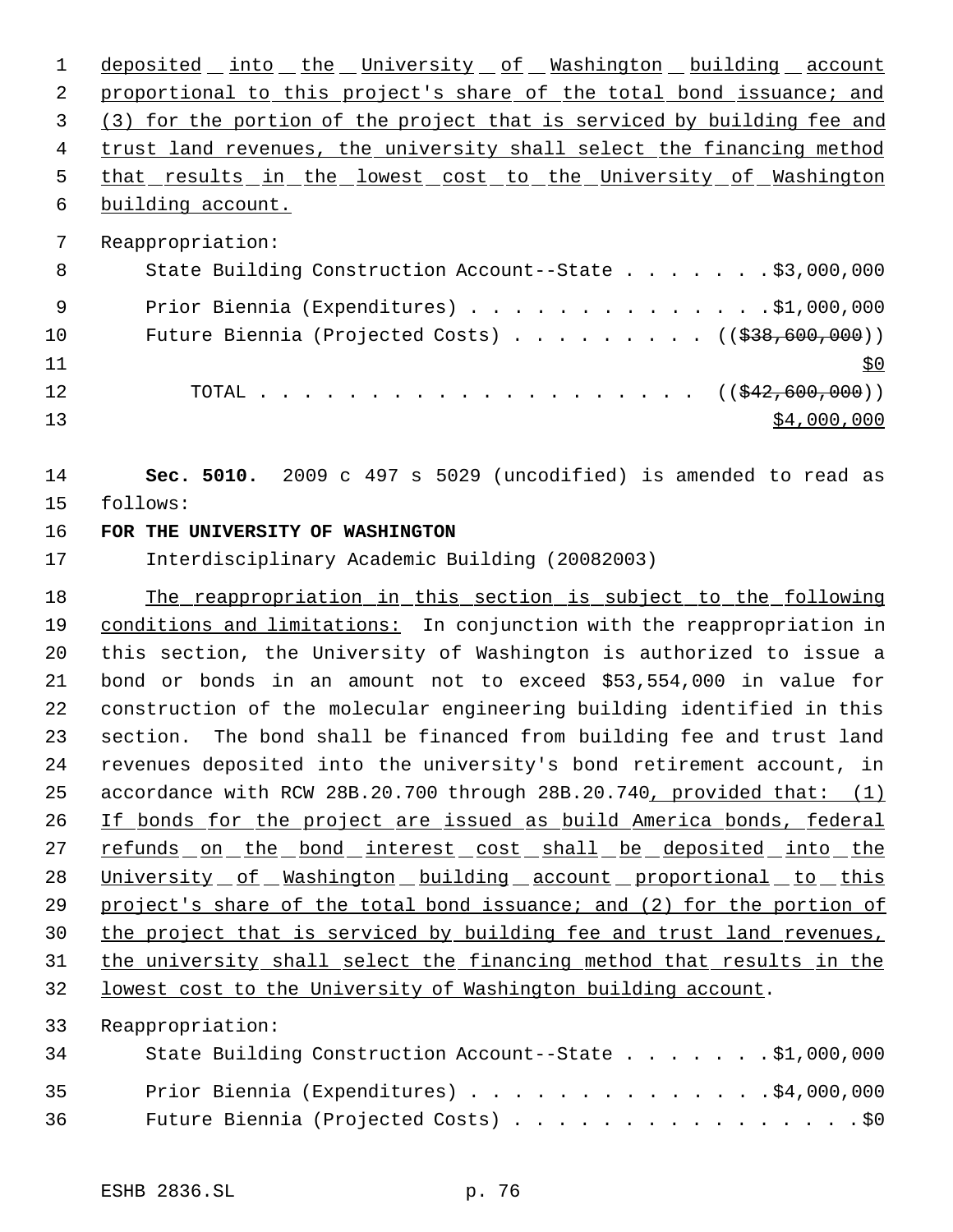| $\overline{a}$<br>Sec. 5011. 2009 c 497 s 5024 (uncodified) is amended to read as<br>3<br>follows:                                                                                                                                                                                                                                  |
|-------------------------------------------------------------------------------------------------------------------------------------------------------------------------------------------------------------------------------------------------------------------------------------------------------------------------------------|
| 4<br>FOR THE UNIVERSITY OF WASHINGTON<br>5<br>Clark Hall Renovation (20061007)                                                                                                                                                                                                                                                      |
| 6<br>Reappropriation:<br>7<br>Education Construction Account--State ( $(\frac{2}{7},000,000)$ )<br>8<br>\$967,000<br>9<br>Appropriation:                                                                                                                                                                                            |
| State Building Construction Account--State \$183,000<br>10<br>11<br>Prior Biennia (Expenditures) \$16,054,000<br>Future Biennia (Projected Costs) \$0<br>12<br>13<br>TOTAL ( $(\frac{218}{1000})$ )<br>14<br>\$17,204,000                                                                                                           |
| 15<br>Sec. 5012. 2009 c 497 s 5023 (uncodified) is amended to read as<br>16<br>follows:<br>17<br>FOR THE UNIVERSITY OF WASHINGTON<br>18<br>Savery Hall Renovation (20061005)<br>19<br>Reappropriation:<br>20<br>Gardner-Evans Higher Education Construction<br>21<br>Account--State $($ $($ \$11,000,000) $)$<br>22<br>\$10,822,000 |
| 23<br>Prior Biennia (Expenditures) $\ldots$ \$50,510,000<br>24<br>Future Biennia (Projected Costs) \$0<br>25<br>TOTAL ( $(\frac{261}{561}, \frac{510}{600})$ )<br>26<br>\$61,332,000                                                                                                                                                |
| 27<br>Sec. 5013. 2009 c 497 s 5026 (uncodified) is amended to read as<br>28<br>follows:<br>29<br>FOR THE UNIVERSITY OF WASHINGTON<br>30<br>Denny Hall Renovation (20081002)<br>31<br>Reappropriation:<br>State Building Construction Account--State $($ $($ \$1,700,000) $)$<br>32                                                  |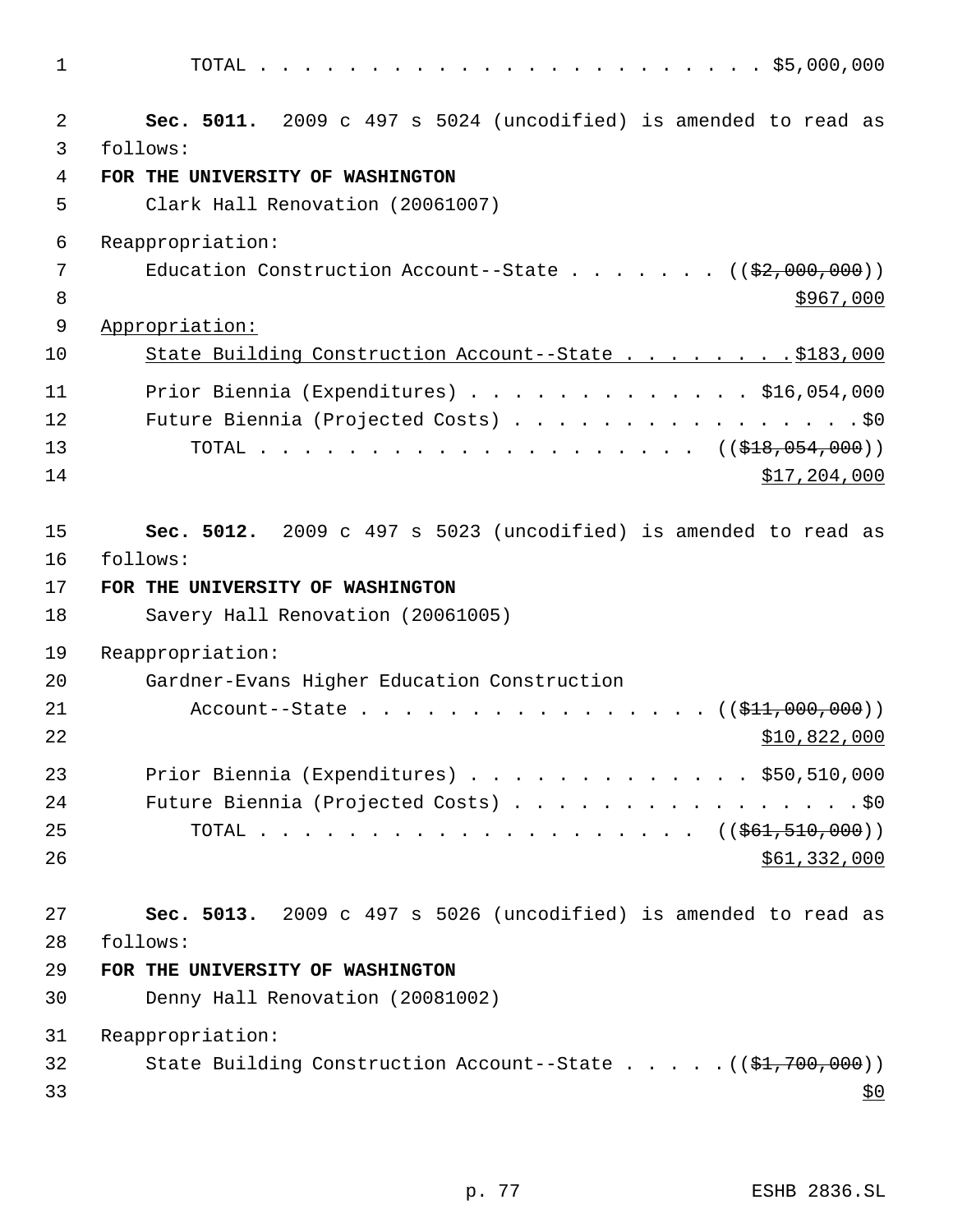| $\mathbf 1$          | Prior Biennia (Expenditures) \$3,200,000                                                                                                                             |
|----------------------|----------------------------------------------------------------------------------------------------------------------------------------------------------------------|
| $\overline{2}$       | Future Biennia (Projected Costs) $($ $($ $\frac{247}{1922}$ , 000))                                                                                                  |
| 3                    | \$49,692,000                                                                                                                                                         |
| 4                    | TOTAL ( $(\frac{253}{653}, \frac{692}{600})$ )                                                                                                                       |
| 5                    | \$52,892,000                                                                                                                                                         |
| 6                    | Sec. 5014. 2009 c 497 s 5028 (uncodified) is amended to read as                                                                                                      |
| 7                    | follows:                                                                                                                                                             |
| 8                    | FOR THE UNIVERSITY OF WASHINGTON                                                                                                                                     |
| 9                    | Intermediate Student Service and Classroom Improvements (20081005)                                                                                                   |
| 10                   | Reappropriation:                                                                                                                                                     |
| 11                   | Education Construction Account--State $($ $($ \$7,245,000) $)$                                                                                                       |
| 12                   | \$311,000                                                                                                                                                            |
| 13                   | Appropriation:                                                                                                                                                       |
| 14                   | State Building Construction Account--State \$6,934,000                                                                                                               |
| 15                   | Prior Biennia (Expenditures) \$6,036,000                                                                                                                             |
| 16                   | Future Biennia (Projected Costs) \$0                                                                                                                                 |
| 17                   |                                                                                                                                                                      |
| 18<br>19             | Sec. 5015. 2009 c 497 s 5037 (uncodified) is amended to read as<br>follows:                                                                                          |
| 20                   | FOR THE UNIVERSITY OF WASHINGTON                                                                                                                                     |
| 21                   | Lewis Hall Renovation (20081003)                                                                                                                                     |
| 22                   | Reappropriation:                                                                                                                                                     |
| 23<br>24             | State Building Construction Account--State $((\frac{21}{700}, 000, 000))$<br>\$478,000                                                                               |
|                      |                                                                                                                                                                      |
| 25<br>26<br>27<br>28 | Prior Biennia (Expenditures) \$1,000,000<br>Future Biennia (Projected Costs) $\ldots$ \$23,585,000<br>TOTAL ( $(\frac{225}{525}, \frac{585}{500})$ )<br>\$25,063,000 |
| 29                   | Sec. 5016. 2009 c 497 s 5030 (uncodified) is amended to read as                                                                                                      |
| 30                   | follows:                                                                                                                                                             |
| 31                   | FOR THE UNIVERSITY OF WASHINGTON                                                                                                                                     |
| 32                   | UW Tacoma (20082005)                                                                                                                                                 |
| 33<br>34             | The appropriations in this section are subject to the following<br>conditions and limitations: For construction of the facility                                      |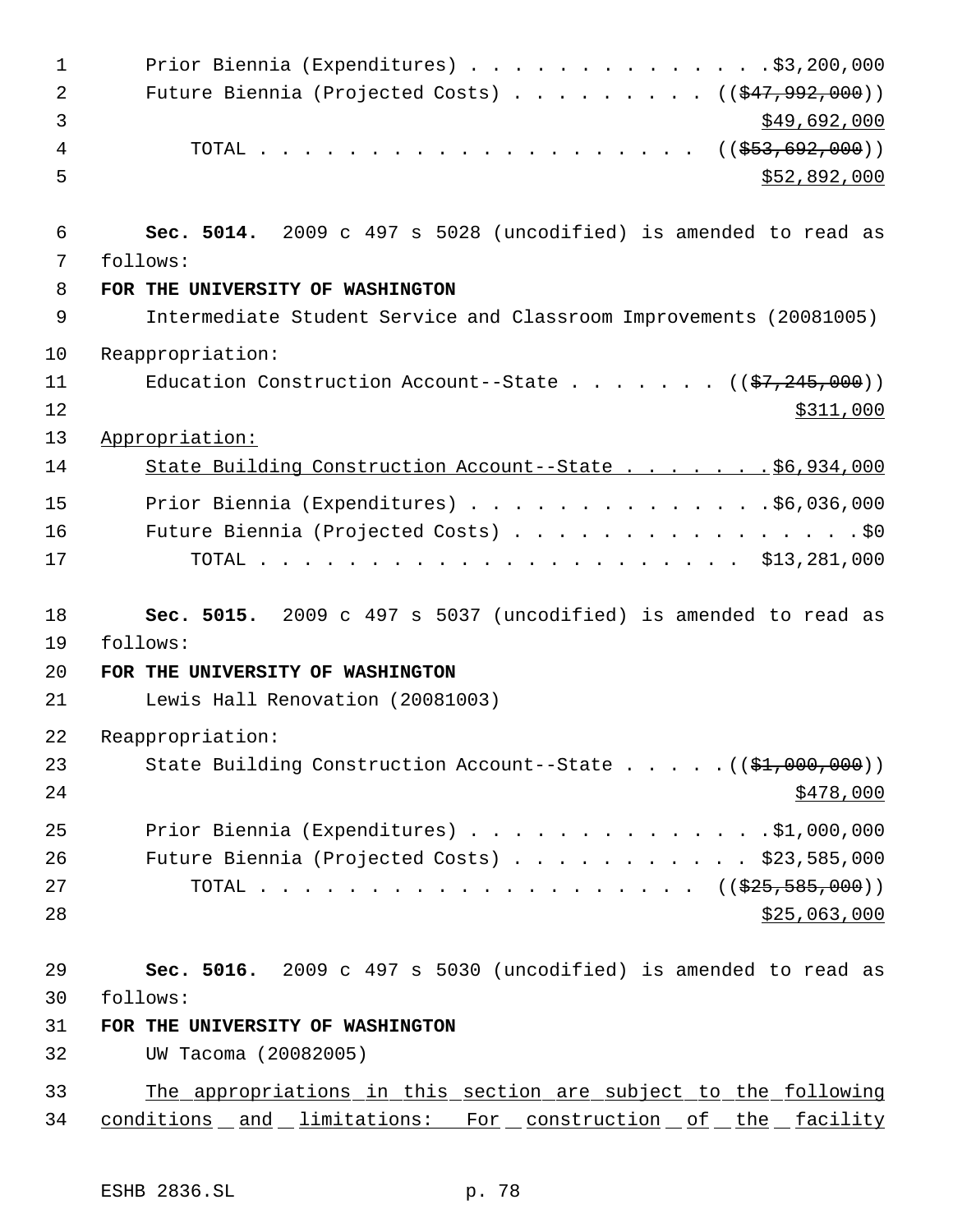identified in this section, the university is authorized to issue a 2 bond or bonds financed from building fee and trust land revenue deposited into the university bond retirement account in accordance with RCW 28B.20.700 through 28B.20.740, provided that: (1) The total 5 amount of debt to be serviced for this project from the building account shall not exceed \$7,450,000; (2) if bonds for all or a portion of the project are issued as build America bonds, federal refunds on the bond interest cost shall be deposited into the University of Washington building account proportional to this project's share of the total bond issuance; and (3) for the portion of the project that is serviced by building fee and trust land revenues, the university shall select the financing method that results in the lowest cost to the University of Washington building account. Reappropriation: State Building Construction Account--State . . . . . . . \$4,000,000 Appropriation: 17 State Building Construction Account--State . . . . ((\$34,000,000)) \$16,768,000 University of Washington Building Account--State . . . \$14,007,000 20 Subtotal Appropriation . . . . . . . . . . . . . \$30,775,000 Prior Biennia (Expenditures) . . . . . . . . . . . . . .\$2,150,000 22 Future Biennia (Projected Costs) . . . . . . . . ((\$17,044,000))  $\frac{$0}{ }$ 24 TOTAL . . . . . . . . . . . . . . . . . . ((<del>\$57,194,000</del>)) \$36,925,000 **Sec. 5017.** 2009 c 497 s 5041 (uncodified) is amended to read as follows: **FOR THE UNIVERSITY OF WASHINGTON** Preventative Facility Maintenance and Building System Repairs (30000287) Appropriation: University of Washington Building 33 Account--State . . . . . . . . . . . . . . . ((\$25,825,000)) \$20,741,000 35 Prior Biennia (Expenditures) . . . . . . . . . . . . . . . . . . \$0 Future Biennia (Projected Costs) . . . . . . . . . . . \$103,300,000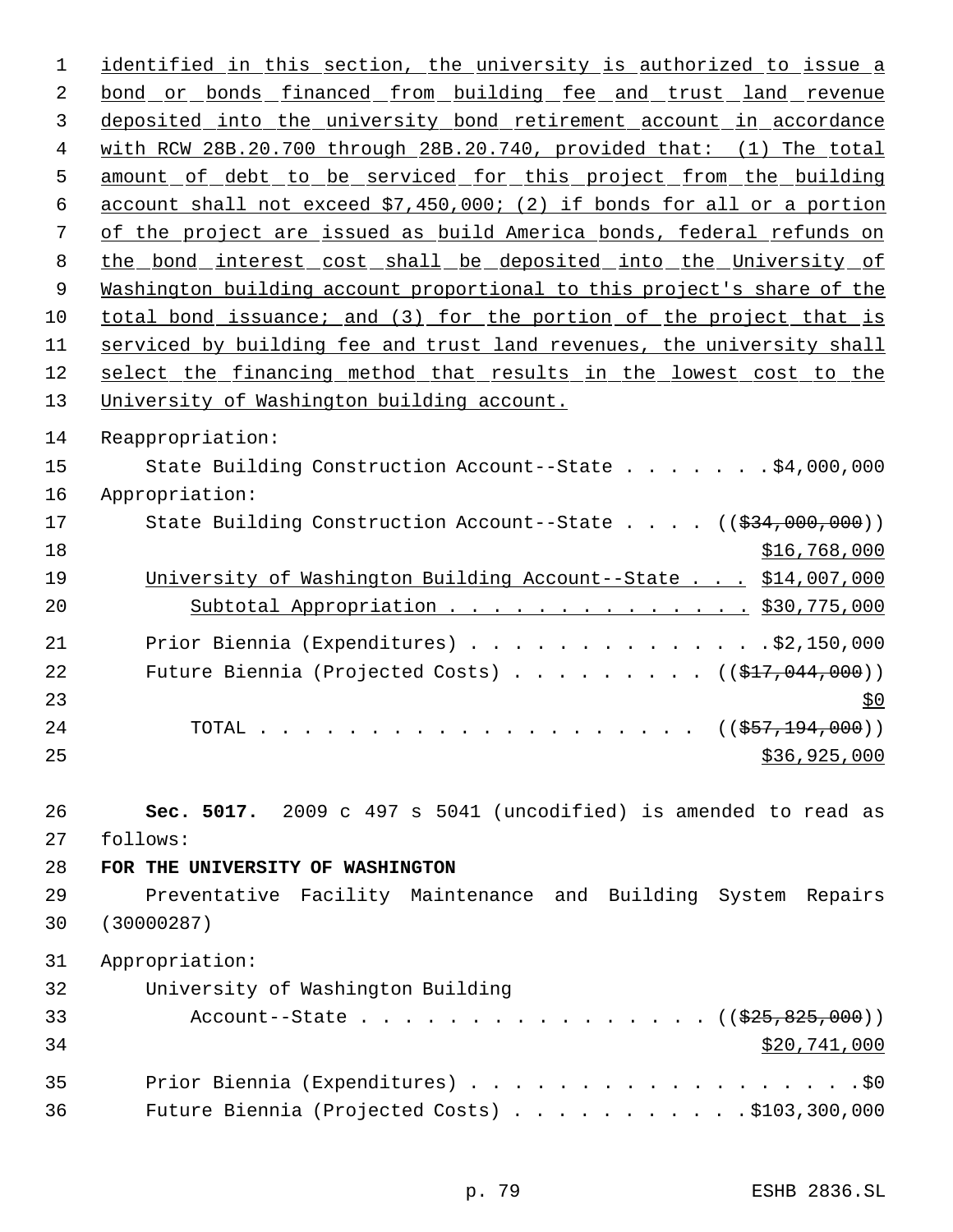| $\mathbf 1$<br>2 | \$124,041,000                                                               |
|------------------|-----------------------------------------------------------------------------|
|                  |                                                                             |
| 3<br>4           | Sec. 5018. 2009 c 497 s 5035 (uncodified) is amended to read as<br>follows: |
| 5                | FOR THE UNIVERSITY OF WASHINGTON                                            |
| 6                | UW Tacoma - Land Acquisition (20092003)                                     |
| 7                | ((Reappropriation:                                                          |
| 8                | Education Construction Account-State \$469,000))                            |
| 9                | Appropriation:                                                              |
| 10               | University of Washington Building Account--State \$2,469,000                |
| 11               | Prior Biennia (Expenditures) \$1,531,000                                    |
| 12               | Future Biennia (Projected Costs) \$0                                        |
| 13               |                                                                             |
| 14               | \$4,000,000                                                                 |
|                  |                                                                             |
| 15               | Sec. 5019. 2009 c 497 s 5039 (uncodified) is amended to read as             |
| 16               | follows:                                                                    |
| 17               | FOR THE UNIVERSITY OF WASHINGTON                                            |
| 18               | Minor Works - Facility Preservation (30000027)                              |
| 19               | Appropriation:                                                              |
| 20               | State Building Construction Account--State $((\frac{226}{100}, 000, 000))$  |
| 21               | \$19,135,000                                                                |
| 22               | University of Washington Building                                           |
| 23               |                                                                             |
| 24               | \$15,040,000                                                                |
| 25               | Subtotal Appropriation \$34,175,000                                         |
| 26               | Prior Biennia (Expenditures) \$0                                            |
| 27               | Future Biennia (Projected Costs) \$146,000,000                              |
| 28               |                                                                             |
|                  |                                                                             |
| 29               | Sec. 5020. 2009 c 497 s 5055 (uncodified) is amended to read as             |
| 30               | follows:                                                                    |
| 31               | FOR THE WASHINGTON STATE UNIVERSITY                                         |
| 32               | Minor Works - Preservation (30000065)                                       |
| 33               | Appropriation:                                                              |
| 34               | State Building Construction Account--State ((\$16,128,000))                 |
|                  |                                                                             |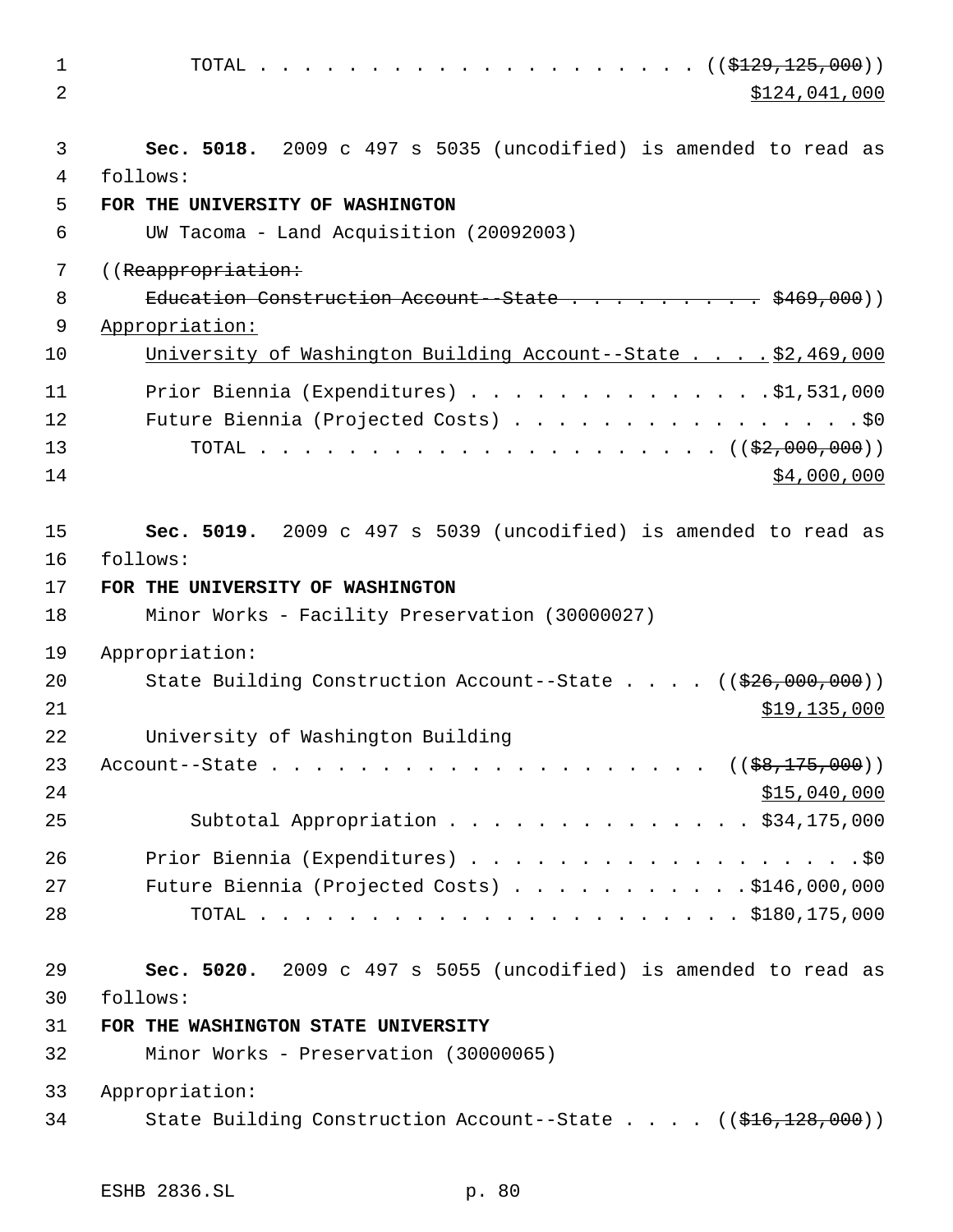1 \$23,903,000

| $\overline{2}$ | Washington State University Building Account--                                    |
|----------------|-----------------------------------------------------------------------------------|
| 3              |                                                                                   |
| 4              | \$2,225,000                                                                       |
| 5              | Subtotal Appropriation \$26,128,000                                               |
| 6              |                                                                                   |
| 7              |                                                                                   |
| 8              |                                                                                   |
| 9              | Sec. 5021. 2009 c 497 s 5047 (uncodified) is amended to read as                   |
| 10             | follows:                                                                          |
| 11             | FOR THE WASHINGTON STATE UNIVERSITY                                               |
| 12<br>13       | Vancouver - Applied Technology and Classroom Building<br>WSU<br>(20062950)        |
| 14             | In conjunction with the appropriation in this section, Washington                 |
| 15             | State University is authorized to issue a bond or bonds in an amount              |
| 16             | not to exceed \$10,000,000 in value for construction of the facility              |
| 17             | identified in this section. The bond must be financed from building               |
| 18             | fee and trust land revenues deposited into the university's bond                  |
| 19             | in accordance with RCW 28B.30.700 through<br>retirement account                   |
| 20             | 28B.30.780.                                                                       |
| 21             | Reappropriation:                                                                  |
| 22             | State Building Construction Account--State \$1,500,000                            |
| 23             | Appropriation:                                                                    |
| 24             | State Building Construction Account--State ((\$26,742,000))                       |
| 25             | \$23,593,000                                                                      |
| 26             | Prior Biennia (Expenditures) \$3,420,000                                          |
| 27             | Future Biennia (Projected Costs) \$0                                              |
| 28             | TOTAL ( $(\frac{231}{621}, \frac{662}{600})$ )                                    |
| 29             | \$28,513,000                                                                      |
| 30             | Sec. 5022. 2009 c 497 s 5054 (uncodified) is amended to read as                   |
| 31             | follows:                                                                          |
| 32             | FOR THE WASHINGTON STATE UNIVERSITY                                               |
| 33             | WSU Spokane - Riverpoint Biomedical & Health Sciences (20162953)                  |
| 34             | Appropriation:                                                                    |
| 35             | State Building Construction Account--State ( $(\frac{24}{34}, \frac{340}{900})$ ) |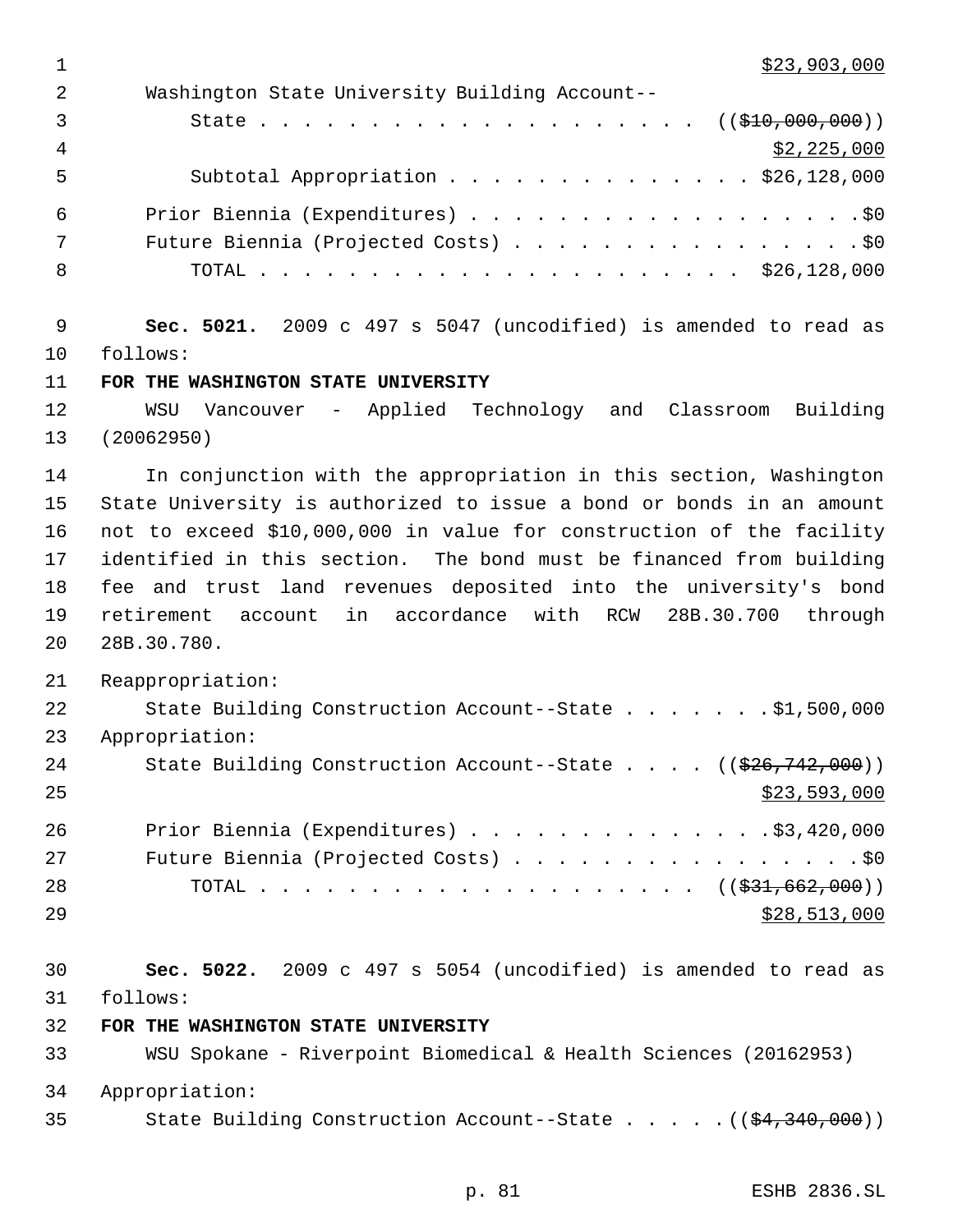1 \$7,840,000

| 2  |                                                                        |
|----|------------------------------------------------------------------------|
| 3  | Future Biennia (Projected Costs) $\ldots$ ( $(\frac{239}{775}, 000)$ ) |
| 4  | \$70,775,000                                                           |
| 5  | TOTAL ( $(\frac{244}{115},000)$ )                                      |
| 6  | \$78,615,000                                                           |
|    |                                                                        |
| 7  | Sec. 5023. 2009 c 497 s 5056 (uncodified) is amended to read as        |
| 8  | follows:                                                               |
| 9  | FOR THE WASHINGTON STATE UNIVERSITY                                    |
| 10 | Minor Works - Program (30000066)                                       |
| 11 | Appropriation:                                                         |
| 12 | State Building Construction Account--State ((\$7,042,000))             |
| 13 | \$17,527,000                                                           |
| 14 | ((Washington State University Building Account--                       |
| 15 |                                                                        |
| 16 | Subtotal Appropriation \$17,527,000))                                  |
| 17 |                                                                        |
| 18 | Future Biennia (Projected Costs) \$3,073,000                           |
| 19 |                                                                        |
|    |                                                                        |
| 20 | Sec. 5024. 2009 c 497 s 5057 (uncodified) is amended to read as        |
| 21 | follows:                                                               |
| 22 | FOR THE WASHINGTON STATE UNIVERSITY                                    |
| 23 | Preventative Facility Maintenance and Building System Repairs          |
| 24 | (30000287)                                                             |
| 25 | Appropriation:                                                         |
| 26 | Washington State University Building Account--                         |
| 27 |                                                                        |
| 28 | \$28,375,000                                                           |
|    |                                                                        |
| 29 | Prior Biennia (Expenditures) \$0                                       |
| 30 | Future Biennia (Projected Costs) \$40,460,000                          |
| 31 | TOTAL ( $(\frac{250}{550}, \frac{575}{500})$ )                         |
| 32 | \$68,835,000                                                           |
| 33 | Sec. 5025. 2009 c 497 s 5064 (uncodified) is amended to read as        |
| 34 | follows:                                                               |
|    |                                                                        |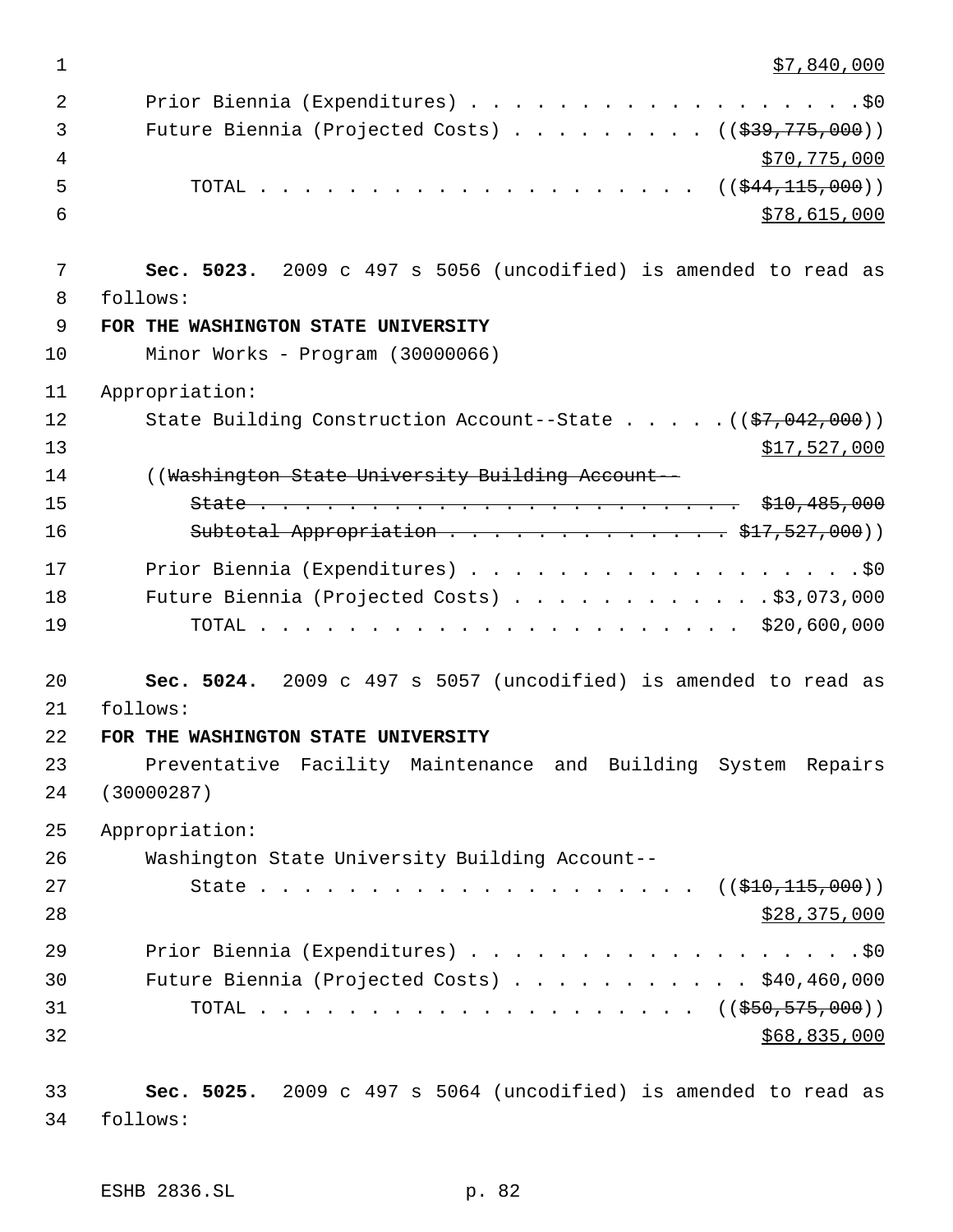| $\mathbf 1$ | FOR THE EASTERN WASHINGTON UNIVERSITY                                            |
|-------------|----------------------------------------------------------------------------------|
| 2           | Patterson Hall Remodel (20062002)                                                |
| 3           | Reappropriation:                                                                 |
| 4           | State Building Construction Account--State \$400,000                             |
| 5           | Appropriation:                                                                   |
| 6           | State Building Construction Account--State $((\frac{26}{626}, \frac{600}{600}))$ |
| 7           | \$24,170,000                                                                     |
| 8           | Prior Biennia (Expenditures) \$1,734,000                                         |
| 9           | Future Biennia (Projected Costs) \$34,416,000                                    |
| 10          | TOTAL ( $(\frac{263}{150}, \frac{150}{100})$ )                                   |
| 11          | \$60,720,000                                                                     |
| 12          | Sec. 5026. 2009 c 497 s 5061 (uncodified) is amended to read as                  |
| 13          | follows:                                                                         |
| 14          | FOR THE EASTERN WASHINGTON UNIVERSITY                                            |
| 15          | Minor Works - Health, Safety, and Code Requirements (20081002)                   |
| 16          | Reappropriation:                                                                 |
| 17          | Education Construction Account--State $($ $($ \$1,500,000) $)$                   |
| 18          | \$157,000                                                                        |
| 19          | Appropriation:                                                                   |
| 20          | State Building Construction Account--State \$1,343,000                           |
| 21          | Prior Biennia (Expenditures) \$2,500,000                                         |
| 22          | Future Biennia (Projected Costs) \$0                                             |
| 23          |                                                                                  |
| 24          | Sec. 5027. 2009 c 497 s 5065 (uncodified) is amended to read as                  |
| 25          | follows:                                                                         |
| 26          | FOR THE EASTERN WASHINGTON UNIVERSITY                                            |
| 27          | Preventive Maintenance and Building System Repairs (30000044)                    |
| 28          | Appropriation:                                                                   |
| 29          | Eastern Washington University Capital Projects                                   |
| 30          | Account--State $($ $(\frac{2}{2}, \frac{217}{217}, 000))$                        |
| 31          | \$4,409,000                                                                      |
| 32          | Prior Biennia (Expenditures) \$0                                                 |
| 33          | Future Biennia (Projected Costs) $\ldots$ \$8,868,000                            |
| 34          | TOTAL ( $(\frac{211}{1000}, \frac{0000}{1000}, \frac{0000}{1000}))$              |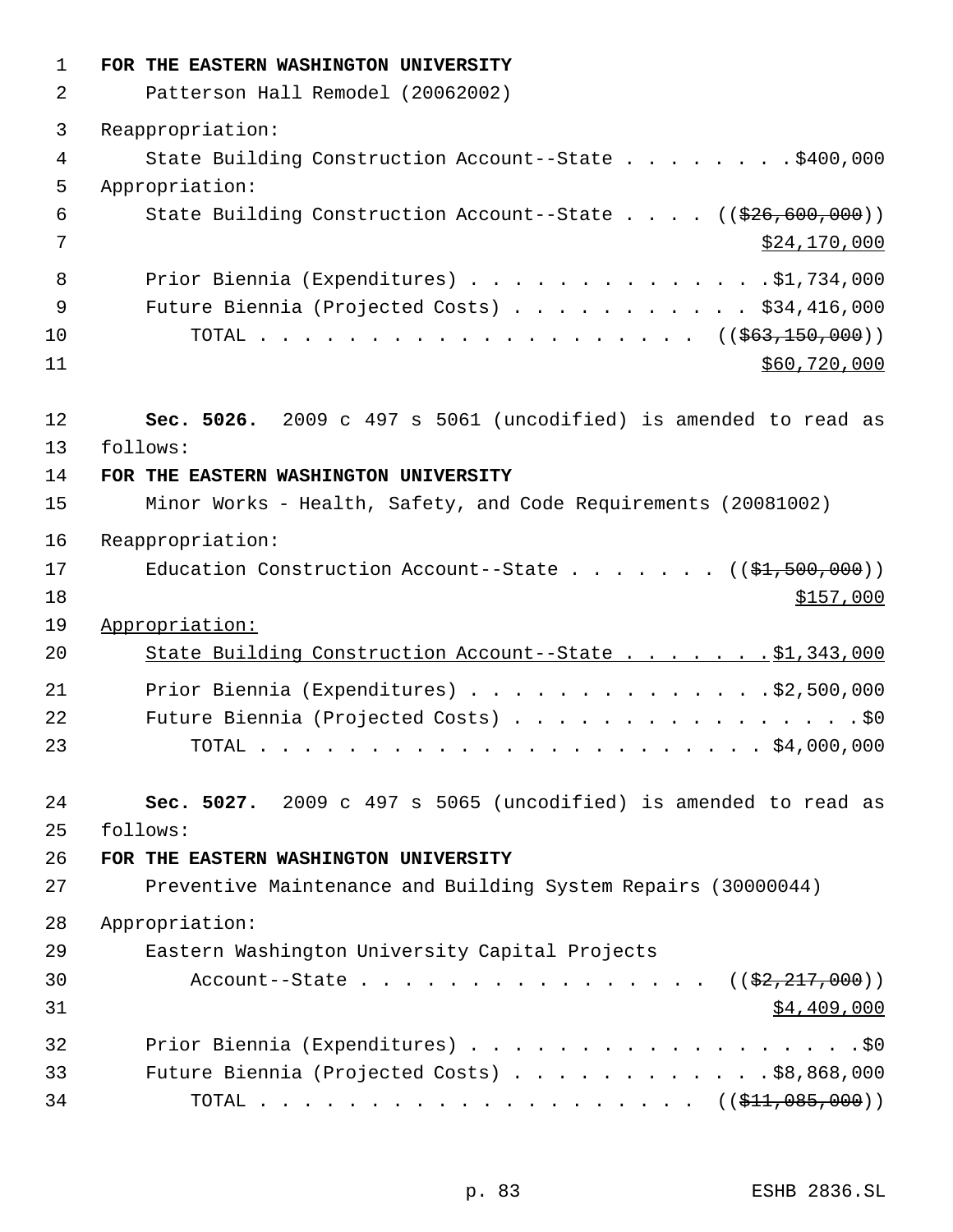1 \$13,277,000

| 2  | Sec. 5028. 2009 c 497 s 5068 (uncodified) is amended to read as                                                                          |
|----|------------------------------------------------------------------------------------------------------------------------------------------|
| 3  | follows:                                                                                                                                 |
| 4  | FOR THE EASTERN WASHINGTON UNIVERSITY                                                                                                    |
| 5  | Minor Works - Facility Preservation (30000054)                                                                                           |
| 6  | Appropriation:                                                                                                                           |
| 7  | State Building Construction Account--State $($ $($ $\frac{2}{3},000,000)$ $)$                                                            |
| 8  | \$1,375,000                                                                                                                              |
| 9  | Eastern Washington University Capital Projects                                                                                           |
| 10 | Account--State \$1,625,000                                                                                                               |
| 11 | Subtotal Appropriation \$3,000,000                                                                                                       |
| 12 | Prior Biennia (Expenditures) \$0                                                                                                         |
| 13 | Future Biennia (Projected Costs) \$12,000,000                                                                                            |
| 14 |                                                                                                                                          |
| 15 | Sec. 5029. 2009 c 497 s 5079 (uncodified) is amended to read as                                                                          |
| 16 | follows:                                                                                                                                 |
| 17 | FOR THE CENTRAL WASHINGTON UNIVERSITY                                                                                                    |
| 18 | Minor Works - Infrastructure Preservation (30000009)                                                                                     |
| 19 | Appropriation:                                                                                                                           |
| 20 | State Building Construction Account--State ((\$690,000))                                                                                 |
| 21 | \$601,000                                                                                                                                |
| 22 | Central Washington University Capital Projects                                                                                           |
| 23 | Account--State<br>$((\$2,050,000))$<br>$\begin{array}{cccccccccccccccccc} . & . & . & . & . & . & . & . & . & . & . & . & . \end{array}$ |
| 24 | \$2,139,000                                                                                                                              |
| 25 | Subtotal Appropriation \$2,740,000                                                                                                       |
| 26 |                                                                                                                                          |
| 27 | Future Biennia (Projected Costs) \$12,000,000                                                                                            |
| 28 |                                                                                                                                          |
| 29 | Sec. 5030. 2009 c 497 s 5080 (uncodified) is amended to read as                                                                          |
| 30 | follows:                                                                                                                                 |
| 31 | FOR THE CENTRAL WASHINGTON UNIVERSITY                                                                                                    |
| 32 | Minor Works - Facility Preservation (30000016)                                                                                           |
| 33 | Appropriation:                                                                                                                           |
| 34 | ((State Building Construction Account--State))                                                                                           |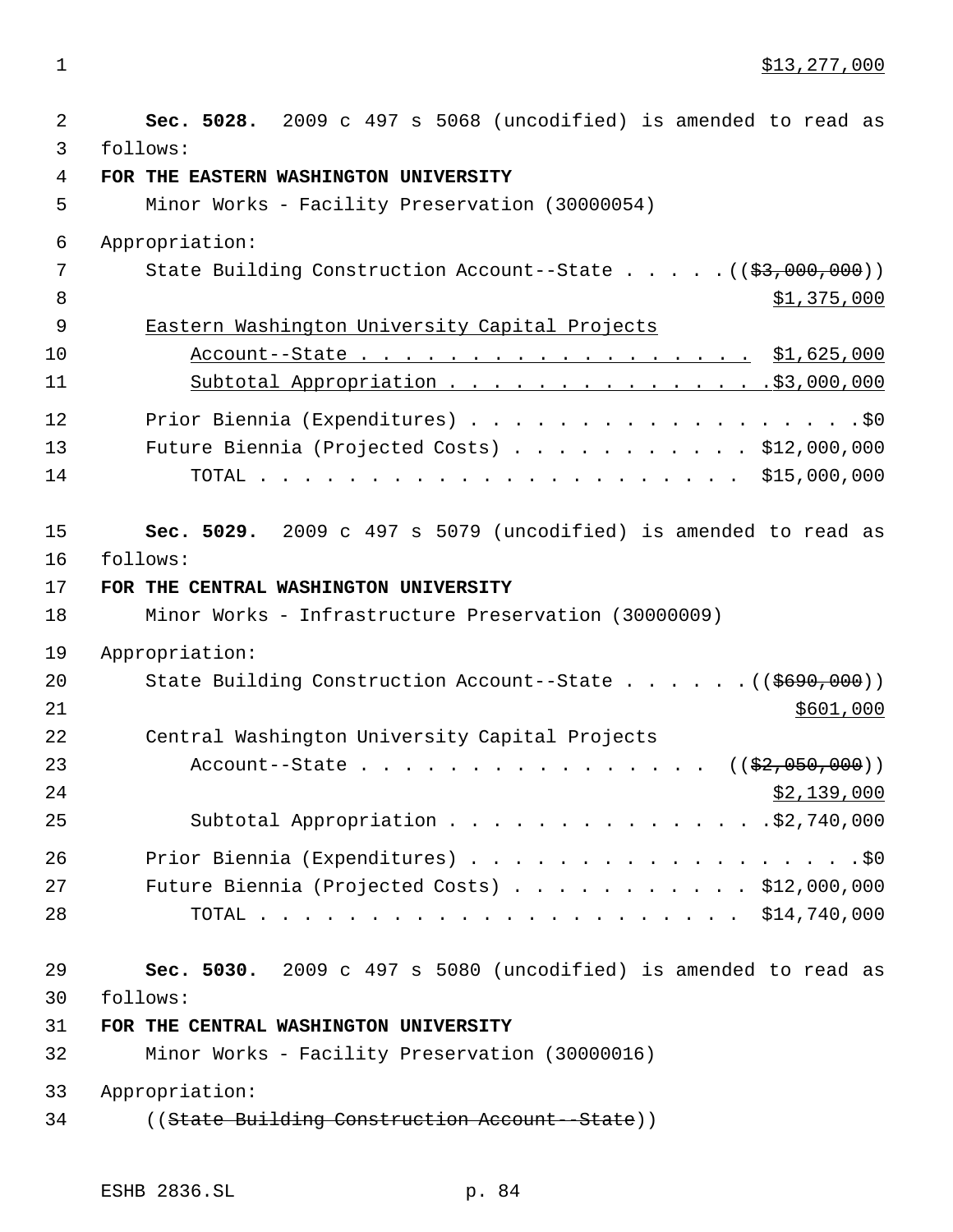| $\mathbf 1$ | Central Washington University Capital Projects                  |
|-------------|-----------------------------------------------------------------|
| 2           |                                                                 |
| 3           | Prior Biennia (Expenditures) \$0                                |
| 4           | Future Biennia (Projected Costs) \$12,000,000                   |
| 5           |                                                                 |
| 6           | Sec. 5031. 2009 c 497 s 5083 (uncodified) is amended to read as |
| 7           | follows:                                                        |
| 8           | FOR THE CENTRAL WASHINGTON UNIVERSITY                           |
| 9           | Preventative Facility Maintenance and Building System Repairs   |
| 10          | (30000287)                                                      |
| 11          | Appropriation:                                                  |
| 12          | Central Washington University Capital                           |
| 13          | Project Account--State $($ $($ $\frac{2}{2}$ , 422, 000) $)$    |
| 14          | \$4,407,000                                                     |
| 15          | Prior Biennia (Expenditures) \$0                                |
| 16          | Future Biennia (Projected Costs) \$9,688,000                    |
| 17          |                                                                 |
| 18          | \$14,095,000                                                    |
| 19          | Sec. 5032. 2009 c 497 s 5092 (uncodified) is amended to read as |
| 20          | follows:                                                        |
| 21          | FOR THE EVERGREEN STATE COLLEGE                                 |
| 22          | Minor Works - Preservation (30000003)                           |
| 23          | Appropriation:                                                  |
| 24          | State Building Construction Account--State ((\$760,000))        |
| 25          | \$4,007,000                                                     |
| 26          | The Evergreen State College Capital Projects                    |
| 27          | Account--State $($ $($ \$3,765,000) $)$                         |
| 28          | \$518,000                                                       |
| 29          | Subtotal Appropriation \$4,525,000                              |
| 30          | Prior Biennia (Expenditures) \$0                                |
| 31          | Future Biennia (Projected Costs) \$0                            |
| 32          |                                                                 |
| 33          | Sec. 5033. 2009 c 497 s 5094 (uncodified) is amended to read as |
| 34          | follows:                                                        |
|             |                                                                 |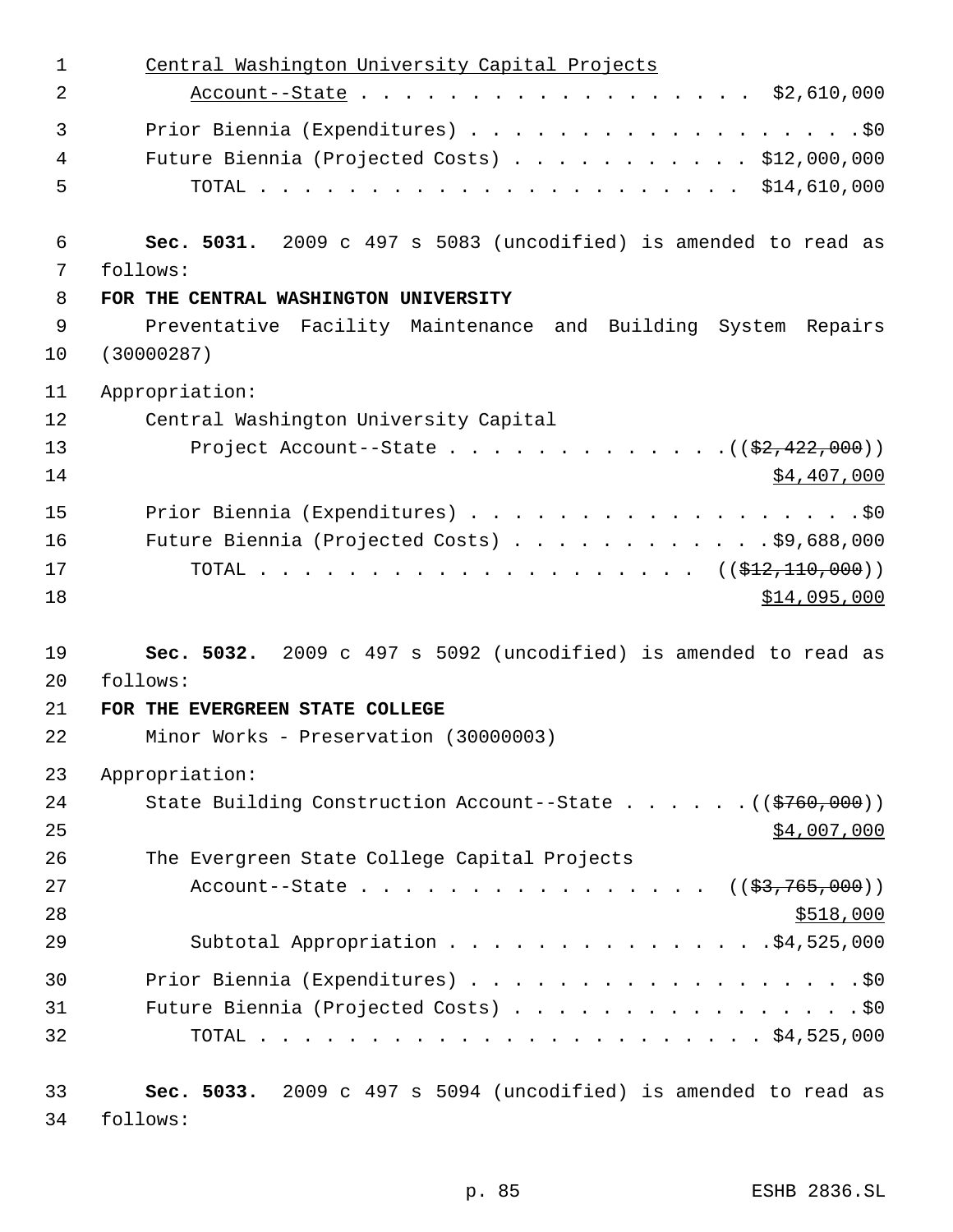| $\mathbf{1}$ | FOR THE EVERGREEN STATE COLLEGE                                        |  |  |  |
|--------------|------------------------------------------------------------------------|--|--|--|
| 2            | Laboratory and Art Annex Building Renovation (30000026)                |  |  |  |
| 3            | Appropriation:                                                         |  |  |  |
| 4            | ((State Building Construction Account--State)) The                     |  |  |  |
| 5            | Evergreen State College Capital Projects                               |  |  |  |
| 6            |                                                                        |  |  |  |
| 7            | Prior Biennia (Expenditures) \$0                                       |  |  |  |
| 8            | Future Biennia (Projected Costs) \$0                                   |  |  |  |
| 9            |                                                                        |  |  |  |
| 10           | Sec. 5034. 2009 c 497 s 5093 (uncodified) is amended to read as        |  |  |  |
| 11           | follows:                                                               |  |  |  |
| 12           | FOR THE EVERGREEN STATE COLLEGE                                        |  |  |  |
| 13           | Minor Works - Health, Safety, Code Compliance (30000016)               |  |  |  |
| 14           | Appropriation:                                                         |  |  |  |
| 15           | State Building Construction Account--State $((\frac{2}{7}, 515, 000))$ |  |  |  |
| 16           | \$1,953,000                                                            |  |  |  |
| 17           | The Evergreen State College Capital Projects                           |  |  |  |
| 18           | Account--State \$562,000                                               |  |  |  |
| 19           | Subtotal Appropriation \$2,515,000                                     |  |  |  |
| 20           | Prior Biennia (Expenditures) \$0                                       |  |  |  |
| 21           | Future Biennia (Projected Costs) \$0                                   |  |  |  |
| 22           |                                                                        |  |  |  |
| 23           | Sec. 5035. 2009 c 497 s 5097 (uncodified) is amended to read as        |  |  |  |
| 24           | follows:                                                               |  |  |  |
| 25           | FOR THE EVERGREEN STATE COLLEGE                                        |  |  |  |
| 26           | Preventative Facility Maintenance and Building System Repairs          |  |  |  |
| 27           | (30000287)                                                             |  |  |  |
| 28           | Appropriation:                                                         |  |  |  |
| 29           | The Evergreen State College Capital Projects                           |  |  |  |
| 30           | Account--State ( $(\frac{2760}{100})$ )                                |  |  |  |
| 31           | \$4,007,000                                                            |  |  |  |
| 32           |                                                                        |  |  |  |
| 33           | Future Biennia (Projected Costs) \$0                                   |  |  |  |
| 34           |                                                                        |  |  |  |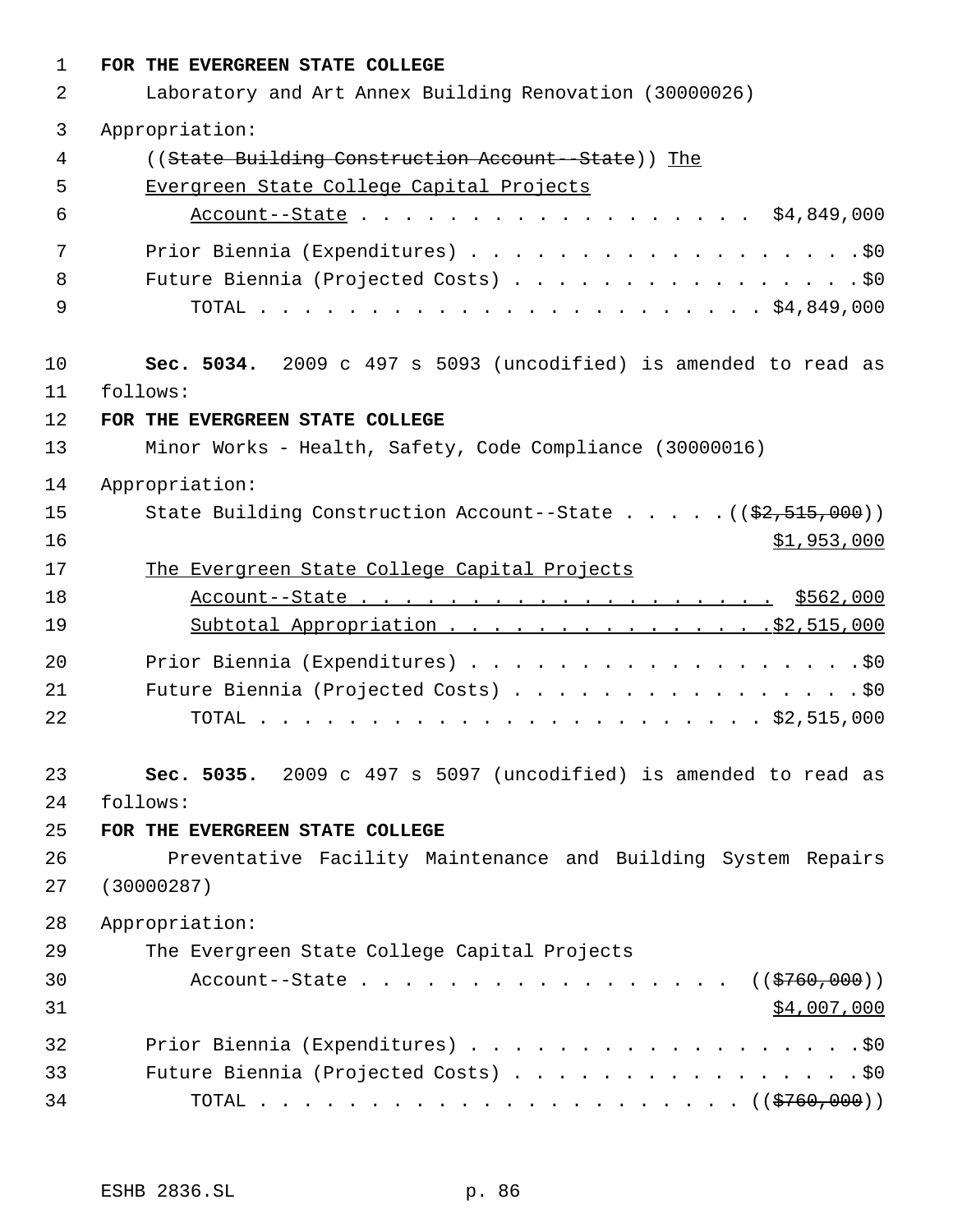1 \$4,007,000

| 2  | NEW SECTION. Sec. 5036. A new section is added to 2009 c 497    |  |  |
|----|-----------------------------------------------------------------|--|--|
| 3  | (uncodified) to read as follows:                                |  |  |
| 4  | FOR THE EVERGREEN STATE COLLEGE                                 |  |  |
| 5  | Feasibility Study of Biomass Gasification Project (92000007)    |  |  |
| 6  | Appropriation:                                                  |  |  |
| 7  | State Building Construction Account--State \$125,000            |  |  |
| 8  |                                                                 |  |  |
| 9  |                                                                 |  |  |
| 10 |                                                                 |  |  |
| 11 | Sec. 5037. 2009 c 497 s 5104 (uncodified) is amended to read as |  |  |
| 12 | follows:                                                        |  |  |
| 13 | FOR THE WESTERN WASHINGTON UNIVERSITY                           |  |  |
| 14 | Minor Works - Program (20082093)                                |  |  |
| 15 | Reappropriation:                                                |  |  |
| 16 | State Building Construction Account--State \$1,500,000          |  |  |
| 17 | Western Washington University Capital Projects                  |  |  |
| 18 | Account--State $($ $($ \$2,500,000) $)$                         |  |  |
| 19 | \$587,000                                                       |  |  |
| 20 | Subtotal Reappropriation $($ $($ $\frac{24,000,000)}{100,000})$ |  |  |
| 21 | \$2,087,000                                                     |  |  |
| 22 | Appropriation:                                                  |  |  |
| 23 | State Building Construction Account--State \$1,913,000          |  |  |
| 24 | Prior Biennia (Expenditures) \$6,000,000                        |  |  |
| 25 | Future Biennia (Projected Costs) \$0                            |  |  |
| 26 |                                                                 |  |  |
| 27 | Sec. 5038. 2009 c 497 s 5100 (uncodified) is amended to read as |  |  |
| 28 | follows:                                                        |  |  |
| 29 | FOR THE WESTERN WASHINGTON UNIVERSITY                           |  |  |
| 30 | Miller Hall Renovation (20041953)                               |  |  |
| 31 | Reappropriation:                                                |  |  |
| 32 | State Building Construction Account--State \$2,000,000          |  |  |
| 33 | Appropriation:                                                  |  |  |
|    |                                                                 |  |  |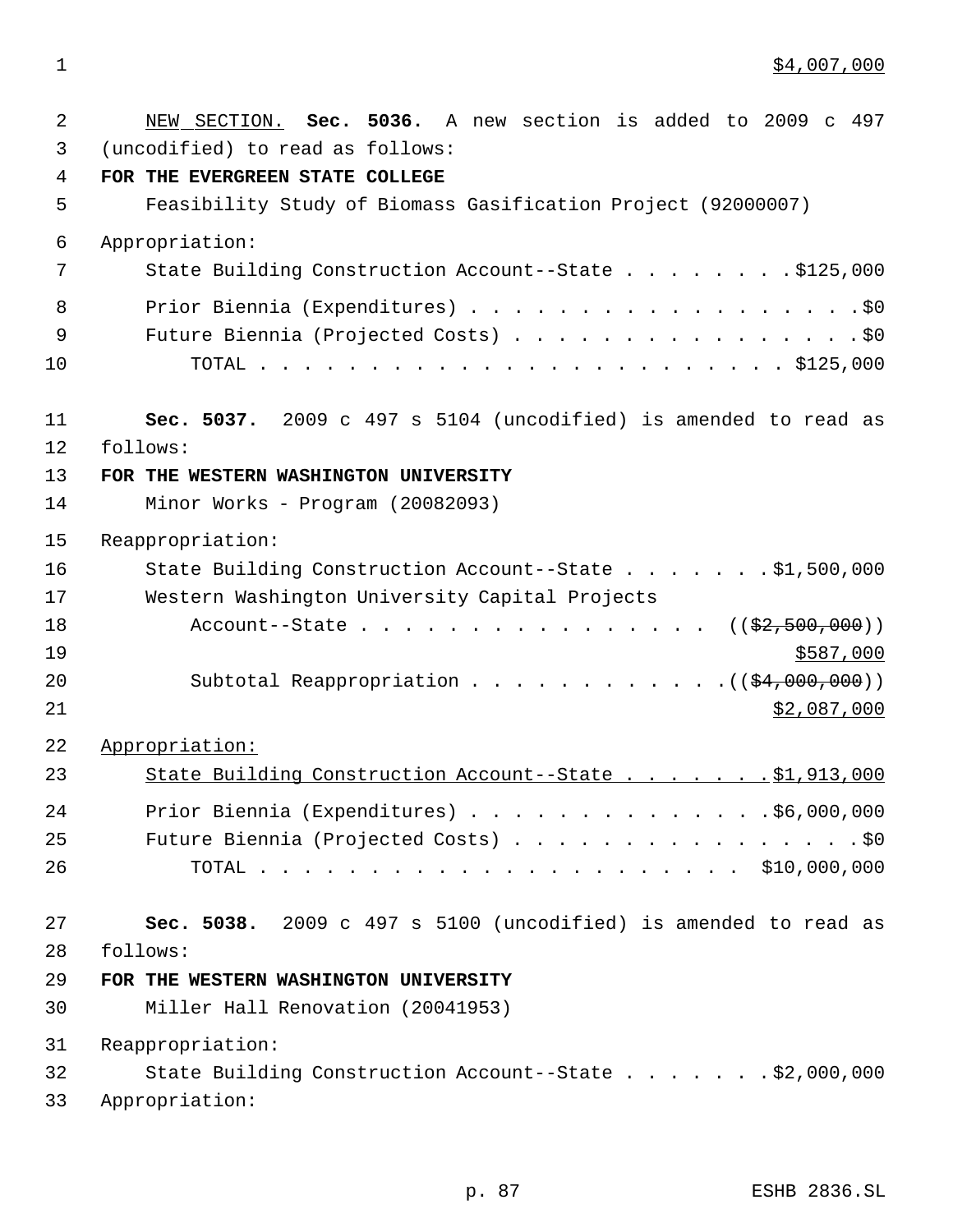1 State Building Construction Account--State . . . . ((\$54,625,000))  $2^{\frac{1}{2}}$   $\frac{1}{2^{\frac{1}{2}} \cdot 1}$   $\frac{1}{2^{\frac{1}{2}}}$   $\frac{1}{2^{\frac{1}{2}}}$   $\frac{1}{2^{\frac{1}{2}}}$   $\frac{1}{2^{\frac{1}{2}}}$   $\frac{1}{2^{\frac{1}{2}}}$   $\frac{1}{2^{\frac{1}{2}}}$   $\frac{1}{2^{\frac{1}{2}}}$   $\frac{1}{2^{\frac{1}{2}}}$   $\frac{1}{2^{\frac{1}{2}}}$   $\frac{1}{2^{\frac{1}{2}}}$   $\frac{1}{2^{\frac{1}{2}}}$  Prior Biennia (Expenditures) . . . . . . . . . . . . . .\$3,773,000 4 Future Biennia (Projected Costs) . . . . . . . . . . . . . . . . \$0 5 TOTAL . . . . . . . . . . . . . . . . . . ( $(\frac{1560}{1000})$ )  $\frac{1}{551}$ , 517,000 **Sec. 5039.** 2009 c 497 s 5111 (uncodified) is amended to read as follows: **FOR THE WESTERN WASHINGTON UNIVERSITY** Preventative Facility Maintenance and Building System Repairs (30000287) Appropriation: Western Washington University Capital Projects 14 Account--State . . . . . . . . . . . . . . ((<del>\$3,614,000</del>)) \$5,814,000 16 Prior Biennia (Expenditures) . . . . . . . . . . . . . . . . . . \$0 Future Biennia (Projected Costs) . . . . . . . . . . . \$14,456,000 18 TOTAL . . . . . . . . . . . . . . . . . . (  $(\frac{218}{10000})$  \$20,270,000 NEW SECTION. **Sec. 5040.** A new section is added to 2009 c 497 (uncodified) to read as follows: **FOR THE WASHINGTON STATE HISTORICAL SOCIETY** Vancouver National Historic Reserve West Barracks (91000002) The appropriation in this section is subject to the following conditions and limitations: (1) Project funds are available on a reimbursement basis only, and shall not be advanced under any circumstances. (2)(a) The Washington state historical society shall include provisions in the contract under this section that require that: (i) Capital improvements be held by the grantee for a specified period of time that is appropriate to the amount of the grant; and (ii) the facility be used to provide a public benefit. (b) If the grantee is found to be out of compliance with provisions of the contract, the grantee shall repay to the state general fund the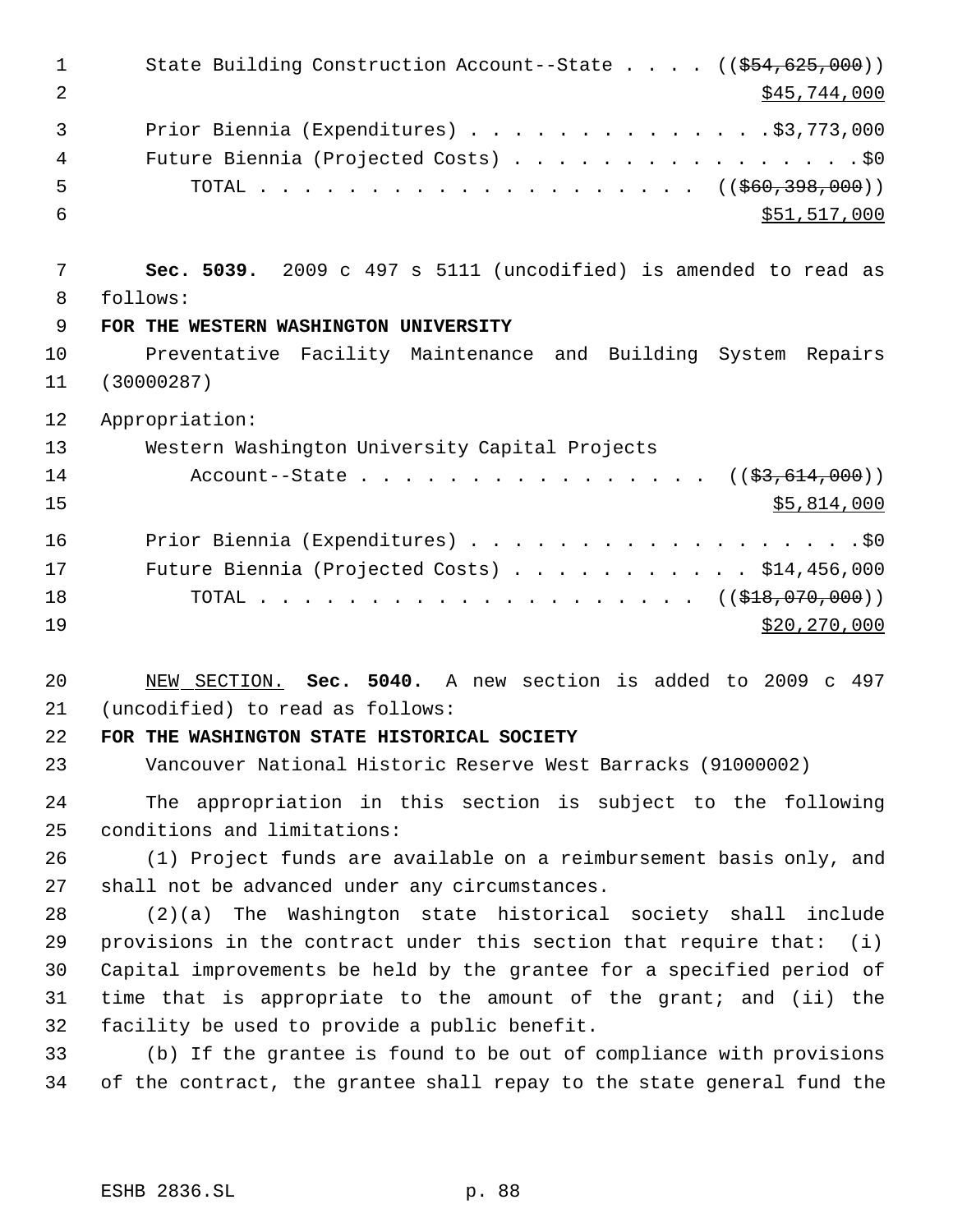principal amount of the grant plus interest calculated at the rate of interest on state of Washington general obligation bonds issued most closely to the date of authorization of the grant. Appropriation: State Building Construction Account--State . . . . . . . \$1,000,000 Prior Biennia (Expenditures) . . . . . . . . . . . . . . . . . .\$0 Future Biennia (Projected Costs) . . . . . . . . . . . . . . . . \$0 TOTAL . . . . . . . . . . . . . . . . . . . . . . . \$1,000,000 NEW SECTION. **Sec. 5041.** A new section is added to 2009 c 497 (uncodified) to read as follows: **FOR THE WASHINGTON STATE HISTORICAL SOCIETY** Vancouver National Historic Reserve Visitors Center (91000001) Appropriation: 14 State Building Construction Account . . . . . . . . . . \$750,000 15 Prior Biennia (Expenditures) . . . . . . . . . . . . . . . . . . \$0 Future Biennia (Projected Costs) . . . . . . . . . . . . . . . . \$0 TOTAL . . . . . . . . . . . . . . . . . . . . . . . . \$750,000 **Sec. 5042.** 2009 c 497 s 5115 (uncodified) is amended to read as follows: **FOR THE WASHINGTON STATE HISTORICAL SOCIETY** Washington Heritage Projects (20044004) The reappropriation in this section is subject to the following conditions and limitations: The reappropriation is adjusted for the termination of the Bigelow House preservation association project which is no longer viable. Reappropriation: 27 State Building Construction Account--State . . . . . . ((\$690,000)) 29 Prior Biennia (Expenditures) . . . . . . . . . . . . . . \$3,310,000 Future Biennia (Projected Costs) . . . . . . . . . . . . . . . . \$0 TOTAL . . . . . . . . . . . . . . . . . . . . . ((\$4,000,000)) \$3,967,000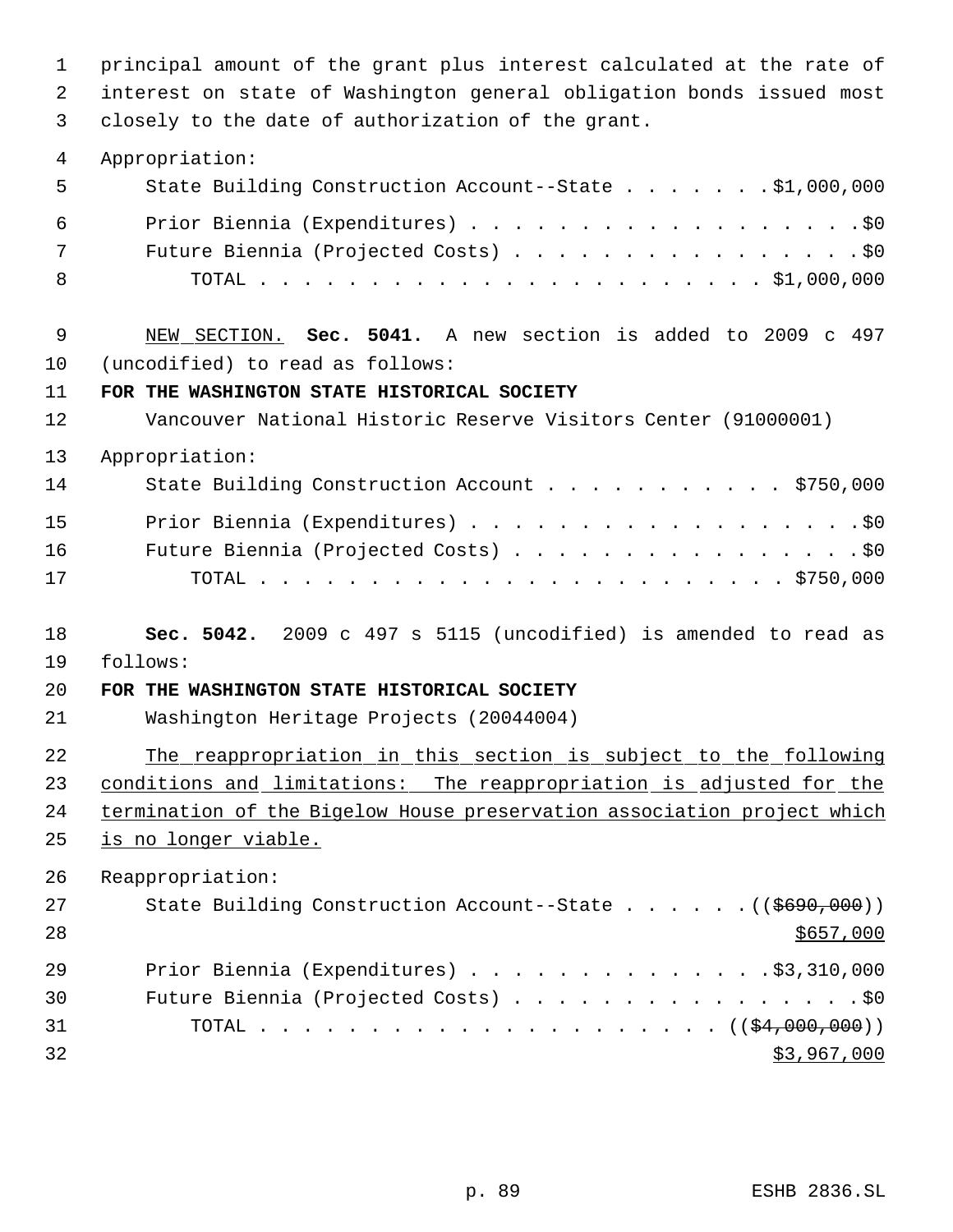| $\mathbf{1}$   | Sec. 5043. 2009 c 497 s 5116 (uncodified) is amended to read as          |
|----------------|--------------------------------------------------------------------------|
| $\overline{2}$ | follows:                                                                 |
| 3              | FOR THE WASHINGTON STATE HISTORICAL SOCIETY                              |
| $\overline{4}$ | Statewide - Washington Heritage Project Grants (20064004)                |
| 5              | The reappropriation in this section is subject to the following          |
| 6              | conditions and limitations:                                              |
| 7              | $(1)$ The reappropriation is subject to the provisions of section        |
| 8              | $((733))$ 212, chapter $((488))$ 371, Laws of $((2005))$ 2006.           |
| 9              | (2) The reappropriation is adjusted for the termination of the           |
| 10             | Village Theatre project which is no longer viable.                       |
| 11             | Reappropriation:                                                         |
| 12             | State Building Construction Account--State $($ $($ \$1,318,000) $)$      |
| 13             | \$1,253,000                                                              |
| 14             | Prior Biennia (Expenditures) \$3,346,000                                 |
| 15             | Future Biennia (Projected Costs) \$0                                     |
| 16             |                                                                          |
| 17             | \$4,599,000                                                              |
|                |                                                                          |
| 18             | Sec. 5044. 2009 c 497 s 5118 (uncodified) is amended to read as          |
| 19             | follows:                                                                 |
| 20             | FOR THE WASHINGTON STATE HISTORICAL SOCIETY                              |
| 21             | Washington Heritage Grants (20074004)                                    |
| 22             | The reappropriation in this section is subject to the following          |
| 23             | conditions and limitations:                                              |
| 24             | (1) The reappropriation is subject to the project list in section        |
| 25             | 5137, chapter 520, Laws of 2007.                                         |
| 26             | (2) The reappropriation is adjusted for the termination of the           |
| 27             | Martin Luther King Ballet project which is no longer viable.             |
| 28             | (3) The reappropriation for the historic Seattle PDA project is          |
| 29             | transferred to the Center for Wooden Boats.                              |
| 30             | Reappropriation:                                                         |
| 31             | State Building Construction Account--State $((\frac{27}{67}, 630, 000))$ |
| 32             | \$7,580,000                                                              |
| 33             | Prior Biennia (Expenditures) \$2,370,000                                 |
| 34             | Future Biennia (Projected Costs) \$0                                     |
| 35             | TOTAL ( $(\frac{210}{100}, 000, 000)$ )                                  |
|                |                                                                          |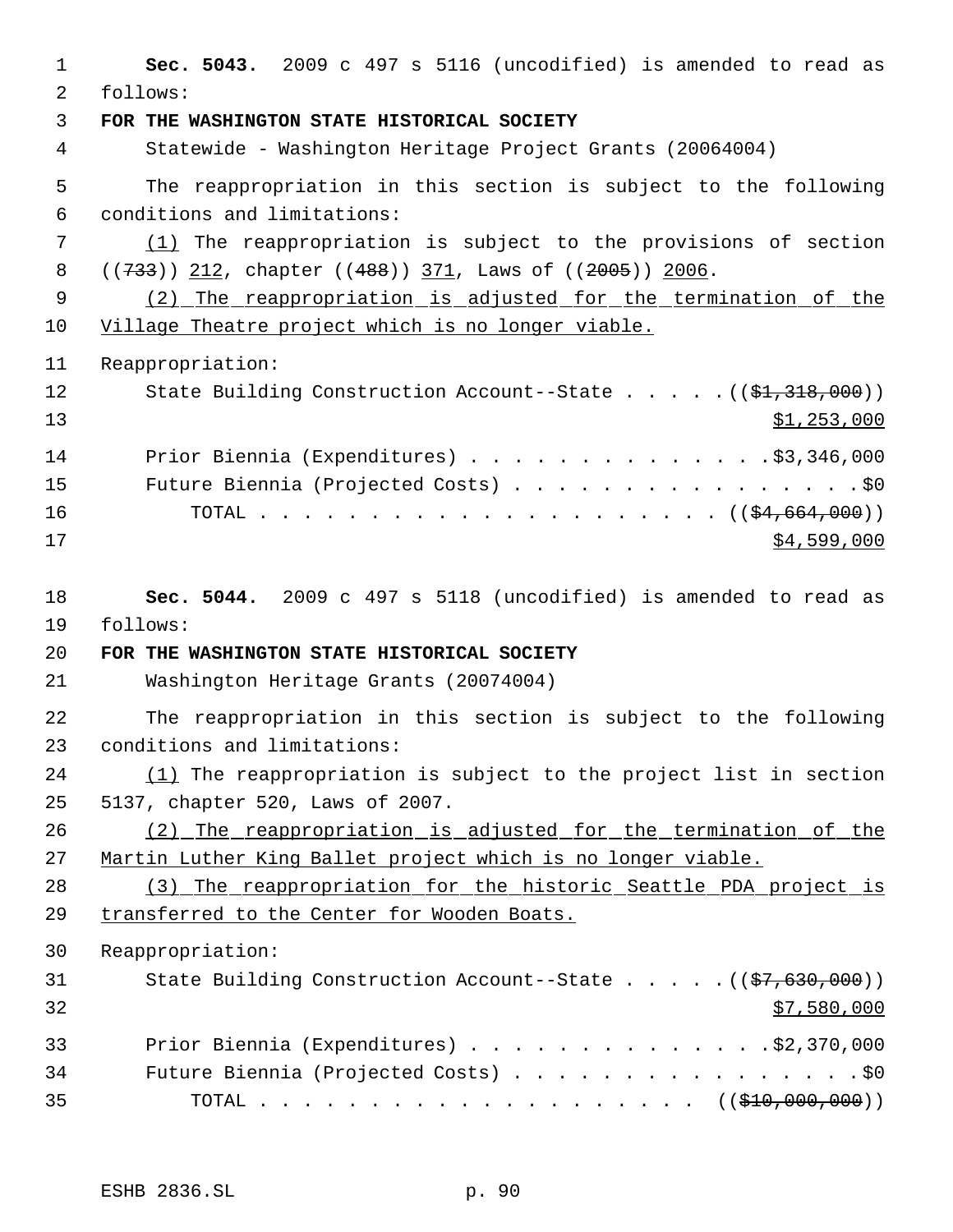**Sec. 5045.** 2009 c 497 s 5120 (uncodified) is amended to read as follows: **FOR THE WASHINGTON STATE HISTORICAL SOCIETY** Washington Heritage Project Capital Grants (30000011) The appropriation in this section is subject to the following conditions and limitations: (1) The appropriation is subject to the provisions of RCW 27.34.330. (2) The appropriation is provided solely for the following list of projects. (3) The 2011-13 projects must be selected based on their readiness to proceed. **Project Recommended** Wenatchee Valley Museum \$150,000 17 West Point Light Station \$300,000 18 Des Moines Field House \$420,000 Washington Hall \$381,000 **Percival Landing \$567,000** 21 Roslyn City Hall & Library \$194,000 ((Spokane County courthouse \$500,000)) Snoqualmie Chapel car #5 \$125,000 Edmonds Carnegie Library museum \$48,000 Ilwaco museum collections \$41,000 27 Minkler Mansion \$200,000 28 Cheney house for a museum \$87,000 Longview Columbia theatre \$1,000,000 Chinook School \$350,000 Territorial Courthouse of 1858 \$167,000 Hanford Interpretive Center \$147,000 Carnegie Library Museum \$883,000 Dynamite Train Canopy \$50,000 35 King Street Station \$750,000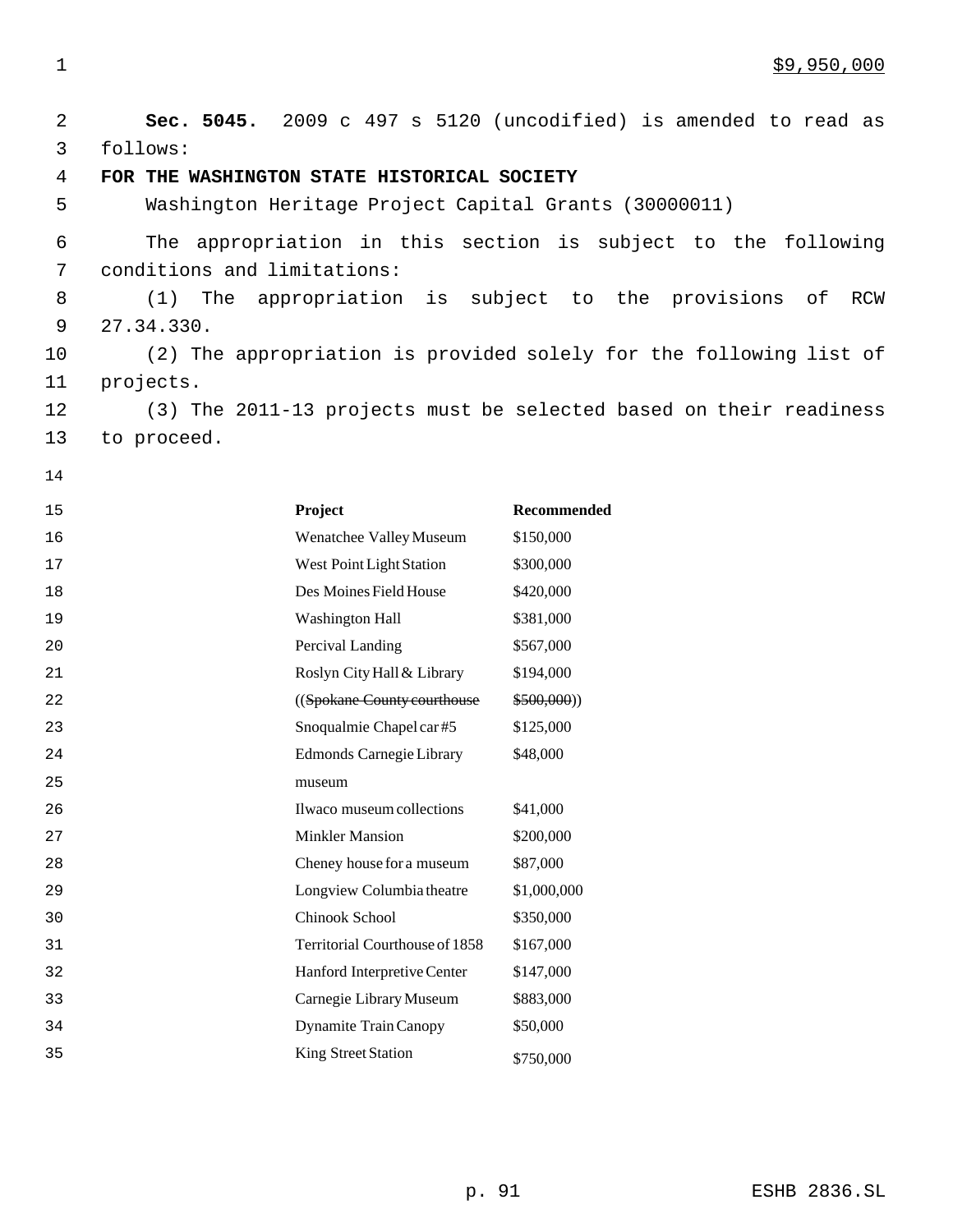| 1  |                                               | Lakewood Carriage House         | \$110,000                                                                  |
|----|-----------------------------------------------|---------------------------------|----------------------------------------------------------------------------|
| 2  |                                               | Lincoln School                  | \$175,000                                                                  |
| 3  |                                               | Quincy Pioneer Church           | \$195,000                                                                  |
| 4  |                                               | Ezra Meeker Mansion             | \$100,000                                                                  |
| 5  |                                               | Port Townsend Storage Facility  | \$450,000                                                                  |
| 6  |                                               | Puyallup Church Spire           | \$17,000                                                                   |
| 7  |                                               | Morris House and Washington     | \$27,000                                                                   |
| 8  |                                               | Harbor School                   |                                                                            |
| 9  |                                               | Kalama Interpretive Center      | \$212,000                                                                  |
| 10 |                                               | Foss Waterway Seaport           | \$750,000                                                                  |
| 11 |                                               | <b>Building</b>                 |                                                                            |
| 12 |                                               | Pioneer State Bank Building     | \$201,000                                                                  |
| 13 |                                               | Kirkman House                   | \$32,000                                                                   |
| 14 |                                               | Malo Sawmill                    | \$70,000                                                                   |
| 15 |                                               | <b>Stimson-Green Mansion</b>    | \$23,000                                                                   |
| 16 |                                               | Lightship #83                   | \$335,000                                                                  |
| 17 |                                               | Masonic Temple Building         | \$350,000                                                                  |
| 18 |                                               | Wilkeson Centennial             | \$10,000                                                                   |
| 19 |                                               | Monument                        |                                                                            |
| 20 |                                               | Eddon Boatyard ways and dock    | \$243,000                                                                  |
| 21 |                                               | <b>Commencement Restoration</b> | \$86,000                                                                   |
| 22 |                                               | Vessel Shenandoah               | \$179,000                                                                  |
| 23 |                                               | $((\text{Walt's Mill})$         | \$75,000)                                                                  |
| 24 |                                               | <b>TOTAL</b>                    | $((\$10,000,000))$                                                         |
| 25 |                                               |                                 | \$9,425,000                                                                |
| 26 | Appropriation:                                |                                 |                                                                            |
| 27 |                                               |                                 | State Building Construction Account--State $((\frac{210}{700}, 000, 000))$ |
| 28 |                                               |                                 | \$9,425,000                                                                |
|    |                                               |                                 |                                                                            |
| 29 | Prior Biennia (Expenditures) \$0              |                                 |                                                                            |
| 30 | Future Biennia (Projected Costs) \$40,000,000 |                                 |                                                                            |
| 31 |                                               |                                 | TOTAL ( $(\frac{250}{100}, 000, 000)$ )                                    |
| 32 |                                               |                                 | \$49,425,000                                                               |
|    |                                               |                                 |                                                                            |
| 33 |                                               |                                 | Sec. 5046. 2009 c 497 s 5174 (uncodified) is amended to read as            |
| 34 | follows:                                      |                                 |                                                                            |

**FOR THE COMMUNITY AND TECHNICAL COLLEGE SYSTEM**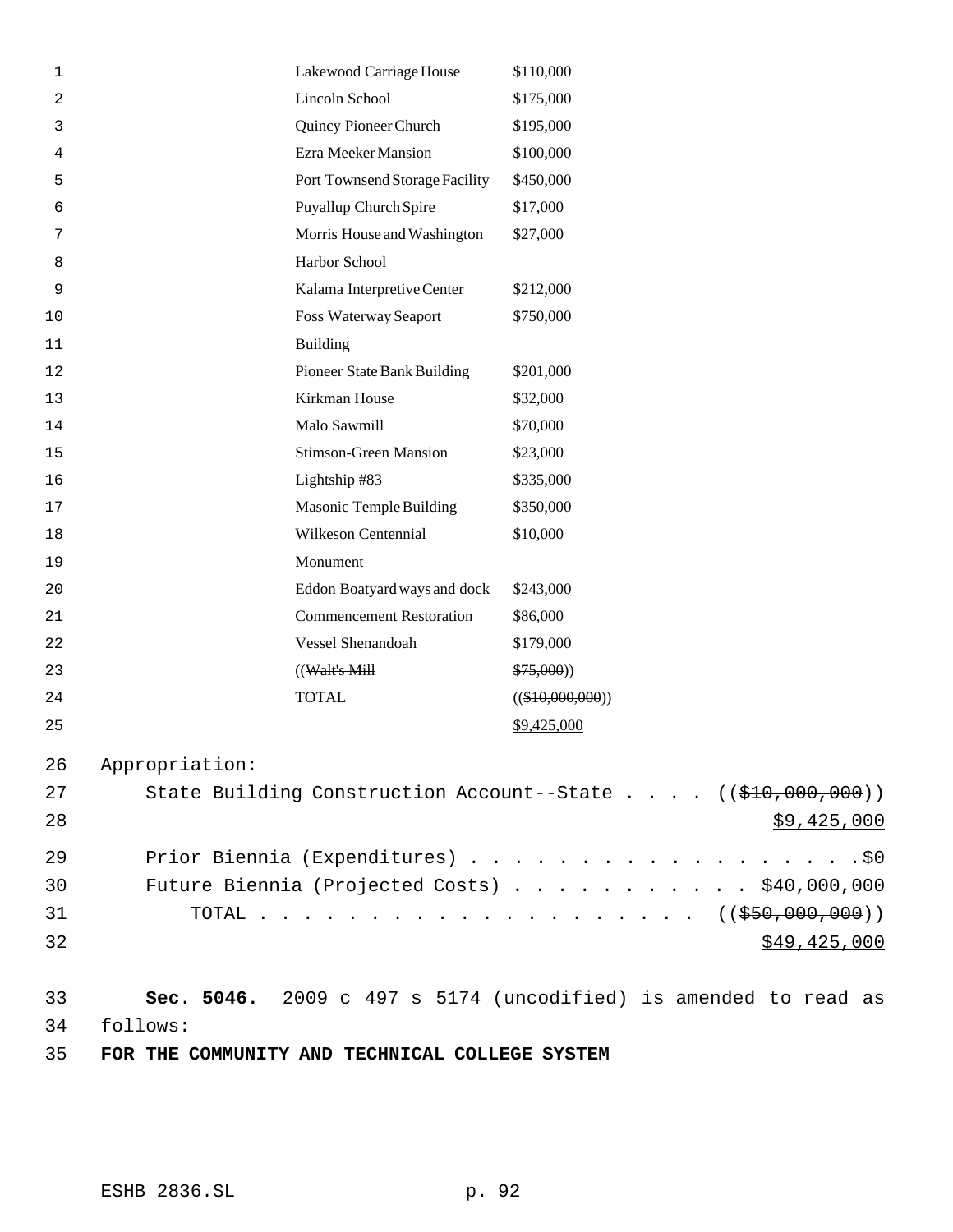Seattle Central Community College: Wood Construction Center (20081216) Reappropriation: 4 State Building Construction Account--State . . . . . . \$2,000,000 Appropriation: 6 State Building Construction Account--State . . . . ((\$24,645,000))  $\frac{1}{2}$   $\frac{1}{2}$   $\frac{1}{2}$   $\frac{1}{2}$   $\frac{1}{2}$   $\frac{1}{2}$   $\frac{1}{2}$   $\frac{1}{2}$   $\frac{1}{2}$   $\frac{1}{2}$   $\frac{1}{2}$   $\frac{1}{2}$   $\frac{1}{2}$   $\frac{1}{2}$   $\frac{1}{2}$   $\frac{1}{2}$   $\frac{1}{2}$   $\frac{1}{2}$   $\frac{1}{2}$   $\frac{1}{2}$   $\frac{1}{2}$   $\frac{1}{2$ 8 Prior Biennia (Expenditures) . . . . . . . . . . . . . . . \$549,000 9 Future Biennia (Projected Costs) . . . . . . . . . . . . . . . . \$0 10 TOTAL . . . . . . . . . . . . . . . . . . ((<del>\$27,194,000</del>))  $\frac{11}{22}$   $\frac{130}{20}$ , 000 **Sec. 5047.** 2009 c 497 s 5176 (uncodified) is amended to read as follows: **FOR THE COMMUNITY AND TECHNICAL COLLEGE SYSTEM** Peninsula College: Business and Humanities Center (20081218) Reappropriation: State Building Construction Account--State . . . . . . . \$1,200,000 Appropriation: 19 State Building Construction Account--State . . . . ((\$33,627,000)) \$29,644,000 21 Prior Biennia (Expenditures) . . . . . . . . . . . . . . \$1,100,000 22 Future Biennia (Projected Costs) . . . . . . . . . . . . . . . . \$0 23 TOTAL . . . . . . . . . . . . . . . . . . ((<del>\$35,927,000</del>)) 24 \$31,944,000 **Sec. 5048.** 2009 c 497 s 5127 (uncodified) is amended to read as follows: **FOR THE COMMUNITY AND TECHNICAL COLLEGE SYSTEM** Tacoma Community College - Science Building (20012687) Reappropriation: 30 State Building Construction Account--State . . . . . ((\$1,773,000)) \$855,000 Prior Biennia (Expenditures) . . . . . . . . . . . . . \$30,123,000 Future Biennia (Projected Costs) . . . . . . . . . . . . . . . . \$0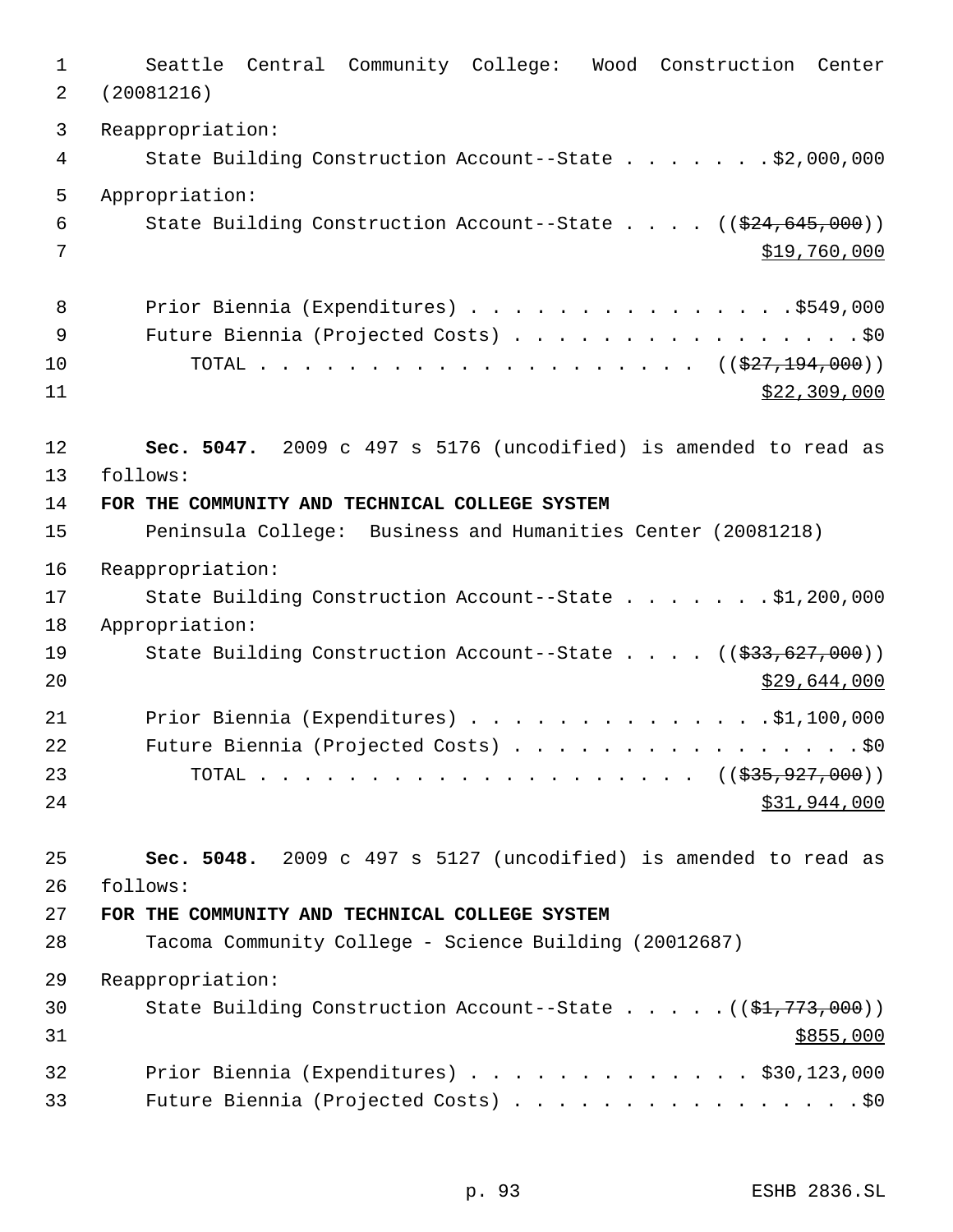1 TOTAL . . . . . . . . . . . . . . . . . (  $(\frac{231}{1000})$  $2^{30}$ ,978,000 **Sec. 5049.** 2009 c 497 s 5180 (uncodified) is amended to read as follows: **FOR THE COMMUNITY AND TECHNICAL COLLEGE SYSTEM** Green River Community College - Trades and Industry Building (20081222) Reappropriation: State Building Construction Account--State . . . . . . . . \$11,000 Appropriation: 11 State Building Construction Account--State . . . . . ((\$2,625,000)) 12 \$1,707,000 13 Prior Biennia (Expenditures) . . . . . . . . . . . . . . . \$127,000 14 Future Biennia (Projected Costs) . . . . . . . . ((\$28,737,000)) \$29,655,000 \$29,655,000 TOTAL . . . . . . . . . . . . . . . . . . . . . . \$31,500,000 **Sec. 5050.** 2009 c 497 s 5171 (uncodified) is amended to read as follows: **FOR THE COMMUNITY AND TECHNICAL COLLEGE SYSTEM** Minor Works - Facility Preservation - Roof Repairs (20081010) Reappropriation: 22 Education Construction Account--State . . . . . . ((\$2,500,000)) State Building Construction Account--State . . . . . . . \$1,000,000 25 Subtotal Reappropriation . . . . . . . . . . . . ((\$3,500,000)) \$1,392,000 Appropriation: 28 State Building Construction Account--State . . . . . . \$2,108,000 Prior Biennia (Expenditures) . . . . . . . . . . . . . .\$4,176,000 Future Biennia (Projected Costs) . . . . . . . . . . . . . . . . \$0 TOTAL . . . . . . . . . . . . . . . . . . . . . . . \$7,676,000 **Sec. 5051.** 2009 c 497 s 5182 (uncodified) is amended to read as follows: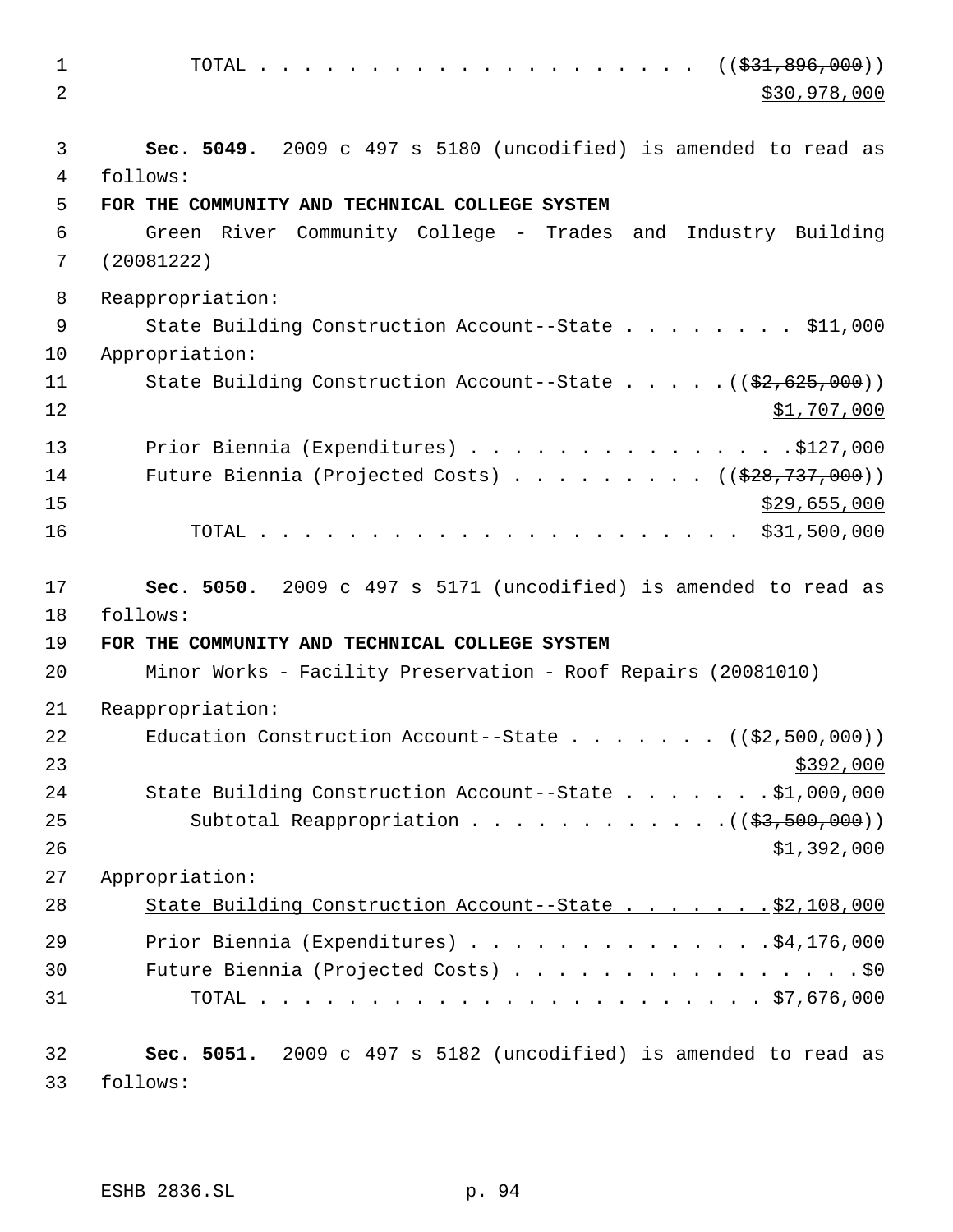**FOR THE COMMUNITY AND TECHNICAL COLLEGE SYSTEM** 2 Skagit Valley College - Academic and Student Services Building (20081224) Reappropriation: 5 State Building Construction Account--State . . . . . . . \$35,000 Appropriation: 7 State Building Construction Account--State . . . . . ((\$2,116,000))  $\text{S1,730,000}$ 9 Prior Biennia (Expenditures) . . . . . . . . . . . . . . . \$101,000 10 Future Biennia (Projected Costs) . . . . . . . . ((\$28,949,000)) \$29,335,000 TOTAL . . . . . . . . . . . . . . . . . . . . . . \$31,201,000 **Sec. 5052.** 2009 c 497 s 5210 (uncodified) is amended to read as follows: **FOR THE COMMUNITY AND TECHNICAL COLLEGE SYSTEM** Roof Repairs "A" (30000010) Appropriation: 18 State Building Construction Account--State . . . . . ((\$8,493,000)) \$2,627,000 Community/Technical College Capital Projects Account--State . . . . . . . . . . . . . . . . . . \$6,854,000 Subtotal Appropriation . . . . . . . . . . . . . . .\$9,481,000 23 Prior Biennia (Expenditures) . . . . . . . . . . . . . . . . . . \$0 24 Future Biennia (Projected Costs) . . . . . . . . ((\$24,000,000))  $\frac{$42,000,000}{9}$ 26 TOTAL . . . . . . . . . . . . . . . . . . ((<del>\$32,493,000</del>)) \$51,481,000 **Sec. 5053.** 2009 c 497 s 5183 (uncodified) is amended to read as follows: **FOR THE COMMUNITY AND TECHNICAL COLLEGE SYSTEM** Lower Columbia College - Health and Science Building (20081225) Appropriation: 33 State Building Construction Account--State . . . . . ((\$2,969,000)) \$2,187,000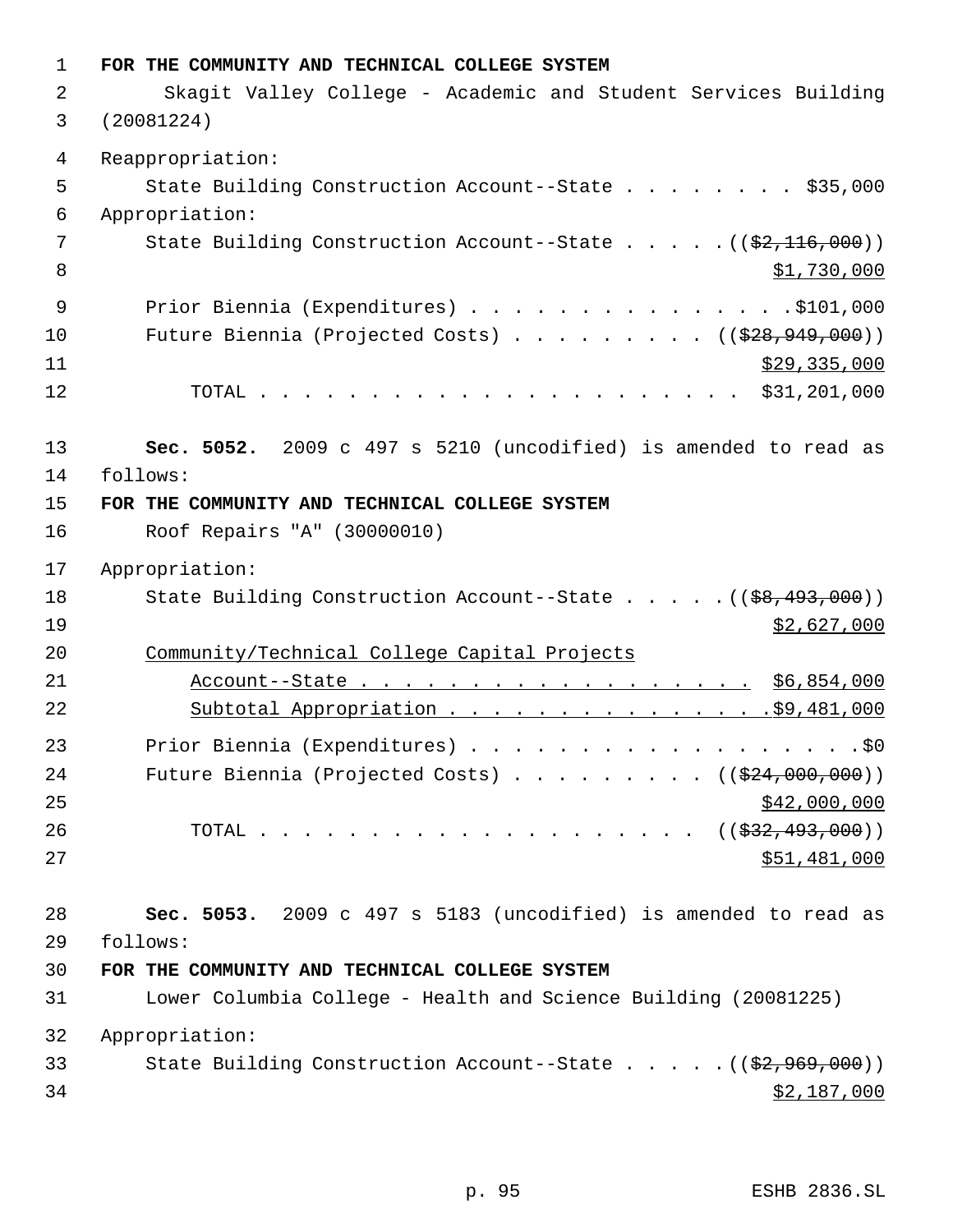1 Prior Biennia (Expenditures) . . . . . . . . . . . . . . \$2,500,000 2 Future Biennia (Projected Costs) . . . . . . . . ((\$36,405,000))  $3 \times 37,187,000$  TOTAL . . . . . . . . . . . . . . . . . . . . . . \$41,874,000 **Sec. 5054.** 2009 c 497 s 5184 (uncodified) is amended to read as follows: **FOR THE COMMUNITY AND TECHNICAL COLLEGE SYSTEM** Grays Harbor College - Science and Math Building (20081226) Reappropriation: 10 State Building Construction Account--State . . . . . . . \$45,000 Appropriation: 12 State Building Construction Account--State . . . . . ((\$3,583,000))  $\frac{13}{2}$ , 292,000 14 Prior Biennia (Expenditures) . . . . . . . . . . . . . . . \$231,000 15 Future Biennia (Projected Costs) . . . . . . . . ((\$40,478,000)) \$41,769,000 TOTAL . . . . . . . . . . . . . . . . . . . . . . \$44,337,000 **Sec. 5055.** 2009 c 497 s 5217 (uncodified) is amended to read as follows: **FOR THE COMMUNITY AND TECHNICAL COLLEGE SYSTEM** Seattle Central Community College - Seattle Maritime Academy (30000120) Appropriation: 24 State Building Construction Account--State . . . . . ((\$2,839,000))  $\frac{$1,337,000}{2}$ 26 Prior Biennia (Expenditures) . . . . . . . . . . . . . . . . . . \$0 27 Future Biennia (Projected Costs) . . . . . . . . ((\$15,483,000)) \$16,985,000 TOTAL . . . . . . . . . . . . . . . . . . . . . . \$18,322,000 **Sec. 5056.** 2009 c 497 s 5218 (uncodified) is amended to read as follows: **FOR THE COMMUNITY AND TECHNICAL COLLEGE SYSTEM** Yakima Valley Community College - Palmer Martin Building (30000121) Appropriation: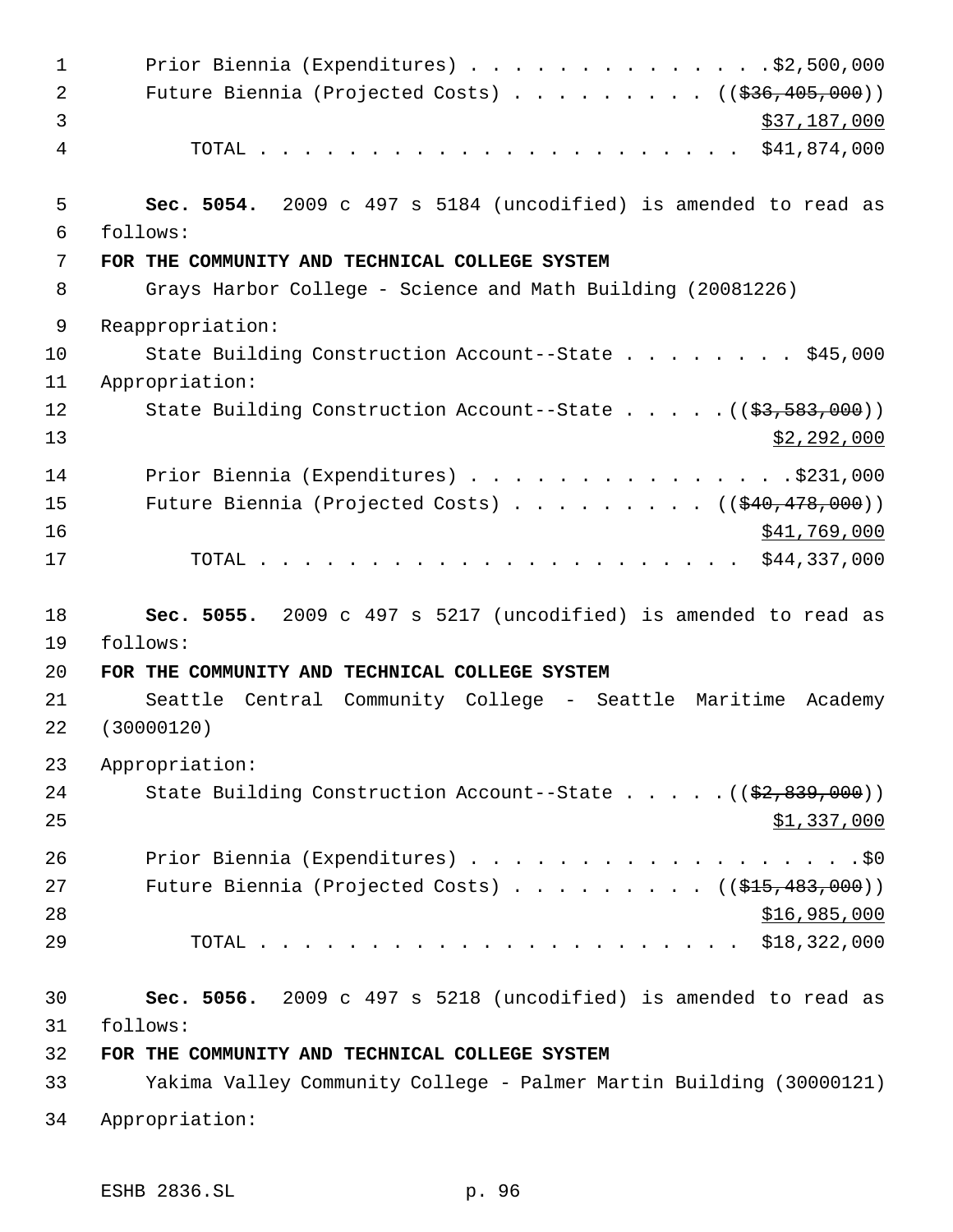1 State Building Construction Account--State . . . . . ((\$1,464,000))  $2 \frac{\text{S}}{997,000}$  Prior Biennia (Expenditures) . . . . . . . . . . . . . . . . . .\$0 4 Future Biennia (Projected Costs) . . . . . . . . ((\$13,509,000))  $5 - 5$   $5 - 5$   $5 - 76$ , 000 TOTAL . . . . . . . . . . . . . . . . . . . . . . \$14,973,000 **Sec. 5057.** 2009 c 497 s 5219 (uncodified) is amended to read as follows: **FOR THE COMMUNITY AND TECHNICAL COLLEGE SYSTEM** North Seattle Community College - Technology Building Renewal (30000129) Appropriation: 13 State Building Construction Account--State . . . . . ((\$2,976,000)) \$2,084,000 15 Prior Biennia (Expenditures) . . . . . . . . . . . . . . . . . . \$0 16 Future Biennia (Projected Costs) . . . . . . . . ((<del>\$22,337,000</del>)) \$23,229,000 TOTAL . . . . . . . . . . . . . . . . . . . . . . \$25,313,000 **Sec. 5058.** 2009 c 497 s 5220 (uncodified) is amended to read as follows: **FOR THE COMMUNITY AND TECHNICAL COLLEGE SYSTEM** Green River Community College - Science Math and Technology Building (30000130) Appropriation: 25 State Building Construction Account--State . . . . . ((\$1,700,000)) \$1,315,000 Prior Biennia (Expenditures) . . . . . . . . . . . . . . . . . .\$0 28 Future Biennia (Projected Costs) . . . . . . . . ((\$15,545,000))  $515,930,000$  TOTAL . . . . . . . . . . . . . . . . . . . . . . \$17,245,000 **Sec. 5059.** 2009 c 497 s 5204 (uncodified) is amended to read as follows: **FOR THE COMMUNITY AND TECHNICAL COLLEGE SYSTEM** Tacoma Community College - Health Careers Center (20082701)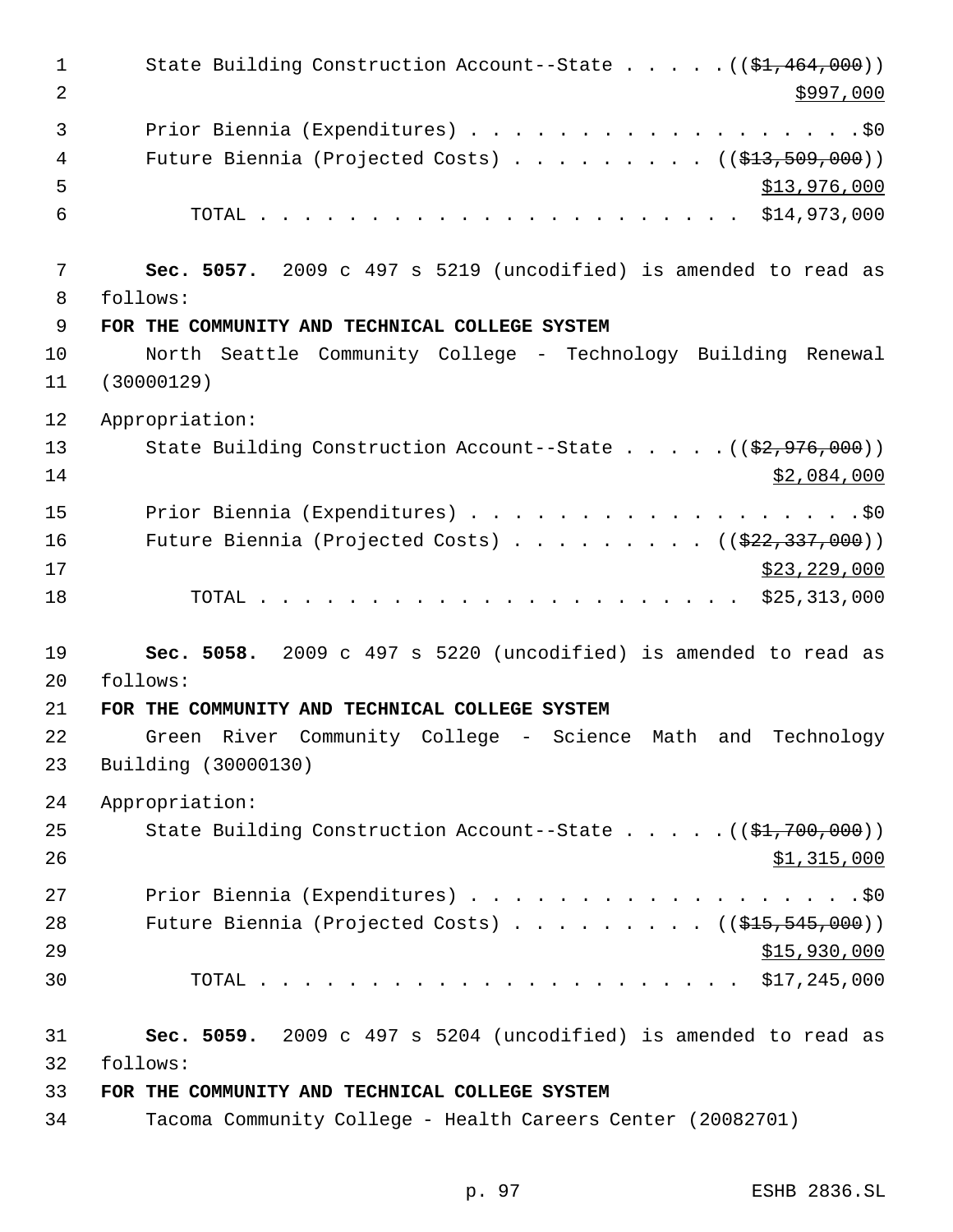Reappropriation: 2 State Building Construction Account--State . . . . . . . \$15,000 Appropriation: 4 State Building Construction Account--State . . . . . ((\$2,946,000)) \$1,811,000 Prior Biennia (Expenditures) . . . . . . . . . . . . . . .\$240,000 7 Future Biennia (Projected Costs) . . . . . . . . . ((\$35,565,000))  $8 \times 36,700,000$  TOTAL . . . . . . . . . . . . . . . . . . . . . . \$38,766,000 **Sec. 5060.** 2009 c 497 s 5205 (uncodified) is amended to read as follows: **FOR THE COMMUNITY AND TECHNICAL COLLEGE SYSTEM** Bellevue Community College - Health Science Building (20082702) Appropriation: 15 State Building Construction Account--State . . . . . ((\$4,350,000)) \$2,910,000 17 Prior Biennia (Expenditures) . . . . . . . . . . . . . . . \$144,000 18 Future Biennia (Projected Costs) . . . . . . . . ((\$36,506,000)) \$37,946,000 TOTAL . . . . . . . . . . . . . . . . . . . . . . \$41,000,000 *\*Sec. 5061. 2009 c 497 s 5206 (uncodified) is amended to read as follows: FOR THE COMMUNITY AND TECHNICAL COLLEGE SYSTEM Bates Technical College - Mohler Communications Technology Center (20082703) Reappropriation: State Building Construction Account--State . . . . . . . . \$20,000 Appropriation: State Building Construction Account--State . . . . . ((\$1,755,000)) \$1,192,000 Prior Biennia (Expenditures) . . . . . . . . . . . . . . .\$153,000 Future Biennia (Projected Costs) . . . . . . . . . ((\$23,398,000)) \$23,961,000 TOTAL . . . . . . . . . . . . . . . . . . . . . . \$25,326,000 \*Sec. 5061 was vetoed. See message at end of chapter.*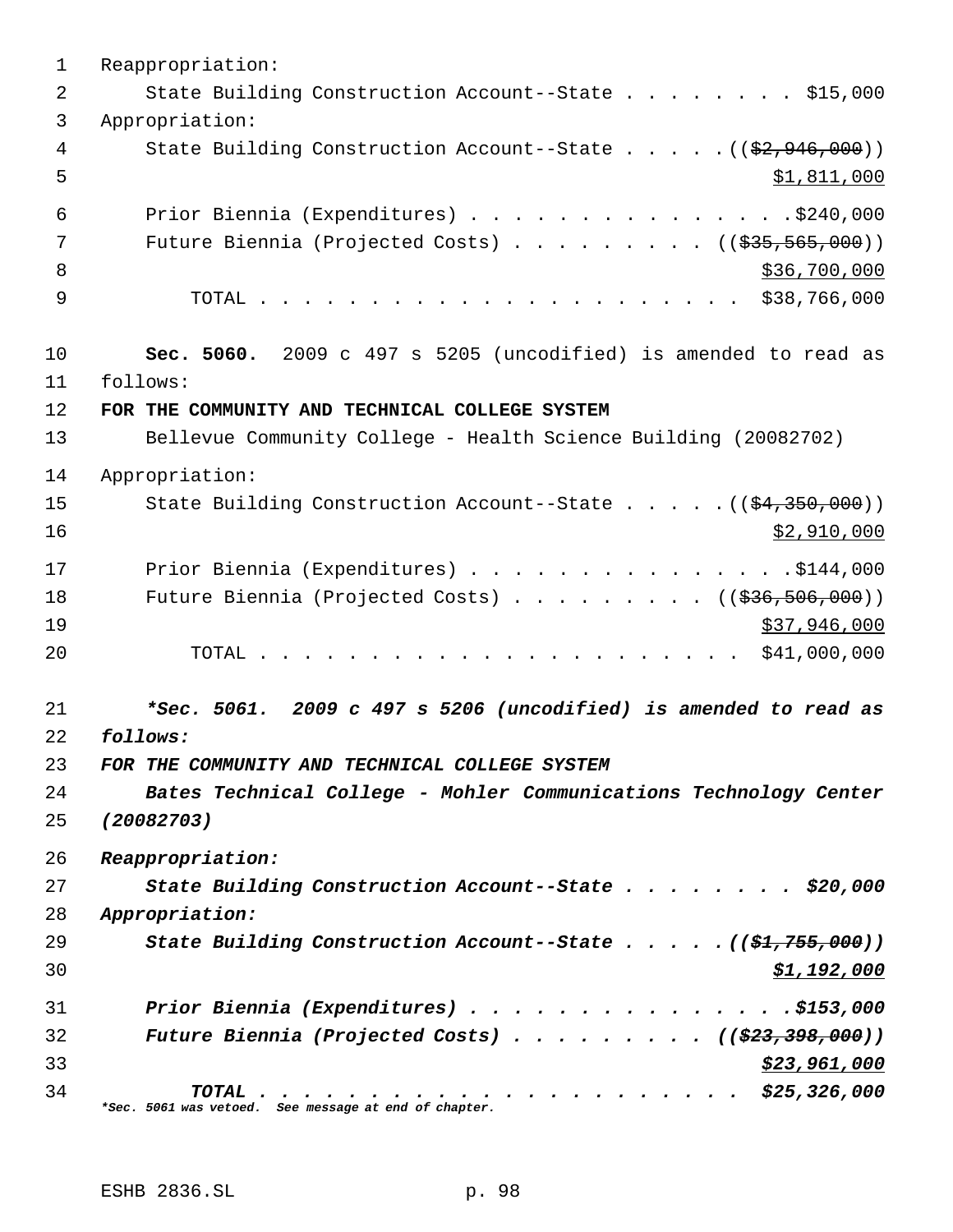| $\mathbf 1$<br>2 | Sec. 5062. 2009 c 497 s 5208 (uncodified) is amended to read as<br>follows:                    |
|------------------|------------------------------------------------------------------------------------------------|
| 3                | FOR THE COMMUNITY AND TECHNICAL COLLEGE SYSTEM                                                 |
| 4<br>5           | Advanced Technologies Building<br>College - Health and<br>Clark<br>(20082705)                  |
| 6                | Reappropriation:                                                                               |
| 7                | State Building Construction Account--State \$14,000                                            |
| 8                | Appropriation:                                                                                 |
| 9<br>10          | State Building Construction Account--State $($ $($ $\frac{2}{7}, 506, 000)$ $)$<br>\$2,324,000 |
| 11               | Prior Biennia (Expenditures) \$236,000                                                         |
| 12               | Future Biennia (Projected Costs) ( $(\frac{233}{533}, \frac{598}{500})$ )                      |
| 13               | \$33,780,000                                                                                   |
| 14               |                                                                                                |
|                  |                                                                                                |
| 15               | Sec. 5063. 2009 c 497 s 5165 (uncodified) is amended to read as                                |
| 16               | follows:                                                                                       |
| 17               | FOR THE COMMUNITY AND TECHNICAL COLLEGE SYSTEM                                                 |
| 18<br>19         | Washington Technical College - Allied Health Building<br>Lake<br>(20062697)                    |
| 20               | Reappropriation:                                                                               |
| 21               | State Building Construction Account--State \$900,000                                           |
| 22               | Appropriation:                                                                                 |
| 23               | State Building Construction Account--State ((\$25,986,000))                                    |
| 24               | \$23,876,000                                                                                   |
| 25               | Prior Biennia (Expenditures) $\ldots$ 91,029,000                                               |
| 26               | Future Biennia (Projected Costs) \$0                                                           |
| 27               | TOTAL ( $(\frac{27}{7}, \frac{915}{900})$ )                                                    |
| 28               | \$25,805,000                                                                                   |
| 29               | Sec. 5064. 2009 c 497 s 5177 (uncodified) is amended to read as                                |
| 30               | follows:                                                                                       |
| 31               | FOR THE COMMUNITY AND TECHNICAL COLLEGE SYSTEM                                                 |
| 32               | Spokane Falls Community College - Chemistry and Life Science                                   |
| 33               | Building (20081219)                                                                            |
| 34               | Reappropriation:                                                                               |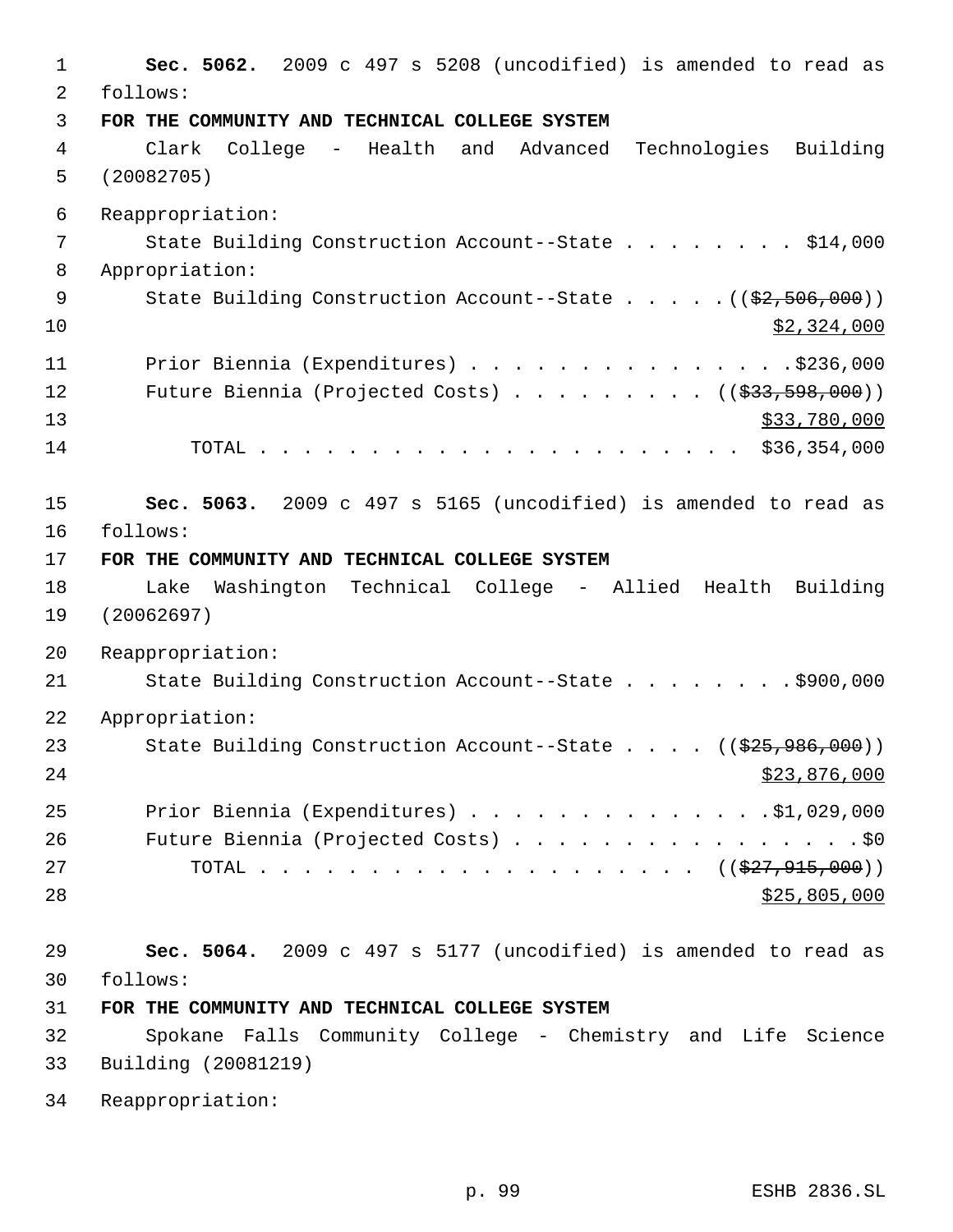1 State Building Construction Account--State . . . . . . \$1,200,000 Appropriation: 3 State Building Construction Account--State . . . . ((\$27,800,000)) \$21,007,000 Prior Biennia (Expenditures) . . . . . . . . . . . . . .\$1,320,000 Future Biennia (Projected Costs) . . . . . . . . . . . . . . . . \$0 TOTAL . . . . . . . . . . . . . . . . . . . . ((\$30,320,000))  $8 \times 23,527,000$  **Sec. 5065.** 2009 c 497 s 5178 (uncodified) is amended to read as follows: **FOR THE COMMUNITY AND TECHNICAL COLLEGE SYSTEM** Spokane Community College - Technical Education Building (20081220) Reappropriation: State Building Construction Account--State . . . . . . . \$1,600,000 Appropriation: 16 State Building Construction Account--State . . . . ((\$30,718,000)) \$24,037,000 18 Prior Biennia (Expenditures) . . . . . . . . . . . . . . . . \$793,000 Future Biennia (Projected Costs) . . . . . . . . . . . . . . . . \$0 20 TOTAL . . . . . . . . . . . . . . . . . (  $(\frac{233}{111},000)$  ) \$26,430,000 **Sec. 5066.** 2009 c 497 s 5191 (uncodified) is amended to read as follows: **FOR THE COMMUNITY AND TECHNICAL COLLEGE SYSTEM** Spokane Falls Community College - Music Building 15 Renovation (20081320) Reappropriation: 28 State Building Construction Account--State . . . . . . . \$475,000 Appropriation: 30 State Building Construction Account--State . . . . ((\$13,806,000)) \$10,459,000 32 Prior Biennia (Expenditures) . . . . . . . . . . . . . . . \$667,000 Future Biennia (Projected Costs) . . . . . . . . . . . . . . . . \$0 34 TOTAL . . . . . . . . . . . . . . . . . . ((\$14,948,000))  $31,601,000$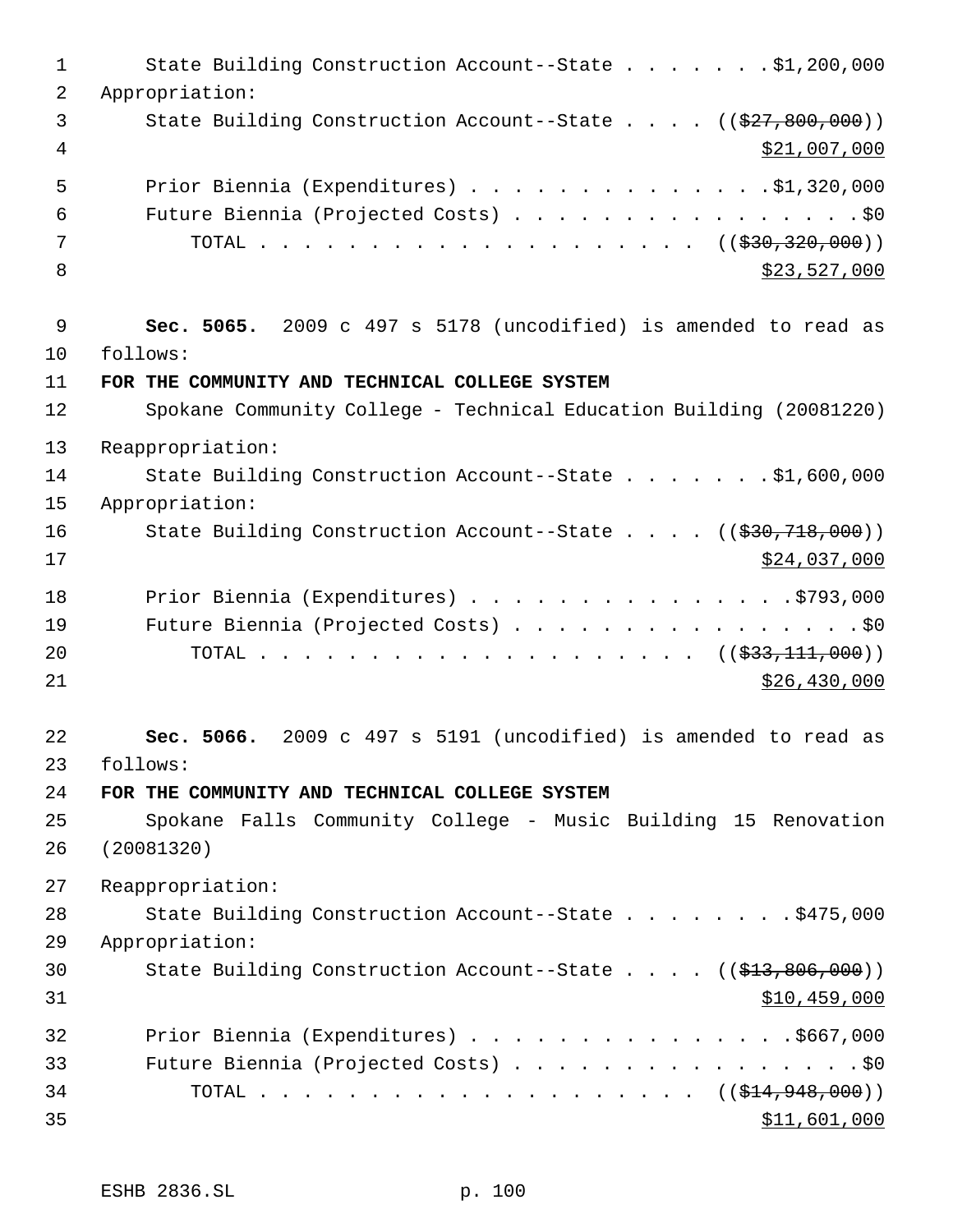**Sec. 5067.** 2009 c 497 s 5151 (uncodified) is amended to read as follows: **FOR THE COMMUNITY AND TECHNICAL COLLEGE SYSTEM** Green River Community College - Humanities and Classroom Building Debt Service (20061205) The appropriations in this section are subject to the following conditions and limitations: The community/technical college capital 8 projects account appropriation in this section is subject to the 9 following conditions and limitations: The appropriation is provided solely for debt service on the capital project account certificate of 11 participation issued for construction of this facility. The state 12 board shall work with the office of the state treasurer to identify 13 ways to expedite repayment of the debt incurred on this project that is in excess of actual project costs in order to minimize unnecessary demands upon building account revenue. Reappropriation: State Building Construction Account--State . . . . . . . \$1,054,000 Appropriation: Community/Technical College Capital Projects 20 Account--State . . . . . . . . . . . . . . . . . \$4,044,000 Prior Biennia (Expenditures) . . . . . . . . . . . . . .\$1,827,000 22 Future Biennia (Projected Costs) . . . . . . . . . . . . . .  $($   $($  $\frac{60}{7})$ ) \$36,432,000 TOTAL . . . . . . . . . . . . . . . . . . . . . ((\$2,881,000)) \$43,357,000 **Sec. 5068.** 2009 c 497 s 5181 (uncodified) is amended to read as follows: **FOR THE COMMUNITY AND TECHNICAL COLLEGE SYSTEM** 29 Bellingham Technical College - Instructional Resource Center Debt Service (20081223) The appropriations in this section are subject to the following conditions and limitations: The community/technical college capital projects account appropriation is provided solely for debt service on the capital project account certificate of participation issued for construction of this facility. The state board shall authorize only as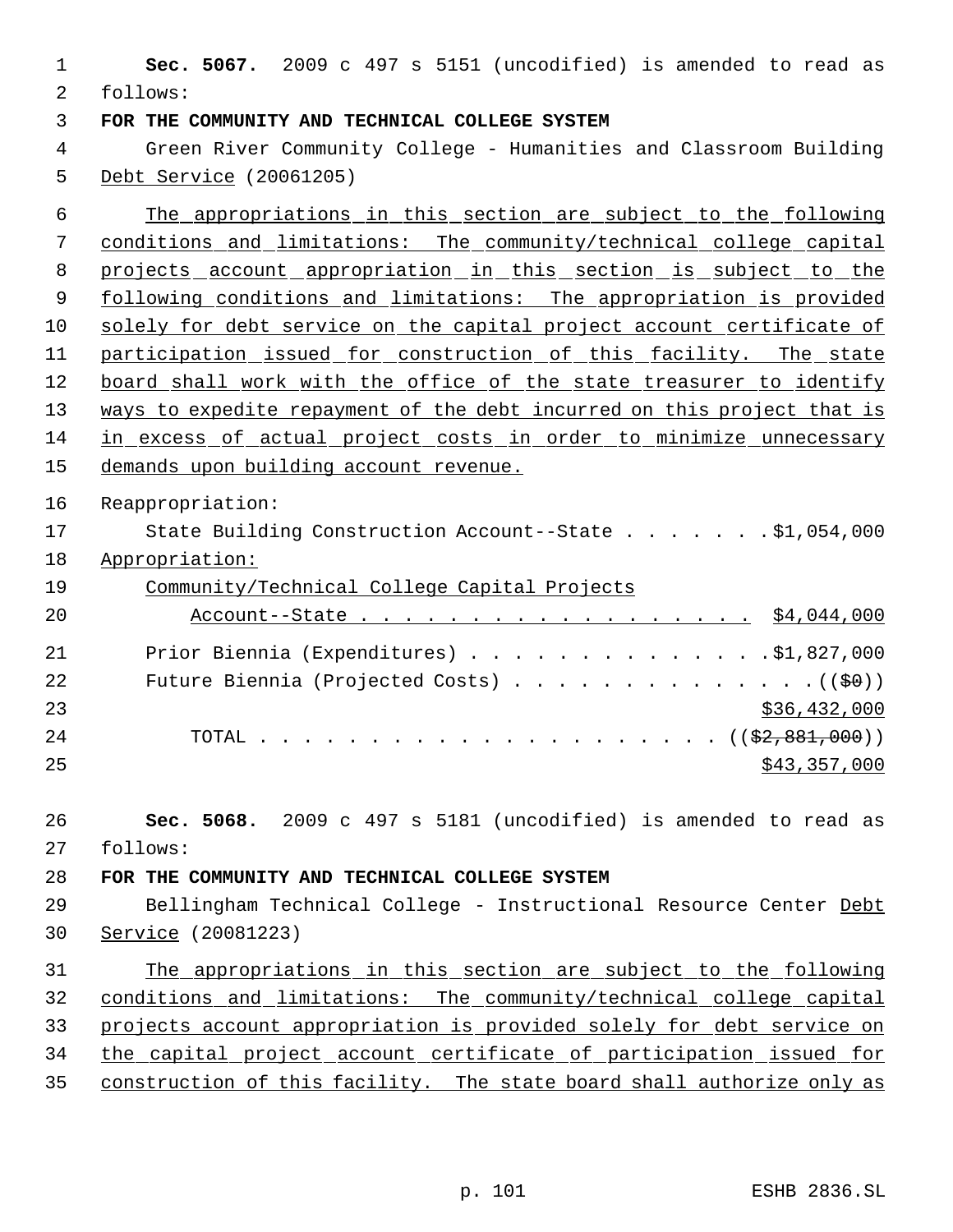| 1  | much debt as is needed to complete the project, not to exceed a total  |
|----|------------------------------------------------------------------------|
| 2  | $of $27,000,000.$                                                      |
| 3  | Reappropriation:                                                       |
| 4  | State Building Construction Account--State \$1,000,000                 |
| 5  | Appropriation:                                                         |
| 6  | Community/Technical College Capital Projects                           |
| 7  | Account--State \$2,288,000                                             |
| 8  |                                                                        |
| 9  | \$824,000                                                              |
| 10 |                                                                        |
| 11 | \$37,994,000                                                           |
| 12 |                                                                        |
| 13 | \$42,106,000                                                           |
| 14 | Sec. 5069. 2009 c 497 s 5190 (uncodified) is amended to read as        |
| 15 | follows:                                                               |
| 16 | FOR THE COMMUNITY AND TECHNICAL COLLEGE SYSTEM                         |
| 17 | Spokane Community College - Building 7 Renovation (20081319)           |
| 18 | Reappropriation:                                                       |
| 19 | State Building Construction Account--State \$986,000                   |
| 20 | Appropriation:                                                         |
| 21 | State Building Construction Account--State $((\frac{29}{7748,000}))$   |
| 22 | \$8,343,000                                                            |
| 23 | Prior Biennia (Expenditures) \$23,000                                  |
| 24 | Future Biennia (Projected Costs) \$0                                   |
| 25 |                                                                        |
| 26 | \$9,352,000                                                            |
| 27 | Sec. 5070. 2009 c 497 s 5192 (uncodified) is amended to read as        |
| 28 | follows:                                                               |
| 29 | FOR THE COMMUNITY AND TECHNICAL COLLEGE SYSTEM                         |
| 30 | Pierce College Fort Steilacoom - Cascade Core (20081321)               |
| 31 | Reappropriation:                                                       |
| 32 | State Building Construction Account--State \$1,200,000                 |
| 33 | Appropriation:                                                         |
| 34 | State Building Construction Account--State $((\frac{215,000,000)}{2})$ |
| 35 | <u>\$13,099,000</u>                                                    |
|    |                                                                        |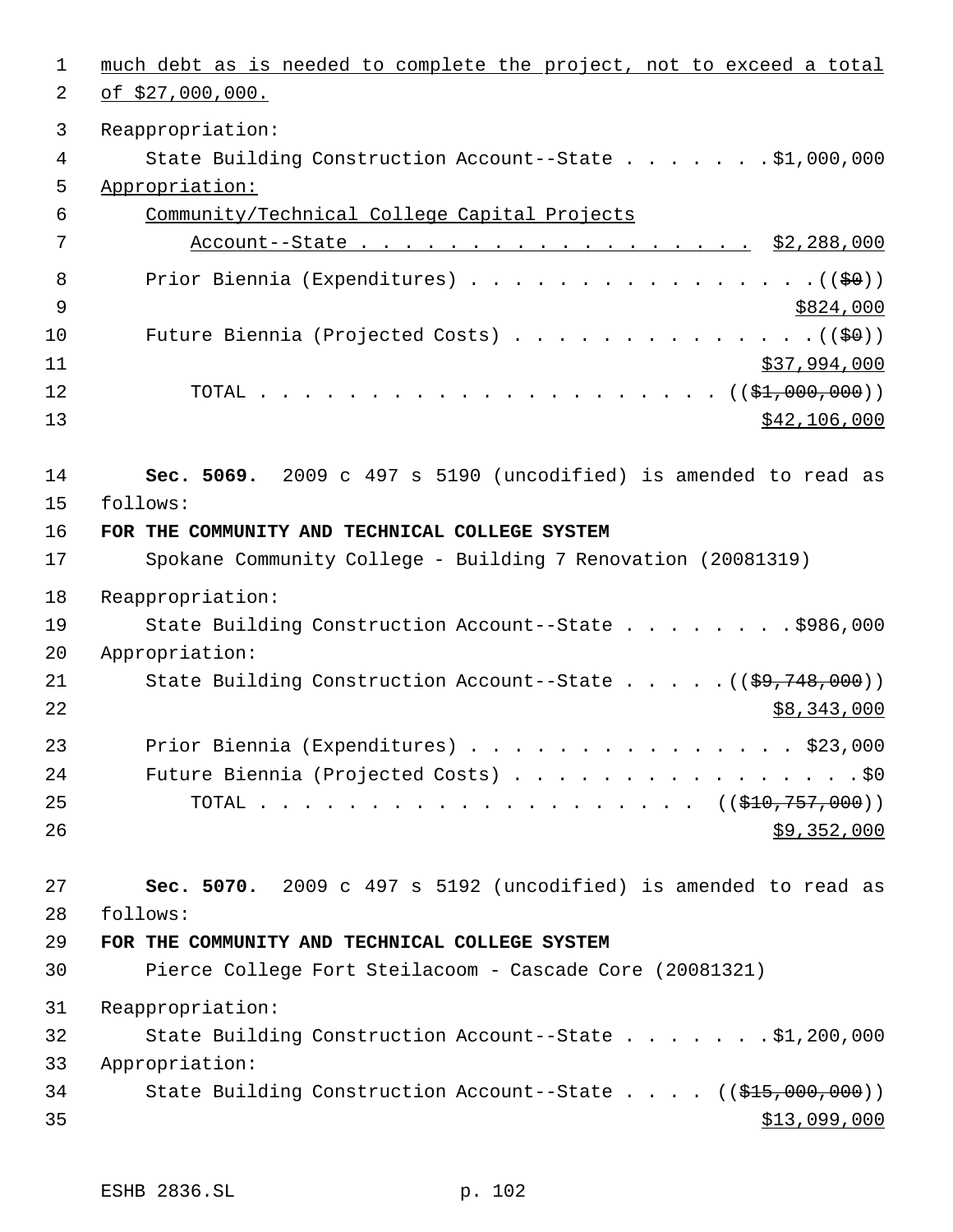| 1              | Community/Technical College Capital Projects                       |
|----------------|--------------------------------------------------------------------|
| $\overline{2}$ |                                                                    |
| 3              | Subtotal Appropriation \$21,599,000                                |
| $\overline{4}$ | Prior Biennia (Expenditures) $\ldots$ 91,042,000                   |
| 5              | Future Biennia (Projected Costs) \$0                               |
| 6              | TOTAL ( $(\frac{1}{217}, \frac{242}{100})$ )                       |
| 7              | \$23,841,000                                                       |
| 8              | Sec. 5071. 2009 c 497 s 5168 (uncodified) is amended to read as    |
| 9              | follows:                                                           |
| 10             | FOR THE COMMUNITY AND TECHNICAL COLLEGE SYSTEM                     |
| 11             | North Seattle Community College - Employment Resource Center       |
| 12             | (20062851)                                                         |
| 13             | Reappropriation:                                                   |
| 14             | State Building Construction Account--State \$700,000               |
| 15             | Appropriation:                                                     |
| 16             | State Building Construction Account--State ((\$5,000,000))         |
| 17             | \$7,676,000                                                        |
| 18             | Prior Biennia (Expenditures) \$1,790,000                           |
| 19             | Future Biennia (Projected Costs) \$0                               |
| 20             |                                                                    |
| 21             | \$10,166,000                                                       |
| 22             | 2009 c 497 s 5135 (uncodified) is amended to read as<br>Sec. 5072. |
| 23             | follows:                                                           |
| 24             | FOR THE COMMUNITY AND TECHNICAL COLLEGE SYSTEM                     |
| 25             | Clark College - East County Satellite (20041689)                   |
| 26             | Reappropriation:                                                   |
| 27             | Gardner-Evans Higher Education Construction                        |
| 28             | Account--State $($ $(*5,000,000))$                                 |
| 29             | \$4,780,000                                                        |
| 30             | Prior Biennia (Expenditures) \$24,876,000                          |
| 31             | Future Biennia (Projected Costs) \$0                               |
| 32             |                                                                    |
| 33             | \$29,656,000                                                       |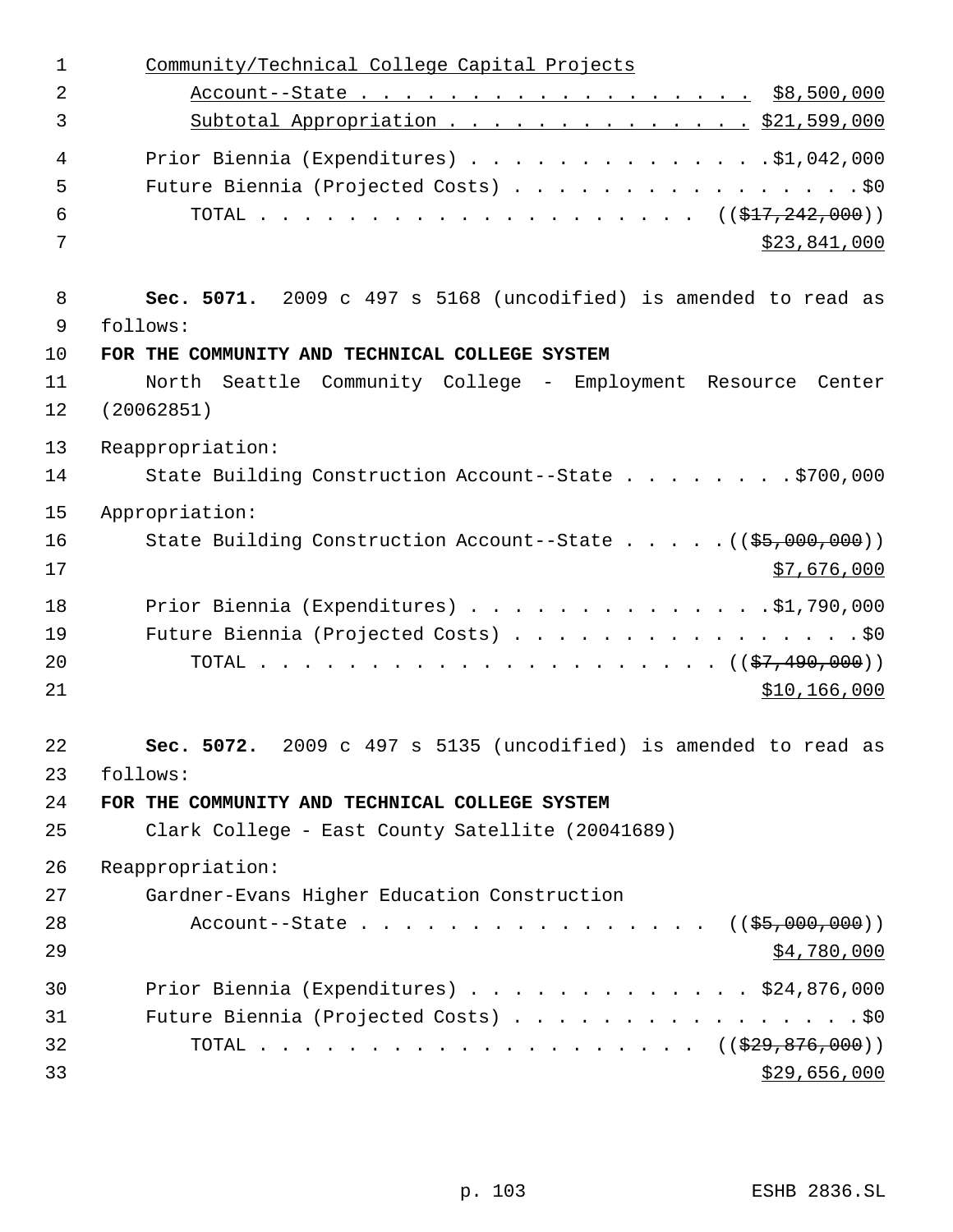**Sec. 5073.** 2009 c 497 s 5195 (uncodified) is amended to read as follows: **FOR THE COMMUNITY AND TECHNICAL COLLEGE SYSTEM** Bellevue Community College - L Building Emergency Repairs (20081850) Reappropriation: 7 State Building Construction Account--State . . . . . ((\$1,460,000))  $\frac{$387,000}{ }$ 9 Prior Biennia (Expenditures) . . . . . . . . . . . . . . . \$203,000 10 Future Biennia (Projected Costs) . . . . . . . . . . . . . . . . \$0 TOTAL . . . . . . . . . . . . . . . . . . . . . ((\$1,663,000))  $\frac{$590,000}{900}$  **Sec. 5074.** 2009 c 497 s 5223 (uncodified) is amended to read as follows: **FOR THE COMMUNITY AND TECHNICAL COLLEGE SYSTEM** Minor Works - Preservation (30000210) Appropriation: 18 ((State Building Construction Account - State . . . . \$15,116,000)) Community/Technical College Capital Projects 20 Account--State . . . . . . . . . . . . . . . . . \$16,000,000 Prior Biennia (Expenditures) . . . . . . . . . . . . . . . . . .\$0 22 Future Biennia (Projected Costs) . . . . . . . . . . . . . . . . \$0 23 TOTAL . . . . . . . . . . . . . . . . . . ((\$<del>15,116,000</del>)) \$16,000,000 **Sec. 5075.** 2009 c 497 s 5179 (uncodified) is amended to read as follows: **FOR THE COMMUNITY AND TECHNICAL COLLEGE SYSTEM** Everett Community College - Index Hall Replacement (20081221) Reappropriation: State Building Construction Account--State . . . . . . . \$1,150,000 Appropriation: 32 State Building Construction Account--State . . . . . ((\$2,301,000))  $$2,157,000$ Prior Biennia (Expenditures) . . . . . . . . . . . . . .\$1,650,000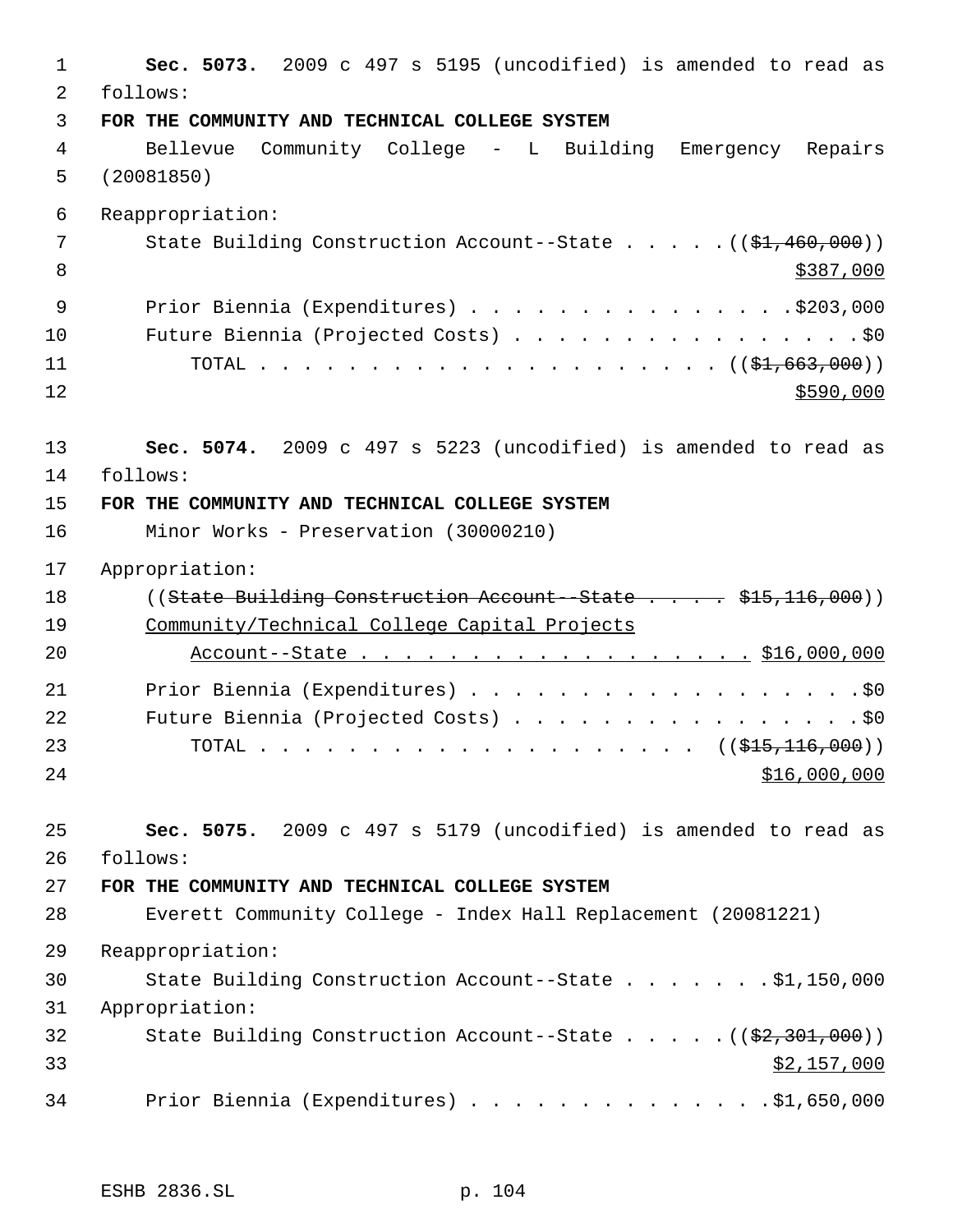1 Future Biennia (Projected Costs) . . . . . . . . ((\$40,205,000))  $\frac{1}{2}$  \$40,349,000 TOTAL . . . . . . . . . . . . . . . . . . . . . . \$45,306,000 **Sec. 5076.** 2009 c 497 s 5213 (uncodified) is amended to read as follows: **FOR THE COMMUNITY AND TECHNICAL COLLEGE SYSTEM** Minor Works - Program (30000078) Appropriation: State Building Construction Account--State . . . . . . . \$3,858,000 Community/Technical College Capital Projects 11 Account--State . . . . . . . . . . . . . . ((<del>\$9,714,000</del>)) 12 \$12,227,000 13 Subtotal Appropriation . . . . . . . . . . . ((<del>\$13,572,000</del>)) \$16,085,000 15 Prior Biennia (Expenditures) . . . . . . . . . . . . . . . . . . \$0 Future Biennia (Projected Costs) . . . . . . . . . . . \$80,000,000 TOTAL . . . . . . . . . . . . . . . . . . . . ((\$93,572,000)) \$96,085,000 \$96,085,000 \$96,085,000 \$96,085,000 \$96,085,000 \$96,085,000 \$96,085,000 \$96,085,000 \$96,000 \$96,000 \$96,000 \$96,000 \$96,000 \$96,000 \$96,000 \$96,000 \$96,000 \$96,000 \$96,000 \$96,000 \$96,000 \$96,000 \$96,000 **Sec. 5077.** 2009 c 497 s 5164 (uncodified) is amended to read as follows: **FOR THE COMMUNITY AND TECHNICAL COLLEGE SYSTEM** Spokane Falls Community College - Campus Classrooms (20062696) Reappropriation: 24 State Building Construction Account--State . . . . . ((\$1,450,000)) 26 Prior Biennia (Expenditures) . . . . . . . . . . . . . . \$434,000 27 Future Biennia (Projected Costs) . . . . . . . . . . . . . . . . \$0 TOTAL . . . . . . . . . . . . . . . . . . . . . ((\$1,884,000)) 29 \$1,317,000 NEW SECTION. **Sec. 5078.** A new section is added to 2009 c 497 (uncodified) to read as follows: **FOR THE COMMUNITY AND TECHNICAL COLLEGE SYSTEM**

Construction Contingency Pool (92000007)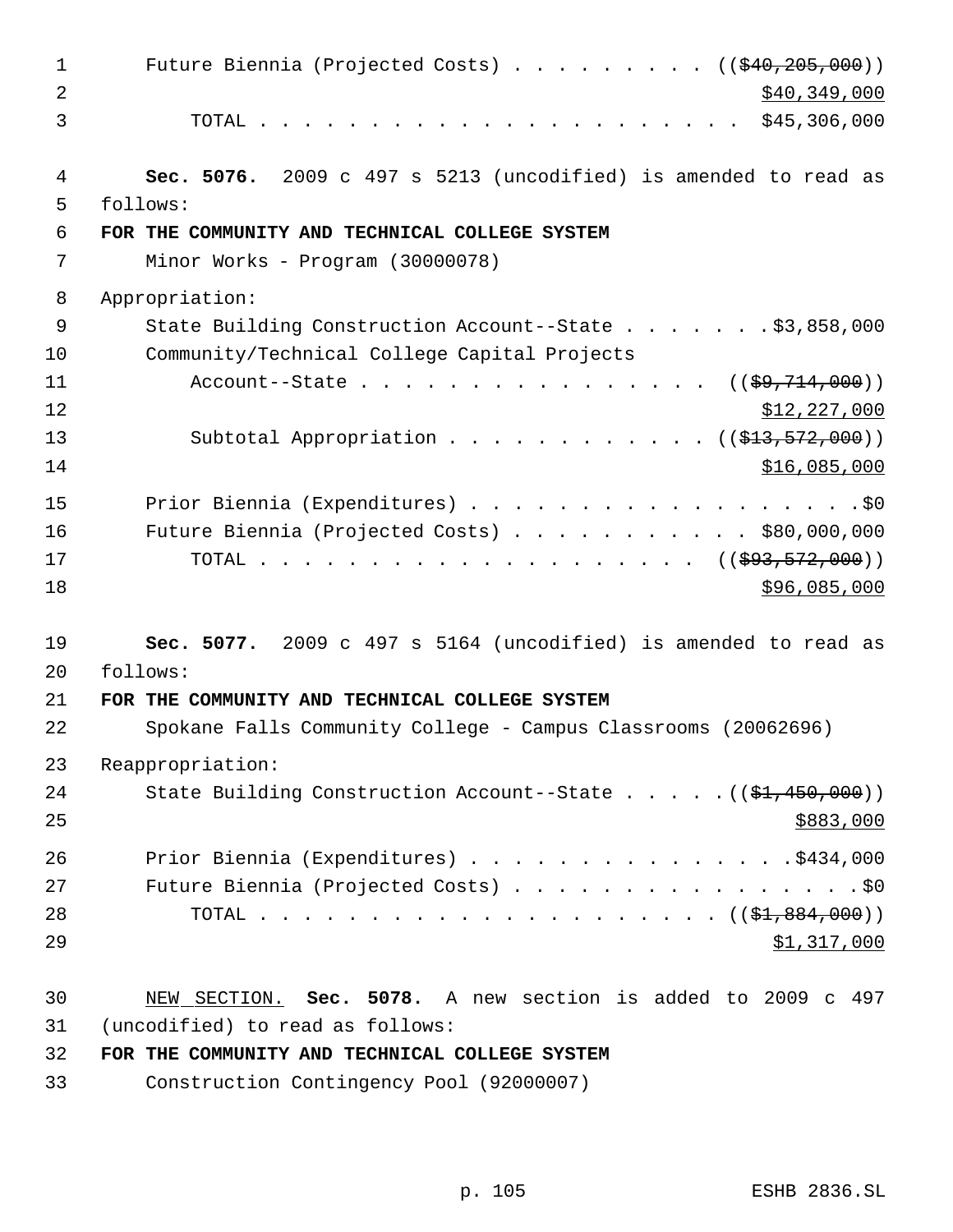The appropriation in this section is provided solely for allocation by the state board for community and technical colleges for major construction and renovation projects that confront emergent and unavoidable costs in excess of the construction contingency and management reserves included in the project appropriation. The board shall report at least quarterly to the office of financial management and the legislative capital budget committees on requests for and allocations from the pool. Appropriation: State Building Construction Account--State . . . . . . . \$3,076,000 Gardner-Evans Higher Education Construction Account--State . . . . . . . . . . . . . . . . . . . \$263,000 13 Subtotal Appropriation . . . . . . . . . . . . . . . \$3,339,000 14 Prior Biennia (Expenditures) . . . . . . . . . . . . . . . . . . \$0 Future Biennia (Projected Costs) . . . . . . . . . . . . . . . . \$0 TOTAL . . . . . . . . . . . . . . . . . . . . . . . \$3,339,000 **Sec. 5079.** 2009 c 497 s 5224 (uncodified) is amended to read as follows: **FOR THE COMMUNITY AND TECHNICAL COLLEGE SYSTEM** Preventative Facility Maintenance and Building System Repairs (30000287) Appropriation: Community and Technical Colleges Capital 24 Projects Account--State . . . . . . . . . . . ((\$22,800,000)) 26 Prior Biennia (Expenditures) . . . . . . . . . . . . . . . . . . \$0 Future Biennia (Projected Costs) . . . . . . . . . . . \$91,208,000 28 TOTAL . . . . . . . . . . . . . . . . . . ((\$<del>114,008,000</del>))  $591,208,000$  **Sec. 5080.** 2009 c 497 s 5143 (uncodified) is amended to read as follows: **FOR THE COMMUNITY AND TECHNICAL COLLEGE SYSTEM** Centralia Community College - Science Building (20042850) Reappropriation: State Building Construction Account--State . . . . . . . . \$194,000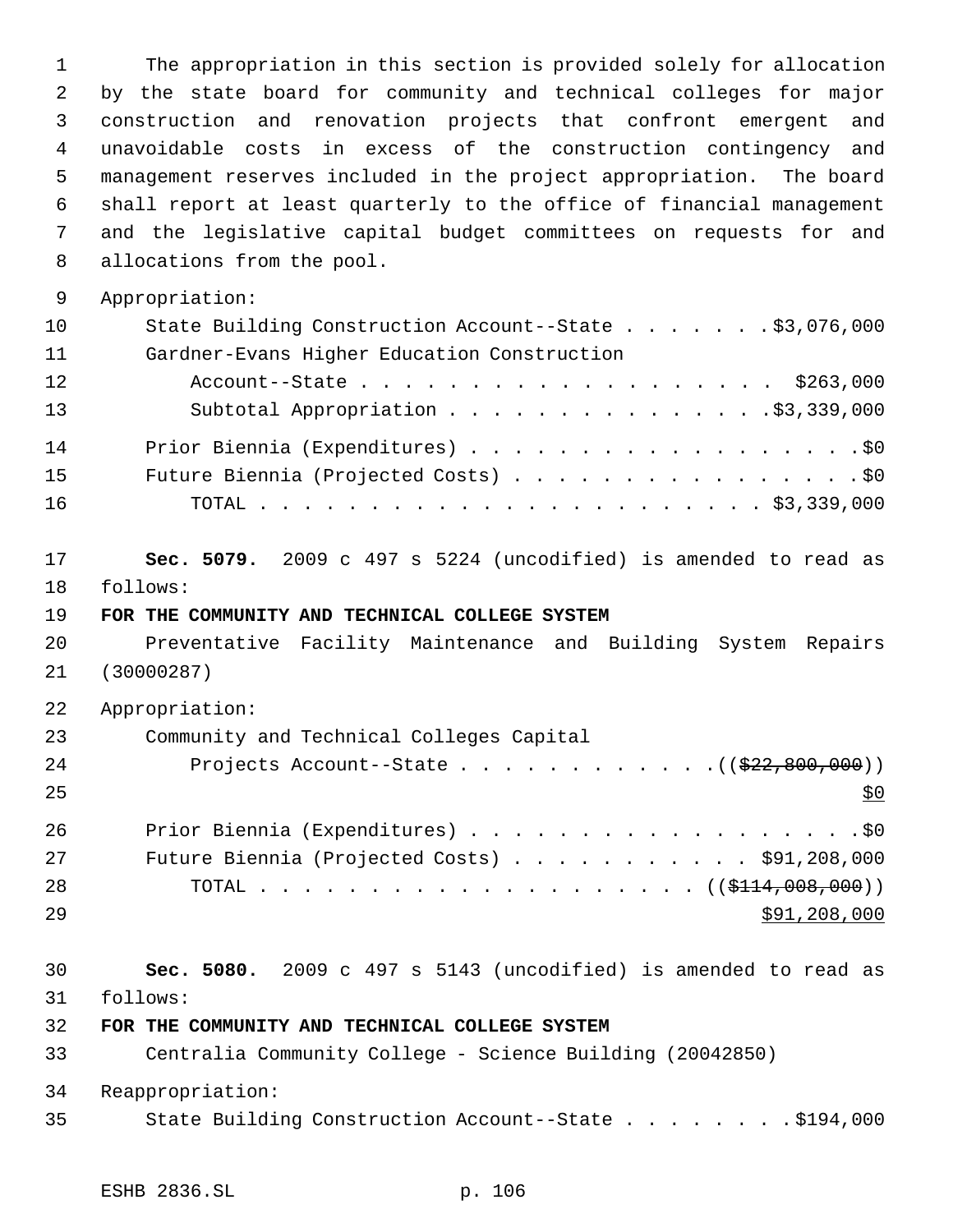1 Gardner-Evans Higher Education Construction 2 Account--State . . . . . . . . . . . . . . . ((\$3,000,000)) 3  $\frac{1}{2}$ ,737,000 4 Subtotal Reappropriation . . . . . . . . . . . . ((\$3,194,000))  $5 - 5$  \$2,931,000 6 Prior Biennia (Expenditures) . . . . . . . . . . . . . \$28,919,000 7 Future Biennia (Projected Costs) . . . . . . . . . . . . . . . . \$0 8 TOTAL . . . . . . . . . . . . . . . . . . ((\$32,113,000))  $9$  \$31,850,000 10 **Sec. 5081.** 2009 c 497 s 5167 (uncodified) is amended to read as 11 follows: 12 **FOR THE COMMUNITY AND TECHNICAL COLLEGE SYSTEM** 13 Clover Park Technical College - Allied Health Care Facility 14 (20062699) 15 Reappropriation: 16 State Building Construction Account--State . . . . . ((\$1,020,000))  $17$  \$323,000 18 Prior Biennia (Expenditures) . . . . . . . . . . . . . . \$1,425,000 19 Future Biennia (Projected Costs) . . . . . . . . . . . . . . . . \$0 20 TOTAL . . . . . . . . . . . . . . . . . . (  $(\frac{2}{2}, \frac{445}{100})$  ) 21  $\frac{$1,748,000}{ }$ 

(End of part)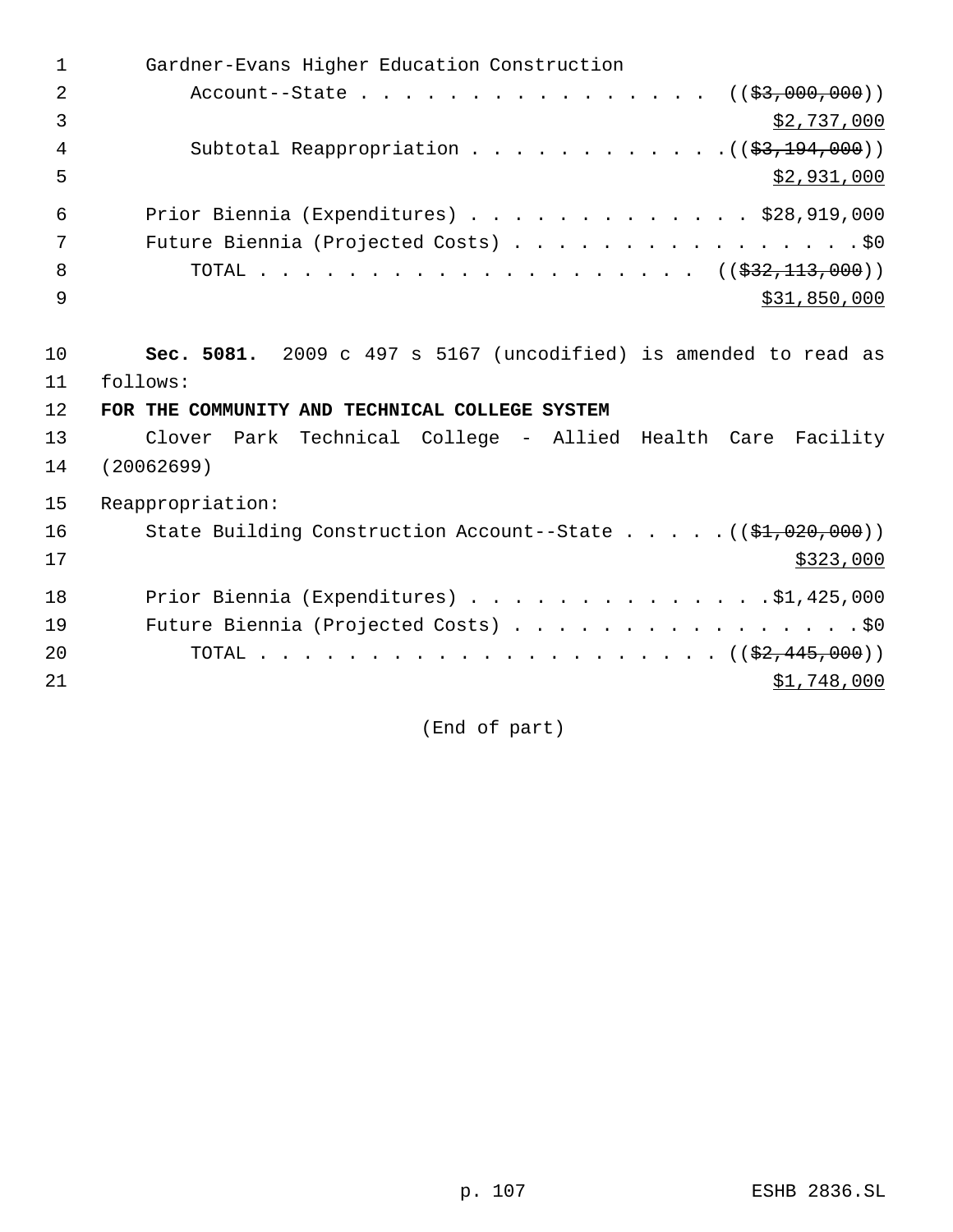**PART 6**

# **MISCELLANEOUS AND SUPPLEMENTAL PROVISIONS**

 **Sec. 6001.** 2009 c 497 s 6009 (uncodified) is amended to read as follows:

 **ACQUISITION OF PROPERTIES AND FACILITIES THROUGH FINANCIAL CONTRACTS.** The following agencies may enter into financial contracts, paid from any funds of an agency, appropriated or nonappropriated, for the purposes indicated and in not more than the principal amounts indicated, plus financing expenses and required reserves pursuant to chapter 39.94 RCW. When securing properties under this section, agencies shall use the most economical financial contract option available, including long-term leases, lease-purchase agreements, lease-development with option to purchase agreements or financial contracts using certificates of participation. Expenditures made by an agency for one of the indicated purposes before the issue date of the authorized financial contract and any certificates of participation therein are intended to be reimbursed from proceeds of the financial contract and any certificates of participation therein to the extent provided in the agency's financing plan approved by the state finance committee.

 State agencies may enter into agreements with the department of general administration and the state treasurer's office to develop requests to the legislature for acquisition of properties and facilities through financial contracts. The agreements may include charges for services rendered.

 Those noninstructional facilities of higher education institutions authorized in this section to enter into financial contracts are not eligible for state funded maintenance and operations. Instructional space that is available for regularly scheduled classes for academic transfer, basic skills, and workforce training programs may be eligible for state funded maintenance and operations.

 (1) Department of corrections: ((Enter into a financing contract 33 for -up to \$17,958,000 plus financing expenses and required reserves pursuant to chapter 39.94 RCW to purchase or build work release beds, violator beds, or other community-based re-entry facilities.)) Enter into a financing contract for up to \$12,400,000 plus financing expenses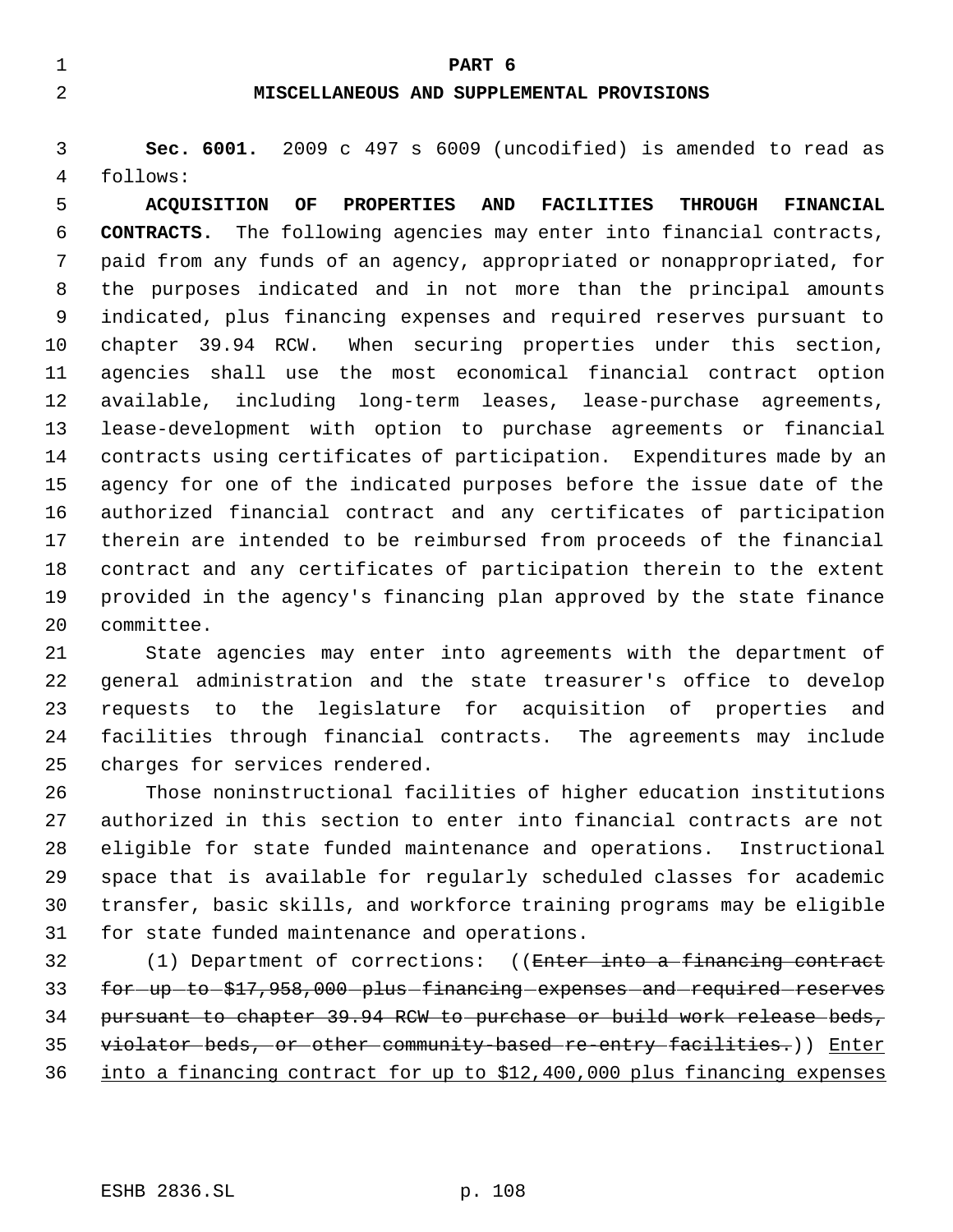1 and required reserves pursuant to chapter 39.94 RCW to move correctional industries facilities and operations from McNeil island corrections center to Stafford creek corrections center.

(2) Community and technical colleges:

 (a) Enter into a financing contract on behalf of Walla Walla Community College for up to \$1,000,000 plus financing expenses and required reserves pursuant to chapter 39.94 RCW to purchase up to 40 acres of land.

 (b) Enter into a financing contract on behalf of Bellingham Technical College for up to \$1,390,000 plus financing expenses and required reserves pursuant to chapter 39.94 RCW to develop an instructional resource center.

 (c) Enter into a financing contract on behalf of Bellingham 14 Technical College for up to ((\$28,968,000)) \$27,000,000 plus financing expenses and required reserves pursuant to chapter 39.94 RCW to develop an instructional resource center. The cost of this financing contract shall be paid from the community and technical colleges capital projects account. This facility shall be eligible for maintenance and operations funding on the same terms as if constructed with state general obligation bonds.

 (d) Enter into a financing contract on behalf of Edmonds Community College for up to \$5,000,000 plus financing expenses and required reserves pursuant to chapter 39.94 RCW to provide space for allied health and construction industry.

 (e) Contingent upon the sale and purchase specified in section 5071 of this act, enter into a financing contract on behalf of Spokane Community College for up to \$3,400,000 plus financing expenses and required reserves pursuant to chapter 39.94 RCW to purchase the Riverpoint One building.

 (f) Enter into a financing contract on behalf of North Seattle Community College for up to \$8,900,000 plus financing expenses and required reserves pursuant to chapter 39.94 RCW to develop an employment resource center.

 (g) Enter into a financing contract on behalf of Everett Community College for up to \$25,000,000 plus financing expenses and required reserves pursuant to chapter 39.94 RCW to develop a student fitness and health center.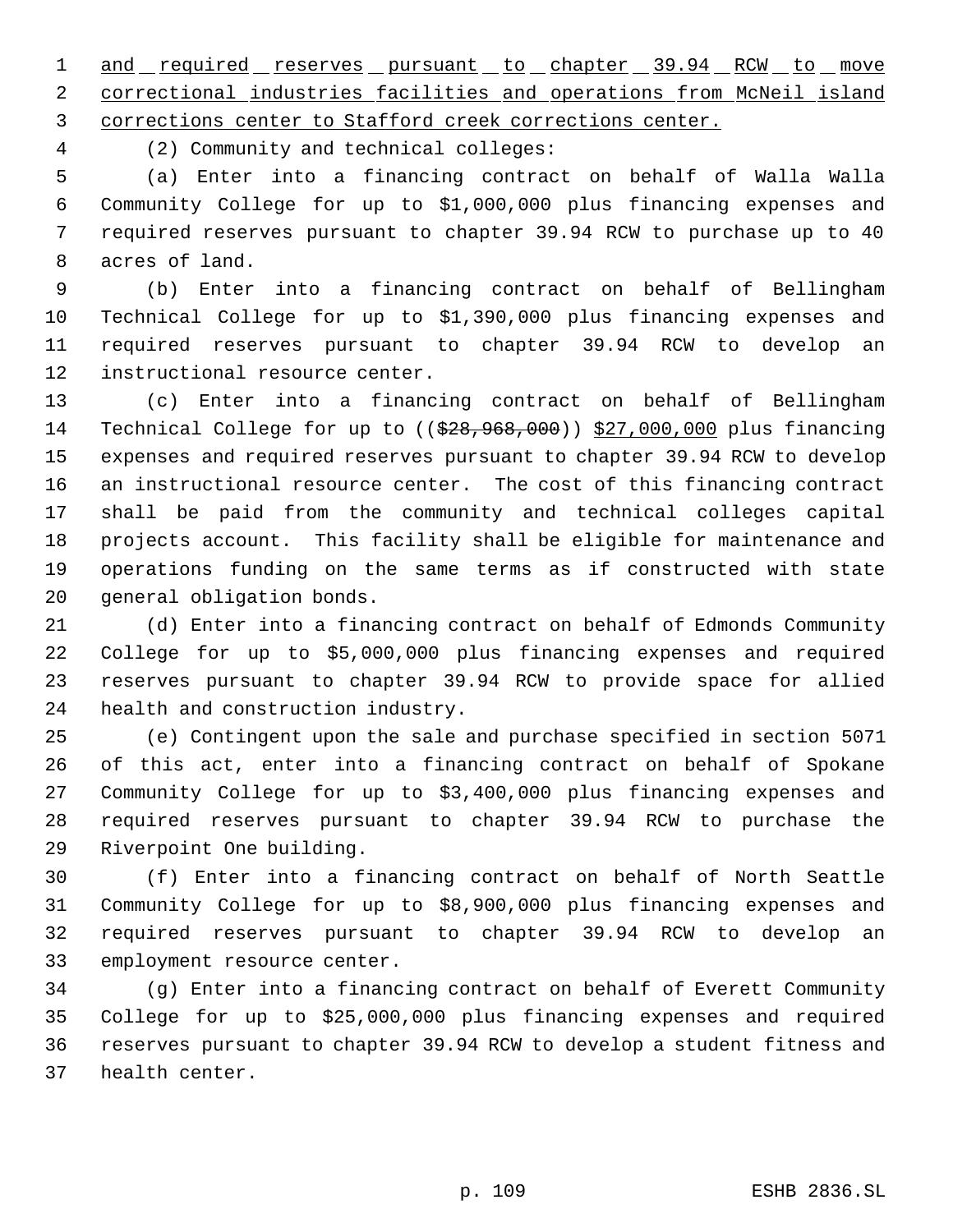(h) Enter into a financing contract on behalf of Wenatchee Valley Community College for up to \$2,700,000 plus financing expenses and required reserves pursuant to chapter 39.94 RCW to purchase a music and art center.

 (i) Enter into a financing contract on behalf of Green River Community College for up to \$20,000,000 plus financing expenses and required reserves pursuant to chapter 39.94 RCW to develop a 40,000 square foot addition to Green River Kent station.

 (j) Enter into a financing contract on behalf of Walla Walla Community College for up to \$1,000,000 plus financing expenses and required reserves pursuant to chapter 39.94 RCW for the water and environment center.

 (k) Enter into a financing contract pursuant to chapter 39.94 RCW on behalf of Green River Community College for up to \$26,532,000 plus financing expenses and required reserves to construct a new classrooms facility as specified in project 20061205. The cost of this financing contract shall be paid from the community and technical colleges capital projects account. This facility shall be eligible for maintenance and operations funding on the same terms as if constructed with state general obligation bonds.

 (3) Parks and recreation commission: Enter into a financing contract for up to \$2,500,000 plus financing expenses and required reserves pursuant to chapter 39.94 RCW for the Mount Spokane lodge. The parks and recreation commission shall use energy savings performance contracting if practicable. The lodge shall be operated by a private concessionaire under a contract with the parks and recreation commission that is a qualified management contract under the applicable internal revenue service guidelines.

 (4) Department of general administration: Enter into a financing contract for up to \$27,144,000 plus financing expenses and required reserves pursuant to chapter 39.94 RCW for the rehabilitation of the John L. O'Brien building, subject to approval of the project scope by the speaker of the house of representatives and the chief clerk of the house of representatives.

 (5) Department of ecology: Enter into a financing contract for up to \$11,000,000 plus financing expenses and required reserves pursuant to chapter 39.94 RCW to rebuild the east wall of the department of ecology's headquarters building in Lacey, Washington.

#### ESHB 2836.SL p. 110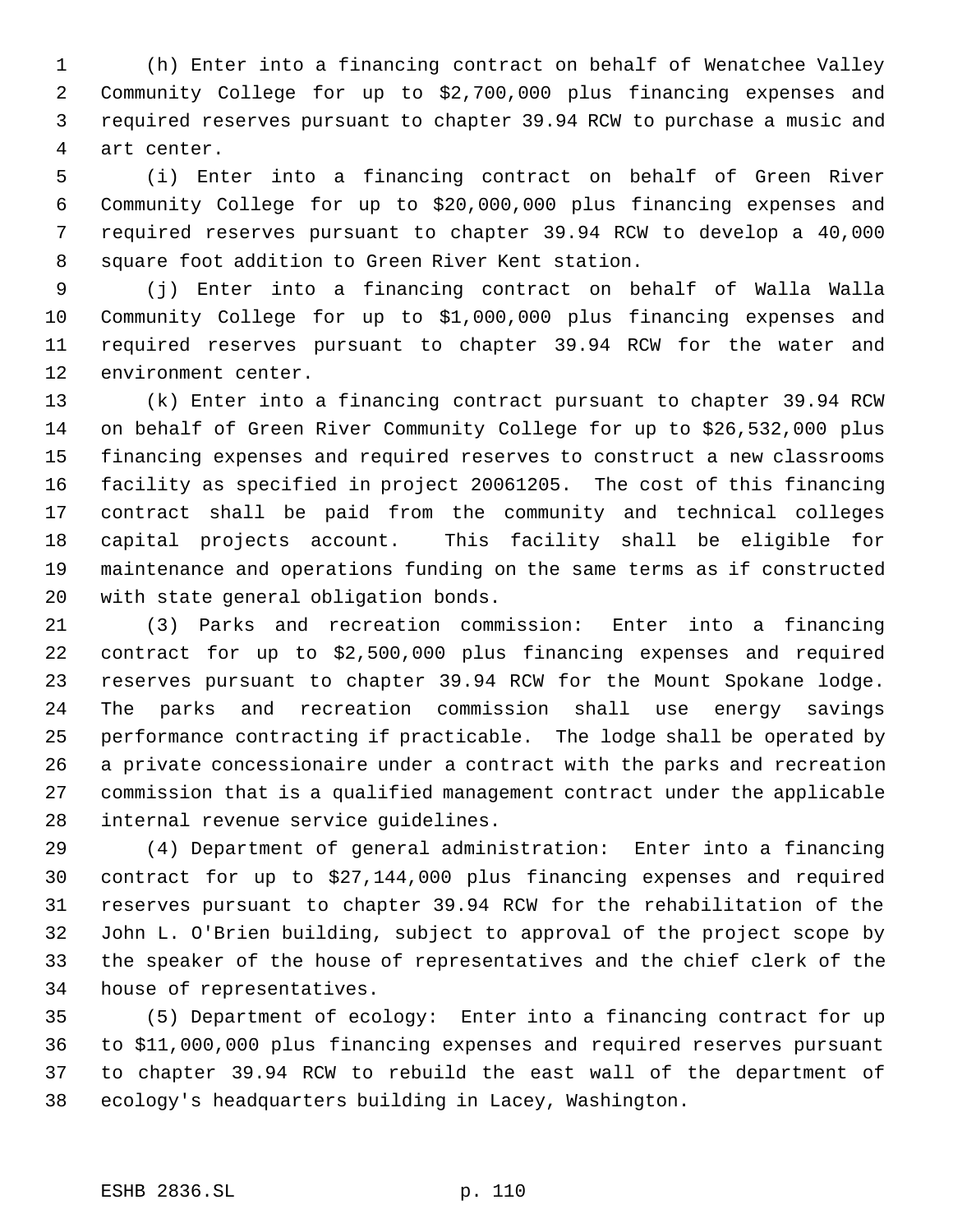(6) Washington State University: Enter into a financing contract for up to \$15,000,000 plus financing expenses and required reserve pursuant to chapter 39.94 RCW for a student information system.

 (7) Department of social and health services: Enter into a financing contract for up to \$15,850,000 plus financing expenses and 6 required reserves pursuant to chapter 39.94 RCW to construct or renovate specialized housing and treatment facilities for youth committed to the juvenile rehabilitation administration. The debt service is to be paid with the savings associated with closure of the Maple Lane school.

 NEW SECTION. **Sec. 6002.** A new section is added to 2009 c 497 (uncodified) to read as follows:

 **FOR THE DEPARTMENT OF GENERAL ADMINISTRATION--ENERGY SAVINGS PERFORMANCE CONTRACTING.** (1) The department of general administration, in fulfilling its requirement to maintain a registry of energy service contractors pursuant to RCW 39.35A.050, shall update the preapproved list of energy services companies that are qualified to provide services to public facilities in the state by June 30, 2010.

 (2) The department of general administration must develop guidelines that are consistent with national and international energy savings performance standards for the implementation of energy savings performance contracting projects June 30, 2010.

 *\*NEW SECTION. Sec. 6003. A new section is added to 2009 c 497 (uncodified) to read as follows:*

 *FOR THE OFFICE OF FINANCIAL MANAGEMENT. The office of financial management budget instructions, required by chapter 43.88 RCW, must instruct all agencies submitting budget requests for building renovations and improvements and operating budget requests for facility leases to conduct preliminary energy audits if proposed renovations or improvements involve building envelope, heating, ventilating, air conditioning, controls, and lighting. The budget instructions must also direct agencies to contact the department of general administration for assistance, if necessary. \*Sec. 6003 was vetoed. See message at end of chapter.*

 NEW SECTION. **Sec. 6004.** A new section is added to 2009 c 497 (uncodified) to read as follows: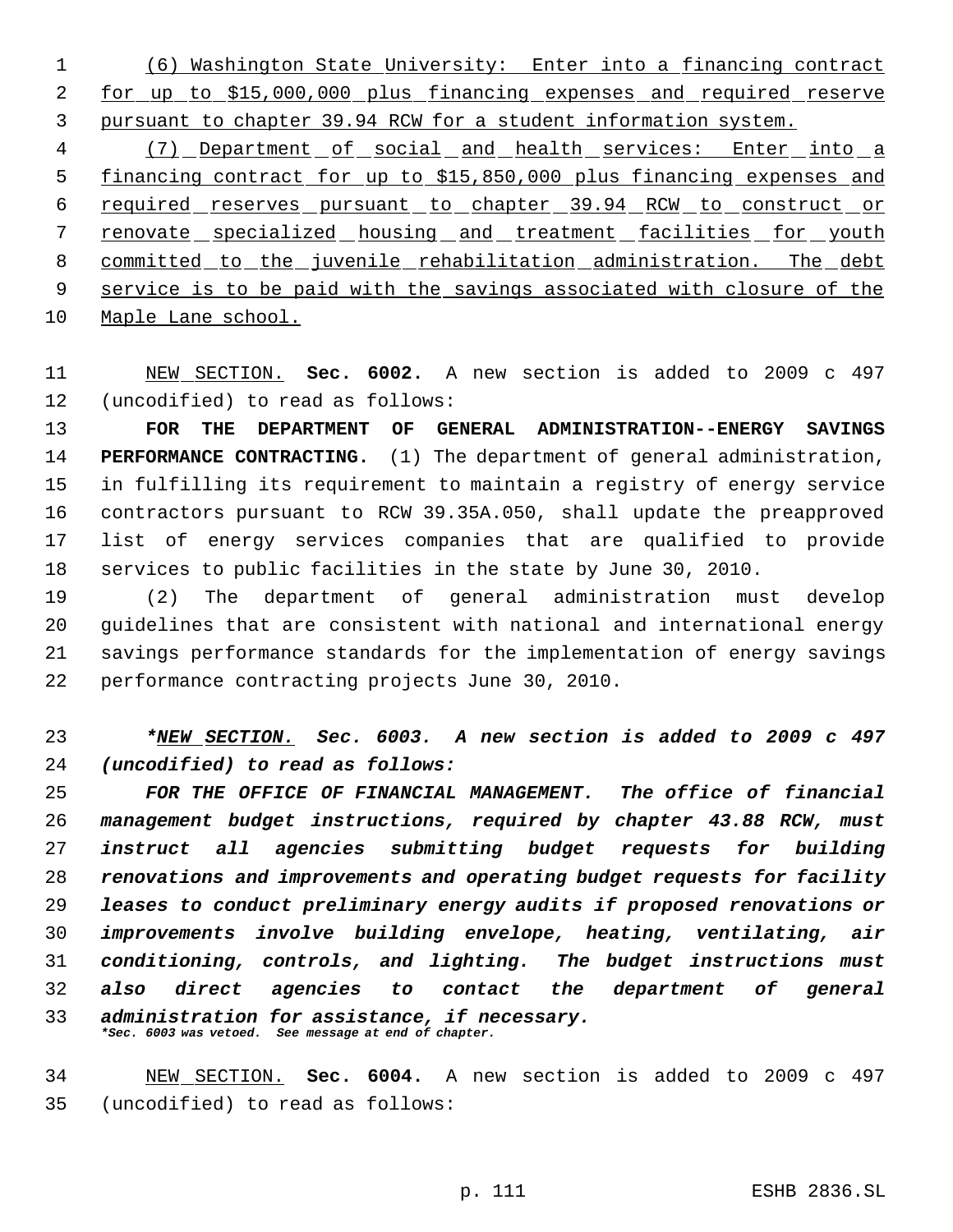**DEBT AFFORDABILITY STUDY.** The office of the state treasurer shall prepare a debt affordability study by December 1, 2010, that provides an assessment of the state's current debt portfolio and an analysis of the impact of future debt issuance. The study must include but is not limited to: An overview of the state's outstanding and projected debt; the structure of the debt portfolio; the cost of existing debt; sources of funds for interest, principal, or lease payments; and the purposes for which debt instruments and financing contracts are issued. To assist with this work, the office of the state treasurer shall convene and staff a work group to include staff from the fiscal committees of the state house of representatives and state senate and the office of financial management.

 NEW SECTION. **Sec. 6005.** A new section is added to 2009 c 497 (uncodified) to read as follows:

 **FOR SPOKANE COMMUNITY COLLEGE.** The Washington state military department shall transfer building 100 and 5.47 acres of associated land at Geiger field to Spokane community college for the development 18 of a Spokane aerospace technology center.

 **Sec. 6006.** 2008 c 5 s 1 (uncodified) is amended to read as follows:

 Pursuant to chapter 43.155 RCW, the following project loans recommended by the public works board are authorized to be made with funds appropriated from the public works assistance account, and no loan authorized in this act shall bear an interest rate greater than one-half of one percent:

 (1) Arlington--sanitary sewer project--expand and upgrade the wastewater treatment plant and biosolids composting facility to meet new discharge limitations, produce a higher quality effluent, and 29 accommodate future growth . . . . . . . . . . . . . . . . . \$10,000,000

 (2) Auburn--street project--reconstruct approximately 0.3 miles of roadway with four travel lanes to bring up to current arterial and truck route standards and modify intersection to optimize efficiency and level of service . . . . . . . . . . . . . . . . . . . . \$1,800,000 (3) Blaine--sanitary sewer project--construct a new wastewater treatment plant and section of outfall pipe to increase treatment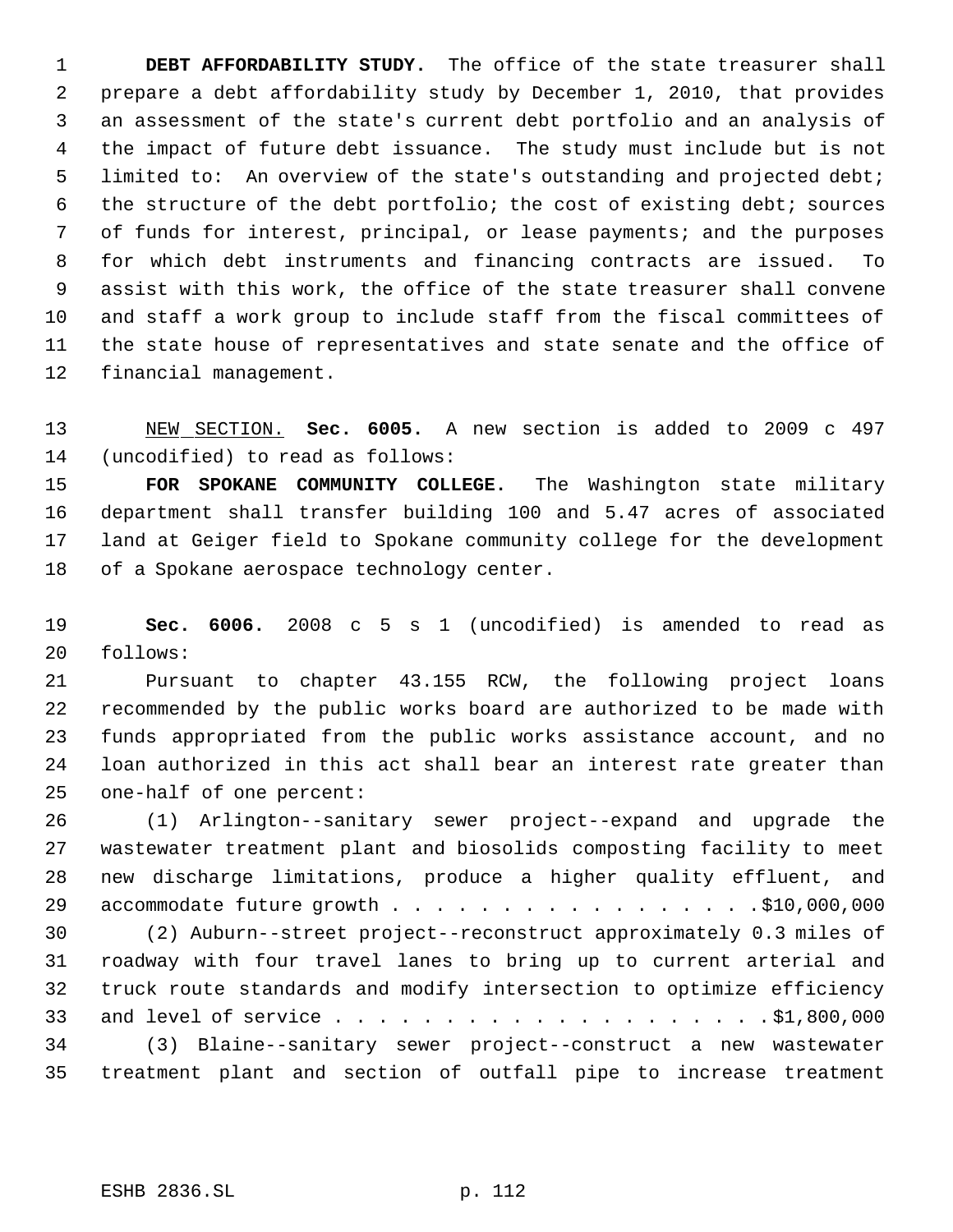capacity, produce reuse quality water, and improve Puget Sound water quality for shellfish . . . . . . . . . . . . . . . . . . .\$10,000,000 (4) Bonney Lake--domestic water project--replace approximately 71,000 linear feet of leaky water mains to reduce current water loss by ten percent . . . . . . . . . . . . . . . . . . . . . . . . \$5,352,000 (5) Bonney Lake--sanitary sewer project--replace approximately 12,000 linear feet of failing interceptor sewer pipes . . . \$4,648,000 (6) Buckley--sanitary sewer project--rebuild the wastewater treatment plant to provide nutrient removal and meet state and federal discharge regulations and the construction of an interceptor . . . . . . . . . . . . . . . . . . . . . . . . \$5,000,000 (7) Camas--sanitary sewer project--construct improvements to the wastewater treatment facilities to provide class A biosolids at the main sewage pump station . . . . . . . . . . . . . . . . . \$10,000,000 (8) Clark county--road project--construct new road segments, widen roadways, improve and redesign intersections, and install and modify traffic signals necessary to improve a major interchange with two freeways . . . . . . . . . . . . . . . . . . . . . . . . . \$10,000,000 (9) Clark regional wastewater district--sanitary sewer project-- modify existing and construct new wastewater facilities to process approximately 4.65 million gallons more of wastewater per day and ensure treatment processes continue to be in compliance with current regulations . . . . . . . . . . . . . . . . . . . . . . . . \$8,000,000 (10) Coal creek utility district--sanitary sewer project--construct sewer lift station, approximately 1,250 lineal feet of gravity sewer main, and 500 feet of force main to provide public sewer to approximately 25 properties on a lake that have private septic systems 28 that have failed or are in prefailure status  $\ldots$  . . . . . . \$898,875 (11) College Place--domestic water project--construct two steel tanks, a booster station, approximately 6,000 feet of transmission line, 3,400 feet of water mains, three pressure reducing valves, and associated telemetry to rectify a deficiency in fire flow and standby 33 water storage protection . . . . . . . . . . . . . . . . . . \$4,710,051 (12) Cowlitz county public utility district No. 1--domestic water project--construction of approximately six new groundwater supply wells, 2,100 feet of raw water piping a new water treatment plant producing approximately 20 million gallons per day of potable water,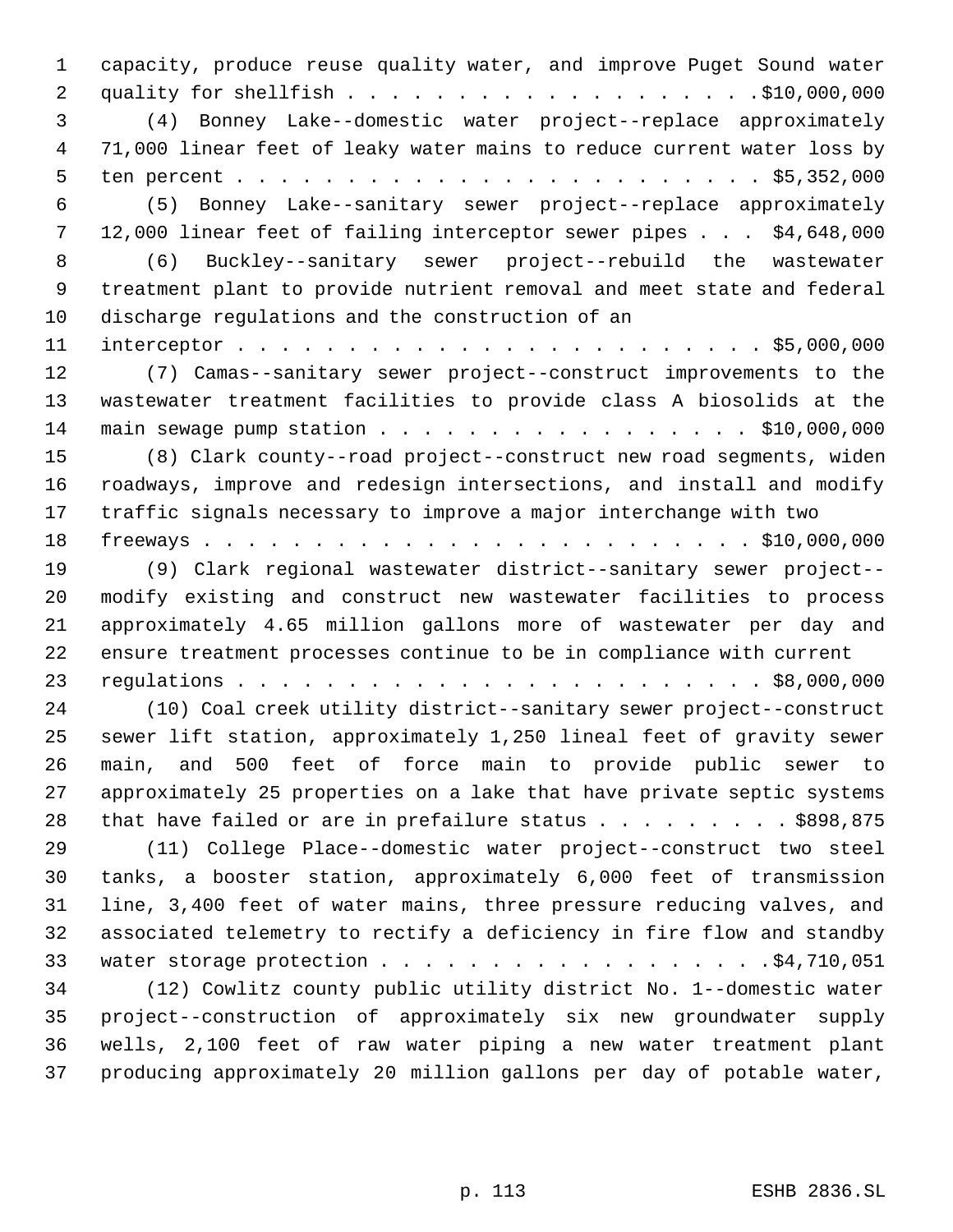and approximately 4,350 feet of transmission main to connect to the system to replace current water supply that is being impacted by increasing water sediment . . . . . . . . . . . . . . . . . \$3,213,000 (13) Ephrata--domestic water project--replace approximately 68,000 feet of failing water mains, 50,000 feet of failing water service pipes, and the resurfacing of 20 miles of overlaying roadway, including approximately 100 fire hydrants, 400 catch basins, 15 storm sewer drywells, 22,000 feet of curb and gutter, and 16,000 feet of storm sewer pipe . . . . . . . . . . . . . . . . . . . . . . . . .\$6,605,727 (14) Freeland water district--domestic water project--connect a new well and new reservoir to the existing system, rehabilitate the existing well, and install new equipment to increase system reliability, redundancy, and capacity. Install new chlorination 14 equipment to improve water quality . . . . . . . . . . . . . \$347,516 (15) Gig Harbor--sanitary sewer project--improvements to the wastewater treatment plant including new equipment and electrical work, add a third clarifier, install ultraviolet disinfection, and extend and upsize the outfall . . . . . . . . . . . . . . . . . . . . \$10,000,000 (16) Highline water district--domestic water project--construction of 11,350 feet of transmission main and looping of pipes to eliminate low pressures and fire flows and improve water quality, and create a 22 new pressure zone to correct high pressures . . . . . . . . \$5,390,418 (17) Karcher creek sewer district--sanitary sewer project--install a new sewer system, including a lift station and approximately 3,600 lineal feet of sewer main, in conjunction with a road project to service approximately 17 homes that will lose their septic systems due to the road project . . . . . . . . . . . . . . . . . . . . \$1,358,130 (18) Kennewick--sanitary sewer project--construct improvements to critical wastewater treatment plant processes to enhance reliability, improve energy efficiency and redundancy, as well as increase the capacity of the sludge pumping station . . . . . . . . . . . \$5,500,000 (19) Kent--street project--construct two bridges, one for the roadway over a set of railroad tracks, and one for railroad tracks over a lowered roadway. This will grade separate the tracks from the roadway to provide safe and reliable operations twenty-four hours a day . . . . . . . . . . . . . . . . . . . . . . . . . . . \$10,000,000 (20) King county--sanitary sewer project--construct 13,100 lineal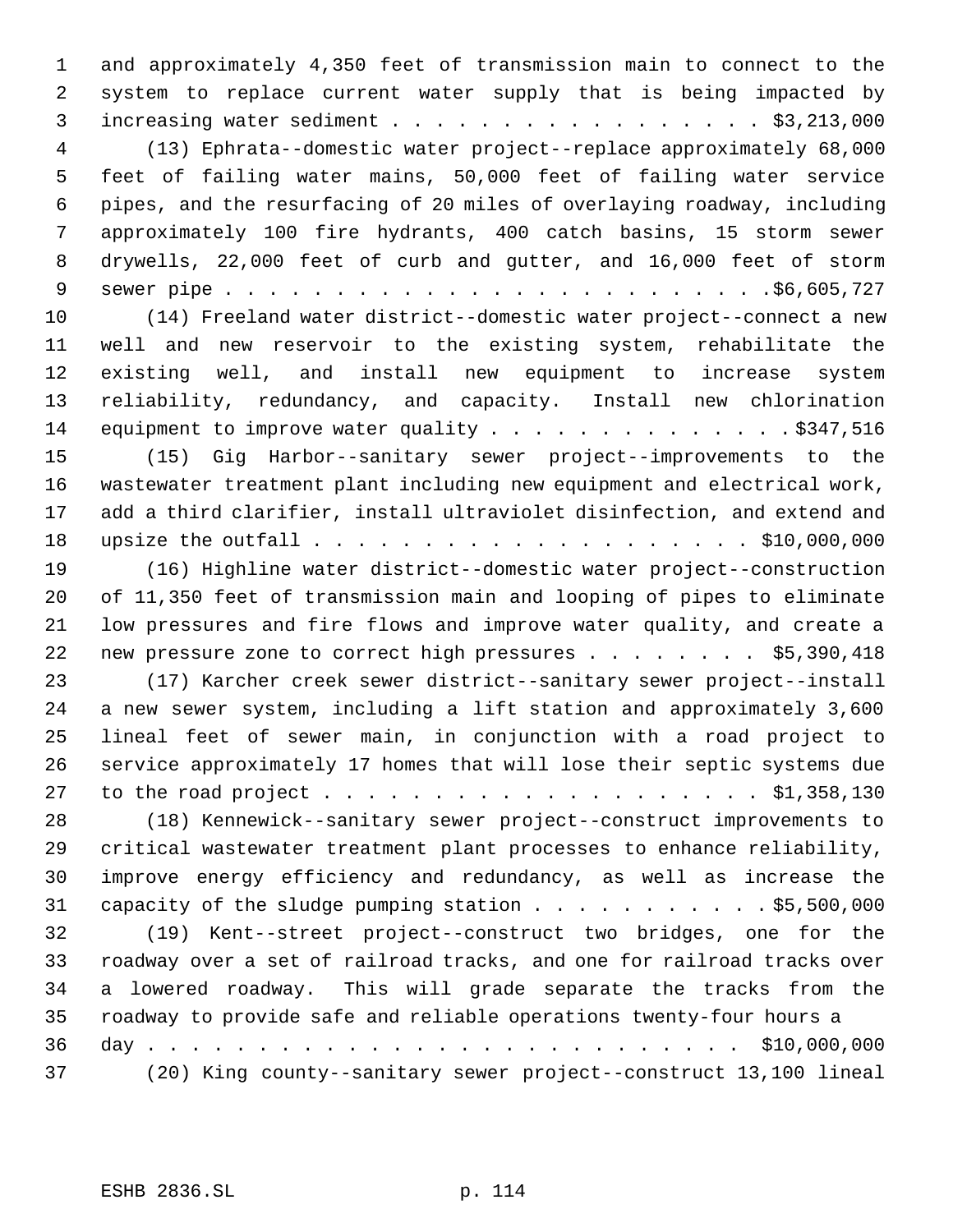feet of pipe to convey approximately 9 million gallons per day of reclaimed water to reduce withdrawals of 250-acre feet per year from the Sammamish river . . . . . . . . . . . . . . . . . . . . \$7,000,000 (21) La Center--sanitary sewer project--upgrade wastewater treatment plant to reduce the levels of nitrogen discharged in the effluent and approximately doubling the operation of the plant and producing class A reuse water . . . . . . . . . . . . . . . \$10,000,000 (22) Lake Forest Park water district--domestic water project-- replace approximately 6,915 lineal feet of undersized and corroded water pipes to improve safety and reliability of the system by reducing 11 pipe failures and increasing fire flow . . . . . . . . . . . . \$917,935 (23) Lake Stevens--sanitary sewer project--construct a new wastewater treatment plant, 9,500 feet of interceptor line, a pump station, and an outfall pipe in partnership with Lake Stevens sewer district . . . . . . . . . . . . . . . . . . . . . . . . . \$10,000,000 (24) Lake Stevens sewer district--sanitary sewer project--construct a new wastewater treatment plant, 9,500 feet of interceptor line, a pump station, and an outfall pipe in partnership with the city of Lake Stevens . . . . . . . . . . . . . . . . . . . . . . . . . \$10,000,000 (25) Lakewood--sanitary sewer project--construct 3 pump stations, approximately 17,200 linear feet of force mains, 13,500 linear feet of gravity collector pipe line, and 320 side sewer stubs to service two neighborhoods currently served exclusively by septic systems . . . . . . . . . . . . . . . . . . . . . . . . . . \$1,840,000 (26) LOTT alliance--sanitary sewer project--construct approximately 7,400 feet of force main and replace existing pump station with new 27 1,000 gallon per minute pump station . . . . . . . . . . . \$4,003,807 (27) Mansfield--sanitary sewer project--expand and rehabilitate wastewater treatment lagoons and effluent spray irrigation system as well as remove the discharge of groundwater from basement sump pumps to the collection system . . . . . . . . . . . . . . . . . . . . \$235,600 (28) Midway sewer district--sanitary sewer project--replace approximately 16,500 lineal feet of sewer mains and 50 manholes to reduce infiltration and inflow . . . . . . . . . . . . . . . \$3,782,500 (29) Mount Vernon--sanitary sewer project--upgrade existing wastewater treatment plant, including a new pretreatment facility, 4 additional clarifiers, upgrade aeration basins, installation of an ultraviolet disinfection system, and odor control system . \$10,000,000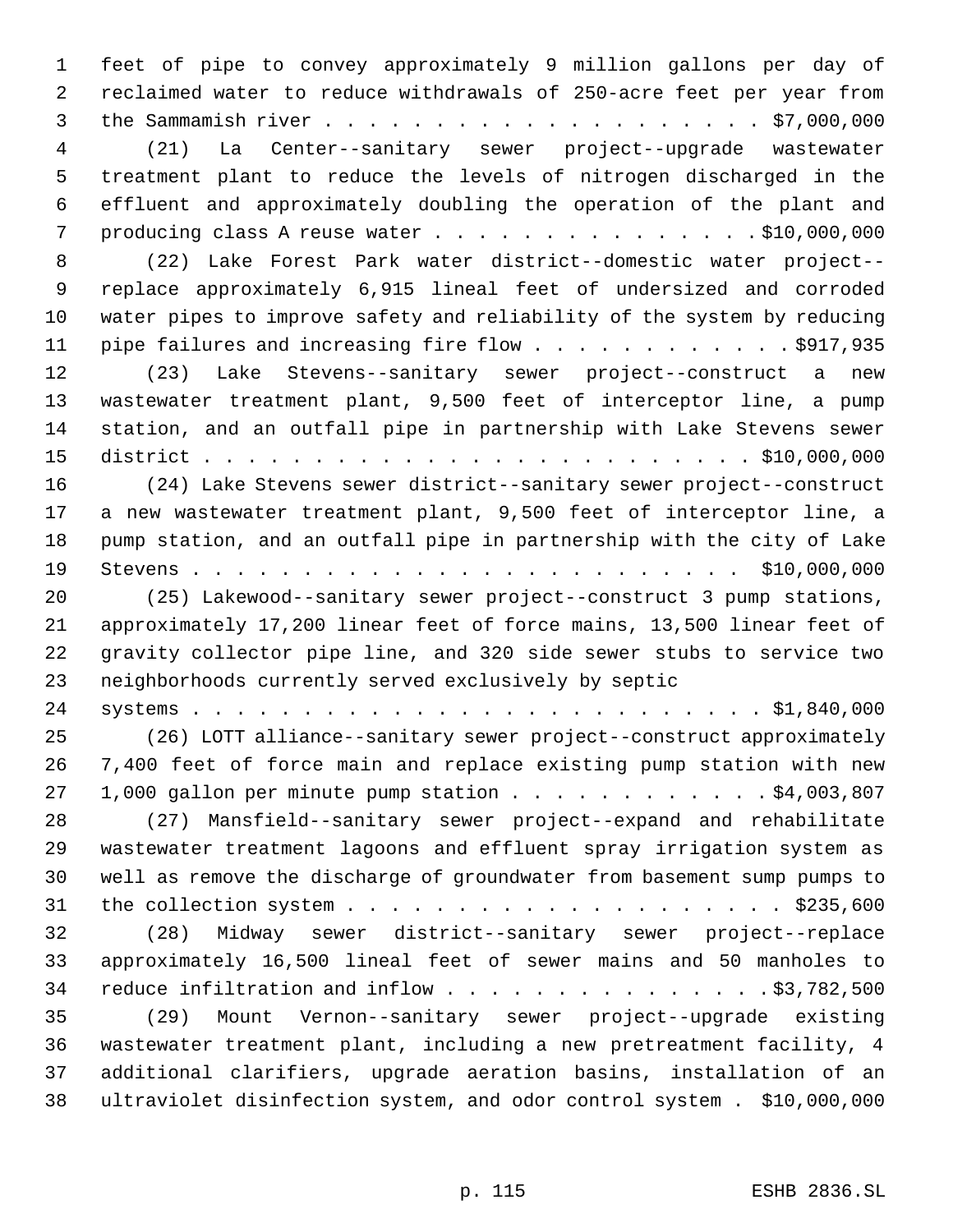(30) Newcastle--road project--reconstruct, widen, and signalize approximately 5,200 linear feet of road to 2 lanes in each direction, add left turn lanes, sidewalks, bicycle lanes, install lighting systems, replace two-lane bridge with a four-lane bridge, and install new traffic signals . . . . . . . . . . . . . . . . . . . . \$5,000,000 (31) Olympia--sanitary sewer project--install approximately 6,500 linear feet of sewer mains and construct a lift station to serve 63 8 homes with failing on-site sewage systems . . . . . . . . \$1,808,375 (32) Olympus Terrace sewer district--sanitary sewer project-- rehabilitate approximately 9,350 linear feet of sewer trunkline, construct approximately 9,800 linear feet of high-flow storm water bypass piping for excess flow, construct approximately 4,150 linear 13 feet of road access, and restore creek habitat . . . . . . \$8,000,000 14 (33) Omak--sanitary sewer project((--add-2-compost-containers, 15 convert-storage-tank-to-sludge-holding-tank, and install a second 16 headworks screen to increase the wastewater treatment plant capacity by 35 percent)) . . . . . . . . . . . . . . . . . . . . . . . . .\$450,000 (34) Port Angeles--sanitary sewer project--construct approximately 11,500 feet of sewer main, modify a storage tank, and modify the wastewater treatment plant . . . . . . . . . . . . . . . . \$10,000,000 (35) Regional board of mayors--solid waste project--close landfill 22 site by capping and sealing with a soil cap  $\ldots$  . . . . . . \$859,500 (36) Regional board of mayors--solid waste project--construct a new solid waste transfer station, including structures and equipment . . . . . . . . . . . . . . . . . . . . . . . \$1,541,000 (37) Ronald wastewater district--sanitary sewer project-- rehabilitate 2 lift stations by replacing pumps, valves, fittings, piping, odor control systems, and electrical equipment . . . . \$955,400 (38) Seattle--domestic water project--replace floating pumps with land-based pump station with a maximum capacity of approximately 250 million gallons per day, including 8 pumps, concrete structure, a tunnel, approximately 4,000 feet of pipeline, and a standby generator. . . . . . . . . . . . . . . . . . . . . . . . . \$10,000,000 (39) Sedro-Woolley--sanitary sewer project--rehabilitate or replace 4 interceptor segments totaling approximately 29,700 linear feet, install 2 pump stations, and upgrade the secondary clarifier in order 37 to lift a building moratorium . . . . . . . . . . . . . . . \$6,023,491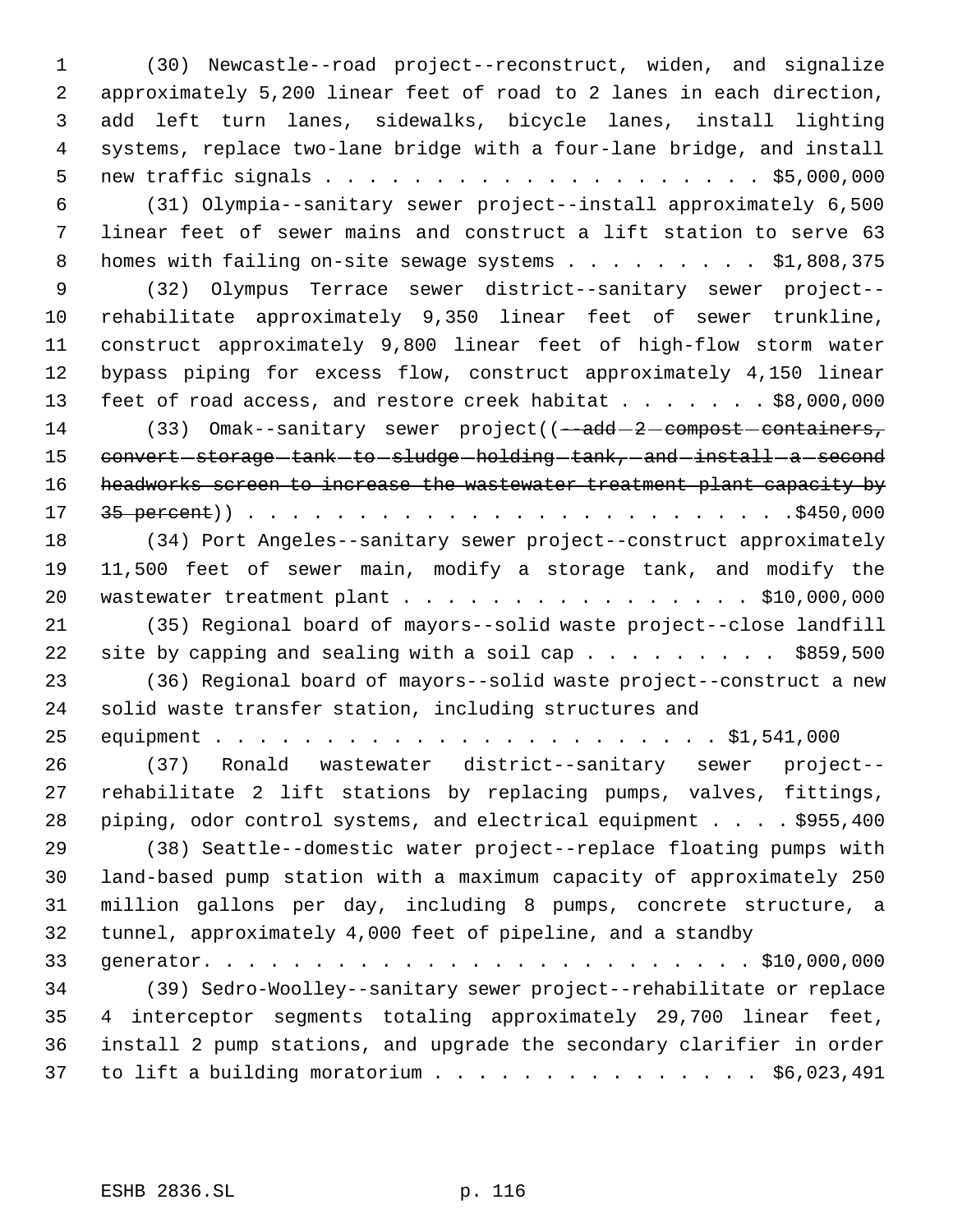(40) Shelton--sanitary sewer project--construct a satellite reclamation plant with a capacity of approximately 0.4 million gallons per day to produce class A reclaimed water, approximately 22,000 linear feet of sewer pipelines, and approximately 25,000 linear feet of 5 reclaimed water force main . . . . . . . . . . . . . . . . . \$2,079,360 (41) Shelton--sanitary sewer project--replace approximately 38,480 linear feet of mainline sewers to reduce inflow and infiltration . . . . . . . . . . . . . . . . . . . . . . . \$5,737,500 (42) Skagit county sewer district No. 2--sanitary sewer project-- upgrade wastewater treatment plant to a water reclamation facility to provide class A reclaimed water with a capacity of approximately 0.35 million gallons per day . . . . . . . . . . . . . . . . . . \$10,000,000 (43) Snohomish--sanitary sewer project--construct approximately 1,900 feet of sewer pipe, a new pump station with a capacity of approximately 8,000 gallons per minute, and approximately 4,300 feet of 16 force main to reduce overflows . . . . . . . . . . . . . . . \$2,000,000 17 (44) Snohomish--sanitary sewer project((--upgrade existing 18 wastewater-treatment-plant-including-a-new-influent-flow-structure, 19 screens, - aerators, - effluent - filtration, - ultraviolet - disinfection,  $eff$   $l$  effluent  $-p$ ump  $-station$ ,  $-i$ mprovements  $-to$   $-th$ e $-$ existing  $-l$ agoons,  $-$  and 21 electrical improvements) . . . . . . . . . . . . . . . . . \$4,500,000 (45) Snohomish county--road project--construct a new, approximately two-mile, two-lane truck route around the city of Granite Falls, including 3 roundabouts to improve safety and air quality in the downtown area . . . . . . . . . . . . . . . . . . . . . . .\$10,000,000 (46) Southwest Suburban sewer district--sanitary sewer project-- replace and/or slipline approximately 5,470 feet of trunk/interceptor sewer main and construct a new lift station to reduce overflows . . . . . . . . . . . . . . . . . . . . . . . . . \$3,268,250 (47) Tacoma--domestic water project--replace 3 open-topped concrete reservoirs with 2 enclosed concrete reservoirs of approximately 33 million gallons each and related piping to comply with the safe drinking water act and a bilateral compliance agreement . . \$10,000,000 (48) Tekoa--sanitary sewer system--reconstruct approximately 1,000 feet of failing sewer line and manholes to reduce significant groundwater infiltration . . . . . . . . . . . . . . . . . . .\$135,115 (49) Three rivers regional wastewater authority--sanitary sewer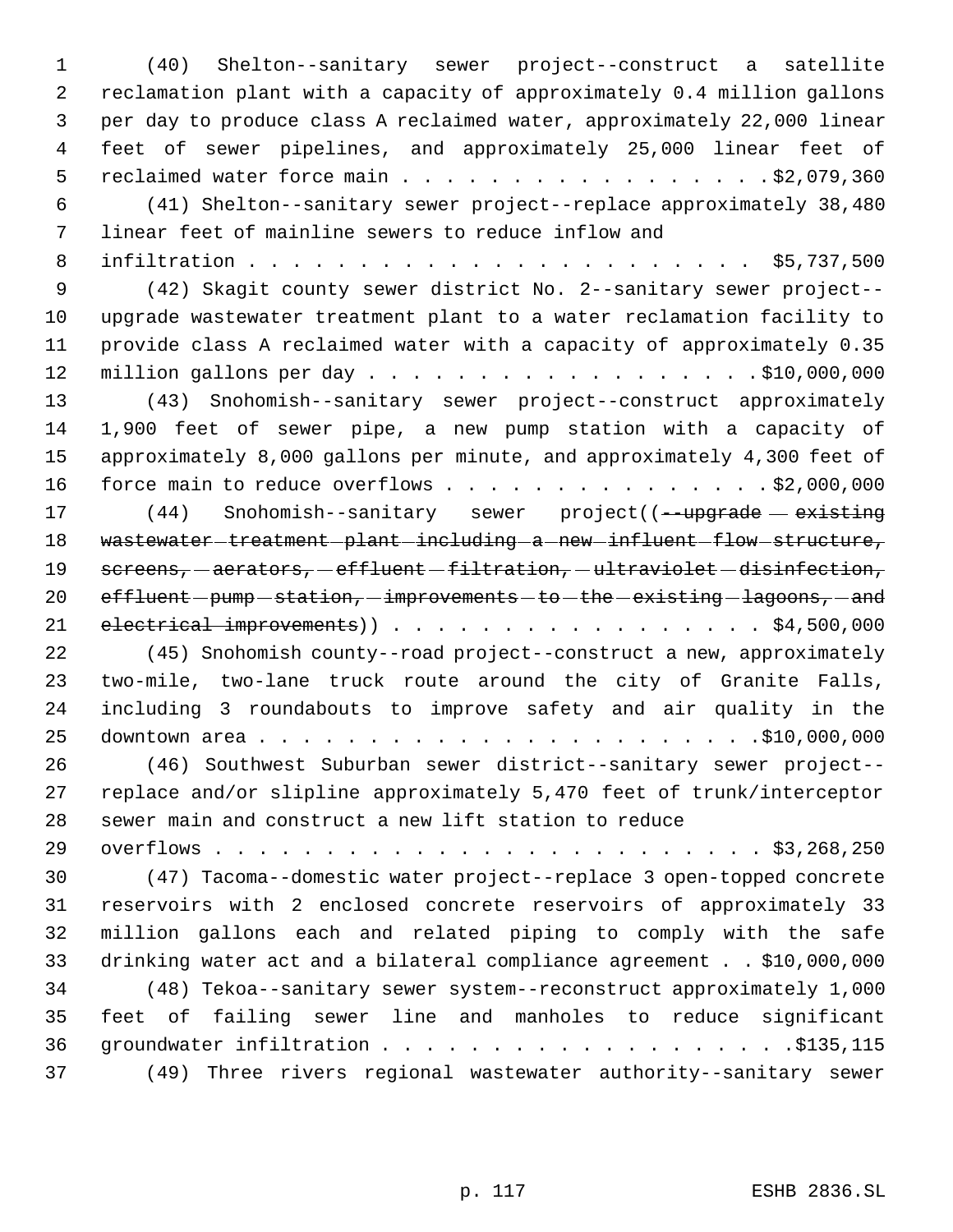project--construct 2 clarifiers and associated piping to replace 2 2 failed clarifiers at the wastewater plant . . . . . . . . . \$6,630,750 (50) Washougal--sanitary sewer project--construct a new wastewater treatment plant headworks, including a fine screen, grit removal, and replace approximately 150 linear feet of gravity sewer, and make improvements to the lagoons, including 450 linear feet of piping, modify overflow structures, and a new pump . . . . . . . . . \$3,100,000 (51) Yakima--domestic water project--develop a new, approximately 3,000 gallon per minute, domestic water well, including drilling, placement of casing, a new pump house, and connection to the existing

 water distribution system in order to augment the water supply during drought conditions . . . . . . . . . . . . . . . . . . . . .\$2,257,200 (52) Yakima--street project--construct 2 underpasses and reconstruct 3 lanes on each roadway under a railroad mainline to accommodate additional rail and reduce traffic and emergency response delays and air pollution . . . . . . . . . . . . . . . . . . \$3,000,000

 **Sec. 6007.** RCW 43.155.050 and 2009 c 564 s 940 are each amended to read as follows:

 (1) The public works assistance account is hereby established in the state treasury. Money may be placed in the public works assistance account from the proceeds of bonds when authorized by the legislature or from any other lawful source. Money in the public works assistance account shall be used to make loans and to give financial guarantees to local governments for public works projects. Moneys in the account may also be appropriated to provide for state match requirements under federal law for projects and activities conducted and financed by the board under the drinking water assistance account. Not more than fifteen percent of the biennial capital budget appropriation to the public works board from this account may be expended or obligated for preconstruction loans, emergency loans, or loans for capital facility planning under this chapter; of this amount, not more than ten percent of the biennial capital budget appropriation may be expended for emergency loans and not more than one percent of the biennial capital budget appropriation may be expended for capital facility planning loans. During the 2009-2011 fiscal biennium, the legislature may transfer from the public works assistance account to the general fund and the city-county assistance account such amounts as reflect the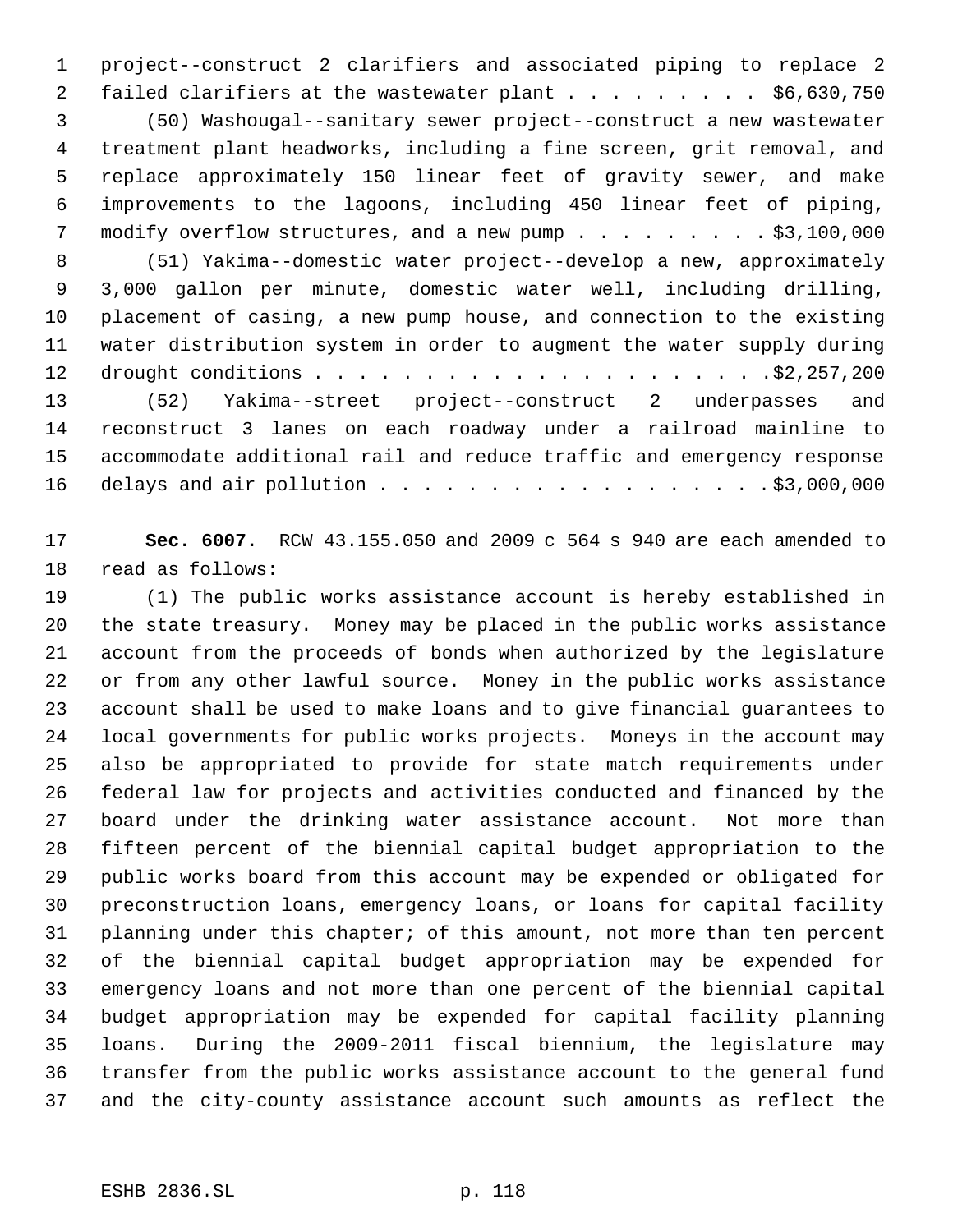1 excess fund balance of the account. During the 2009-2011 fiscal 2 biennium, sums in the public works assistance account may be used for the water pollution control revolving fund program match in section

3013 of this act.

 (2) The job development fund is hereby established in the state treasury. Moneys in the job development fund may be spent only after appropriation.

 **Sec. 6008.** RCW 28B.20.725 and 1969 ex.s. c 223 s 28B.20.725 are each amended to read as follows:

The board is hereby empowered:

 (1) To reserve the right to issue bonds later on a parity with any bonds being issued;

 (2) To authorize the investing of moneys in the bond retirement fund and any reserve account therein;

 (3) To authorize the transfer of money from the University of Washington building account to the bond retirement fund when necessary to prevent a default in the payments required to be made out of such fund;

 (4) To create a reserve account or accounts in the bond retirement fund to secure the payment of the principal of and interest on any bonds;

 (5) To authorize the transfer to the University of Washington building account of any money on deposit in the bond retirement fund in excess of debt service for a period of three years from the date of such transfer on all outstanding bonds payable out of such fund. However, during the 2009-2011 fiscal biennium, the legislature may 27 transfer to the University of Washington building account moneys that are in excess of the debt service due within one year of the date of transfer on all outstanding bonds payable out of the bond retirement fund.

 **Sec. 6009.** RCW 28B.30.750 and 1969 ex.s. c 223 s 28B.30.750 are each amended to read as follows:

The board is hereby empowered:

 (1) To reserve the right to issue bonds later on a parity with any bonds being issued;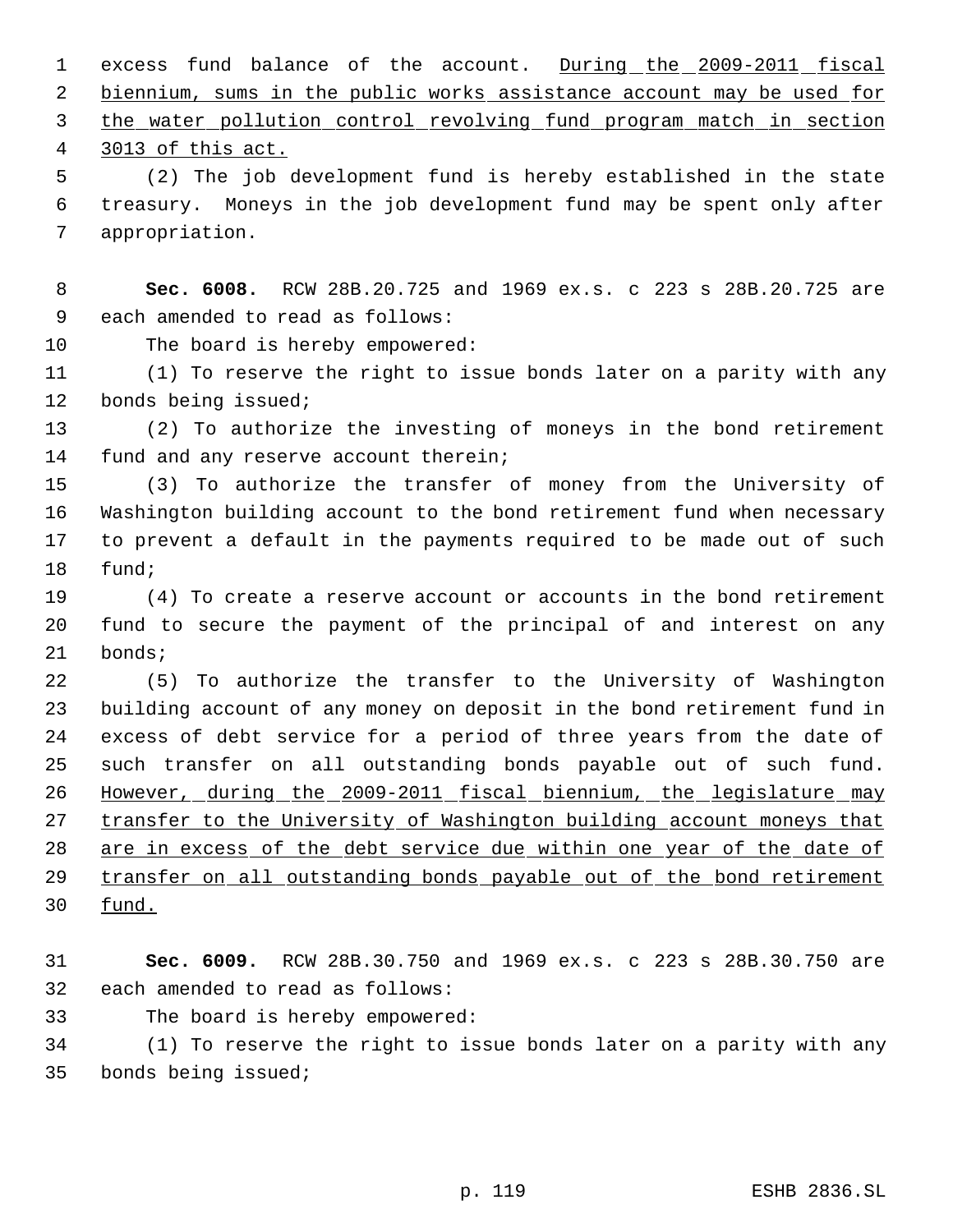(2) To authorize the investing of moneys in the bond retirement fund and any reserve account therein;

 (3) To authorize the transfer of money from the Washington State University building account to the bond retirement fund when necessary to prevent a default in the payments required to be made out of such fund;

 (4) To create a reserve account or accounts in the bond retirement fund to secure the payment of the principal of and interest on any bonds;

 (5) To authorize the transfer to the Washington State University building account of any money on deposit in the bond retirement fund in excess of debt service for a period of three years from the date of such transfer on all outstanding bonds payable out of such fund. However, during the 2009-2011 fiscal biennium, the legislature may 15 transfer to the Washington State University building account moneys 16 that are in excess of the debt service due within one year of the date 17 of transfer on all outstanding bonds payable out of the bond retirement fund.

 NEW SECTION. **Sec. 6010.** A new section is added to 2009 c 497 (uncodified) to read as follows:

#### **FOR THE STATE TREASURER--TRANSFERS**

University of Washington bond retirement fund:

- For transfer to the University of Washington
- 24 building account for fiscal year 2010 . . . . . . . . \$14,000,000

 **Sec. 6011.** RCW 43.160.080 and 2008 c 327 s 11 are each amended to read as follows:

 There shall be a fund in the state treasury known as the public facilities construction loan revolving account, which shall consist of all moneys collected under this chapter and any moneys appropriated to it by law. Disbursements from the revolving account shall be on authorization of the board. In order to maintain an effective expenditure and revenue control, the public facilities construction loan revolving account shall be subject in all respects to chapter 43.88 RCW. During the 2009-2011 biennium, sums in the public 35 facilities construction loan revolving account may be used for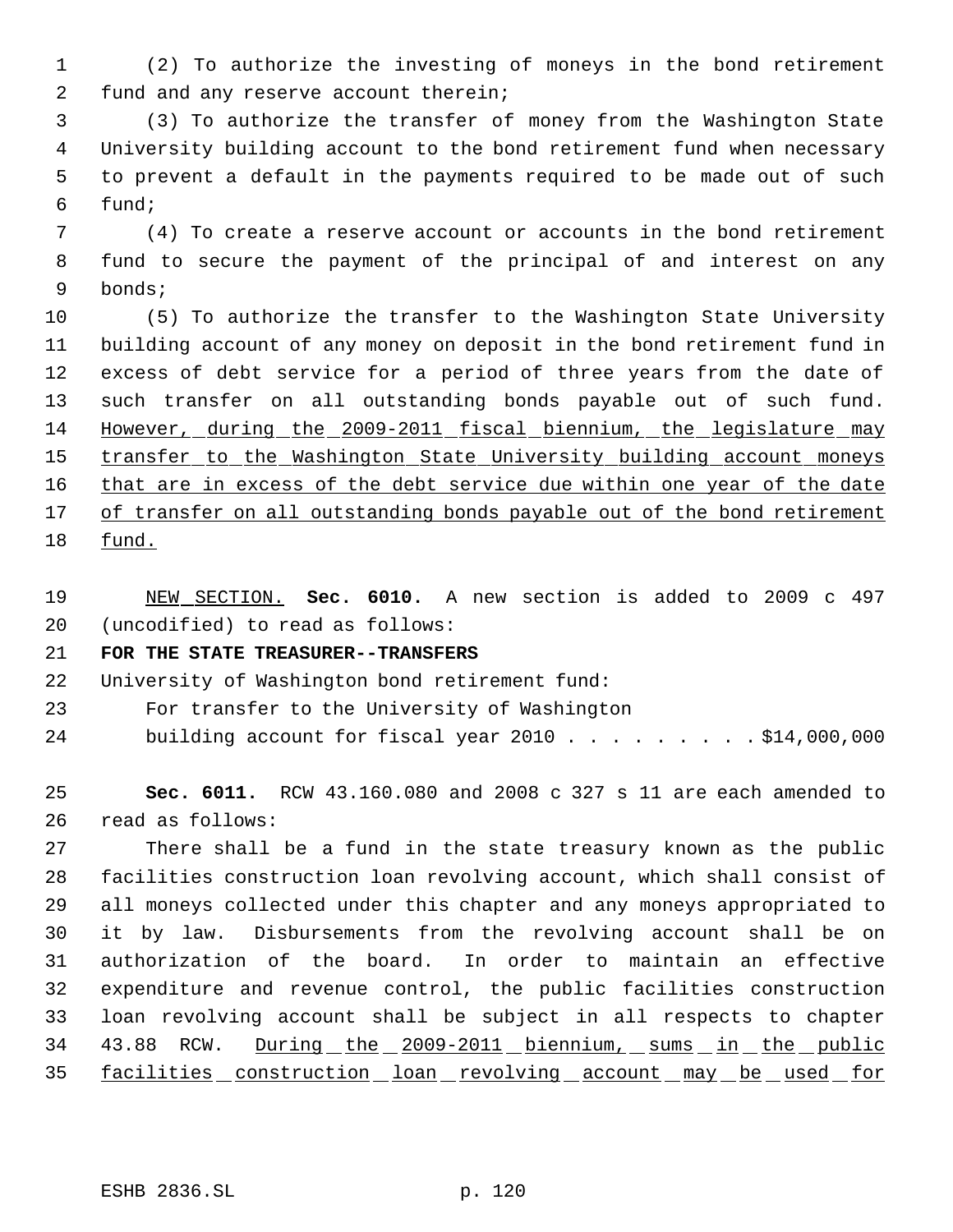community economic revitalization board export assistance grants and 2 loans in section 1018 of this act and for matching funds for the

federal energy regional innovation cluster in section 1017 of this act.

 *\*Sec. 6012. 2009 c 497 s 6004 (uncodified) is amended to read as follows:*

 *(1) The office of financial management may ((authorize a)) transfer ((of)) appropriation authority provided for a capital project that is in excess of the amount required for the completion of ((such)) the project ((to another capital project for which the appropriation is insufficient. No such transfer may be used to expand the capacity of any facility beyond that intended in making the appropriation. Such transfers may be effected only between capital appropriations to a specific department, commission, agency, or institution of higher education and only between capital projects that are funded from the same fund or account. No transfers may occur between projects to local government agencies except where the grants are provided within a single omnibus appropriation and where such transfers are specifically authorized by the implementing statutes that govern the grants.*

 *(2) The office of financial management may find that an amount is in excess of the amount required for the completion of a project only if: (a) The project as defined in the notes to the budget document is substantially complete and there are funds remaining; or (b) bids have been let on a project and it appears to a substantial certainty that the project as defined in the notes to the budget document can be completed within the biennium for less than the amount appropriated in this act.*

 *(3))), based on the authorized scope, to the risk pool in section 1021.*

 *(2) For the purposes of this section, the intent is that each project be defined as proposed to the legislature in the governor's budget document, unless it clearly appears from the legislative history that the legislature intended to define the scope of a project in a different way.*

 *(((4) Transfers of funds to an agency's infrastructure savings appropriation are subject to review and approval by the office of financial management. Expenditures from an infrastructure savings appropriation are limited to projects that have a primary purpose to*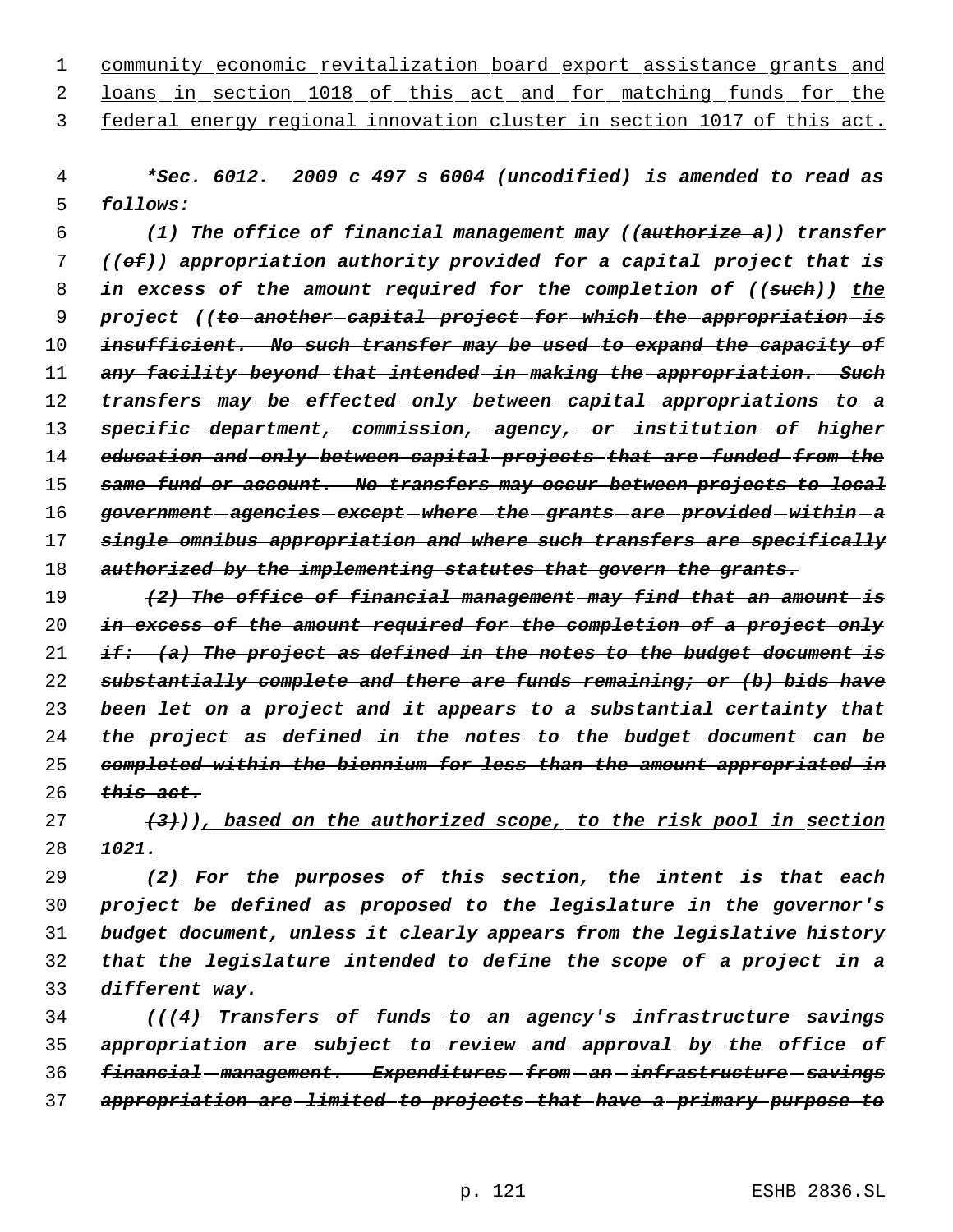*correct infrastructure deficiencies or conditions that: (a) Adversely affect the ability to utilize the infrastructure for its current programmatic use; (b) reduce the life expectancy of the infrastructure; or (c) increase the operating costs of the infrastructure for its current programmatic use. Eligible infrastructure projects may include structures and surface improvements, site amenities, utility systems outside building footprints and natural environmental changes or requirements as part of an environmental regulation, a declaration of emergency for an infrastructure issue in conformance with RCW 43.88.250, or infrastructure planning as part of a facility master plan.*

 *(5) A report of any transfer effected under this section, except emergency projects or any transfer under \$250,000, shall be filed with the legislative fiscal committees of the senate and house of representatives by the office of financial management at least thirty days before the date the transfer is effected. The office of financial management shall report all emergency or smaller transfers within thirty days from the date of transfer.))*

 *(3) The office of financial management shall not allot any portion of a capital budget appropriation for: (a) Contingencies above the amount required for completion of a project as described in budget documents submitted as part of the governor's capital budget request or consistent with legislative history; (b) proposed alternates submitted in bid documents if agencies cannot document a programmatic need and an operational budget savings resulting from the completion of the alternate project component that would pay for the cost of the alternate within eight years; or (c) for any equipment costs or project scope beyond what was described in the budget documents submitted as part of the governor's capital budget request.*

 *(4) The office of financial management shall submit a monthly report of approved allotments, subject to this section, by project. The report shall include the accepted base bid and any approved alternates with the analysis demonstrating sufficient operational budget savings.*

*\*Sec. 6012 was vetoed. See message at end of chapter.*

 **Sec. 6013.** RCW 90.71.370 and 2009 c 479 s 74 are each amended to read as follows:

(1) By December 1, 2008, and by September 1st of each even-numbered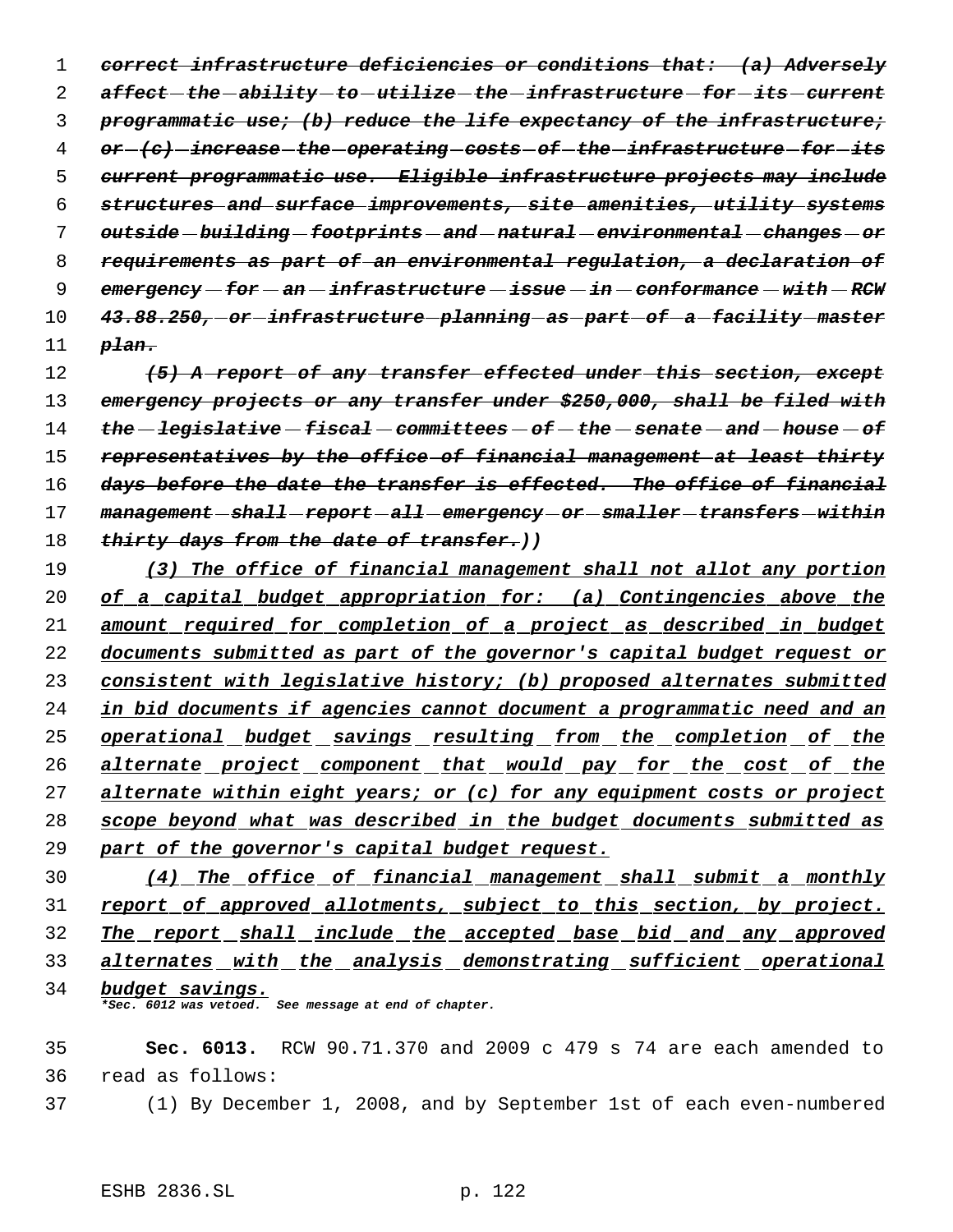year beginning in 2010, the council shall provide to the governor and the appropriate fiscal committees of the senate and house of representatives its recommendations for the funding necessary to implement the action agenda in the succeeding biennium. The recommendations shall:

(a) Identify the funding needed by action agenda element;

 (b) Address funding responsibilities among local, state, and federal governments, as well as nongovernmental funding; and

 (c) Address funding needed to support the work of the partnership, the panel, the ecosystem work group, and entities assisting in coordinating local efforts to implement the plan.

 (2) In the 2008 report required under subsection (1) of this section, the council shall include recommendations for projected funding needed through 2020 to implement the action agenda; funding needs for science panel staff; identify methods to secure stable and sufficient funding to meet these needs; and include proposals for new sources of funding to be dedicated to Puget Sound protection and recovery. In preparing the science panel staffing proposal, the council shall consult with the panel.

 (3) By November 1st of each odd-numbered year beginning in 2009, the council shall produce a state of the Sound report that includes, at a minimum:

 (a) An assessment of progress by state and nonstate entities in implementing the action agenda, including accomplishments in the use of state funds for action agenda implementation;

 (b) A description of actions by implementing entities that are inconsistent with the action agenda and steps taken to remedy the inconsistency;

 (c) The comments by the panel on progress in implementing the plan, as well as findings arising from the assessment and monitoring program;

 (d) A review of citizen concerns provided to the partnership and the disposition of those concerns;

 (e) A review of the expenditures of funds to state agencies for the implementation of programs affecting the protection and recovery of Puget Sound, and an assessment of whether the use of the funds is consistent with the action agenda; and

(f) An identification of all funds provided to the partnership, and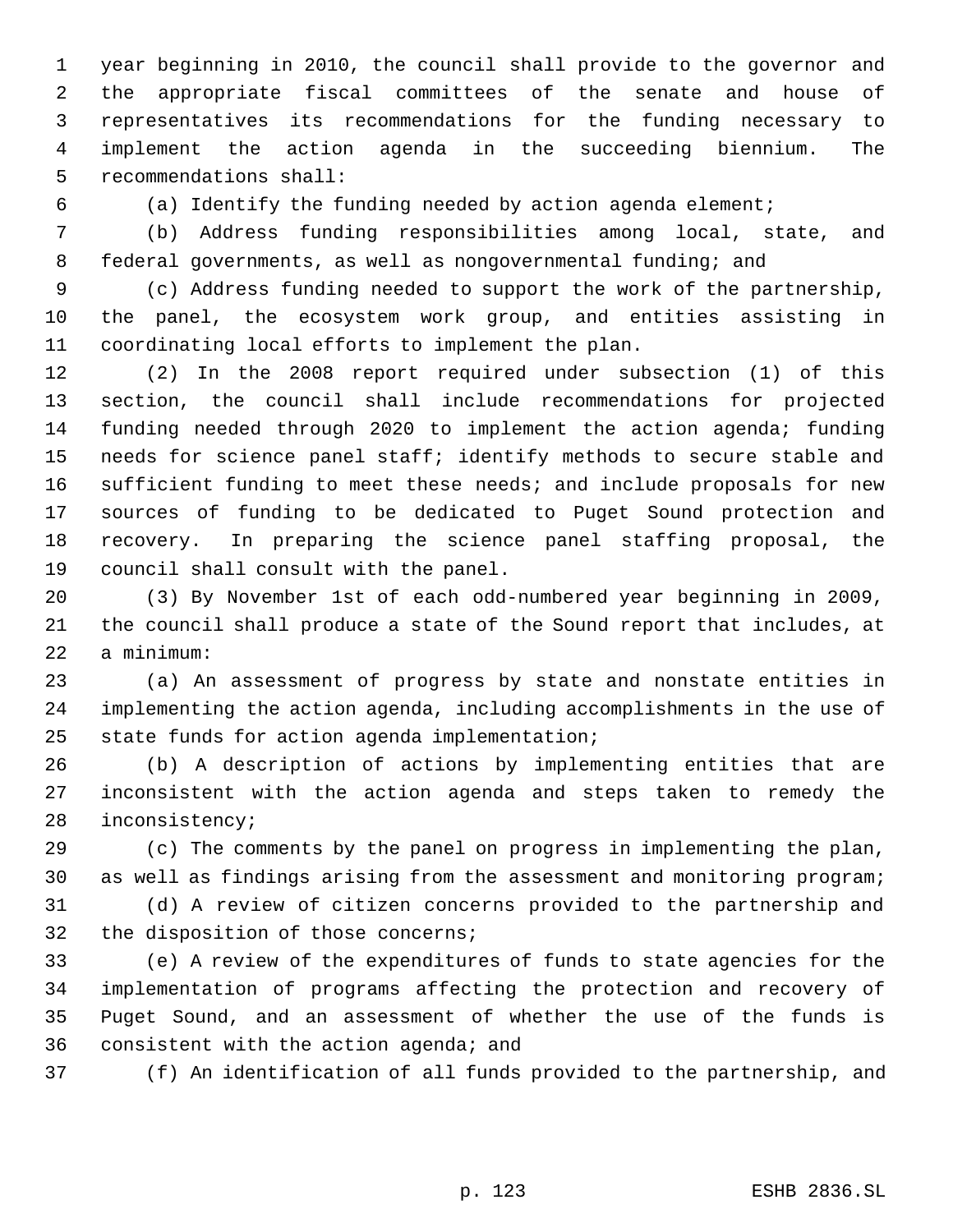recommendations as to how future state expenditures for all entities, including the partnership, could better match the priorities of the action agenda.

 (4)(a) The council shall review state programs that fund facilities and activities that may contribute to action agenda implementation. By November 1, 2009, the council shall provide initial recommendations regarding program changes to the governor and appropriate fiscal and policy committees of the senate and house of representatives. By November 1, 2010, the council shall provide final recommendations regarding program changes, including proposed legislation to implement the recommendation, to the governor and appropriate fiscal and policy committees of the senate and house of representatives.

 (b) The review in this subsection shall be conducted with the active assistance and collaboration of the agencies administering these programs, and in consultation with local governments and other entities receiving funding from these programs:

 (i) Water pollution control facilities financing, chapter 70.146 RCW;

 (ii) The water pollution control revolving fund, chapter 90.50A RCW;

(iii) The public works assistance account, chapter 43.155 RCW;

(iv) The aquatic lands enhancement account, RCW 79.105.150;

 (v) The state toxics control account and local toxics control account and clean-up program, chapter 70.105D RCW;

 (vi) The acquisition of habitat conservation and outdoor recreation land, chapter 79A.15 RCW;

 (vii) The salmon recovery funding board, RCW 77.85.110 through 77.85.150;

 (viii) The community economic revitalization board, chapter 43.160 RCW;

 (ix) Other state financial assistance to water quality-related projects and activities; and

 (x) Water quality financial assistance from federal programs administered through state programs or provided directly to local governments in the Puget Sound basin.

(c) The council's review shall include but not be limited to:

(i) Determining the level of funding and types of projects and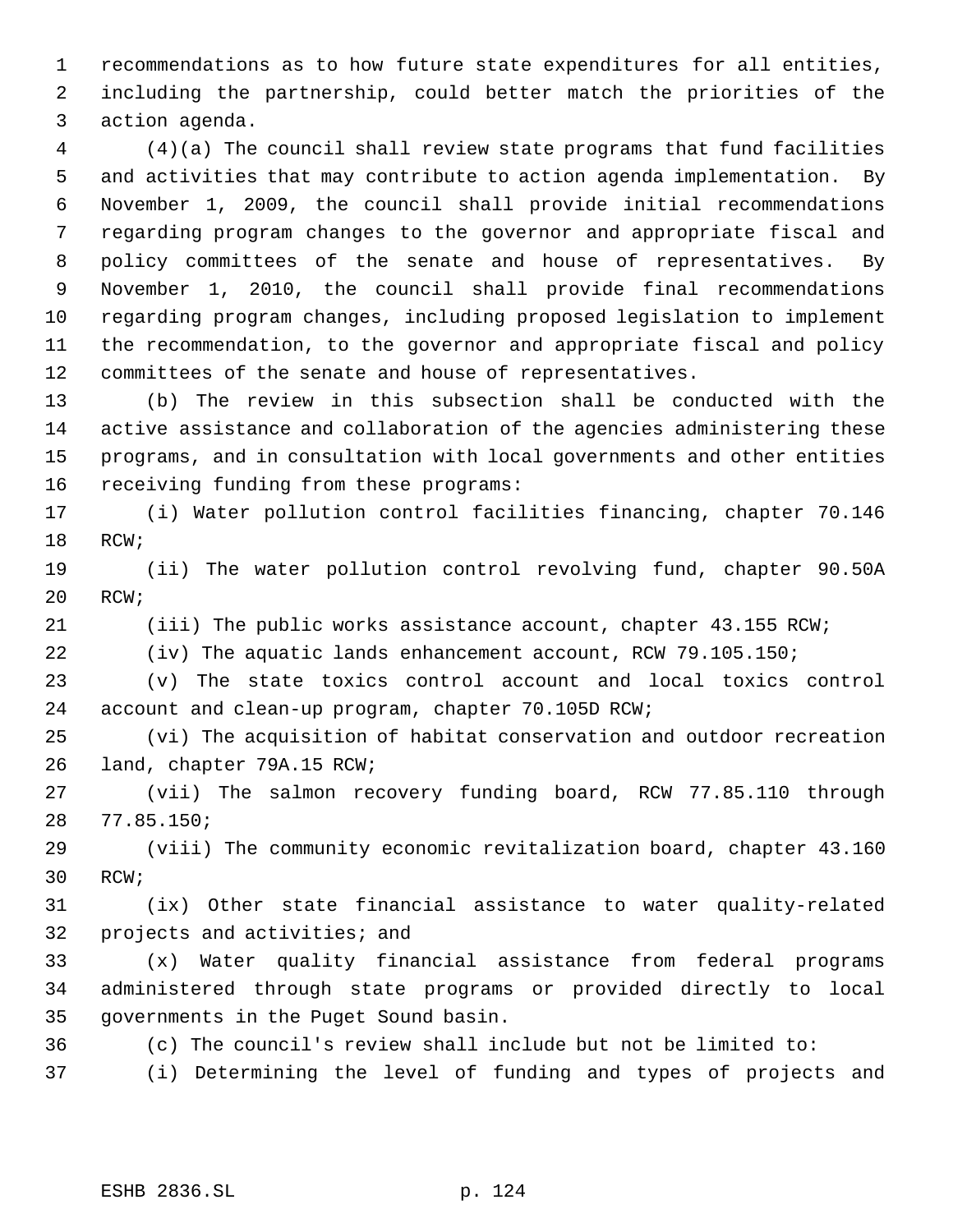activities funded through the programs that contribute to 2 implementation of the action agenda;

 (ii) Evaluating the procedures and criteria in each program for determining which projects and activities to fund, and their relationship to the goals and priorities of the action agenda;

 (iii) Assessing methods for ensuring that the goals and priorities of the action agenda are given priority when program funding decisions are made regarding water quality-related projects and activities in the Puget Sound basin and habitat-related projects and activities in the Puget Sound basin;

 (iv) Modifying funding criteria so that projects, programs, and activities that are inconsistent with the action agenda are ineligible for funding;

 (v) Assessing ways to incorporate a strategic funding approach for the action agenda within the outcome-focused performance measures required by RCW 43.41.270 in administering natural resource-related and environmentally based grant and loan programs.

 (5) During the 2009-11 fiscal biennium, the council's review must 19 result in a ranking of projects affecting the protection and recovery 20 of the Puget Sound basin that are proposed in the governor's capital 21 budget submitted under RCW 43.88.060. The ranking shall include 22 recommendations for reallocation of total requested funds for Puget 23 Sound basin projects to achieve the greatest positive outcomes for protection and recovery of Puget Sound and shall be submitted to the appropriate fiscal committees of the legislature no later than February 26 1, 2011.

 **Sec. 6014.** RCW 39.10.210 and 2007 c 494 s 101 are each amended to read as follows:

 Unless the context clearly requires otherwise, the definitions in this section apply throughout this chapter.

 (1) "Alternative public works contracting procedure" means the design-build, general contractor/construction manager, and job order contracting procedures authorized in RCW 39.10.300, 39.10.340, and 39.10.420, respectively.

(2) "Board" means the capital projects advisory review board.

(3) "Committee" means the project review committee.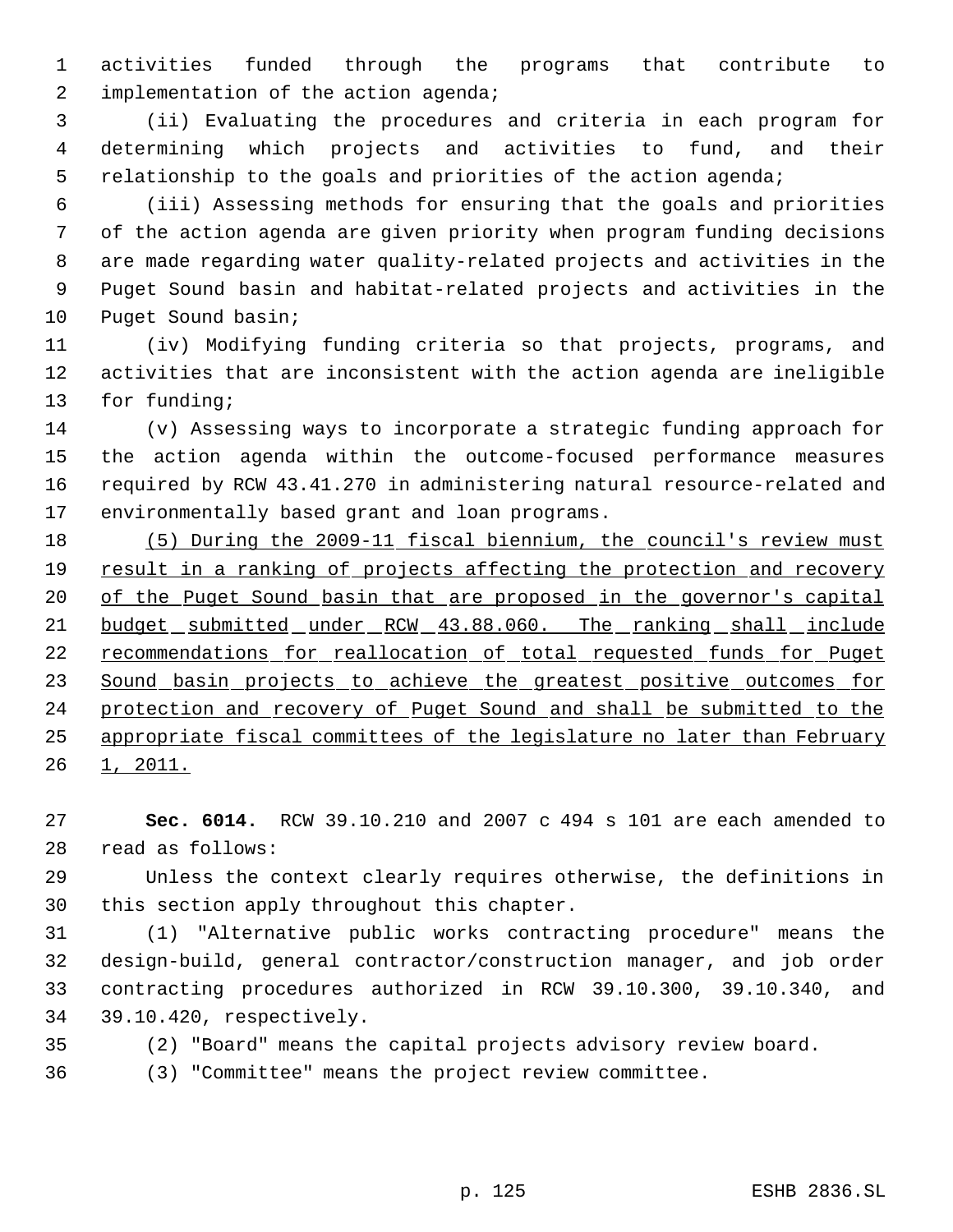(4) "Design-build procedure" means a contract between a public body and another party in which the party agrees to both design and build the facility, portion of the facility, or other item specified in the contract.

 (5) "Total contract cost" means the fixed amount for the detailed specified general conditions work, the negotiated maximum allowable construction cost, and the percent fee on the negotiated maximum allowable construction cost.

 (6) "General contractor/construction manager" means a firm with which a public body has selected and negotiated a maximum allowable construction cost to provide services during the design phase and to act as construction manager and general contractor during the construction phase.

 (7) "Job order contract" means a contract in which the contractor agrees to a fixed period, indefinite quantity delivery order contract which provides for the use of negotiated, definitive work orders for public works as defined in RCW 39.04.010.

 (8) "Job order contractor" means a registered or licensed contractor awarded a job order contract.

 (9) "Maximum allowable construction cost" means the maximum cost of the work to construct the project including a percentage for risk contingency, negotiated support services, and approved change orders.

 (10) "Negotiated support services" means items a general contractor would normally manage or perform on a construction project including, but not limited to surveying, hoisting, safety enforcement, provision of toilet facilities, temporary heat, cleanup, and trash removal.

 (11) "Percent fee" means the percentage amount to be earned by the general contractor/construction manager as overhead and profit.

 (12) "Public body" means any general or special purpose government, including but not limited to state agencies, institutions of higher education, counties, cities, towns, ports, school districts, and special purpose districts, provided that for the 2009-2011 fiscal biennium, the definition of public body for this chapter does not include public bodies funded in section 1012 of this act if alternative 35 requirements or procedures of federal law or regulations are authorized.

(13) "Certified public body" means a public body certified to use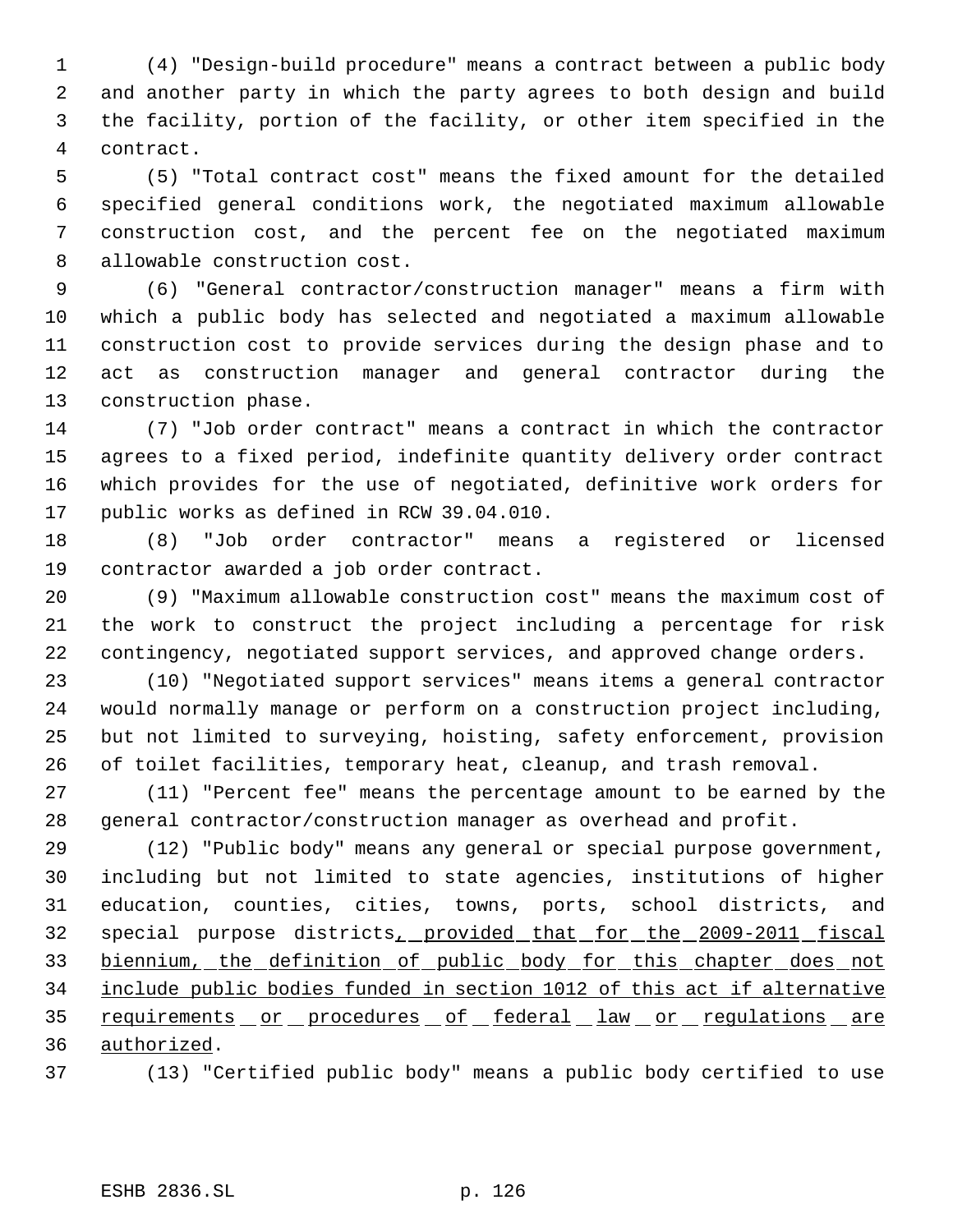design-build or general contractor/construction manager contracting procedures, or both, under RCW 39.10.270.

 (14) "Public works project" means any work for a public body within the definition of "public work" in RCW 39.04.010.

 (15) "Total project cost" means the cost of the project less financing and land acquisition costs.

 (16) "Unit price book" means a book containing specific prices, based on generally accepted industry standards and information, where available, for various items of work to be performed by the job order 10 contractor. The prices may include: All the costs of materials; labor; equipment; overhead, including bonding costs; and profit for performing the items of work. The unit prices for labor must be at the rates in effect at the time the individual work order is issued.

 (17) "Work order" means an order issued for a definite scope of work to be performed pursuant to a job order contract.

 **Sec. 6015.** RCW 39.94.040 and 2003 c 6 s 2 are each amended to read as follows:

 (1) Except as provided in RCW 28B.10.022, the state may not enter into any financing contract for itself if the aggregate principal amount payable thereunder is greater than an amount to be established from time to time by the state finance committee or participate in a program providing for the issuance of certificates of participation, including any contract for credit enhancement, without the prior approval of the state finance committee. Except as provided in RCW 28B.10.022, the state finance committee shall approve the form of all financing contracts or a standard format for all financing contracts. The state finance committee also may:

 (a) Consolidate existing or potential financing contracts into master financing contracts with respect to property acquired by one or more agencies, departments, instrumentalities of the state, the state board for community and technical colleges, or a state institution of 32 higher learning; or to be acquired by an other agency;

 (b) Approve programs providing for the issuance of certificates of participation in master financing contracts for the state or for other agencies;

 (c) Enter into agreements with trustees relating to master financing contracts; and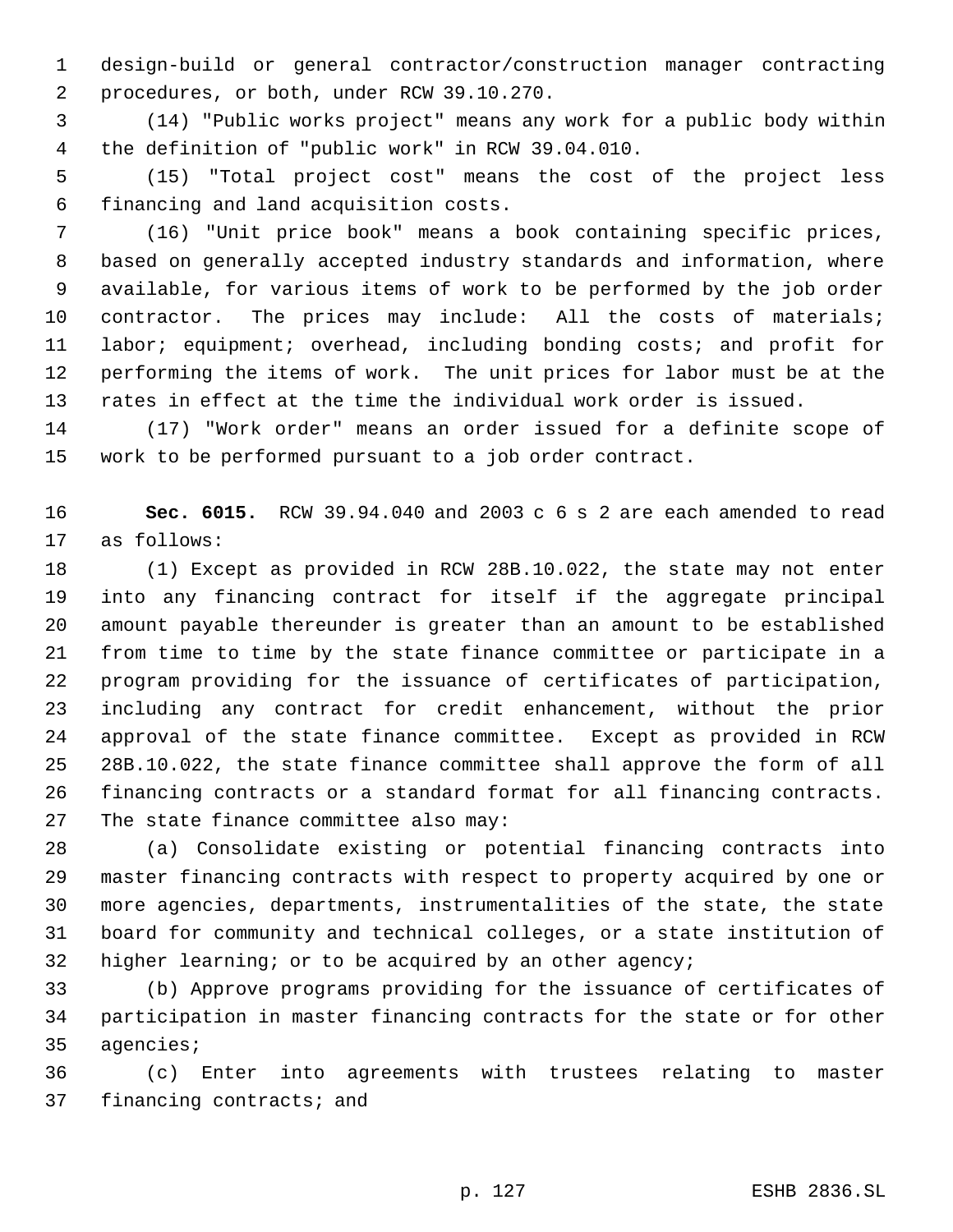(d) Make appropriate rules for the performance of its duties under this chapter.

 (2) In the performance of its duties under this chapter, the state finance committee may consult with representatives from the department of general administration, the office of financial management, and the department of information services.

 (3) With the approval of the state finance committee, the state also may enter into agreements with trustees relating to financing contracts and the issuance of certificates of participation.

 (4) Except for financing contracts for real property used for the purposes described under chapter 28B.140 RCW, the state may not enter into any financing contract for real property of the state without 13 prior approval of the legislature. For the purposes of this requirement, a financing contract must be treated as used for real 15 property if it is being entered into by the state for the acquisition 16 of land; the acquisition of an existing building; the construction of 17 a new building; or a major remodeling, renovation, rehabilitation, or 18 rebuilding of an existing building. Prior approval of the legislature 19 is not required under this chapter for a financing contract entered 20 into by the state under this chapter for energy conservation improvements to existing buildings where such improvements include: (a) Fixtures and equipment that are not part of a major remodeling, 23 renovation, rehabilitation, or rebuilding of the building, or (b) other 24 improvements to the building that are being performed for the primary purpose of energy conservation. Such energy conservation improvements must be determined eligible for financing under this chapter by the 27 office of financial management in accordance with financing quidelines 28 established by the state treasurer, and are to be treated as personal property for the purposes of this chapter.

 (5) The state may not enter into any financing contract on behalf of an other agency without the approval of such a financing contract by the governing body of the other agency.

 NEW SECTION. **Sec. 6016.** The following acts or parts of acts are each repealed:

- (1) 2009 c 497 s 1089 (uncodified);
- (2) 2009 c 497 s 2030 (uncodified);
- (3) 2009 c 497 s 2079 (uncodified);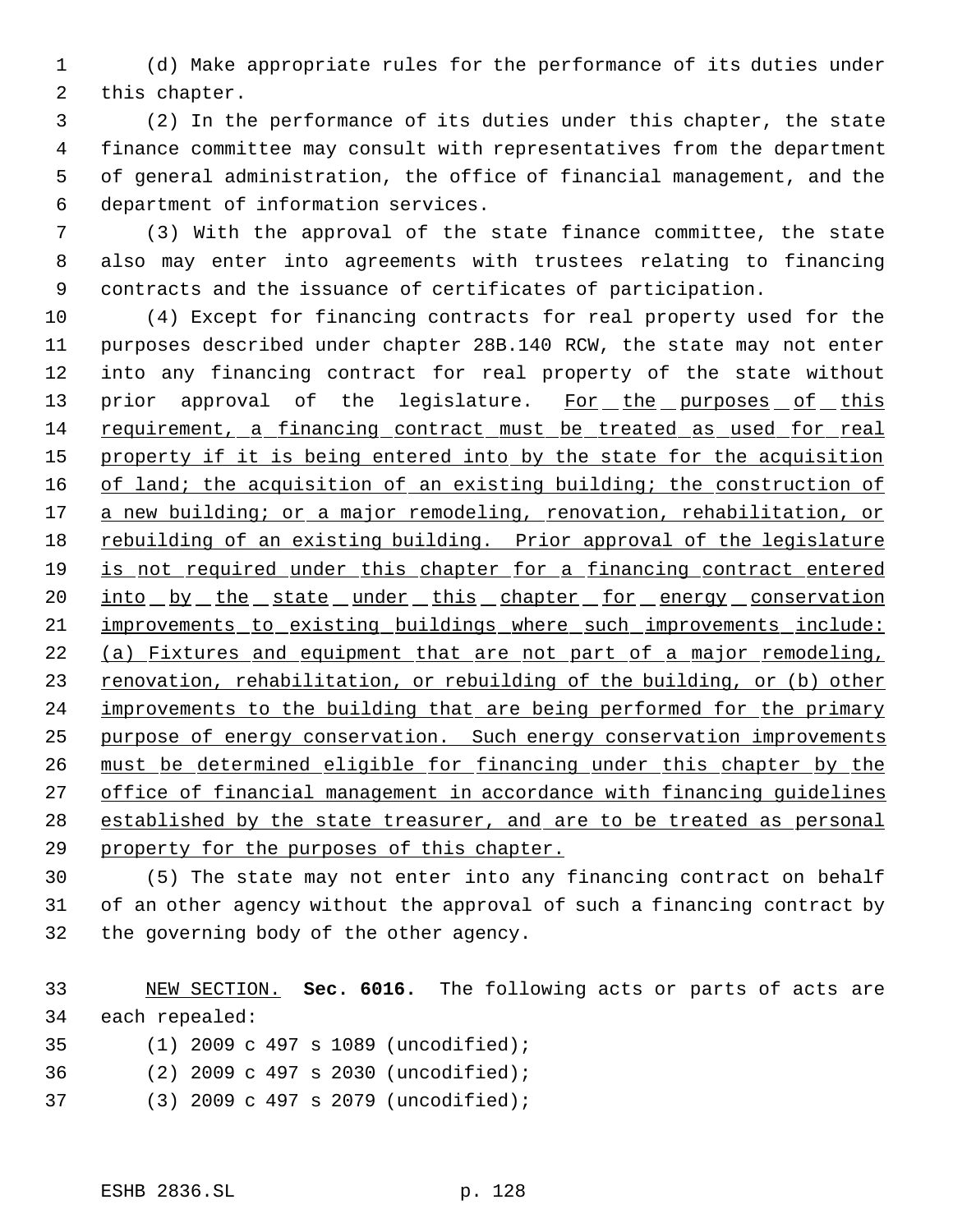|   | $(4)$ 2009 c 497 s 3098 (uncodified);                  |
|---|--------------------------------------------------------|
| 2 | $(5)$ 2009 c 497 s 4009 (uncodified);                  |
| 3 | $(6)$ 2009 c 497 s 5043 (uncodified);                  |
| 4 | $(7)$ 2009 c 497 s 5059 (uncodified);                  |
| 5 | $(8)$ 2009 c 497 s 5072 (uncodified);                  |
| 6 | $(9)$ 2009 c 497 s 5084 (uncodified);                  |
| 7 | $(10)$ 2009 c 497 s 5098 (uncodified);                 |
| 8 | $(11)$ 2009 c 497 s 5112 (uncodified); and             |
| 9 | (12) RCW 39.86.200 (Ratification) and 1987 c 297 s 11. |

 NEW SECTION. **Sec. 6017.** If any provision of this act or its application to any person or circumstance is held invalid, the remainder of the act or the application of the provision to other persons or circumstances is not affected.

 NEW SECTION. **Sec. 6018.** This act is necessary for the immediate preservation of the public peace, health, or safety, or support of the state government and its existing public institutions, and takes effect immediately.

(End of bill)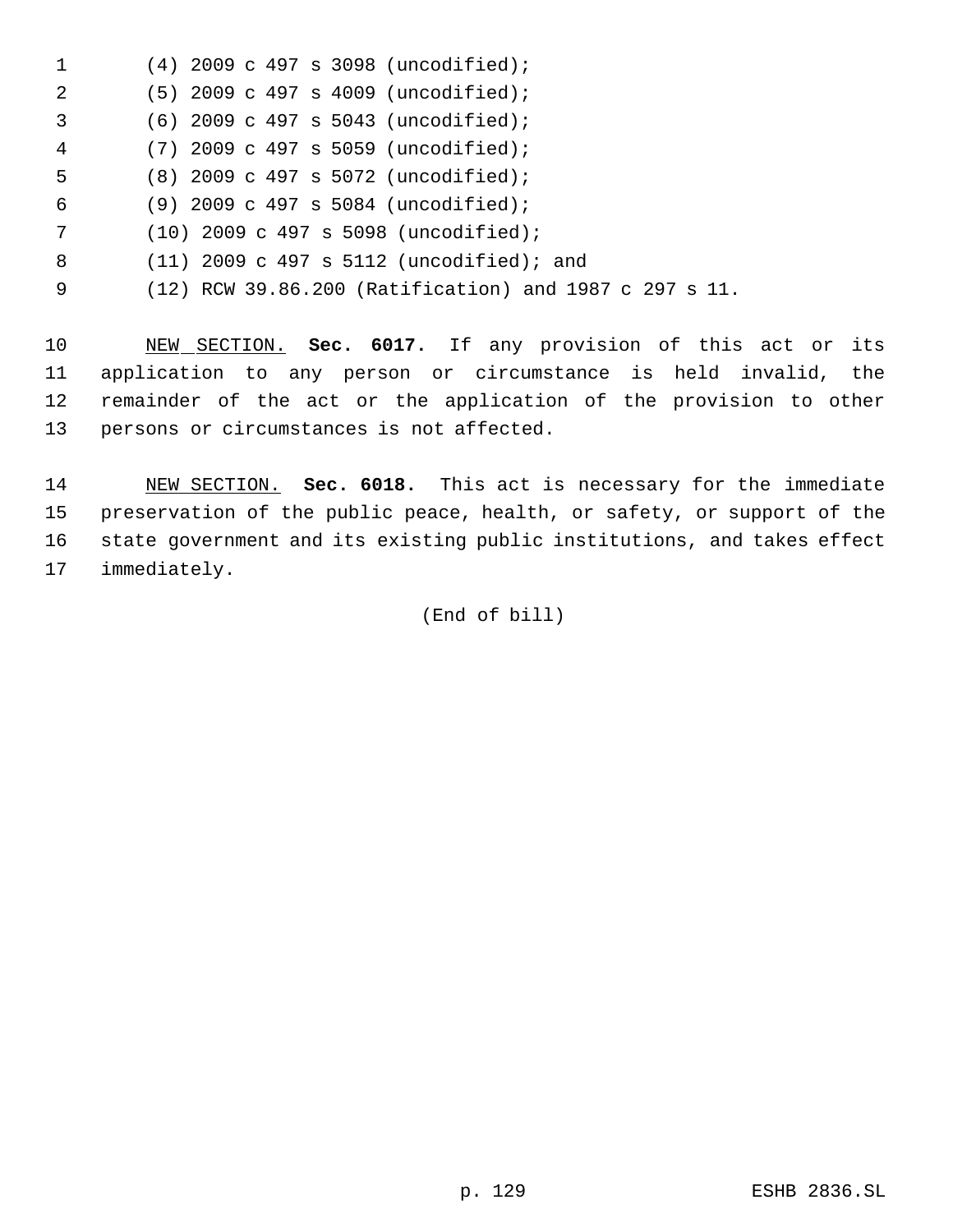| CENTRAL WASHINGTON UNIVERSITY<br>84                                                                 |
|-----------------------------------------------------------------------------------------------------|
| 93<br>COMMUNITY AND TECHNICAL COLLEGE SYSTEM<br>92,                                                 |
| 35<br>CRIMINAL JUSTICE TRAINING COMMISSION                                                          |
| 112<br>DEBT AFFORDABILITY STUDY                                                                     |
| 18<br>DEPARTMENT OF COMMERCE                                                                        |
| 39<br>DEPARTMENT OF<br>CORRECTIONS                                                                  |
| 43<br>DEPARTMENT OF<br>ECOLOGY                                                                      |
| FISH AND<br>56<br>DEPARTMENT OF<br><b>WILDLIFE</b>                                                  |
| 29<br>DEPARTMENT OF<br>GENERAL ADMINISTRATION                                                       |
| 111<br>ENERGY SAVINGS PERFORMANCE CONTRACTING                                                       |
| 37<br>DEPARTMENT OF<br>HEALTH                                                                       |
| 36<br>LABOR AND<br>INDUSTRIES<br>DEPARTMENT OF                                                      |
| 61<br>DEPARTMENT OF<br>NATURAL RESOURCES<br>60,                                                     |
| 36<br>SOCIAL AND HEALTH SERVICES<br>DEPARTMENT OF                                                   |
| 38<br>DEPARTMENT OF VETERANS AFFAIRS                                                                |
| 83<br>EASTERN WASHINGTON UNIVERSITY                                                                 |
| MILITARY DEPARTMENT<br>32                                                                           |
| 111<br>OFFICE OF FINANCIAL MANAGEMENT<br>. 23,                                                      |
| -55<br>RECREATION AND CONSERVATION FUNDING BOARD                                                    |
| 112<br>SPOKANE COMMUNITY COLLEGE                                                                    |
| 51<br>STATE PARKS AND RECREATION COMMISSION                                                         |
| 70<br>SUPERINTENDENT OF PUBLIC INSTRUCTION                                                          |
| 85<br>STATE<br>COLLEGE<br>THE.<br>F.VERGREEN                                                        |
| 75<br>WASHINGTON<br>UNIVERSITY OF                                                                   |
| 75<br>WASHINGTON STATE CENTER FOR CHILDHOOD DEAFNESS AND HEARING LOSS                               |
| WASHINGTON STATE DEPARTMENT OF TRANSPORTATION 68                                                    |
| WASHINGTON STATE HISTORICAL SOCIETY 88                                                              |
|                                                                                                     |
| WASHINGTON STATE UNIVERSITY 80, 81                                                                  |
|                                                                                                     |
| Passed by the House April 12, 2010.                                                                 |
| Passed by the Senate April 12, 2010.<br>Approved by the Governor May 4, 2010, with the exception of |
| certain items that were vetoed.                                                                     |
| Filed in Office of Secretary of State May 5, 2010.                                                  |
| Governor's explanation of partial veto is as follows:<br>Note:                                      |

"I am returning, without my approval as to Sections 5061, 6003 and 6012, Engrossed Substitute House Bill 2836 entitled:

"AN ACT Relating to the capital budget."

# **Section 5061, page 98, Community and Technical College System, Bates Technical College Mohler Communications Technology Center**